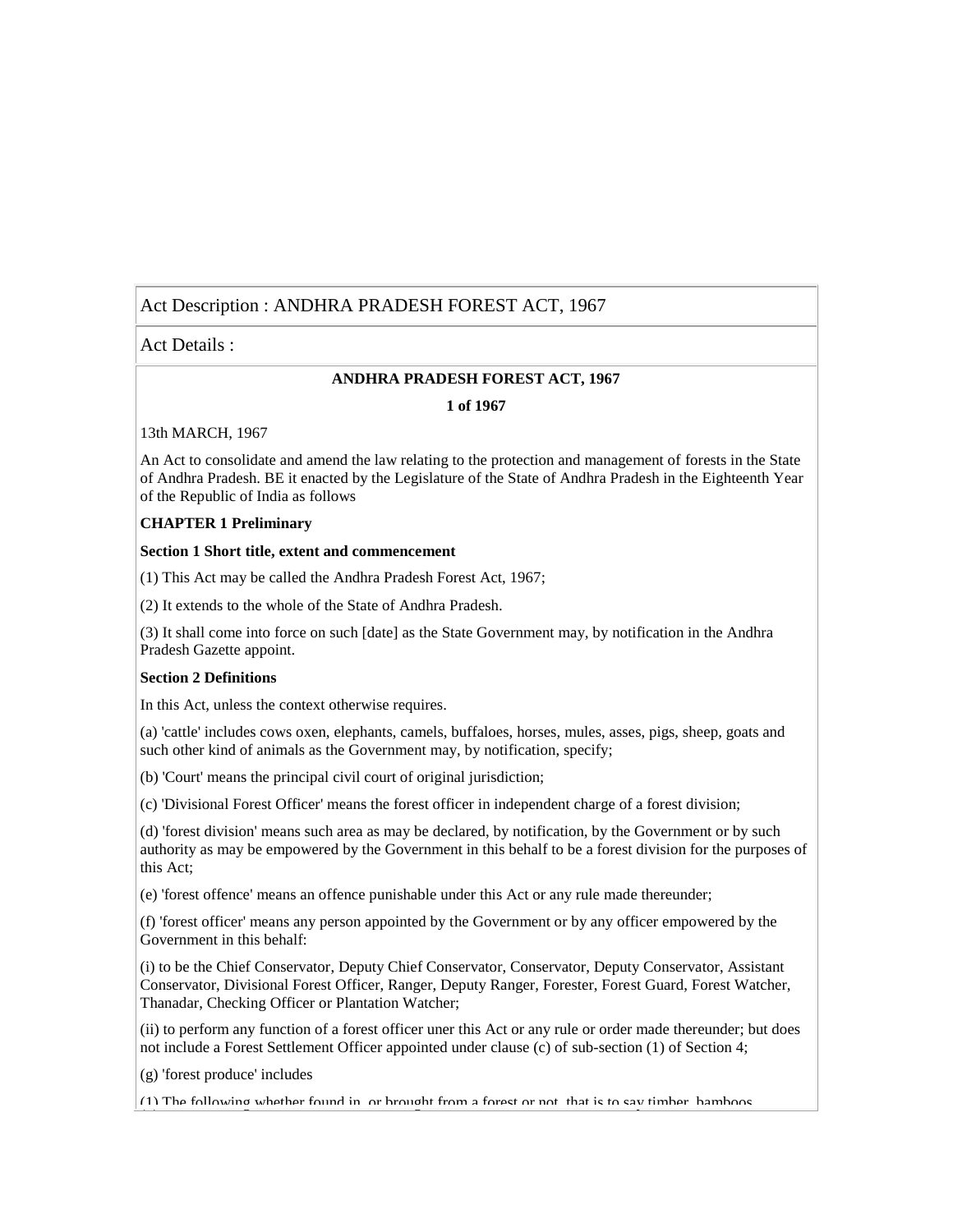charcoal, rubber, cacutchour, catechu, wood oil, resin, natural varnish, bark, lac, mahua flowers, mahua seeds, myrobalans, tunki leaves, rousa grass, rauwolfia serpentina, adda leaves;

(2) the following when found in, or brought from a forest, that is to say

(i) trees, such leaves, flowers and fruits as may be prescribed and all other parts or produce not herein before mentioned of trees;

(ii) plants not being trees (including grass, creepers, reeds and moss) and all parts or produce of such plants;

(iii) wild animals, wild birds, skins, tusks, horns, bones, silk cocoons, honey, wax, and all other parts or produce of animals and birds;

(iv) peat, surface soil, rock and minerals (including lime stone and laterite) mineral oil and all products of mines or quarries; and

(3) such other produce as may be prescribed;

(h) 'Government' means the State Government;

(i) 'magistrate' means a magistrate of the first class or second class having jurisdiction and includes a magistrate of the third class specially empowered by the Government in this behalf to try forest offences;

(j) 'notification' means a notification published in the Andhra Pradesh Gazette:

(k) 'owner in relation to a forest' includes a mortgagee with possession, lessee or other person having right to the possession and enjoyment of the forest;

(l) 'prescribed' means prescribed by rules made under this Act;

(m) 'red sanders wood' means the wood derived out of any part of the tree known by its botanical name as Pterocarpus santalinus and includes chips, dust or powder of such wood;

(n) 'river' includes a stream, canal, backwater, creek and other channel, natural or artificial;

(o) 'sandalwood' means the wood derived out of any part of the tree known by its botanical name as Santalum album and includes chips, dust or powder of such wood;

(p) 'teakwood' means the wood derived out of any part of the tree known by its botanical name as Tectona grandis;

(q) 'timber' includes trees fallen or felled, and all wood, cut up or sawn;

(r) 'tree' includes bamboos, stems, brush wood and canes.

#### **CHAPTER 2 Reserved Forests**

#### **Section 3 Power to reserve forest**

The Government may constitute any land as a reserved forest in the manner hereinafter provided.

#### **Section 4 Notification by Government**

(1) Whenever it is proposed to constitute any land as a reserved forest, the Government shall publish a notification in the Andhra Pradesh Gazette and in the District Gazette concerned if any;

(a) specifying, as nearly as possible, the situation and limits of such land;

(b) declaring that it is proposed to constitute such land as a reserved forest;

(c) appointing a Forest Settlement Officer to consider the objections, if any, against the declaration under clause (b) and to enquire into and determine the existence, nature and extent of any rights claimed by, or alleged to exist in favour of, any person in or over any land comprised within such limits, or to any forest produce of such land, and to deal with the same as provided in this Chapter.

Explanation For the purpose of clause (a), it shall be sufficient to describe the limits of the land by any well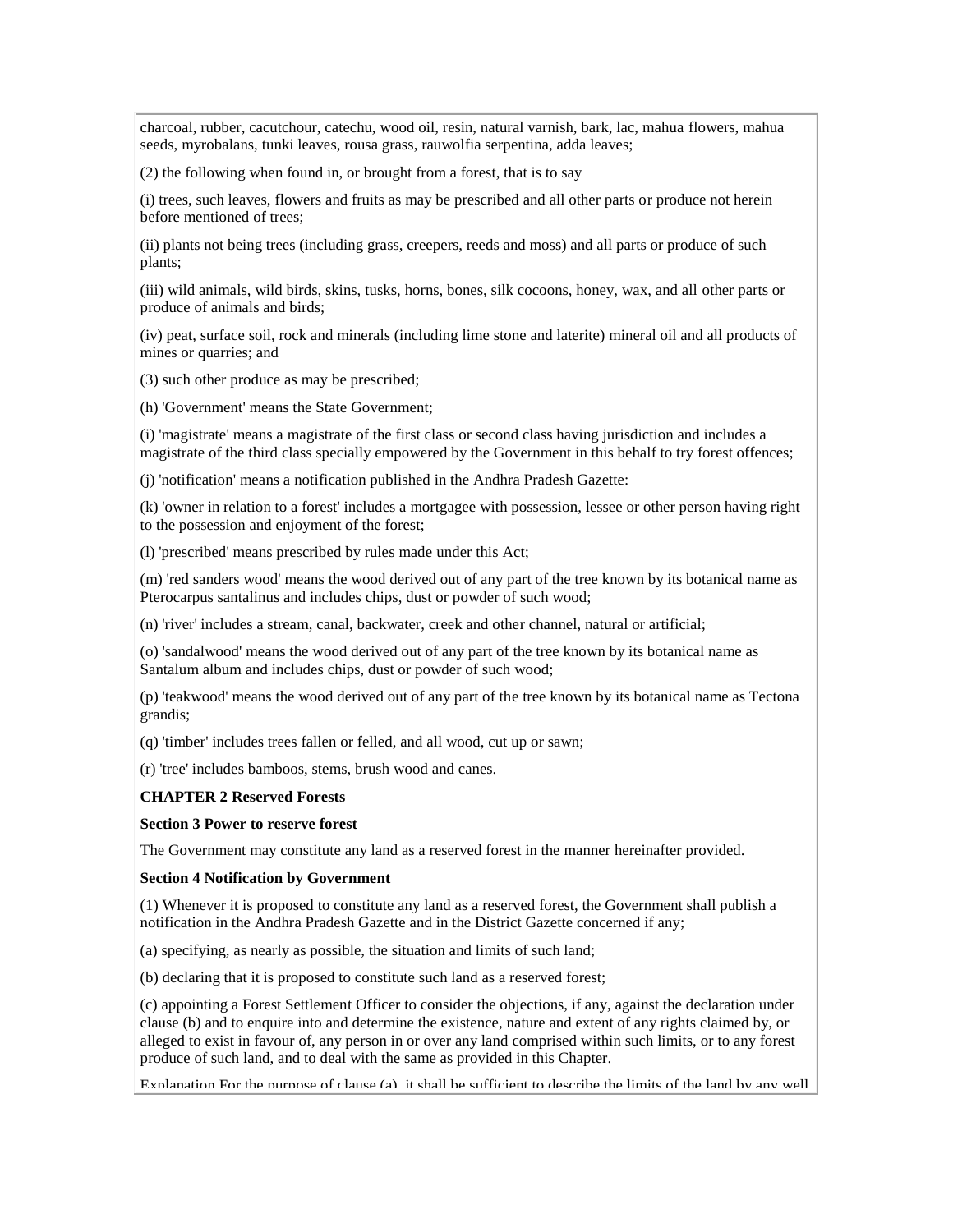known or readily intelligible boundaries, such as roads, rivers, bridges and the like.

(2) A person appointed to be a Forest Settlement Officer under clause (c) of sub section (1) shall be an officer of the Revenue Department not below the rank of a Revenue Divisional Officer.

(3) Any forest officer may represent the Forest Department at the inquiry conducted under this Chapter.

#### **Section 5 Suits barred**

Save as otherwise provided in this Act, no court shall between the dates of the publication of the notification under Section 4 and the notification to be issued under section 15, entertain any suit or other action against the Government to establish any right in, or over, any land, or to the forest produce of any land included in the notification published under Section 4

#### **Section 6 Proclamation by Forest Settlement Officer**

(1) Where a notification has been issued under Section 4, the Forest Settlement Officer shall publish in the main language of the district, in the District Gazette concerned or where there is no such Gazette, in the Andhra Pradesh Gazette, and in the regional language in every town and village and at the headquarters of each taluk and at the office of the gram panchayat, in which any portion of land included in the said notification is situate, a proclamation,

(a) specifying, as nearly as possible, the situation and limits of the land proposed to be included within the reserved forest;

(b) setting forth the substance of the provisions of Section 7;

(c) explaining the consequences which, as hereinafter provided, will ensue on the reservation of such forest; and

(d) fixing a period of not less than six months and not more than one year from the date of publishing such proclamation at the headquarters of the taluk, and calling for objections, if any, within the period so fixed from any person interested against the declaration under clause (b) of sub section (1) of Section 4, and requiring every person claiming any right in such land either to present to the said officer, within the period so fixed, a written statement specifying , or to appear before him within the said period and state, the nature of such rights, and in either case to produce all documents in support thereof.

(2) The Forest Settlement Officer shall also serve in the manner prescribed, a copy of the proclamation on every known or reputed owner or reputed owner or occupier of any land included in or adjoining the land proposed to be constituted as a reserved forest, or on his recognised agent or manager.

### **Section 7 Bar of accrual of forest rights and prohibition of clearings**

(1) During the interval between the publication of a notification in the Andhra Pradesh Gazette under Section 4 and the date fixed by the notification under Section 15;

(a) no right shall be acquired by any person in or over the land included in the notification under Section 4 except by succession or under a grant or contract in writing made or entered into by or on behalf of the Government or any person in whom such right was vested before the publication of the notification under Section 4.

(b) no new house shall be built or plantation formed, no fresh clearing for cultivation or for any other purpose shall be made, on such land and no trees shall be cut from such land for the purpose of trade or manufacture:

Provided that nothing shall prohibit the doing of any act specified in this clause with the permission in writing of the Forest Settlement Officer; and

(c) no person shall set fire or kindle or leave burning any fire in such manner as to endanger or damage such land or forest produce.

(2) No patta in such land shall be granted by or on behalf of the Government.

### **Section 8 Enquiry by Forest Settlement Officer**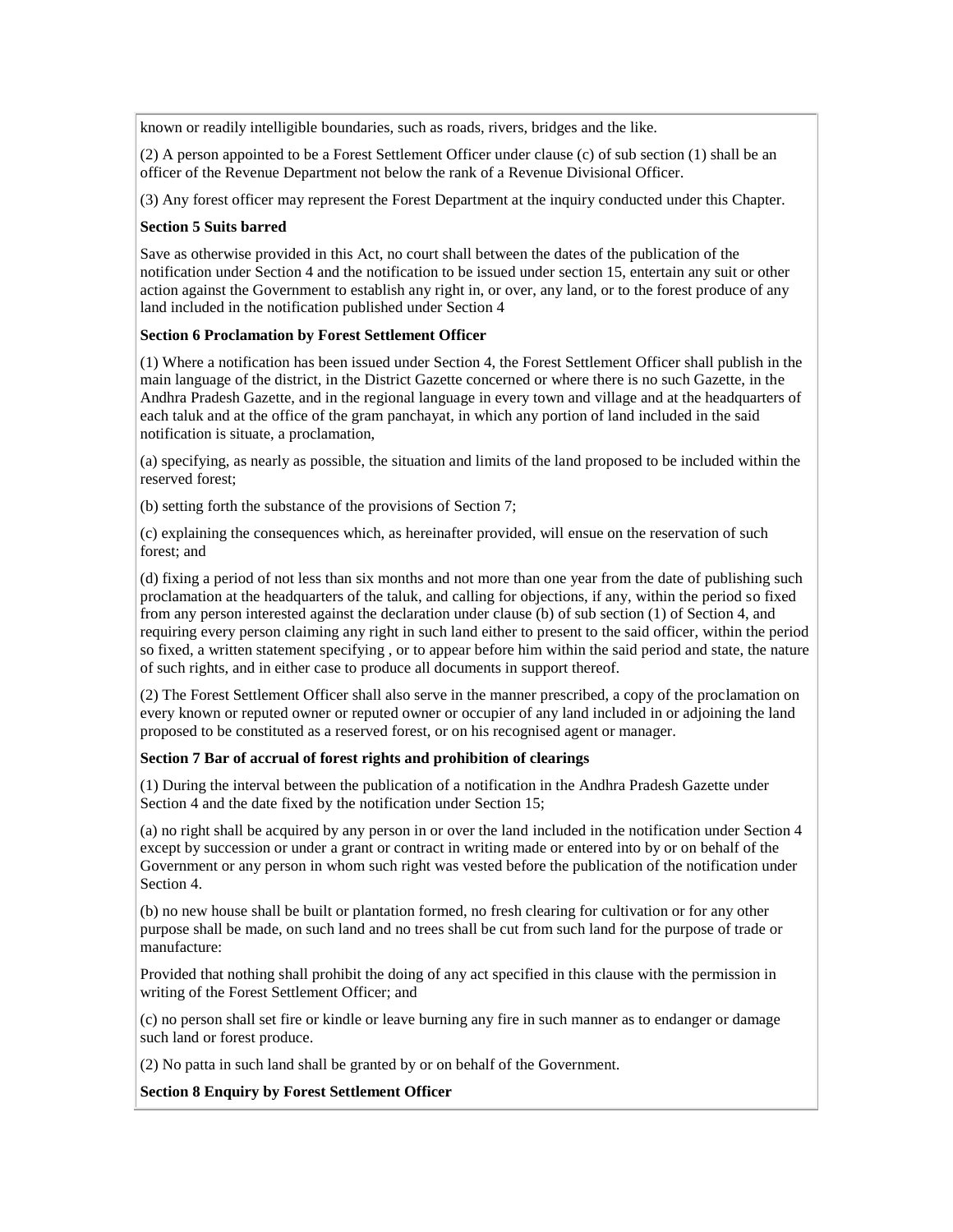(1) The Forest Settlement Officer shall consider every objection and inquire into every claim made under Section 6, after recording in writing the statements made or evidence given in pursuance of the proclamation published or notice served under that section. He shall record any representation which the forest officer, if any, representing the Forest Department under sub section (3) of Section 4, may make in respect of any such objection or claim.

(2) The evidence under sub section (1) shall be recorded in the manner provided by the Code of Civil Procedure, 1908 in appealable cases.

#### **Section 9 Powers of Forest Settlement Officer**

For the purpose of an inquiry under section 8, the Forest Settlement Officer may exercise the following powers, namely:

(a) power to enter by himself or to authorise any officer to enter upon any land and to survey, demarcate and make a map of the land; and

(b) the powers conferred on a civil court by the Code of Civil Procedure, 1908, for summoning and enforcing the attendance of any person and examining him on oath and requiring the production of any document or other article.

### **Section 10 Claims to Certain rights**

(1) Where the claim relates to a right in or over any land other than the following rights:

(a) a right of way;

(b) a right to water course, or to use of water;

(c) a right of pasture; or

(d) a right to forest produce; the Forest Settlement Officer shall, after considering the particulars of such claim, and the objections of the forest officer, if any, pass an order, admitting or rejecting the same wholly or in part after recording the reasons therefor.

(2)

(a) If any claim is admitted wholly or in part under sub section (1), the Forest Settlement Officer may:

(i) accept the voluntary surrender of the right by the claimant or determine the amount of compensation payable for the surrender of the right of the claimant, as the case may be; or

(ii) direct the exclusion of the land from the limits of the proposed forest; or

(iii) acquire such land in the manner provided by the Land Acquisition Act, 1894 (hereafter in this sub section referred to as the said Act).

(b) For the purpose of acquiring such land:

(i) the acquisition shall be deemed to be for a public purpose; and the notification under Section 4 shall be deemed to be a notification under sub section (1) of Section 4 of the said Act;

(ii) the Forest Settlement Officer shall be deemed to be a Collector under the said Act, and the claimant shall be deemed to be a person interested and appearing before him in pursuance of a notice given under Section 9 of the said Act;

(iii) the provisions of Section 5 A, 6,7 and 8 of the said Act shall not be applicable; and

(iv) the Forest Settlement Officer with the consent of the claimant, or the court as defined in the said Act with the consent of the claimant and of the Government may, instead of money compensation, award compensation by the grant of any other land in exchange, by the grant of any right in or over land or partly by the grant of any land any right therein and partly by the payment of money.

### **Section 11 Claims to rights of way, etc**

(1) Where the claim relates to any of the rights specified in clauses (a) to (d) of sub section (1) of section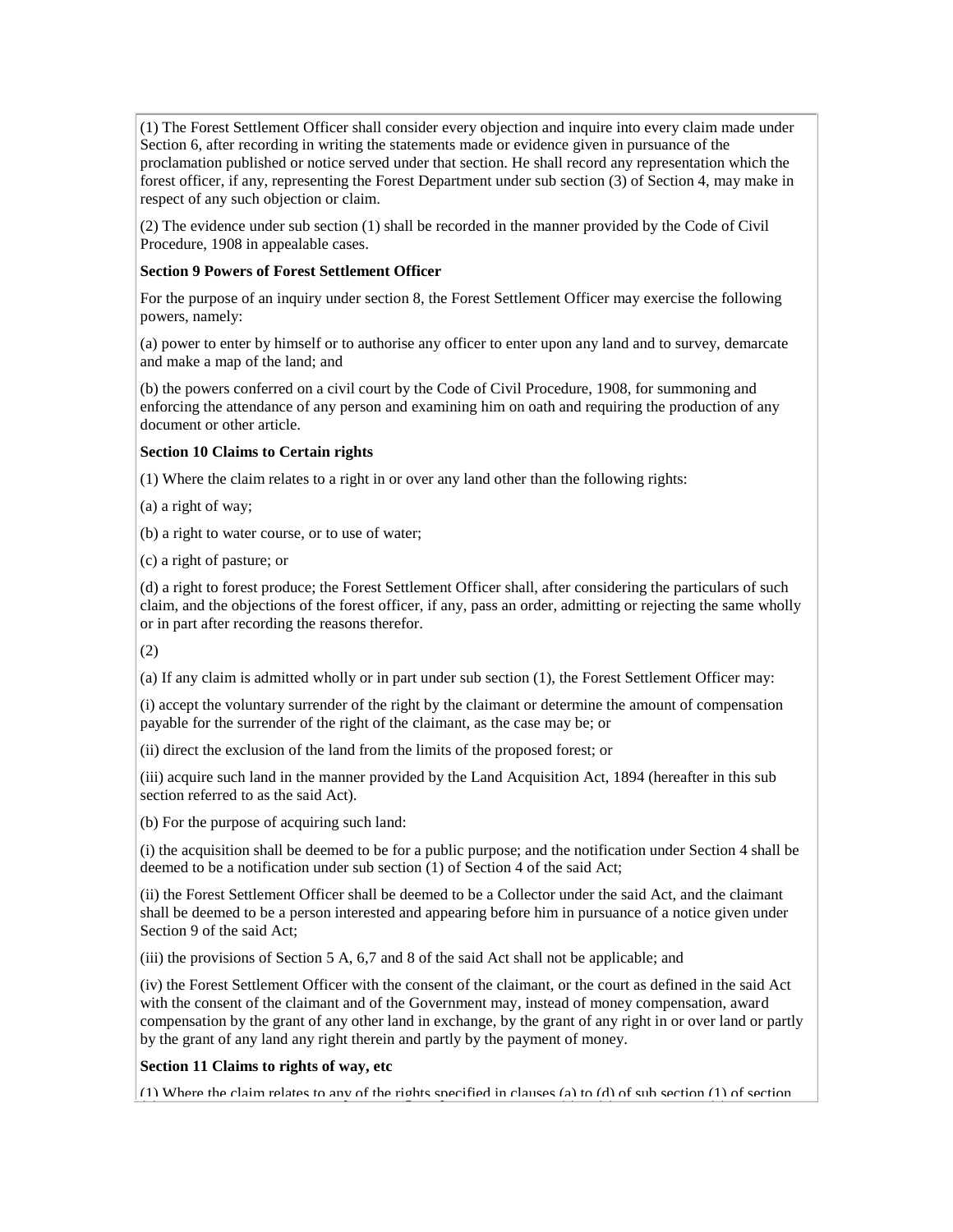10, the Forest Settlement Officer shall, after considering the particulars of such claim so far as may be necessary to define the nature, incidents and extent of the rights claimed, and the objections of the forest officer, if any, pass an order; admitting or rejecting such claim wholly or in part, after recording the reasons therefor.

(2) Where the claim admitted relates to a right for the beneficial enjoyment of any land or building, the Forest Settlement Officer shall record the designation, position and area of such land and the designation and position of such building.

(3) Where the claim admitted relates to a right of way or to a water course or to the use of water, the Forest Settlement Officer shall either accept the voluntary surrender of the right by the claimant with or without conditions or pass an order for the continuance of the exercise of such right subject to such conditions as may be agreed upon between the Forest Department and the claimant or in default of such agreement, as the Forest Settlement Officer, may impose.

(4) Where the claim admitted relates to a right of pasture or to forest produce, the Forest Settlement Officer shall either accept the voluntary surrender of such right or pass an order, providing for the exercise of such right, if any, subject to such conditions or restrictions as he may impose, or directing the exclusion of the land of sufficient extent, of a suitable kind, and in a locality reasonably convenient to the claimant, by altering the limits of the proposed reserved forest.

(5) In the order passed under sub section (4) the Forest Settlement Officer shall record, as far as practicable, the number and description of the cattle which the claimant is from time to time, entitled to graze, the local limits within which, and the seasons during which, such pasture is permitted, or the quantity of timber or other forest produce which the claimant is authorised to take or receive, the local limits within which, the seasons during which, and the mode in which, the taking or receiving such produce is permitted, and such other particulars as may be required in order to define the extent of the right which is continued and the mode in which it may be exercised.

(6) A copy of every order passed under this section shall be furnished to the claimant by the Forest Settlement Officer and another copy shall be forwarded to the Forest Officer, if any, representing the Forest Department under sub section (3) of section 4 or where no such officer is appointed, to the Divisional Forest Officer.

### **Section 12 Compensation for rights**

Where the Forest Settlement Officer finds it impossible, having due regard to the maintenance of the reserved forest, to make such settlement under Section 11 as shall ensure the continued exercise of the said rights to the extent so admitted, he shall direct the Forest Department to pay compensation as determined on the basis of the value of such right on the date of notification under Section 4, in accordance with the provisions of the Land Acquisition Act, 1894, in so far as such provisions are applicable.

#### **Section 13 Appeals from the orders of Forest Settlement Officer**

(1) Where a claim is rejected wholly or in part, the claimant may, within ninety days from the date of the order under sub section (1) of section 10 and within sixty days from the date of the order under sub section (1) of section 11, prefer an appeal to the district court having jurisdiction in respect of such rejection only.

(2) Where a claim is admitted under section 10 or section 11 in the first instance wholly or in part and where such claim does not relate to the acquisition of any land under the Land Acquisition Act, 1894, a like appeal, subject to the same period of limitation and subject to the same conditions, may be preferred to the district court having jurisdiction on behalf of the Government by the forest officer or other person, generally or specially empowered by the Government in this behalf.

(3) Every order passed on appeal under this section, shall be final.

(4) Where the district court on appeal decides that the claim or such part thereof as has been rejected should be admitted, the Forest Settlement Officer shall proceed to deal with it in like manner as if it has been in the first instance admitted by himself.

#### **Section 14 Appointment of pleader**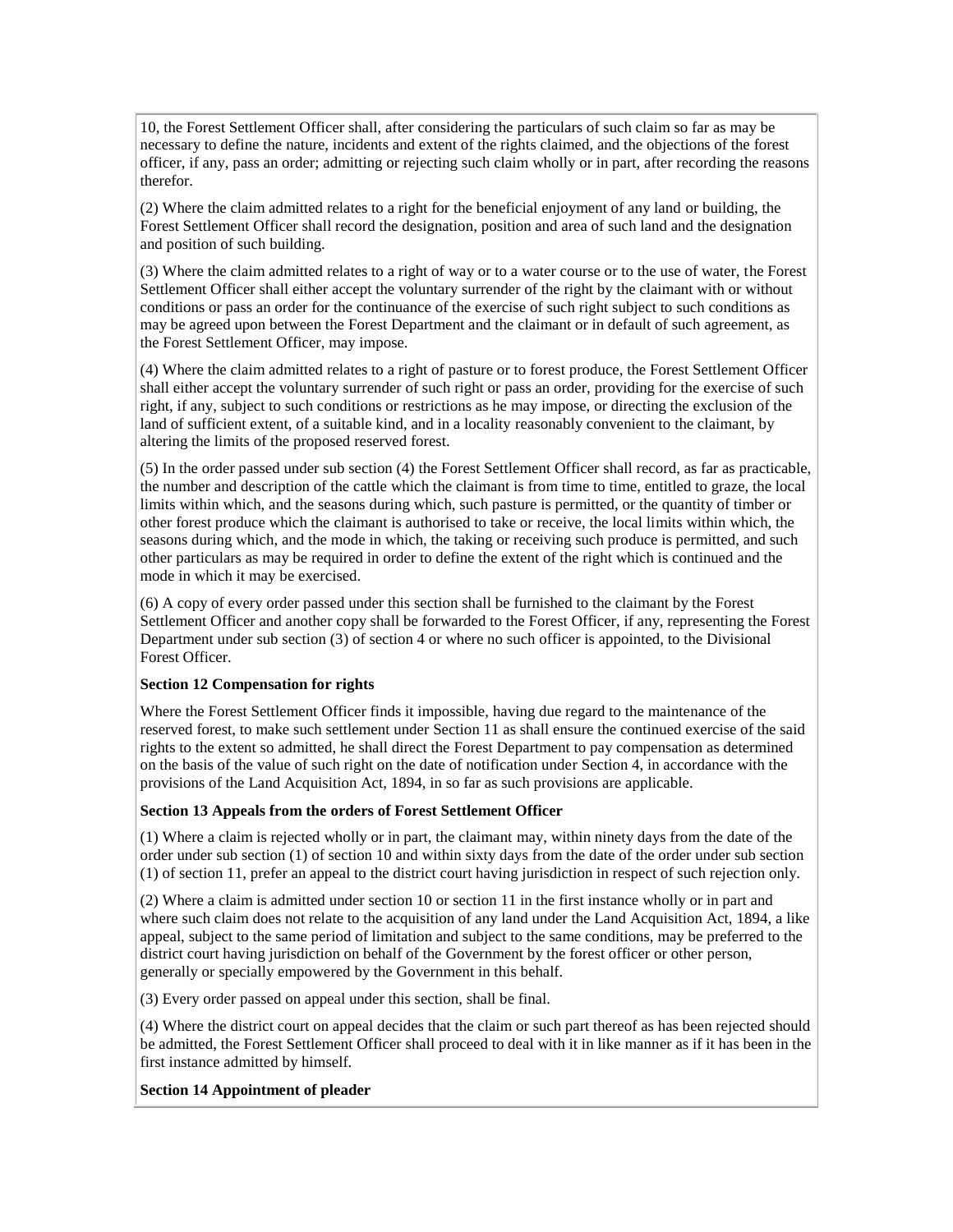The Government or any person who has made a claim under this Act may appoint any person to appear, plead and act on their or his behalf in the course of any enquiry or other proceeding under this Act.

#### **Section 15 Notification declaring Forest reserved**

(1) Upon the occurrence of the following events namely :

(a) the period fixed under section 6 for preferring of an objection or a claim had elapsed, and every objection or claim made under that section was disposed of by the Forest Settlement Officer ; and

(b) if any such claim was made, the period limited by section 13 for preferring an appeal from the order passed on such claim had elapsed, and every appeal presented within such period was disposed of by the appellate authority ; and

(c) all proceedings mentioned in section 10 were taken and all lands, if any, to be included in the proposed forest, which the Forest Settlement Officer had, under section 10, elected to acquire under the Land Acquisition Act, 1894, had become vested in the Government under Section 16 of that Act ; the Government may publish a notification specifying definitely according to boundary marks erected or otherwise, the limits of the forest which it is intended to reserve and declaring the same to be reserved from a date to be fixed by such notification and from the date so fixed, such forest shall be deemed to be a reserved forest.

(2) Copies of the notification shall also be published in the District Gazette, if any, and in the manner provided for the proclamation under section 6.

#### **Section 16 Extinction of rights not claimed**

Rights in respect of which no claim was preferred under section 6 within the period fixed under that section shall stand extinguished on the publication of the notification under section 15 unless, before the publication of such notification the person claiming them has convinced the Forest Settlement Officer that he had sufficient cause for not preferring such claim within that period in which case the Forest Settlement Officer shall proceed to dispose of the claim in the manner herein before provided.

### **Section 17 No right acquired over reserved forest except as herein provided**

No right of any description shall be acquired by any person in or over a reserved forest, except by succession or under a grant or contract in writing made or entered into by or on behalf of the Government or any person in whom such right was vested before the publication of the notification under Section 15.

#### **Section 18 Rights continued under section 11 not to be alienated without sanction**

(1) Notwithstanding anything in this Act, no right continued under section 11 shall be alienated by way of grant, sale, exchange, lease or otherwise, without the sanction of the Government;

Provided that were any such right is continued for the beneficial enjoyment of any land or building it may be sold or otherwise alienated with such land or building, without such sanction;

(2) Any alienation of such right in contravention of this section shall be null and void.

(3) Subject to the provisions of sub section (1), no forest produce obtained in exercise of any right continued under section 11 shall be sold or exchanged except to the extent provided by the order passed under sub section (4) of section 11 in respect thereof.

(4) Any person selling or exchanging any forest produce in contravention of sub section (3) shall be punishable with fine which may extend to one thousand Rupees.

#### **Section 19 Power to stop ways and water courses in reserved forests**

The Divisional Forest Officer may, from time to time, with the previous sanction of the Government, stop any public or private way or water course in a reserved forest where reasonably convenient substitute for the way or water course so stopped already exists or has been provided or constructed.

#### **Section 20 Penalties for trespass of damage in reserved forest and acts prohibited in such forests**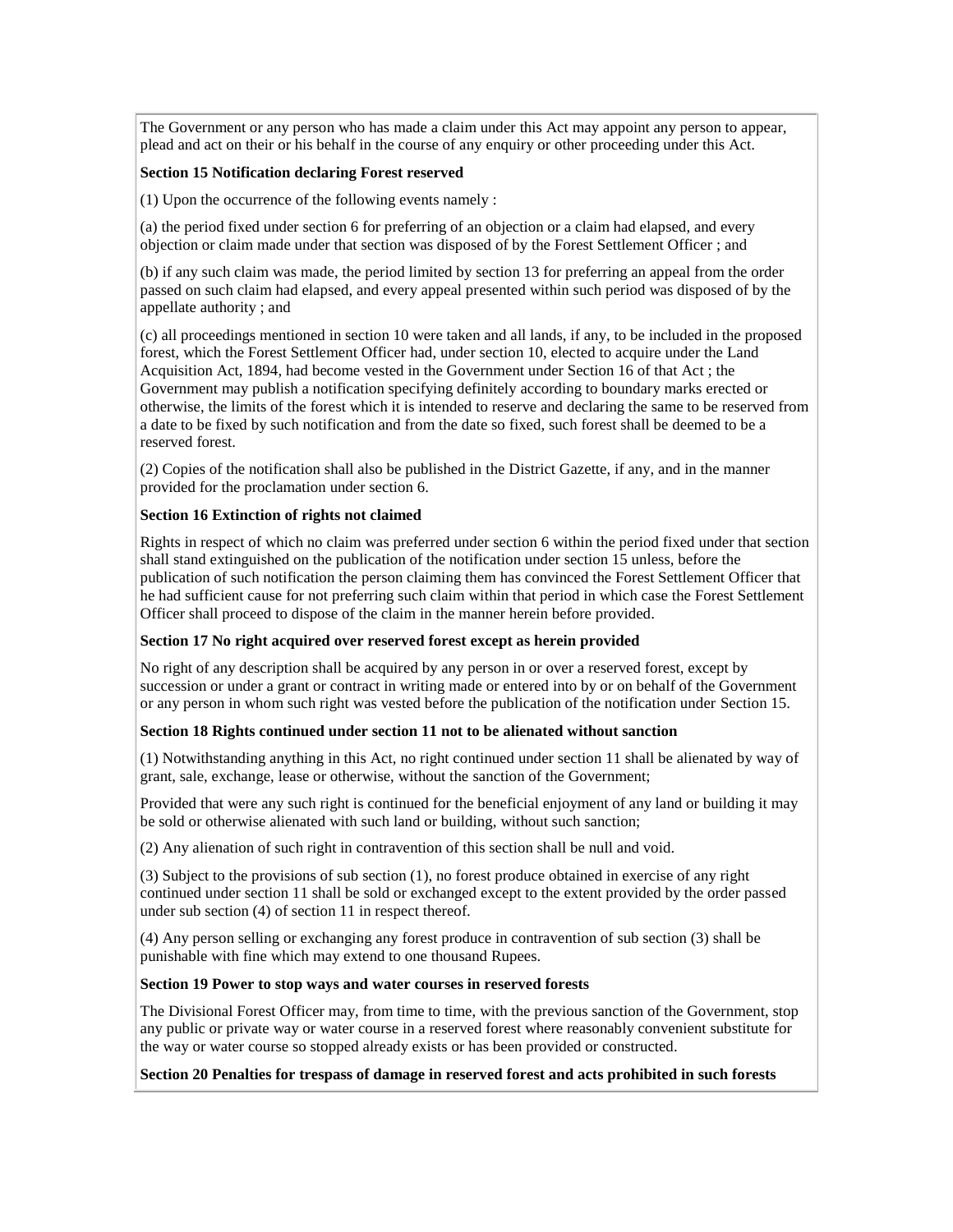(1) Any person who -

(a) contravenes the provisions of clause (b) of sub section (1) of section 7 :

(b) sets fire to a forest notified to be reserved under section 4 or kindles in such forest any fire or leaves any fire burning in such manner as to endanger such forest ;

(c) in a reserved forest

(i) kindles, keeps or carries any fire, except at such season and subject to such conditions as the Divisional Forest Officer may, from time to time, specify in this behalf ;

(ii) trespasses, pastures cattle or allows cattle to trespass;

(iii) causes any damage, either wilfully or negligently in felling or cutting any tree or dragging any timber ;

(iv) fells, girdles, lops, taps or burns any tree or strips off the bark or leaves from, or otherwise damages the same ;

(v) quarries stones, burns lime or charcoal ;

(vi) collects or subjects to any manufacturing process, any forest produce ;

(vii) clears or breaks up or ploughs any land for cultivation or for any other purpose ;

(viii) hunts, shoots, fishes, poisons water or sets traps or snares ;

(ix) damages, alters or removes any wall, ditch embankment, fence, hedge, or railing ; or

(x) removes any forest produce ;

(d) abets any of the acts specified in clauses (a), (b) and (c), shall, in addition to such compensation for damages caused to the forest as the court may direct to be paid, be punishable

(i) in every case where any of the acts aforesaid relates to sandalwood or red sanderswood with imprisonment for a term which shall not be less than three months but which shall not exceed one year and with fine which shall not exceed ten thousand rupees ;

(ii) in any other case, with imprisonment for a term which may extend to one year or with fine which may extend to two thousand rupees or with both.

(2) Nothing in sub section (1) shall be deemed to prohibit

(a) any act done in accordance with any rule made under this Act or with the permission in writing of the Divisional Forest Officer or of an officer authorised by him to grant such permission ; or

(b) the exercise of any right continued under sub section (3) or sub section (4) of section 11 or created by a grant or contract in the manner described in section 17.

(3) Where a person contravenes the provisions of sub clause (ii) or sub clause (vii) of clause (c) of sub section  $(1)$ 

(i) a forest officer not below the rank of a Ranger;

(ii) a police officer not below the rank of a Sub Inspector ; or

(iii) a revenue officer not below the rank of a Deputy Tahsildar ; may evict the person from the forest or the land, pertaining to which the contravention has taken place and remove any building or other construction or anything grown or deposited on it :

Provided that before taking any action under this sub section, the officer concerned shall give an opportunity to the person affected to make any representation against the action proposed.

(4) Where any agricultural or other crop is grown on the land in contravention of sub clause (vii) of clause (c) of sub section (1) or any building or other construction is put up on such land, any such crop, building or other construction shall be liable to confiscation by an order of the Divisional Forest Officer :

Provided that before making any order under this sub section, the Divisional Forest Officer shall give an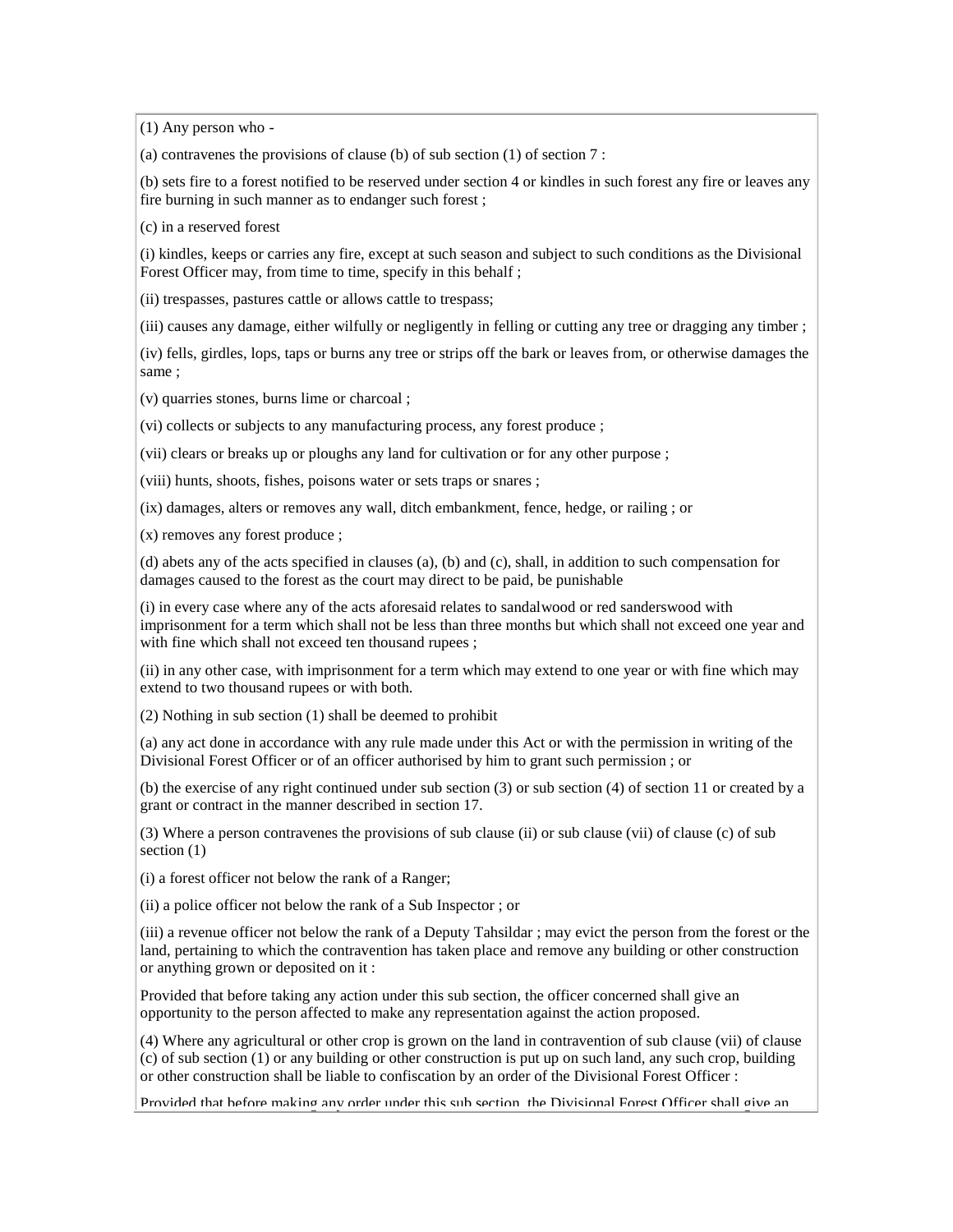opportunity to the person affected to make a representation against the order proposed to be made.

#### **Section 21 Suspension of rights in reserved forests**

Where fire is caused wilfully or negligently by any person or persons in a reserved forest or any portion thereof, the Government may direct that in such forest or portion thereof, the exercise of all rights of pasture or to forest produce shall be suspended for such period as they think fit.

#### **Section 22 Persons bound to assist forest officer and police officer**

(1) Every person who exercises any right in a reserved forest, or who is permitted to take any forest produce from or to cut and remove timber or to pasture cattle in, such forest, and every person who is employed by any such person in such forest ; and every village officer or person in any village contiguous to such forest who is employed by the Government ; shall be bound to furnish without delay to the nearest forest officer or police officer in charge of the nearest police station any information he may possess respecting the occurrences of a fire in, or near, such forest, or the commission for or intention to commit any forest offence ; and shall forthwith take steps, whether so required by the forest officer or police officer or not.

(a) to extinguish any such fire of which he has knowledge or information ;

(b) to prevent any such fire from spreading and shall assist any forest officer or police officer demanding his aid

(ii) in preventing the commission in such forest of any forest offence ; and

(ii) when there is reason to believe that any such offence has been committed in such forest, in discovering and arresting the offender.

(2) Whoever, without lawful excuse, fails to comply with the provisions of sub section (1) shall be punishable with imprisonment for a term which may extend to one month or with fine which may extend to two hundred rupees or with both.

#### **Section 23 Power to declare reserved forest as no longer reserved**

(1) The Government may, by notification, direct that from a date to be fixed by such notification any reserved forest or any portion thereof shall cease to be reserved.

(2) From the date so fixed, such forest or portion shall cease to be reserved, but the rights, if any, which have been extinguished therein shall not revive in consequence of such cessation.

# **CHAPTER 3 Protected Forests**

### **Section 24 Protected forests**

(1) The Government may, by notification, declare any forest or waste land which is the property of the Government or which is placed under their control for management and which is not included in a reserved forest, to be a protected forest and, on such declaration, the provisions of this Chapter shall apply to such protected forest.

(2) No such notification shall be made in respect of any land unless the nature and extent of the rights of the Government and of private persons in or over such land have been inquired into and recorded at a survey of settlement, or in such other manner as may be prescribed, and every such record shall be presumed to be correct until the contrary is proved:

Provided that, where in the case of any land, the Government consider that such inquiry and record are necessary, but that the completion thereof will occupy such length of time, as in the meantime, to endanger the rights of the Government, the Government may, pending such inquiry and record, declare such land to be protected forest but such declaration shall not affect or abridge any existing rights of individuals or communities.

### **Section 25 Power to close forest against pasture**

(1) Where fire is caused wilfully or negligently by any person in any protected forest or a portion thereof,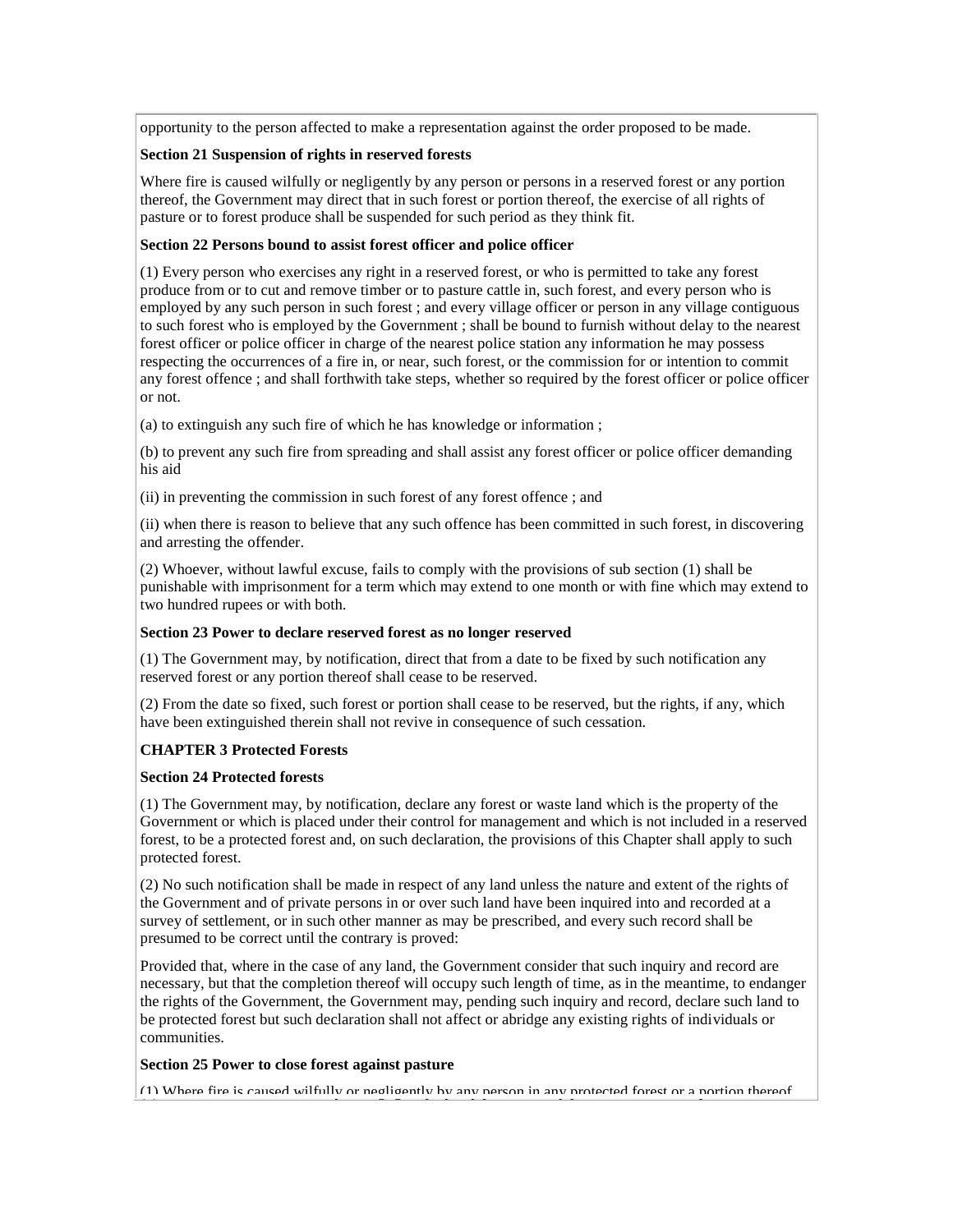the Government may direct that such forest or portion thereof be closed against pasture for such period as they think fit.

(2) Whoever pastures cattle or allows cattle to trespass in protected forest closed against pasture under this section shall be punishable with imprisonment for a term which may extend to three months, or with fine which may extend to five hundred rupees or with both.

#### **Section 26 Power to issue notification reserving trees, etc**

(1) The Government may, by notification

(a) declare any trees or class of trees in a protected forest to be reserved from a date fixed by the notification ;

(b) prohibit, from a date fixed as aforesaid the quarrying of stone, or the burning of lime or charcoal or the collection or subjection to any manufacturing process or removal of, any forest produce in any such forest and the breaking up or clearing for cultivation, for building, for herding cattle or for any other purpose, of any such forest.

(2) A translation into the main language of the locality of every notification issued under this section shall be caused to be affixed in a conspicuous place in every town and village in the neighbourhood of the protected forest comprised in the notification.

#### **Section 27 Power to make rules**

(1) Subject to all rights now vested in individuals and communities by law or custom or usage having the force of law, the Government may make rules to regulate the use of the pasturage or of the natural produce of any protected forest ; and such rules may with respect to such forests

(a) regulate the occupation, clearing, ploughing or breaking up of land for cultivation or other purposes ;

(b) regulate or prohibit the kindling of fire and provide for the precautions to be taken to prevent and spreading of fire ;

(c) regulate the cutting, sawing, conversion and removal of trees and timber and the collection and removal of natural produce ;

(d) regulate the quarrying of stone, the boiling of catechu or the buring of lime or charcoal ;

(e) regulate or prohibit the cutting of grass or the pasturing of cattle, and regulate the payments, if any to be made for such cutting or pasturing ;

(f) regulate or prohibit hunting, shooting, fishing poisoning of water and setting traps or snares ;

(g) regulate the sale or free grant of timber or other natural produce ;

(h) specify the fees, royalties, or other payments for such timber or other natural produce and the manner in which such fees, royalties or other payments shall be levied.

(2) Whoever contravenes any rule made under sub section (1) shall be punishable

(i) in every case where such contravention relates to sandalwood or red sanders wood, with imprisonment for a term which shall not be less than three months but which shall not exceed one year and with fine which shall not exceed ten thousand rupees ;

(ii) in any other case, with imprisonment for a term which may extend to six months or with fine which may extend to two hundred rupees or with both.

(3) The Government may, by notification and for reasons to be recorded in writing, exempt any person or class of persons belonging to the Scheduled Tribes from the operation of all or any of the rules made under this section.

#### **Section 28 Power to declare protected forest to cease to be protected forest**

The Government may, by notification, direct that from a date to be fixed by such notification, any protected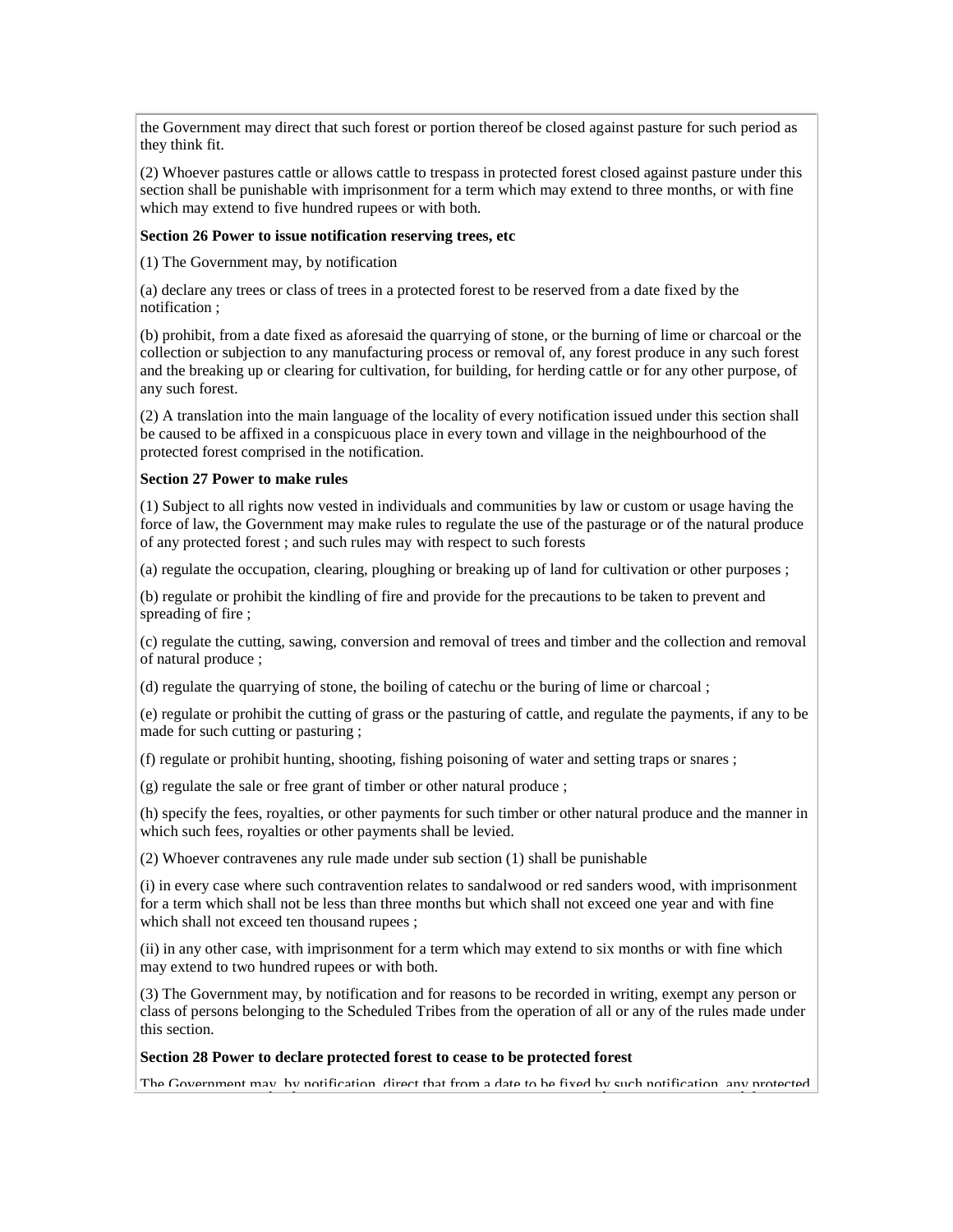forest or any portion thereof shall cease to be a protected forest.

### **CHAPTER 3A Preservation of Private Forests**

#### **Section 28A Definitions**

In this Chapter, unless the context otherwise, requires.

(a) 'forest' includes waste or communal land containing tree growth and shrubs, pasture land and any other class of land declared, by the Government in this behalf by notification in the Andhra Pradesh Gazette, to be forest;

(b) 'owner' in relation to a forest includes a mortgagee, lessee other person having right to possession and enjoyment of the forest ;

(c) 'person' includes a Hindu undivided family.

[(d) 'District Collector' means the Collector of the District concerned and includes any officer appointed by the State Government by a notification to exercise and perform such of the powers and functions of a District Collector under this Act, as may be specified in such notification.] Cl.(d) added by G.O.Ms.No. 210 dt. 20-7-1988)

#### **Section 28B Preservation of private forests**

(1)

(a) No owner of any forest shall, without the previous sanction of the District Collector sell, mortgage, lease or otherwise alienate the whole or any portion of the forest or the forest produce.

Provided that any Power of Attorney or Authority Letter or Bond or similar deed executed or a contract, licence or any other transaction entered into before or after the 1st day of January, 1970 by a land owner in favour of or with a person to act on his behalf or to do any job under this Chapter or rules madew thereunder shall be null and void.] (Proviso added by G.O.Ms.No. 210 dt. 20-7-1988)

Explanation Nothing in this sub section shall be construed as preventing the owner from selling or otherwise dealing with the right to gather and remove forest produce, other than trees timber, in the usual or customary manner.

(b) Any alienation, made in contravention of clause (a) shall be null and void.

(2) No owner of any forest and no person claiming under him, whether by virtue of a contract, licence or any other transaction entered into either before or after the 1st day of January 1970, or any other person shall without the previous permission of the District Collector, cut trees or do any act likely to denude the forestor diminish its utility as a forest.

Provided that nothing in this sub section shall apply to the removal of dead or fallen trees or to any act done for the usual or customary domestic purposes or for making agricultural implements.

Provided further that no such permission shall be granted in a year to cut tress of the value exceeding Rs.5,000/- unless the District Collector is satisfied that the value of the trees proposed to be cut exceeding the said limit is necessary to meet urgent expenses of such owner.] (Proviso added by G.O.Ms.No. 210 dt. 20-7-1988)

(3) Notwithstanding anything in sub section (1) or subsection (2) the Government army exempt any forest or class of forests or class of trees grown therein from all or any of the provision of this section.

### **Section 28C Appeals**

Any person aggrieved by an order made under clause (a) of sub section (1) of section 28-B or under sub section (2) of that section in regard to the sanction or permission referred in that clause or sub section may within two months of the date of communication of such order prefer an appeal in writing to the Government and the Government shall pass such orders on the appeal as they may think fit.

**Section 28D Power to Prohibit or Regulate Certain Acts**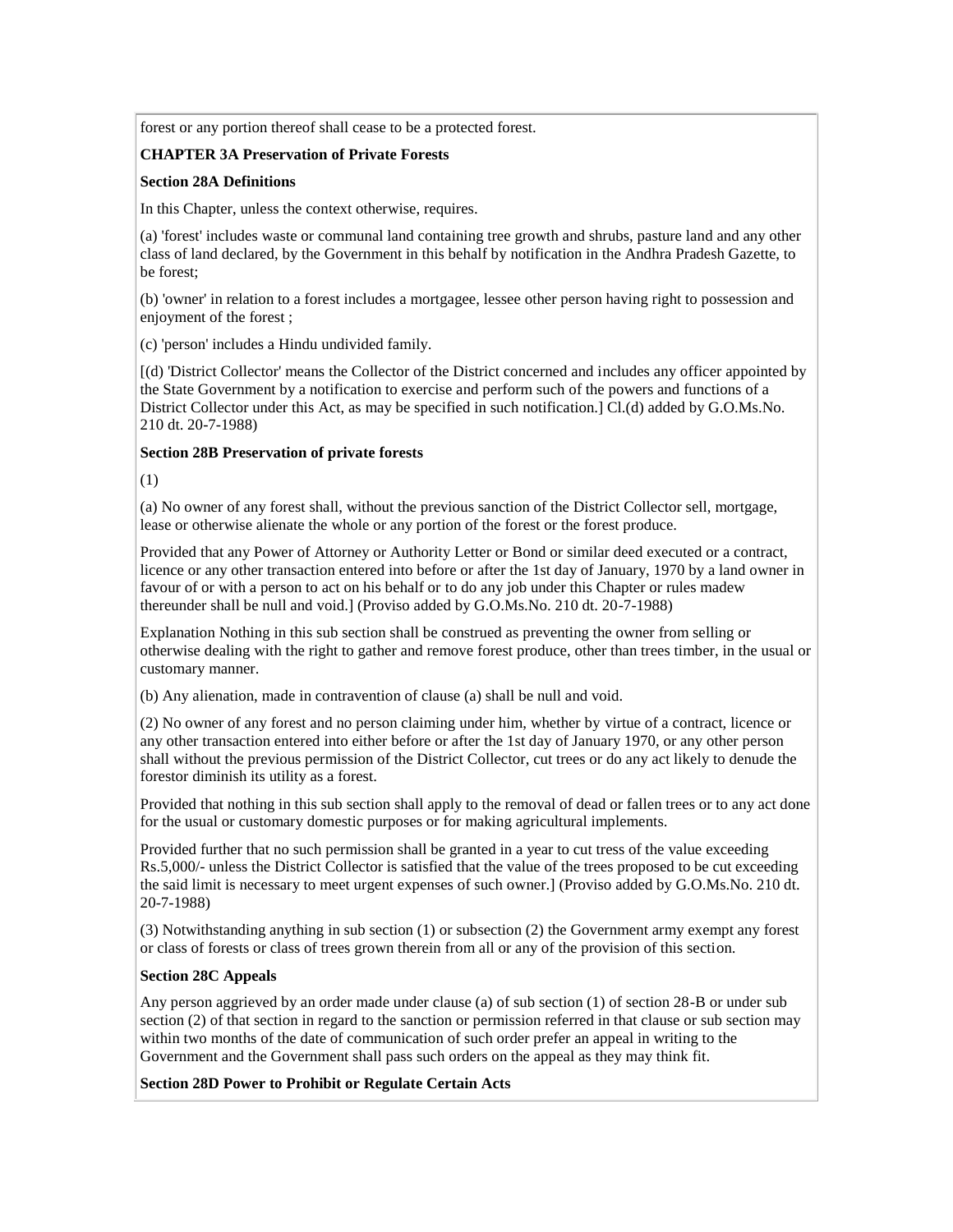If, in the opinion of the Government, it is necessary for the preservation of a forest, or forests they may, by notification in the Andhra Pradesh Gazette.

(i) prohibit or regulate the doing of any act likely to be detrimental to the preservation of such forest or forests;

(ii) regulate the exercise of customary or prescriptive rights in such forest or forests.

#### **Section 28E Penalties**

(1) Whoever contravenes the provisions of sub section (1) or sub section (2) of section 28 B or any of the terms of a notification under section 28 shall be punished with imprisonment which may extend to two years or with fine which may extend to five thousand rupees or with both.

(2) No prosecution shall be instituted against any person without the sanction of the District Collector.

#### **Section 28F Bar of Suits**

No order of the Government of the District Collector under this chapter and no notification issued by the Government under section 28 shall be liable to be questioned in any court.

#### **Section 28G Power to make Rules**

(1) The Government may, by notification in the Andhra Pradesh Gazette, make rules for carrying out the purposes of this Chapter.

(2) Without prejudice to the generality of the foregoing power, such rules may provide for

(a) the classes or kinds of tree growth which may be permitted to be cut and the girth of such trees;

(b) the terms and conditions subject to which, sanctions or permissions may be granted

(c) the procedure to be followed by the District Collector before granting sanctions or permissions.

#### **CHAPTER 4 Control of timber and other forest produce in transit or possession**

#### **Section 29 Power to make rules to regulate the transit and possession of timber and other forest produce**

The Government may make rules to regulate -

(i) the floating of timber in the rivers in the State and the transit of timber and other forest produce by land or water;

(ii) the possession of teak wood of such value as may be specified in this behalf, or red sanders wood by any person residing in any village within a radius of fifteen kilometers of such reserved forest as may be specified in this behalf.

(2) In particular and without prejudice to the generality of the foregoing power, such rules may

(a) specify the routes by which alone timber or other forest produce may be imported, exported or moved into, from or within the State;

(b) prohibit the import or export or moving of such timber or other forest produce without a permit from a forest Officer duly authorised to issue the same, or otherwise that in accordance with the conditions of such permit, or in the case of timber, without a transit mark affixed by such officer.

(c) provide for the issue, production and return of such permit or in the case of timber, for affixing of transit mark and for the payment of the fees therefor;

(d) provide for the stoppage, reporting, examination and marking of timber or other forest produce in transit in respect of which there is reason to believe that any money is payable to the Government on account of the price thereof, or on account of any duty, fee, royalty, or charge due thereon or to which it is desirable for the purpose of this Act to affix a mark;

(e) provide for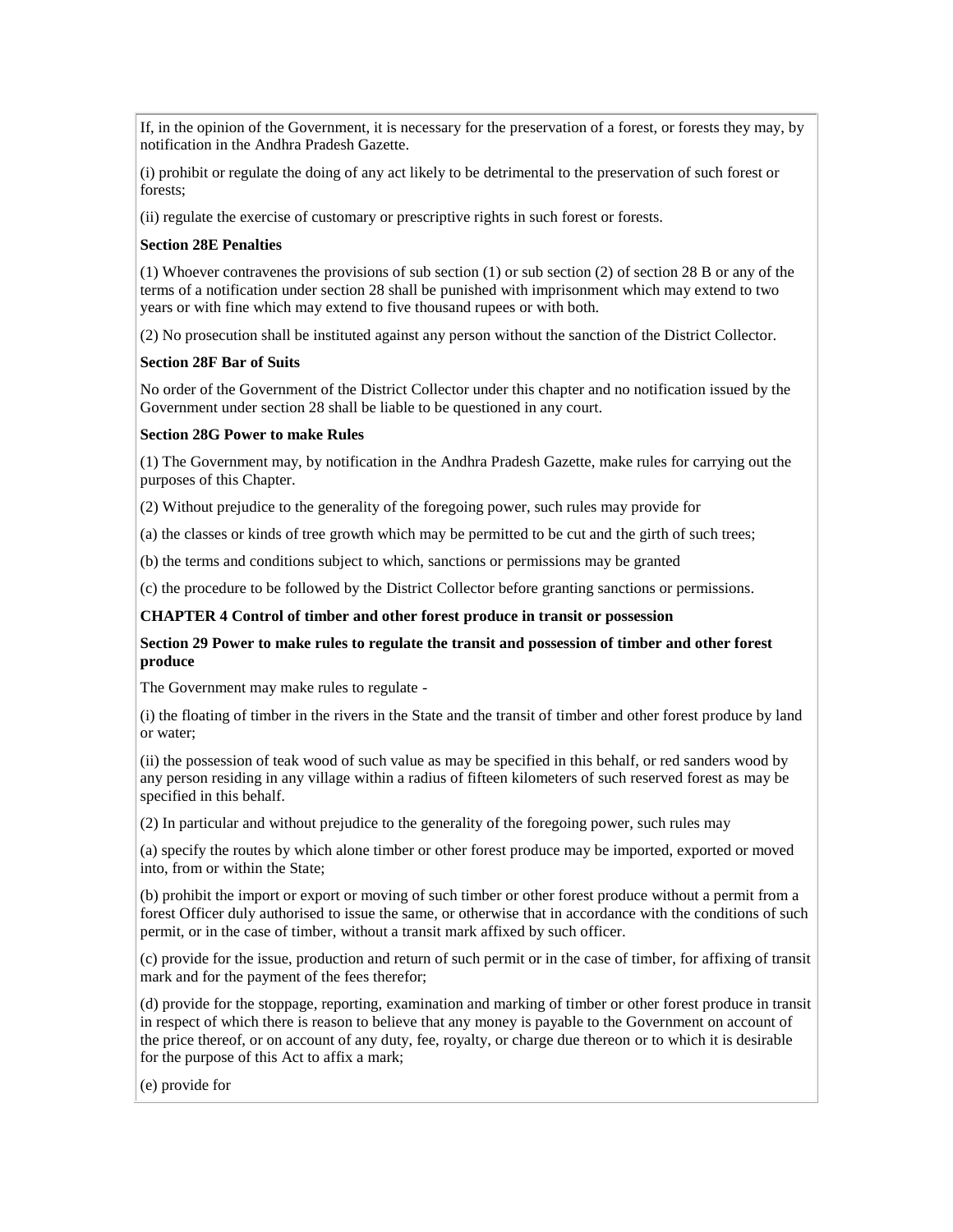(i) the establishment and regulation of depots and stations to which such timber or other forest produce shall be taken by those in charge of it for examination, or for the payment of such money or in order that such marks may be affixed to it, the conditions under which such timber or other forest produce shall be brought to, stored at and removed from such depots or stations;

(ii) the setting up of a check post or the erection of a barrier or both at such places as the Government may specify with a view to prevent or check the carrying of smuggled forest produce; and

(iii) the management and control of such depots, stations, check posts or barriers, and for regulating the appointment and duties of persons employed thereat.

(f) prohibit the closing up or obstructing of the channel or banks of any river used for the transit of timber or other forest produce and throwing of grass, brushwood, branches or leaves into any such channel or river or any act which may cause such channel or river to be closed or obstructed.

(g) provide for the prevention or removal of any obstruction of the channel or banks of any such river and for recovering the cost of such prevention or removal from the person whose act or negligence caused such obstruction.

(h) prohibit absolutely or subject to such conditions in the entire State of Andhra Pradesh or within such local limits as may be specified, the establishment of pits or machinery for sawing, converting, cutting, burning, concealing or marking of timber, the altering or effacing of any marks on the same, or the possession or carrying of hammers or other implements used for marking timber;]

(i) regulate the use of property marks for timber and the registration of such marks, declare the circumstances in which the registration of any property marks may be refused or cancelled; prescribe the time for which such registration shall hold good, limit the number of such marks that may be registered by any one person and provide for the levy of fees for such registration.

(j) provide for the maintenance of accounts in respect of all classes of sandalwood and red sanders wood stored in private lands, depots, markets or factories, for industrial or commercial purposes;

(k) provide for the protection of bridges locks or other public works by regulating the floating of timber and the storing of such timber or other forest produce on river banks and authorising the seizure of such timber or other forest produce floated or stored in contravention of such rules or by which any damage to such work may have been caused, and the detention and disposal of such timber or other forest produce until compensation has been made for the damage done.

(3) The Government may, by notification, direct that any rule made under this section shall not apply to such classes of timber or other forest produce or to such local area, as may be specified by them.

(4)

(a) Whoever contravenes any rule made under this section shall be punishable

(i) in every case, where such contravention related to sandal wood or red sanders wood, with imprisonment for a term which shall not be less than three months but which shall not exceed one year and with fine which shall not exceed ten thousand rupees;

(ii) in any other case, with imprisonment for a term which may extend to one year or with fine which may extend to two thousand rupees or with both.

(b) If an offence under this section is committed, after sunset and before sunrise or after preparation for resistance to lawful authority or where the offender has been previously convicted of a like offence, the magistrate having jurisdiction may inflict double the penalty prescribed for such offence.

### **Section 30 Government and forest officers not liable for damage to forest produce at depots and stations**

The Government shall not be responsible for any loss or damage which may occur in respect of any timber or other forest produce while at a depot or station established under a rule made under Section 29 or while detained elsewhere for the purpose of this Act; and no forest officer shall be responsible for any such loss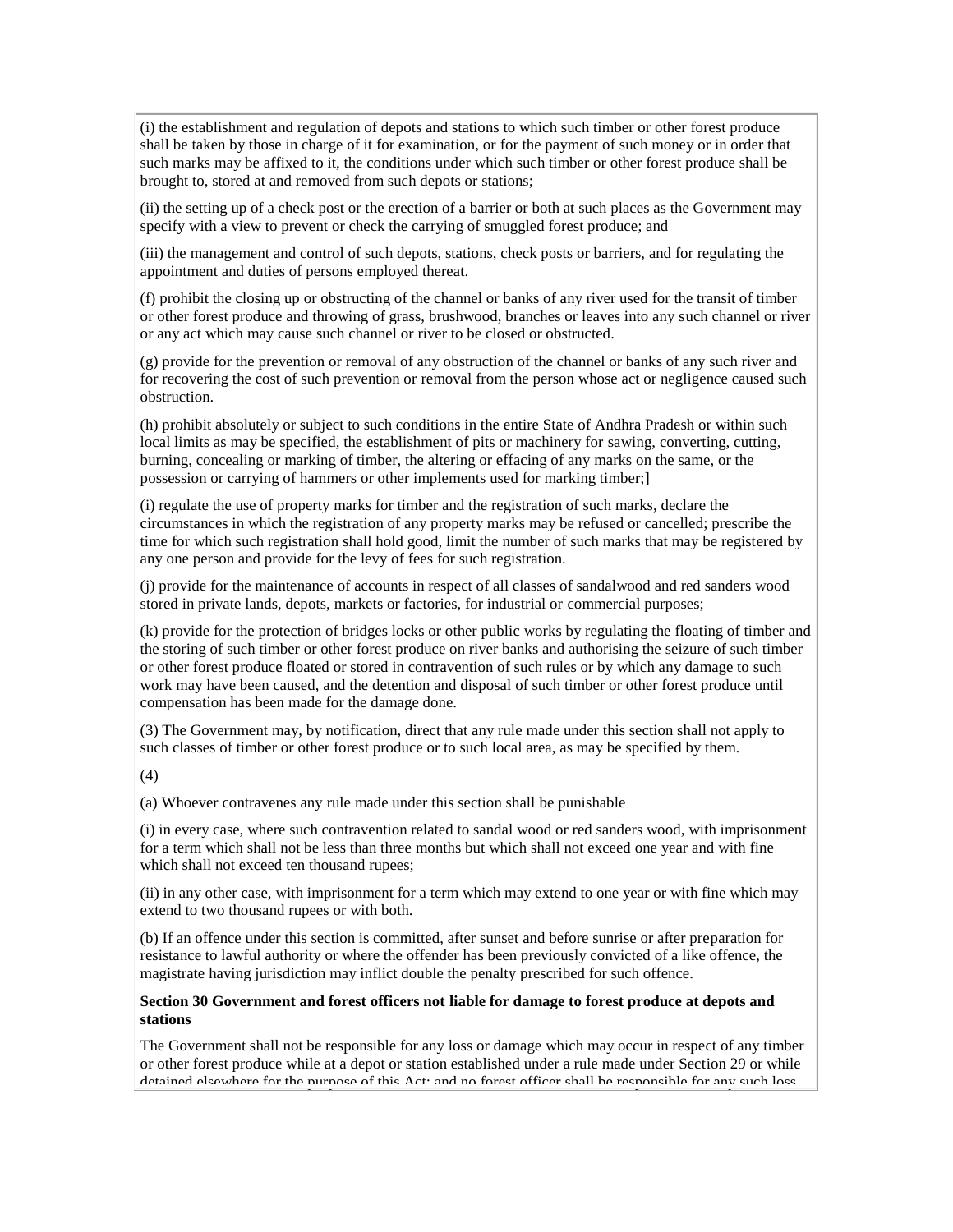or damage unless he causes such loss or damage negligently, wilfully, maliciously or fraudulently.

### **Section 31 Persons employed at depots and stations bound to aid in case of accident**

Where any accident or emergency involving danger to any property at any depot or station referred to in Section 30 occurs, every person employed at such depot or station shall render assistance to any forest officer or police officer demanding his aid in preventing or mitigating the damage or loss to such property.

### **CHAPTER 5 Possession of Sandalwood**

#### **Section 32 Possession of sandalwood under licence or mark**

No person shall have in his possession any quantity of sandalwood in excess of ten kilograms, except under a licence granted by the Divisional Forest Officer in that behalf, and except such sandalwood as is marked by a forest officer in such manner as may be prescribed.

Provided that the Divisional Forest Officer may, by order, refuse to grant or renew licence to any applicant or licensee in respect of whom he is satisfied that by reason of his conviction of an offence under this Act or the rules made thereunder, or the previous cancellation or suspension of any licence granted thereunder, or the contravention of any of the requirements as to the possession of sandalwood, or for any other ground that may be prescribed, he is not a fit person to whom a licence may be granted or renewed under this section, and every such order shall be communicated as soon as may be, to the applicant or the licensee, as the case may be.

### **Section 33 Forms and conditions of licence**

The Government may make rules to provide for

(a) the form and manner in which application for licence maybe made;

(b) the terms and conditions which may be included in any licence and the fees for the grant of such licence;

(c) the grant of duplicate licence and the renewal of licence and fees for the same.

### **Section 34 Power to cancel or suspend licence**

The Divisional Forest Officer may, after recording the reasons therefor, cancel or suspend any licence granted under this Chapter, if he is satisfied that the licensee has contravened, or failed to comply with, any of the provisions of this Act or the rules made thereunder or any of the terms or conditions of the licence, after giving the licensee an opportunity of making a representation against the action proposed to be taken.

### **Section 35 Appeal**

(1) Any person aggrieved by the decision of the Divisional Forest Officer, refusing to grant or renew, or cancelling or suspending a licence under this Chapter may, within such time as may be prescribed, appeal to the Conservator of Forests who may make such order as he deems fit, after recording the reasons therefor.

(2) Any person aggrieved by an order of the Conservator of Forests in appeal preferred under sub section (1) may, within such time as may be prescribed, prefer a second appeal to the Chief Conservator of Forests who may make such order as he deems fit, after recording the reasons therefor.

### **Section 36 Penalties**

Whoever, in contravention of the provisions of this Chapter or of any rule made or licence granted thereunder possesses sandalwood, shall be punishable with imprisonment for a term which shall not be less than three months but which shall not exceed one year and with fine which shall not exceed ten thousand rupees.

### **CHAPTER 6 Of the collection of drift and stranded timber**

**Section 37 Certain kinds of timber to be deemed property of Government until title thereto is proved and may be collected accordingly**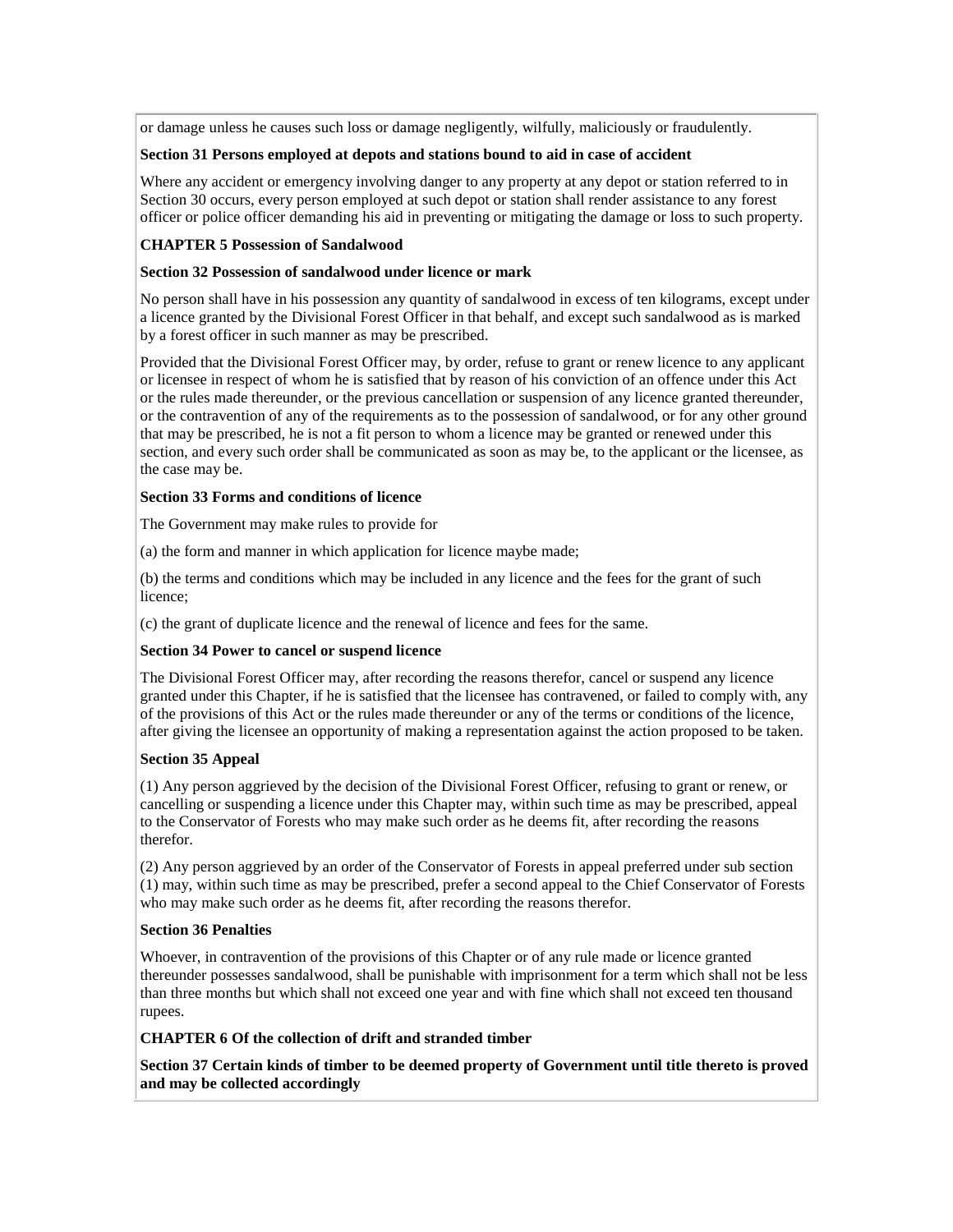(1)

(a) All timber found a drift, beached, stranded or sunk.

(b) all timber bearing marks which have not been registered in accordance with the rules made under section 29 or on which the marks have been obliterated, altered or defaced by file or otherwise, and

(c) all unmarked timber found in such areas as the Government may specify, shall be deemed to be the property of the Government unless and until any person establishes his right and title thereto as provided in this Chapter.

(2) Such timber may be collected by any forest officer or by any other person empowered by a rule made under section 43 and may be brought to any depot which the forest officer may notify as a depot for the reception of drift timber.

(3) The Government may, by notification, and for reasons to be recorded in writing exempt any class of timber from the provisions of this section.

#### **Section 38 Notice to claimants to drift timber**

Where any timber is collected by the forest officer or other person under Section 37, he shall immediately report the same to the Divisional Forest Officer who shall publish a notice in the District Gazette concerned or where there is no such Gazette, in the Andhra Pradesh Gazette, requiring any person claiming the same to present to him within a period, not exceeding two months, from the date of such notice, a written statement of such claim. Such notice shall contain a description of the timber and the place from which it was collected and the depot or station at which it is stored.

#### **Section 39 Procedure on the presentation of claim to such timber**

(1) When any statement of claim is presented as required under section 38, the Divisional Forest Officer, may, after making such enquiry as he thinks fit, either reject the claim, or deliver the timber to the claimant, after recording the reasons therefor.

(2) Where such timber is claimed by more than one person, the Divisional Forest Officer may either deliver the same to any such person whom he finds to be entitled thereto after recording the reasons therefor, or may refer the claimants to the court, and retain the timber pending the receipt of an order from such court for its disposal.

(3) Any person whose claim has been rejected under this Section may, within three months from the date of such rejection, institute a suit to recover possession of the timber claimed by him; but no person shall be entitled to any compensation or cost against the Government or against any forest officer on account of such rejection, or the detention or removal of any timber, or the delivery thereof to any other person.

(4) Save as otherwise provided in this section no such timber shall be subject to the process of any civil, criminal or revenue court until it is delivered.

(5) Where the matter is pending before a court under this section, the Divisional Forest Officer may, with the permission of the court, instead of retaining the timber under sub section (2), sell the timber in public auction and remit the sale proceeds into the nearest Government treasury. The court may deal with the proceeds of the sale of any such timber in the same manner as it might have dealt with the timber if it had not been sold.

#### **Section 40 Disposal of unclaimed timber**

Where no statement of claim is presented as required under section 38 or where the claimant fails to prefer his claim in the manner and within the period fixed by the notice issued under that section or on such claim having been so preferred by him and having been rejected, fails to institute a suit to recover possession of such timber within the further period fixed by section 39, the ownership of such timber shall vest in the Government free from all encumbrances or when such timber has been delivered to another person under that section, in such other person, free from all encumbrances other than those created by him.

**Section 41 Government and their officers not liable for damage to timber collected under section 37**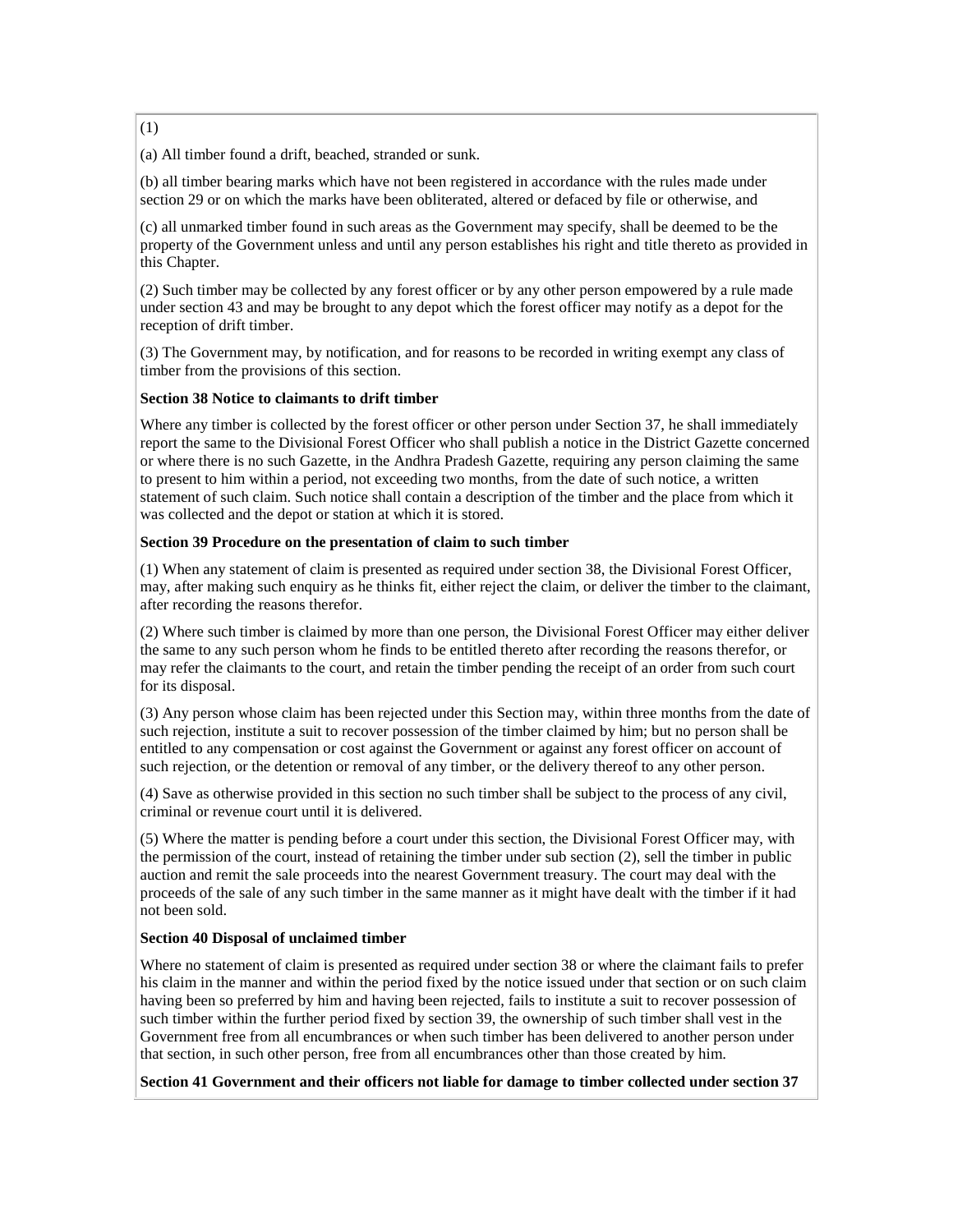The Government shall not be responsible for any loss or damage which may occur in respect of any timber collected under section 37 and no forest officer shall be responsible for any such loss or damage unless he causes such loss or damage negligently, wilfully, amliciously or fraudulently.

#### **Section 42 Payment to be made by claimant before timber is delivered to him**

No person shall be entitled to recover possession of any timber collected under Section 37 or delivered under section 39 until he has paid to the forest officer or other person entitled to receive it such sum on account thereof as may be due under any rule made under section 43.

#### **Section 43 Power to make rules and prescribe penalty for contravention thereof**

(1)The Government may make rules to regulate the following matters, namely:

(a)the salving, collection and disposal of all timber referred to in this Chapter;

(b) the use and registration of boats used in salving and collecting timber;

(c) the costs to be paid for salving, collecting , moving, storing or disposing of such timber;

(d) the use and registration of hammers and other implements used for marking such timber.

(2) Whoever contravenes any rule made under this section shall be punishable with imprisonment for a term which may extend to six months, or with fine which may extend to five hundred rupees, or with both.

### **CHAPTER 7 Penalties and Procedure**

#### **Section 44 Seizure of property liable to confiscation and procedure thereupon**

(1) Where there is reason to believe that a forest offence has been committed in respect of any timber or forest produce, such timber, or forest produce, together with all tools, ropes, chains. boats, vehicles and cattle used in committing any such offence, may be seized by any forest officer or police officer.

(2) Every officer seizing any property under this section shall place on such property, or the receptacle, if any, in which it is contained, a mark indicating that the same has been so seized and shall, except where the offender agrees in writing forthwith to get the offence compounded [without any un reasonable delay either produce the property seized before an officer not below the rank of an Assistant Conservator of Forests authorised by the Government in this behalf by notification (hereinafter referred to as the authorised officer) or make a report of such seizure to the magistrate:]

Provided that where the timber or forest produce with respect to which such offence is believed to have been committed is the property of the Central or State Government and the offender is not known, it shall be sufficient if the officer makes, as soon as may be, a report of the circumstances to the Divisional Forest Officer.

(2-A) Where an authorised officer seizes under sub section (1) any timber or forest produce or where any such timber or forest produce is produced before him under sub section (2) and he is satisfied that a forest offence has been committed, in respect thereof, he may order confiscation of the timber or forest produce so seized or produced together with all tools, ropes, chains, boats or vehicles used in committing such offence.

(2-B) No order confiscating any property shall be made under sub section (2 A) unless the person from whom the property is seized is given.

(a) a notice in writing informing him of the grounds on which it is proposed to confiscate such property;

(b) an opportunity of making a representation in writing within such reasonable time as may be specified in the notice against the grounds for confiscation; and

(c) a reasonable opportunity of being heard in the matter.

(2-C) Without prejudice to the provisions of sub section (2 B), no order of confiscation under sub section (2 A) of any tool, rope, chain, boat or vehicle shall be made if the owner thereof proves to the satisfaction of the authorised officer that it was used in carrying the property without his knowledge or connivance or the knowledge or connivance of his agent, if any, or the person in charge of the tool, rope chain boat or vehicle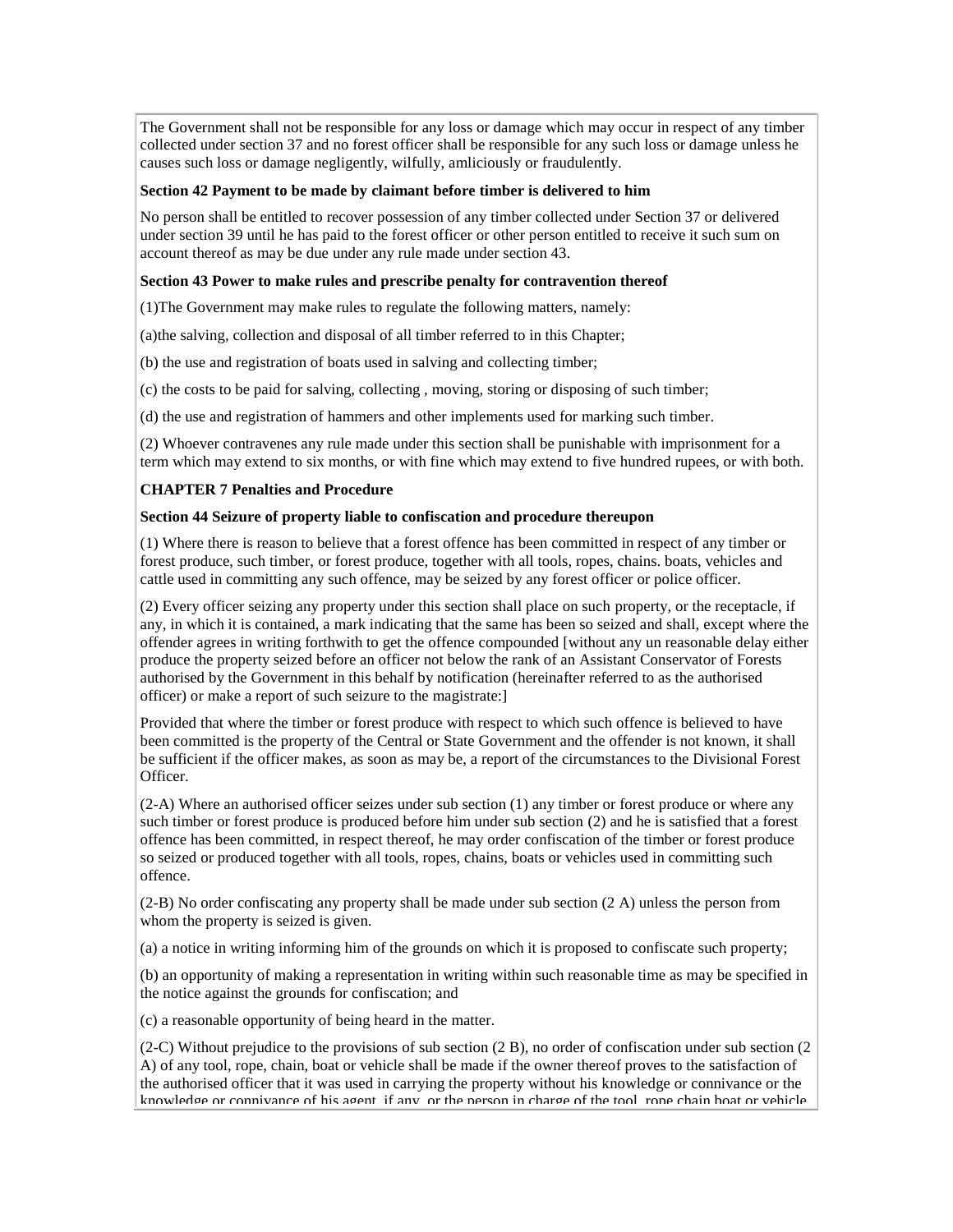in committing the offence and that each of them had taken all reasonable and necessary precautions against such use.

(2-D) Any forest officer not below the rank of a Conservator of Forests empowered by the Government in this behalf by notification, may within thirty days from the date of the order of confiscation by the authorised officer under sub section (2-A) either suo motu on application call for and examine the record of that order and may make such inquiry or cause such inquiry to be made and pass such orders as he may think fit:

Provided that no order prejudicial to any person shall be passed without giving him an opportunity of being heard.

(2-E) Any person aggrieved by an order passed under sub section (2-A) or sub section (2-D) may within thirty days from the date of communication to him of such order, appeal to the District Court having jurisdiction over the area in which the property has been seized, and the District Court shall after giving an opportunity to the parties to be heard, pass such order as it may think fit and the order of the District Court so passed shall be final.]

(3) Any forest officer not below the rank of a Forester, who or whose subordinate has seized any tools, ropes, chains, boats, vehicles or cattle under sub section (1) [and where he makes a report of such seizure to the magistrate under sub section (2)] may release the same on the execution by the owner thereof a bond for the production of the property so released, if and when so required before the magistrate.

(4) Upon the receipt of any report under sub section (2),the magistrate shall, except where the offence is compounded, take such measures as may be necessary for the trial of the accused and the disposal of the property according to law.

(5) The property seized under this section, shall be kept in the custody of the forest officer not below the rank of a Forest Guard or the village headman until the compensation for compounding the offence is paid or until an order of the magistrate directing its, disposal is received.

#### **Section 45 Timber, forest produce, tools. etc., when liable to confiscation**

Where a person is convicted of a forest offence, the Court sentencing him shall order confiscation to the Government of timber or forest produce in respect of which such offence was committed and of any tool, boat, vehicle, vessel or other conveyance or any other article used in committing such offence except where an order of confiscation, has already been passed in respect thereof under section 44.]

#### **Section 46 Disposal on conclusion of trial for forest offence of timber or forest produce in respect of which it was committed**

When the trial of any forest offence is concluded, any timber or forest produce in respect of which such offence was committed shall, if it is the property of the Central or State Government, or if it is confiscated, be taken possession of by or under the authority of the Divisional Forest Officer, and in any another case, may be disposed of in such manner as the court having jurisdiction may, by order, direct.

#### **Section 47 Procedure when offender is not known or cannot be found**

Where the magistrate is of opinion that a forest offence was committed but the offender is not known or cannot be found, he may on an application made in this behalf order the property, in respect of which the offence was committed and which was seized, to be confiscated and taken possession of by or under the authority of the Divisional Forest Officer or to be made over to any person whom the magistrate considers to be entitled to the same.

Provided that before making any such order the magistrate shall cause a notice of any application made under this section to be served upon any person who, he has reason to believe, is interested in the property seized, or shall publish such notice in such manner as he thinks fit:

Provided further that no such order shall be made until the expiration of thirty days from the date of seizing such property, or without hearing the person, if any, claiming any right thereto, and the evidence, if any, which he may produce in support of his claim.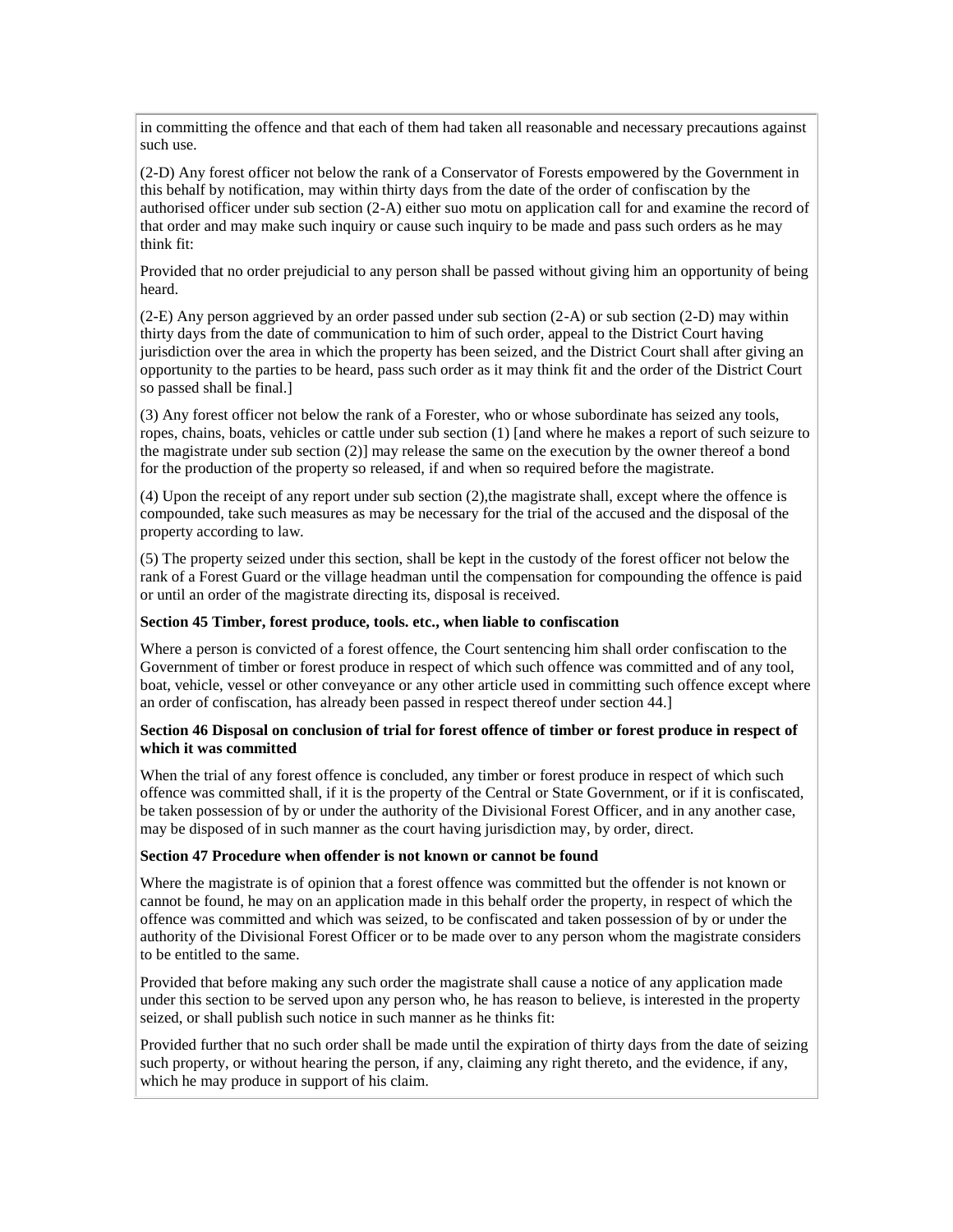#### **Section 48 Procedure in regard to perishable property seized under Section 44**

(1) Except where a forest offence has been compounded, the magistrate may direct the sale of any property seized under Section 44, which is subject to speedy and natural decay, and if in the opinion of the officer seizing such property, it is not possible to obtain the orders of the magistrate in time, such officer may sell the property himself, remit the sale proceeds into the nearest Government treasury and make a report of such seizure, sale and remittance to the magistrate and thereupon the magistrate shall take such measures as may be necessary for the trial of the accused.

(2) The magistrate may deal with the proceeds of the sale of any property held under sub section (1) in the same manner as he might have dealt with the property if it had not been sold.

#### **Section 49 Appeal from orders under section 45, Section 46 or Section 47**

Any person claiming to be interested in the property seized under Section 44 may, within one month from the date of any order passed under section 45, section 46 or section 47, present an appeal therefrom to the court to which an appeal from the order of the magistrate ordinarily lies. The appeal shall be disposed of in the manner provided by the Code of Criminal Procedure, 1898.

#### **Section 50 Property when to vest in Government**

(1) Where an order of confiscation of any property passed under sub section (2-A) or sub section (2-D) of section 44 has become final in respect of the whole or any portion of such property, such property or the portion thereof as the case may be, shall vest in the Government free from all encumbrances.

(2) Where an order for the confiscation of any property was passed under section 45 or section 47 and the period limited by section 49 for presenting an appeal from such order has elapsed, and no such appeal was presented, or where, on such an appeal being presented, the appellate court confirms such order in respect of the whole or a portion of such property, such property of portion, as the case may be , shall vest in the Government free from all encumbrances.

#### **Section 51 Saving of power to release, property seized**

Nothing in this Act shall be deemed to prevent the Divisional Forest Officer from directing at any time the immediate release of any property seized under Section 44, and the withdrawal of any charge made in respect of such property in accordance with the provisions of section 494 of the Code of Criminal Procedure, 1898:

Provided that where a report is made to the magistrate of the property seized under Section 44 the Divisional Forest Officer shall not release the property without the consent in writing of such magistrate, or without previous intimation to such magistrate.

#### **Section 52 Penalty for counterfeiting marks on trees and timber and for altering boundary marks**

Whoever, with intent to cause damage or injury to the public or to any person, or to cause wrongful gain as defined in the Indian Penal Code

(a) knowingly counterfeits upon any timber or standing tree, a mark used by any forest officer to indicate that such timber or tree is the property of the Central or State Government or of some person, or that it may lawfully be cut or removed by some person, or that it may lawfully be cut or removed by some person, or

(b) unlawfully affixes to any timber or standing tree, a mark used by any forest officer, or

(c) alters, defaces or obliterates any such mark placed on any timber or standing tree by or under the authority of any forest officer, or

(d) alters, moves, destroys or defaces any boundary mark of any forest or any land to which any provisions of this Act apply. shall be punishable with imprisonment for a term which may extended to two years or with fine which may extend to one thousand rupees or with both.

#### **Section 53 Power to arrest without warrant**

Any forest officer not below the rank of a Forest Guard or police officer may, without orders from a magistrate and without a warrant, arrest and detain in custody any person if the officer knows or has reason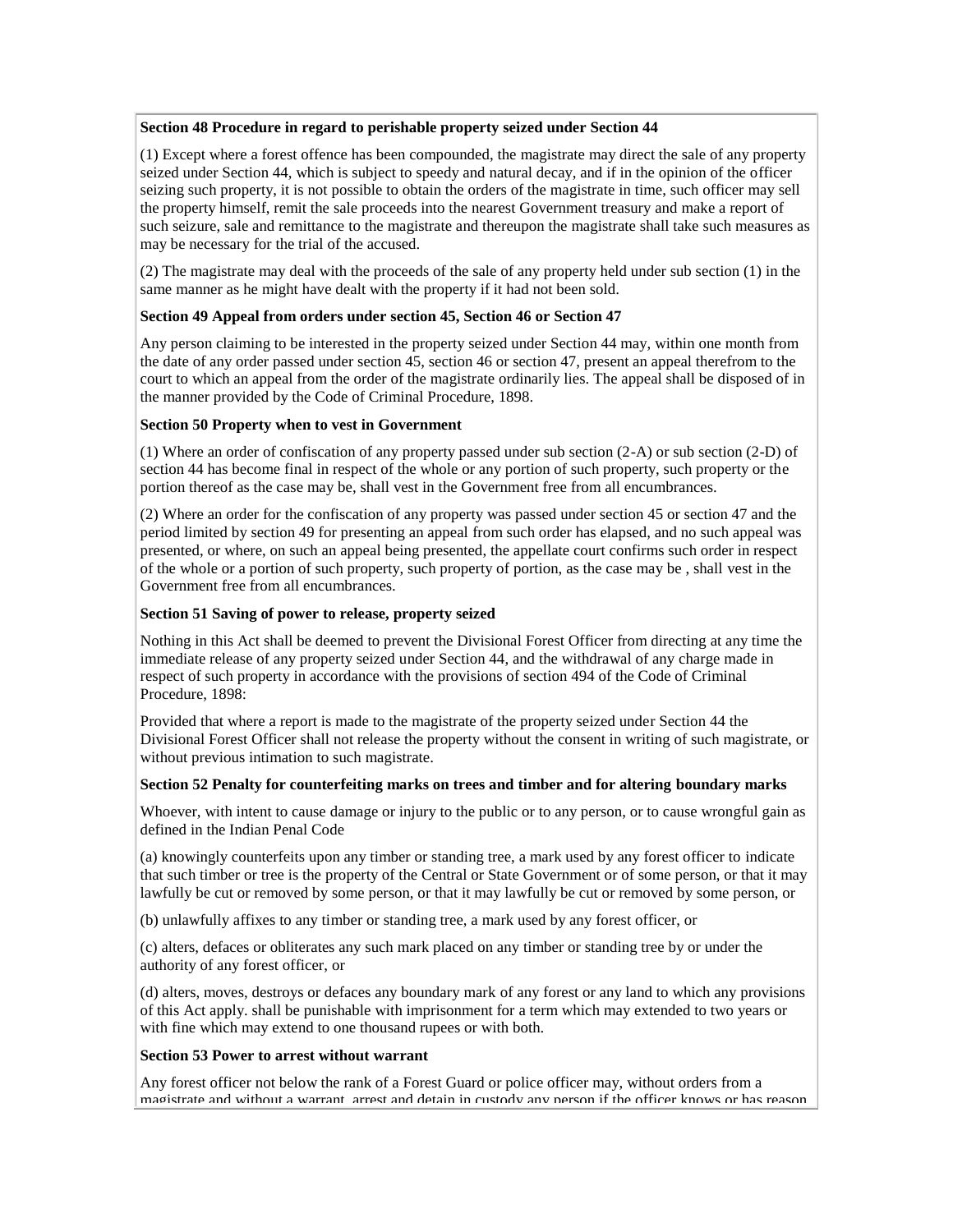to believe that such person is committing or has committed any forest offence and, if such person refuses to give his name and residence, or gives a name or residence which there is reason to believe to be false or if there is reason to believe that he will abscond.

(2) Every person arrested and detained in custody under this section shall be informed, as soon as may be, of the grounds for such arrest and detention and shall be produced before the nearest magistrate within a period of twenty four hours of such arrest excluding the time necessary for the journey from the place of arrest to the court of the magistrate; and no such person shall be detained in custody beyond the said period without the authority of a magistrate.

#### **Section 54 Power to release on bond a person arrested**

Any forest officer not below the rank of a Forester, who or whose subordinate has arrested any person under the provisions of section 53, may release such person on his executing a bond to appear, if and when so required, before the magistrate or before the officer in charge of the nearest police station.

#### **Section 55 Punishment of wrongful seizure or arrest**

Any forest officer or police officer who vexatiously or frivolously seizes any property on pretence of seizing property liable to confiscation under this Act, or who vexatiously or frivolously arrests any person, shall be punishable with imprisonment for a term which may extend to six months, or with fine which may extend to five hundred rupees, or with both.

#### **Section 56 Power to prevent commission of offence**

Every forest officer and police officer shall prevent, and may take necessary steps for the purpose of preventing the commission of any forest offence.

#### **Section 57 Power to try offences summarily**

Any Magistrate of the first class specially empowered in this behalf by the Government may try summarily under the Code of Criminal Procedure, 1898 any forest offence punishable with imprisonment for a term not exceeding six months, or with fine not exceeding five hundred rupees, or with both.

#### **Section 58 Operation of other laws not barred**

Nothing in this Act shall be deemed to bar the prosecution of any person under any other law for any act or omission which constitutes a forest offence, or from being liable under such other law to any higher punishment or penalty than that provided by this Act, or the rules made thereunder.

Provided that no person shall be prosecuted and punished for the same offence more than once.

#### **Section 58A Order of confiscation not to bar imposition of other penalty**

An order of confiscation under sub section (2-A) or sub section (2-D) of Section 44 shall not be deemed to bar the imposition of any other penalty to which the person from whom the property is seized is liable under this Act.]

#### **Section 59 Power to compound offences**

(1) Any forest officer, specially empowered in this behalf by the Government may accept a compensation from any person who committed or in respect of whom it can be reasonably inferred that he has committed any forest offence, other than an offence under section 52 or Section 55--

(i) a sum of money not exceeding fifty rupees where such offence is of a trival nature;

(ii) a sum of money which shall not in any case be less than the value of the forest produce, or more than four times such value as estimated by such forest officer, in addition to the value of the forest produce, where such offence involves any forest produce which in the opinion of the forest officer, may be released;

(iii) a sum of money which shall not in any case be less than the value of the forest produce or more than four times such value as estimated by such forest officer, where such offence involves forest produce which in the opinion of the forest officer should be retained by the Government.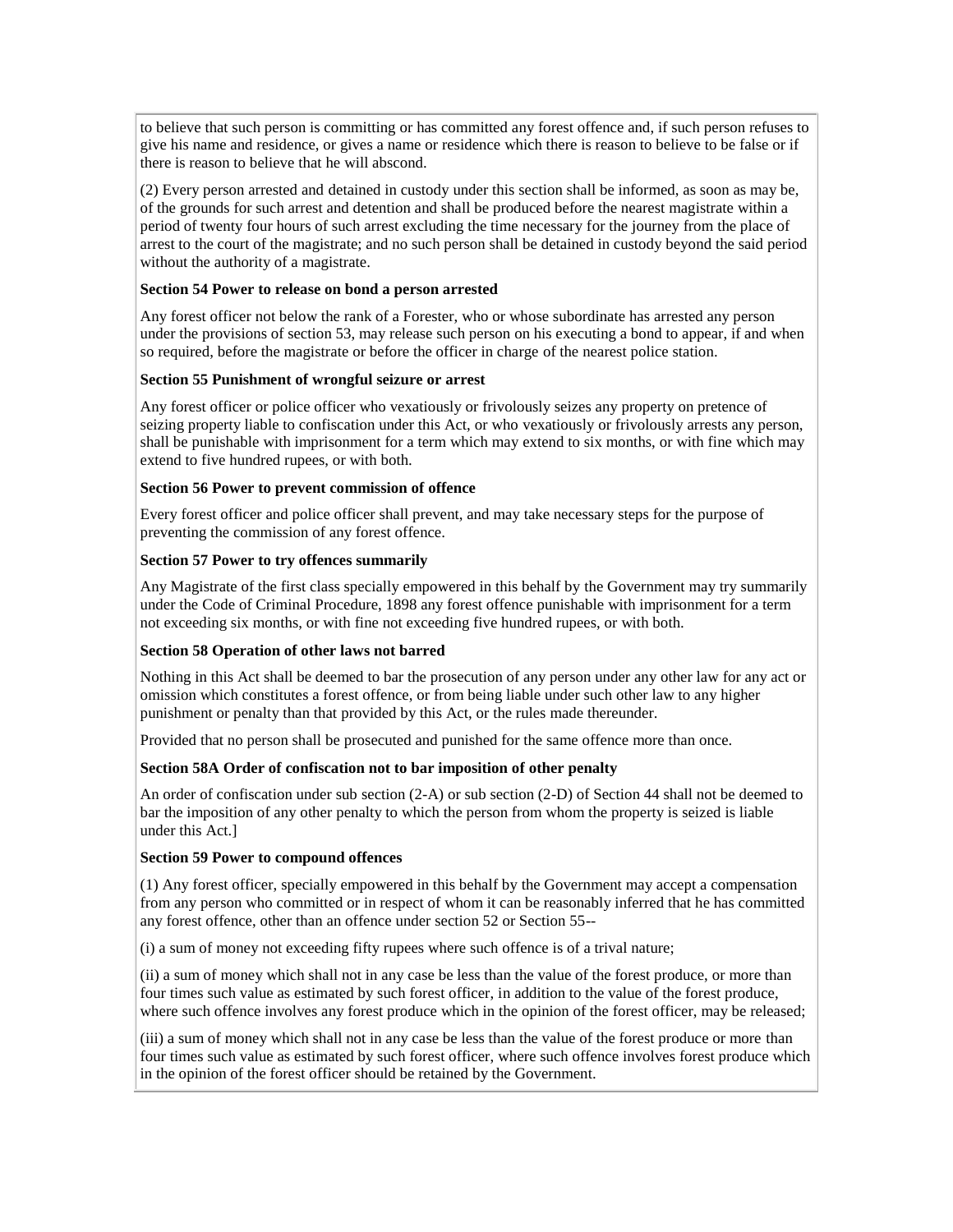(2) On receipt of the sum of money referred to in sub section (1), by such officer,

(i) the accused person, if in custody, shall be discharged;

(ii) the property seized shall, if it is not to be so retained, be released, and

(iii) no further proceedings shall be taken against such person or property.

#### **Section 60 Presumption that timber or forest produce belongs to the Central or State Government**

Where, in any proceedings taken under this Act, or in consequence of anything done under this Act, a question arises as to whether any forest produce is the property of the Central or State Government, such produce shall be presumed to be the property of the Central or State Government as the case may be, until the contrary is proved.

### **CHAPTER 8 Cattle Trespass**

#### **Section 61 Cattle Trespass Act, 1871 to apply**

(1) Cattle trespassing in a reserved forest or in a protected forest shall be deemed to be cattle doing damage to a public plantation within the meaning of section 11 of the Cattle Trespass Act, 1871, and may be seized and impounded as such by any forest officer or police officer.

(2) The Government may, by notification, direct that in lieu of the fines fixed by section 12 of the Act referred to in sub section (1), there shall be levied, in all or any of the areas to which this Act applies, for each goat or kid impounded under sub section (1), such fine not exceeding rupees five as they think fit.

### **CHAPTER 9 Powers of Forest Officers**

#### **Section 62 Government may invest forest officers with certain powers**

(1)

(a) The Government may, by notification and subject to such terms and conditions as may be specified therein, invest any forest officer not below the rank of a Ranger with all or any of the following powers, namely:

(i) to enter upon any land and to survey, demarcate and make a map of the same:

Provided that no such demarcation shall take away or a bridge the right of any person in or over the land;

(ii) to hold enquiries into forest offences, and in the course of such enquiries to receive and record evidence.

(iii) to accept compensation for forest offences under Section 59.

b) The Government may, by notification invest any forest officer, not below the rank of [a Forest Range Officer] with all or any of the f ollowing powers, namely:

(i) power of a civil court to compel the attendance of witnesses and the production of documents and material objects:

(ii) to search or to issue a search warrant which may be executed in the manner provided in the Code of Criminal Procedure, 1898.

(2) The Government may, in like manner, withdraw any powers invested under sub section (1).

(3) Any evidence recorded under item (ii) of clause (a) of sub section (1) shall be admissible in any subsequent trial of the alleged offender before a Magistrate, if it has been taken in the presence of the accused person and recorded in the manner provided by section 355, section 356 or section 357 of the Code of Criminal Procedure, 1898.

### **Section 63 Forest Officers deemed public servants**

All forest officers shall be deemed to be public servants within the meaning of section 21 of the Indian Penal Code.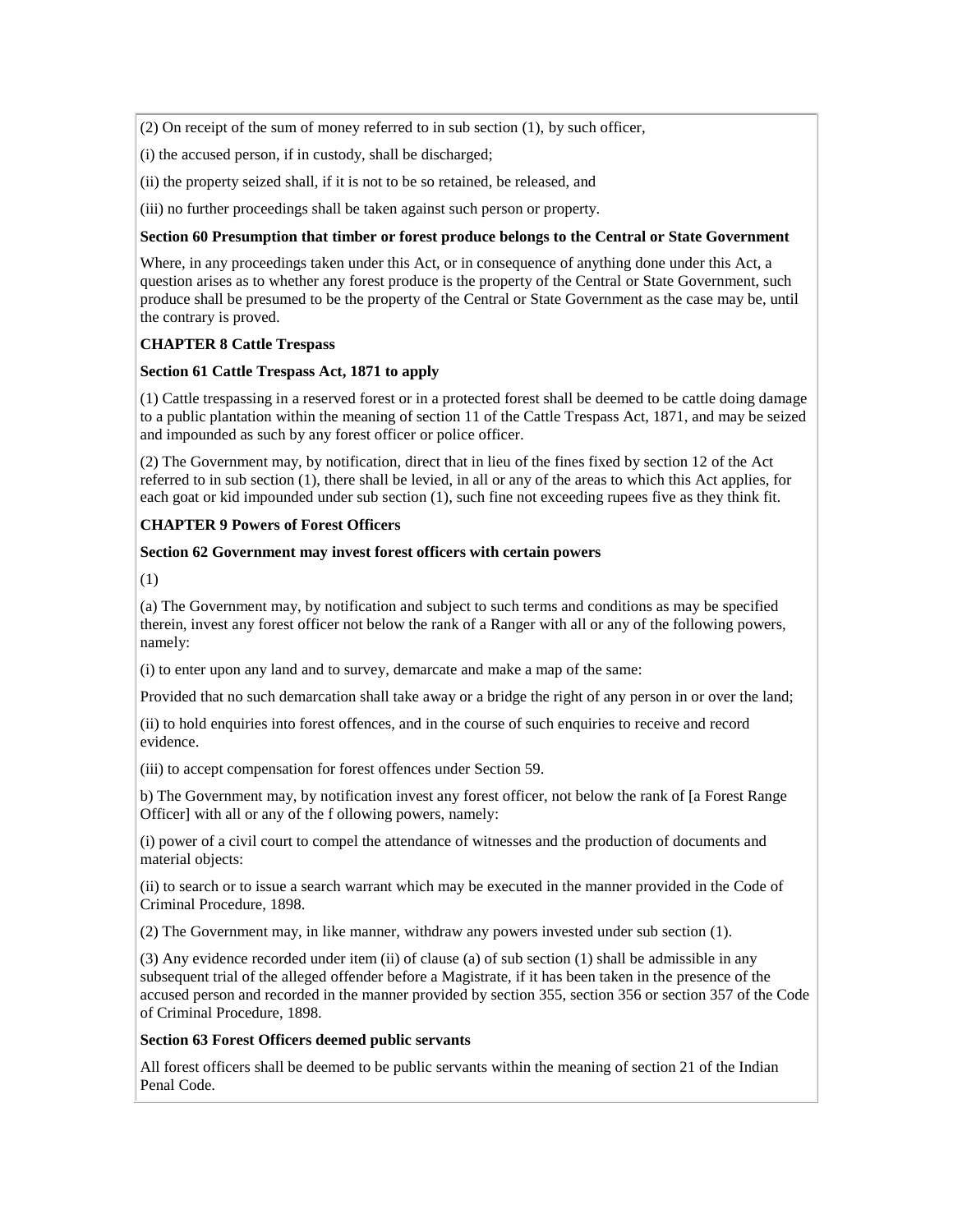#### **Section 64 Powers of entry and inspection**

Any forest officer not below the rank of a Forester may, at any time enter and inspect any private forest or land within his jurisdiction for the purpose of ascertaining whether there has been contravention of any of the provisions of this Act and the rules made thereunder or for the purpose of securing compliance with any such provision.

#### **Section 65 Indemnity for acts done in good faith**

No suit or criminal prosecution shall lie against any public servant for anything done or omitted to be done in good faith in pursuance of this Act.

### **CHAPTER 10 Miscellaneous**

#### **Section 66 Revision**

(1) The Government may suo motu or on application made to them ,call for and examine the record of any forest officer in respect of any proceeding, not being a proceeding in respect of which a suit, an appeal or application or a reference to a court is provided under this Act, to satisfy themselves as to the regularity of such proceeding, or the correctness, legality or propriety of any decision passed or order made therein; and if in any case, it appears to the Government that any such decision or order should be modified, annulled, reversed or remitted for reconsideration, they may pass order accordingly.

Provided that every application to the Government for the exercise of the powers under this section shall be preferred within ninety days from the date on which the proceeding, decision or order to which the application relates was communicated to the applicant.

(2) No order prejudicial to any person shall be passed under sub section (1) unless such person has been given an opportunity of making his representation.

(3) The Government may suspend the execution of any proceeding, decision or order pending the exercise of their power under sub section (1) in respect thereof.

#### **Section 67 Power of Government to exempt any area from the provisions of the Act**

The Government may, by notification exempt for reasons to be recorded in writing, any area from all or any of the provisions of this Act but not so as to affect anything done, or any offence committed, or any fine imposed or penalty levied, or any proceedings commenced in such place before such exemption, and may in like manner vary or cancel such notification.

#### **Section 68 Power of Government to make rules**

(1) The Government may by notification make rules to carry out all or any of the purposes of this Act.

(2) In particular and without prejudice to the generality of the foregoing power, such rules may provide for

(a) declaring by which forest officer or class of forest officers, the powers conferred or duties imposed by or under this Act on a forest officer shall be exercised or performed.

(b) regulating the procedure to be followed by the Forest Settlement Officer;

(c) regulating the rewards to be paid to officers or informers from the proceeds of fines and confiscations under this Act, or from the Government treasury;

(d) regulating or prohibiting, hunting, shooting, carrying firearms, fishing, poisoning of water or setting traps or snares on or from any public road passing through or situated within a distance of thirty metres from any forest:

(e) the preservation, reproduction and disposal of trees and timber belonging to the Government;

(f) any other matter which is to be or may be prescribed.

(3) Every rule made under this Act shall immediately after it is made be laid before each House of the State Legislature if it is in session and if it is not in session, in the session immediately following, for a total period of fourteen days which may be comprised in one session, or in two successive sessions, and if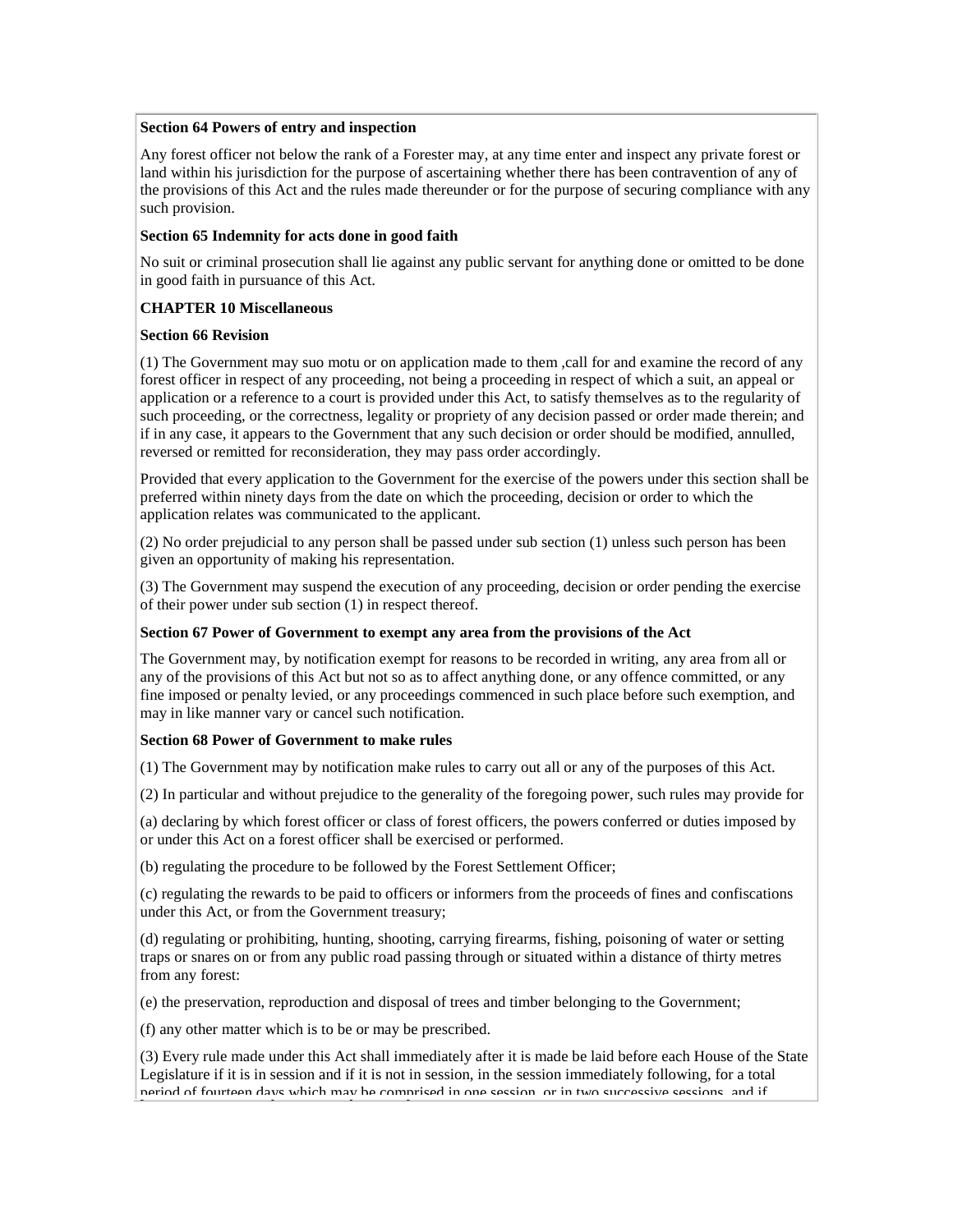before the expiration of the session in which it is so laid or the session immediately following both Houses agree in making any modification in the rule or in the annulment of the rule, the rule shall thereafter have effect only in such modified form, or shall stand annulled, as the case may be; so however that any such modification or annulment shall be without prejudice to the validity of anything previously done under that rule.

(4) Any person contravening any rule under this Act, for the contravention of which no special penalty is provided shall be punishable with imprisonment for a term which may extend to one month or with fine which may extend to five hundred rupees or with both.

Provided that no prosecution under this sub section shall be instituted without the previous sanction of the Divisional Forest Officer.

#### **Section 69 Government may delegate powers**

The Government may, by notification delegate any of the powers conferred on them by sections 18,19,21,24,25 and sub section (2) of section 61, to the Chief Conservator of Forests, or to such other officer or authority as they deem fit.

#### **Section 70 Recovery of money due to Government**

(1) All monies, other than fines imposed by the magistrate, duly ascertained and payable to the Government under this Act, or any rule made thereunder, or on account of timber or forest produce or of expenses incurred in the execution of this Act in respect of timber or forest produce or under any contract relating to timber or forest produce including any sum recoverable thereunder for the breach thereof or in consequence of the cancellation or under the terms of a notice relating to the sale of timber or forest produce by auction or by invitation of tenders issued by or under the authority of a Divisional Forest Officer and all compensations awarded to Government under this Act including the compensation under Section 59 may, if not paid when due, be recovered as if it were an arrear of land revenue.

(2) Where the money referred to in sub section (1) is payable for,or in respect of any forest produce, the amount thereof shall be deemed to be a first charge on that produce; and if the amount be not paid when due, the produce may be taken possession of by or under the authority of the Divisional Forest Officer, and may be retained until such amount is paid, or the forest officer may sell the produce by public auction, and the proceeds of the sale shall be applied first in discharging such amount.

(3) The surplus, if any, shall be paid to the person entitled thereto.

### **Section 71 Land required under this Act to be deemed to be deemed to be needed for public purpose under the Land Acquisition Act, 1894**

Whenever it appears to the Government that any land is required for any of the purposes of this Act, such land shall be deemed to be needed for a public purpose within the meaning of the Land Acquisition Act, 1894.

### **Section 72 Repeal**

(1) The Andhra Pradesh (Andhra Area), Forest Act, 1882 and the Andhra Pradesh (Telangana Area) Forest Act, 1355 are hereby repealed.

(2) Upon such repeal, the provisions of sections 8 and 18 of the Andhra Pradesh General Clauses Act, 1891 shall apply.

### **ANDHRA PRADESH FOREST DEPARTMENT REWARD RULES, 1970**

In exercise of the powers conferred by clause (c) of sub section (2) of Section 68 of the Andhra Pradesh Forest Act, 1967 (Act No.1 of 1967) and in supersession of all previous rules and Notifications on the subject, the Governor of Andhra Pradesh hereby makes the following rules to regulate the grant of rewards to informers in respect of offences taken cognizance of by the Forest Officers.

### **Rule 1 Short title and Extent**

These rules may be called the Andhra Pradesh Forest Department Reward Rules, 1970. 2. They shall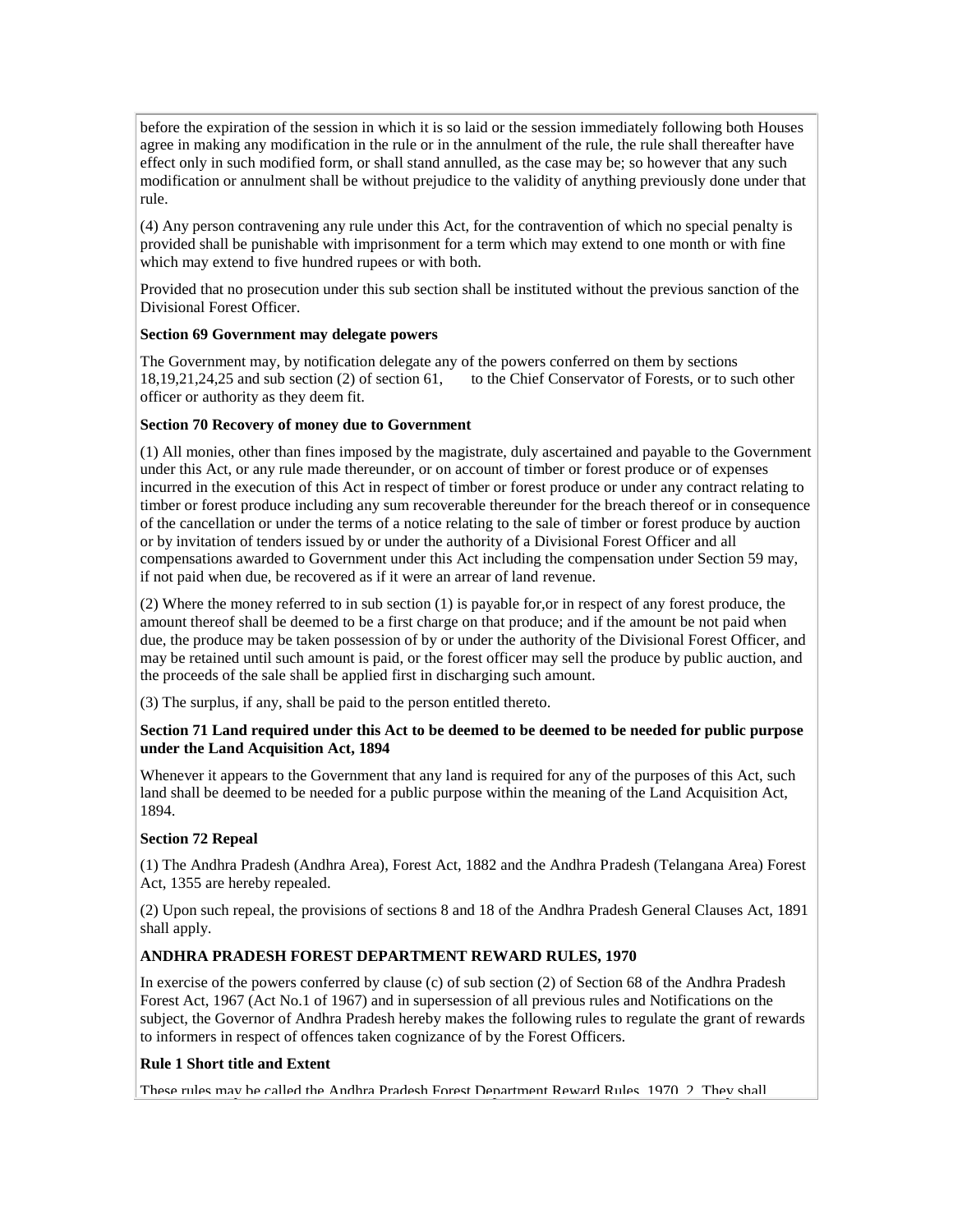extend to the whole of the State of Andhra Pradesh.

### **Rule 2 Definitions**

Unless there is anything repugnant to the subject or context, words and expressions used in these rules shall have the meanings assigned to them in the Andhra Pradesh Forest Act, 1967.

## **Rule 3 Rewards to Informers**

Any person or persons furnishing information leading to or otherwise contributing to the detection of forest offence and or successful penal action against the offenders may be granted rewards by the Chief Conservator of Forests, Conservator of Forests Divisional Forest Officer or Forest Range Officer

## **Rule 4 Conditions for grant of Reward**

(1) The Reward made under rule 3 shall be in cash and shall be in accordance with the following terms. Name of the Officer Competent to grant reward

Extent of rewards that may be granted

1

2

Chief Conservator of Forests Rupees ten thousands or 15% of the value (whichever is less) of the seized forest produce of Compounding fees collected.

Conservator of Forests Rupees one thousand or 15% of the value (whichever is less) of seized forest produce or compounding fees collected.

Divisional Forest Officer Rupees five hundred or 15% of the value (whichever is less) of the seized forest produce or compounding fees collected.

Forest Range Officer Rupees hundred or 15% of the value (whichever is less) of the seized forest produce or compounding fees collected.

(2) The Reward in any case shall not exceed Rupees ten thousand or 15% of the value of the seized forest produce.

(3) Where no forest produce is seized, a maximum of rupees one hundred can be sanctioned as reward by the Chief Conservator of Forests to a person or persons who are instrumental in detecting the cases or prosecuting the cases successfully.

(4) The quantum and conditions of rewards under sub rules (1) and (3) shall not apply to the Government Servants.

(5) Whenever the maximum prescribed amount is sanctioned by officers under sub rule (1), the sanctioning authority shall report the facts of the case to his superior.

### **Rule 5 Incentive rewards for preventing forest fires**

The Conservator of Forests may grant a reward not exceeding Rs.100 to any person who render exceptionally good service in keeping a Government forest free from fire or suppressing fire or furnishes information leading to the conviction of a forest incendiary.

### **Rule 6 Rewards to Gazetted Officers**

The Government may grant rewards to the Gazetted Officers in exceptional cases where individual performance of very high standard is displayed in apprehension or attempted conviction of offenders or realisation of compounding fees.

### **Rule 7 Rewards to Non-gazetted Officers**

The Chief Conservator of Forests and other Officers in the Department may grant reward to Non Gazetted Government Employees for their exceptional performance in booking any particular offence or offences during the year as follows.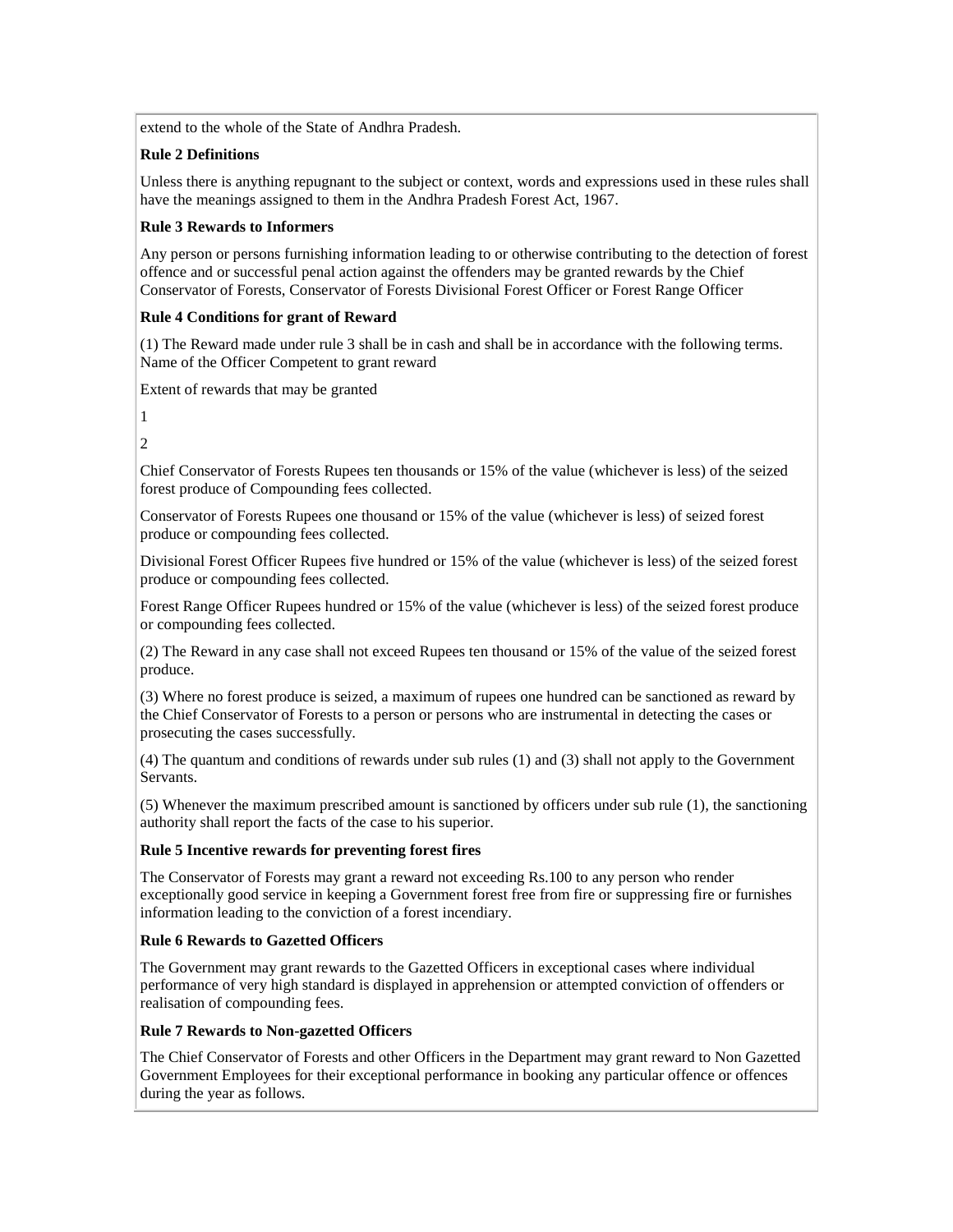### **Rule 8 Rewards by Government**

The Government may grant a reward to any individual contributing to the booking and or disposal of any forest offence, if the rewards exceeds the delegated powers under these rules.

### **Rule 9 Rewards not to be claimed as of right**

No appeal shall lie to any authority on the grant of any reward or otherwise under these rules

### **ANDHRA PRADESH FOREST SETTLEMENT RULES, 1969**

In exercise of powers conferred by Clause (b) of Sub-section (2) of Section 68 of the Andhra Pradesh Forest Act, 1967 (Act I of 1967), the Governor of Andhra Pradesh hereby makes the following Rules

## **Rule 1**

These rules may be called the Andhra Pradesh Forest Settlement Rules, 1969.

## **Rule 2**

In these Rules, unless the context otherwise requires. "Form" means a form appended to these Rules.

## **Rule 2A**

The Forest Settlement Officer shall serve a copy of the proclamation made in Form 3 on every known or reputed owner or occupier of any land included in or adjoining the land proposed to be constituted as a reserved forest, or on his recognised agent or manager either in person or under certificate of posting

## **Rule 3**

When claimants under Section 6 (1) (d) appear and verbally state the nature of their rights, the Forest Settlement Officer shall record substance of the said statements. Written statements specifying the nature of the rights claimed must be stamped in accordance with the provisions of the Andhra Pradesh Court-fees and Suits Valuation Act, 1956.

# **Rule 4**

Copies of statements filed by parties in evidence and of the decisions recorded by the Forest Settlement Officer may be granted to claimants on payment of the requisite fee, such copies shall be stamped in accordance with the provisions of the Andhra Pradesh Court-fees and Suits Valuation Act, 1956.

### **Rule 5**

Claims on behalf of a family may be presented by any member of the family; on behalf of a tribe or community by any member of the tribe or community; on behalf of Joint claimants or Pattedars by any one of the joint claimants or Pattedars; and on behalf of village, by the Tahsildar of the taluk or any officer duly authorised by him, or the headman or Sarpanch of the village Otherwise all claimants must 2 appear in person or through a legal practitioner before the Forest Settlement Officer.

### **Rule 6**

The Forest Settlement Officer may, at any time, combine any number of claims, provided they are all situated in the same proposed reserved forest area, in order to hold a common inquiry, or may sever any claims jointly made in order to hold separate inquiries at his discretion. It shall not be necessary to take for a second time, evidence already recorded in an enquiry relating to another claim. However, in deciding upon the claim of any person, the Forest Settlement Officer shall admit previously recorded evidence or documents, and may also recite a previous decision in disposing of a case; the person whose claim is thus treated shall be entitled to obtain a copy of such previous evidence, document or decisions, as if it had been recorded during the enquiry into his own claim.

### **Rule 7**

At the time of settlement, the Forest Settlement Officer shall verify the gairn land available in the village limits for the use of community and if it is not equal to the minimum area required for reservation for communal purposes in respect of the said village he shall provide for the same in consultation with the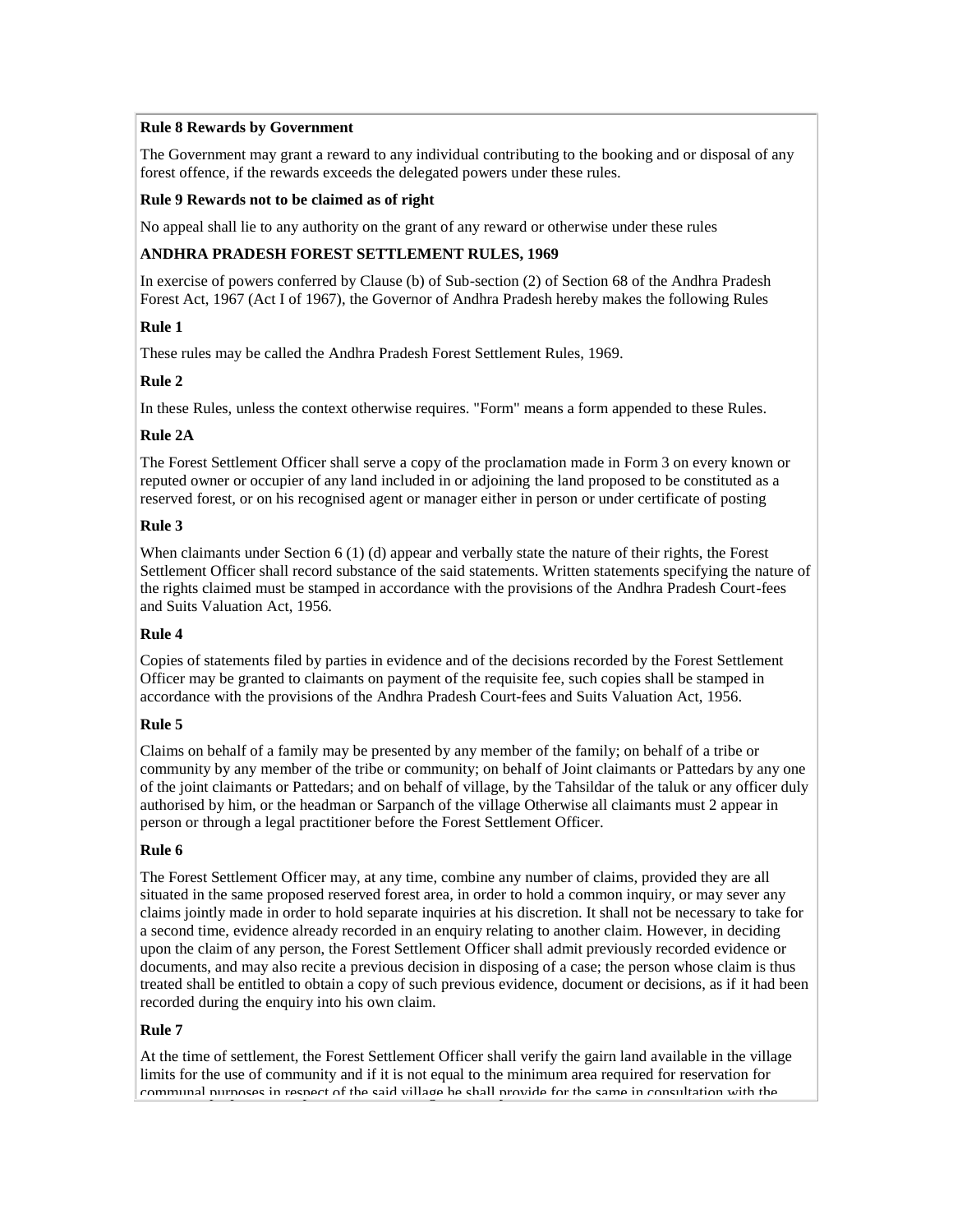District Collector by deleting a portion of the proposed forest block from the periphery. He shall intimate the revenue authorities particularly, the Collector and the Tahsildar as to the purpose for which the area is so left out and inform them to enter it in the prohibitory order book so as to make them unassignable or any other purpose.

### **Rule 8**

The Forest Settlement Officer shall make suitable enquiries to find out the customary rights and concessions enjoyed by the various scheduled tribes living in the forest or adjoining the forest in respect of which reservation is proposed and protect or extinguish the same after proper examination and enquiry and after giving a reasonable opportunity of making a representation to the person affected.

### **Rule 9**

Claimants may employ a legal practitioner or other person to appear on their behalf. In such cases, the Forest Settlement Officer shall require the production of the usual stamped authority.

### **Rule 10**

The Forest Settlement Officer shall examine the claimants and witnesses upon oath or solemn affirmation. Process fee according to the scale laid down in the Civil rules of Practice and circular orders shall be required from claimants, but not from the forest officer attending the enquiry if application is made to the Forest Settlement Officer to compel the attendance of witnesses or production of documents.

### **Rule 11**

The Forest Officer attending the inquiry shall have rights and responsibilities similar to those of a defendant in a civil suit. He may cross-examine the witnesses who support claims; may produce evidence to rebut claims and may comment on any documents produced. He may pursue and take copies of any documents or evidence and no court fees shall be required of him. If the claimant desires to prefer an appeal against any decision, the Settlement Officer shall give him a duly stamped and certified copy of such decision and shall meet the cost from the contingencies of the Forest Settlement Office.

### **Rule 12**

The Divisional Forest Officer shall normally attend the inquiry, if he is unable to attend the inquiry before the Forest Settlement Officer, he may forward to the Forest Settlement Officer any statement he may wish to make in writing along with any documents he may decide to put in. The Divisional Forest Officer may, in such cases, if he so wishes, depute a subordinate to explain, if necessary, the statement submitted by him. In such cases the officer so deputed shall not be below the rank of Ranger.

### **Rule 13**

The Forest Settlement Officer shall, at all times afford the forest officer attending the inquiry all reasonable information regarding the posting of claims for hearing as far as is convenient to meet the wishes of the forest officer in adjourning inquiries to give time for him to consult the Collector or the Conservator of Forests. The Forest Settlement Officer shall inform the date of hearing to parties concerned also and may for sufficient reasons, grant adjournments.

### **Rule 14**

The views of the Collector in cases regarding land the claims to which are being investigated under Section 10, or of the Conservator of Forests in any other question which may arise, shall be placed before the Forest Settlement Officer by a written note. Such written note shall be read aloud and shall form part of the record and shall be explained to the claimants in their vernacular language if they do not understand English.

# **Rule 15**

(1) The Forest Settlement Officer shall keep a diary of his day to day proceedings which shall be clearly written up and shall be intialled by himself every evening as magisterial diaries are kept.

(2) The claims on which he has to adjudicate shall usually be of two classes.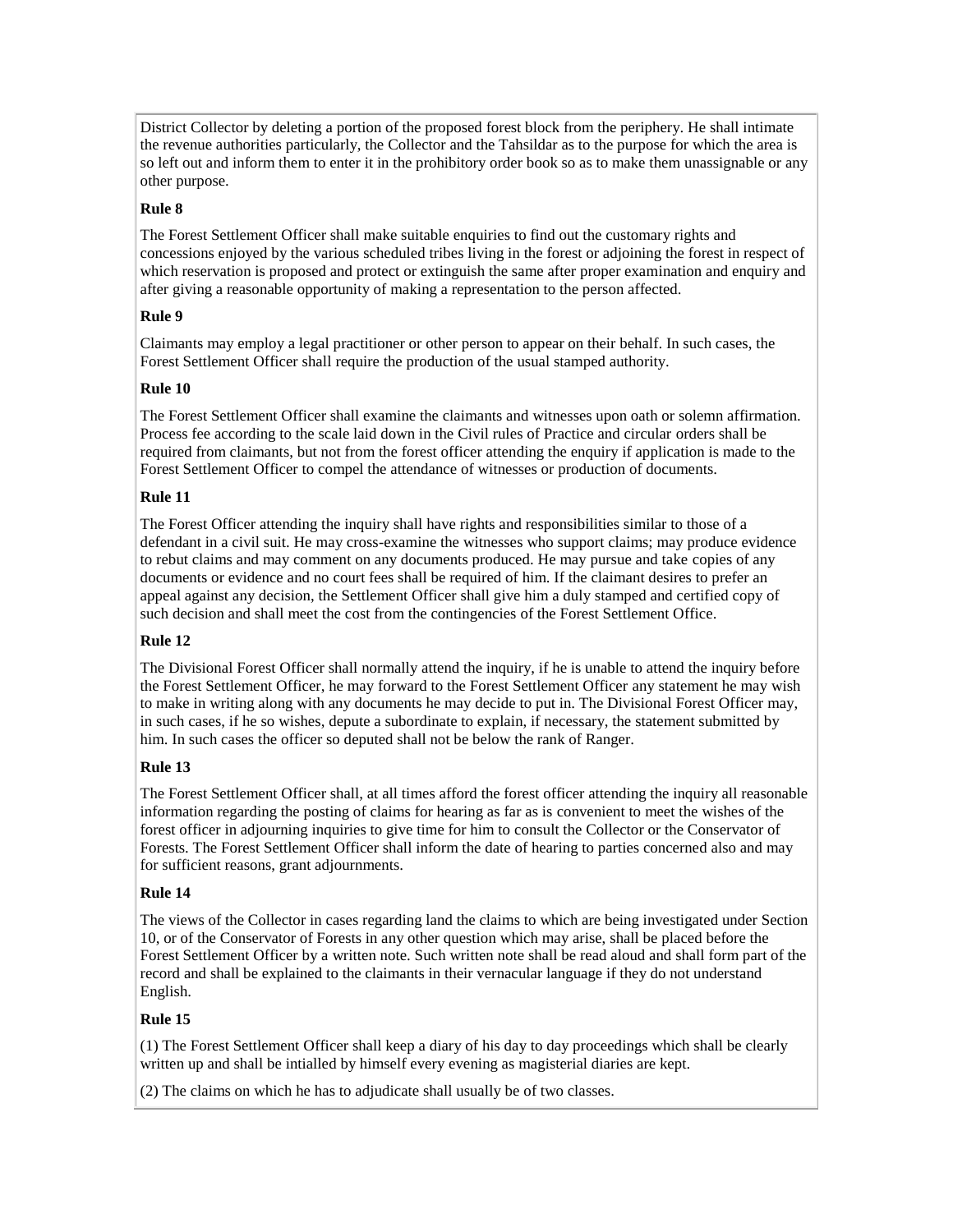1. Claims of land

2. Claims to rights of the nature of easements specified in section 10 of the Act x x x x x

(3). He shall maintain two registers `A' and `B' in Forms 1 and 2 and shall enter in the former, all claims as they are received and in the latter, all claims as they are disposed of . Register `B' or a fair typed copy thereof shall be forwarded to the Government for incorporation in the notifications under Section 15 of the Act.

(4) Where a claim comes partly under Section 10 and partly under Section 11, the Forest Settlement Officer shall separate those parts of it  $x \times x \times x \times x \times x \times x$  and shall enter them in his register as separate claims.

(5) In cases in which appeals are preferred against his decision, the Forest Settlement Officer shall obtain copies of the decisions of appellate court which shall form part of the Forest Settlement record. A brief abstract of each appellate decision shall also be prepared and entered in the appropriate column of register `B' reference being made in the remarks column to the number and date of such decision.

### **Rule 16**

Where a claim is admitted by the Forest Settlement Officer, the concerned Conservator of Forests may indicate to the Forest Settlement Officer the course under Clause (a) of Sub-section (2) of Section 10 of the Act which the Forest Department desires to be followed. The Forest Settlement Officer shall give an opportunity of being heard to the claimant whose claim has been admitted before deciding the course of action he will take in the matter.

### **Rule 17**

If the Forest Settlement Officer, chooses to grant any land in exchange of the rights admitted under Section 10, he shall consult the Chief Conservator of Forests if the land proposed to be granted in exchange is a protected forest or is proposed to be constituted as a reserve forest and the Collector if it is any other land.

### **Rule 18**

Where the Forest Settlement Officer acts under Sub-section (4) of Section 11 and commutes a right of pasture or to forest produce by grant of money or land, such commutation shall ordinarily be calculated as follows:

(a) if paid in money, at 20 years purchase of the annual value of the right, as ascertained by the Forest Settlement Officer; and

(b) if paid by grant of any other land in exchange, the assessment of the land shall be equal to the annual value of the commuted right, as estimated by the Forest Settlement Officer.

### **Rule 19**

When the settlement is concluded and the notification under Section 15 is published, the Forest Settlement Officer shall deliver to the Forest Officer a statement of all rights, finally admitted within the reserved forest specifying their nature and extent

#### **Rule 20**

x x x x x x x x xx

**Rule 21** 

x x x x x x x x xx

### **APPENDIX 1 FORM 1**

FORM

FORM 1

(See Rule 15)

Register `A' of claims to lands, Rights to forest produce, or easements in the proposed reserved forests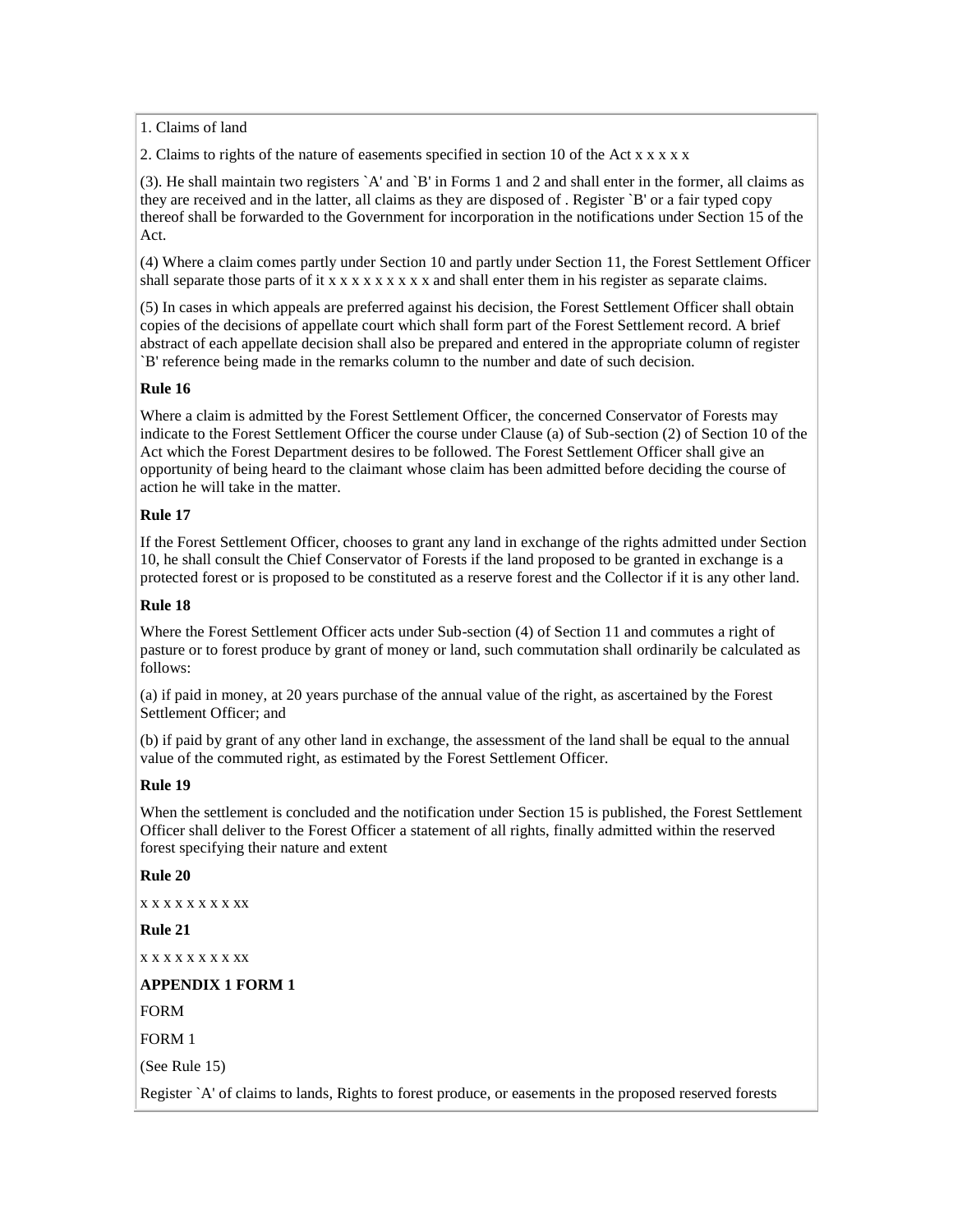Number Names of claimants Date of presentation of claims Nature and extent of claims preferred Remarks  $(1)$   $(2)$   $(3)$   $(4)$   $(5)$ 

#### **APPENDIX 2 FORM 2**

FORM

FORM 2

(See Rule 15)

Register `B' of claims to lands, rights to forest produce or easements in the proposed reserved forests

No Names of claimants Date of presentation of claims Nature and extent of claims preferred Brief summary of evidence adduced in support of claims Brief summary of Divisional Forest Officer's arguments and evidence produced by him Brief abstract of decision and final disposal of the claims, by the Forest Settlement officer Brief abstract of decision if any, of court, of final appeal and settlement. (1) (2) (3) (4) (5) (6) (7) (8)

#### **APPENDIX 3 FORM 3**

FORM

FORM 3

 $[(See Rule 2-A)]$ 

Form of proclamations under Sub-section (2) of Section 6

Whereas by a notification published under Section 4 of the Andhra Pradesh Forest Act, 1967 (Act 1 of 1967 ) at page .................... of the Andhra Pradesh Gazette, dated the ................... ................(here enter date) it is proposed to constitute as a reserved forest all the block of land comprised within the following limits ............................. (herein enter the limits of the proposed reserved forest). It is hereby notified for general information that during the interval between the date of publication of the said notification in the Andhra Pradesh Gazette and the date fixed by the notification under Section15 of the said Act.

(1) No right shall be acquired by any person in or over the land included in the notification under Section 4 except by succession or under a grant or contract in writing made or entered into by or on behalf of the Government or any person in whom such right was vested before the publication of the notification under Section 4;

(2) No new house shall be built or plantation formed, no fresh clearing for cultivation or for any other purpose shall be made on such land and no trees shall be cut from such land for the purpose of trade or manufacture, unless permission in writing is obtained from the Forest Settlement Officer;

(3) No person shall set fire or kindle or leave burning any fire in such manner as to endanger or damage such land or forest produce; and

(4) No patta in such land shall be granted.

2. All persons, therefore, claiming any right in the said land are hereby required to state to the undersigned either personally or by written statement within six months from the date of [publishing this proclamation at the headquarters of the taluk] produce all documents in support thereof

3. All rights in respect of which no claim is preferred within the above stated six months period shall subject to the provisions of Section 16 of the Act stand extinguished on the publication of notification under Section 15.

#### **ANDHRA PRADESH FOREST PRODUCE (STORAGE AND DEPOT) RULES, 1989**

In exercise of the powers conferred by Section 29 read with Section 68 of the Andhra Pradesh Forest Act (Act 1 of 1967) the Governor of Andhra Pradesh hereby makes the following Rules to regulate the setting up of Forest Produce (Storage and Depots) in the State namely

#### **Rule 1 Short title and application**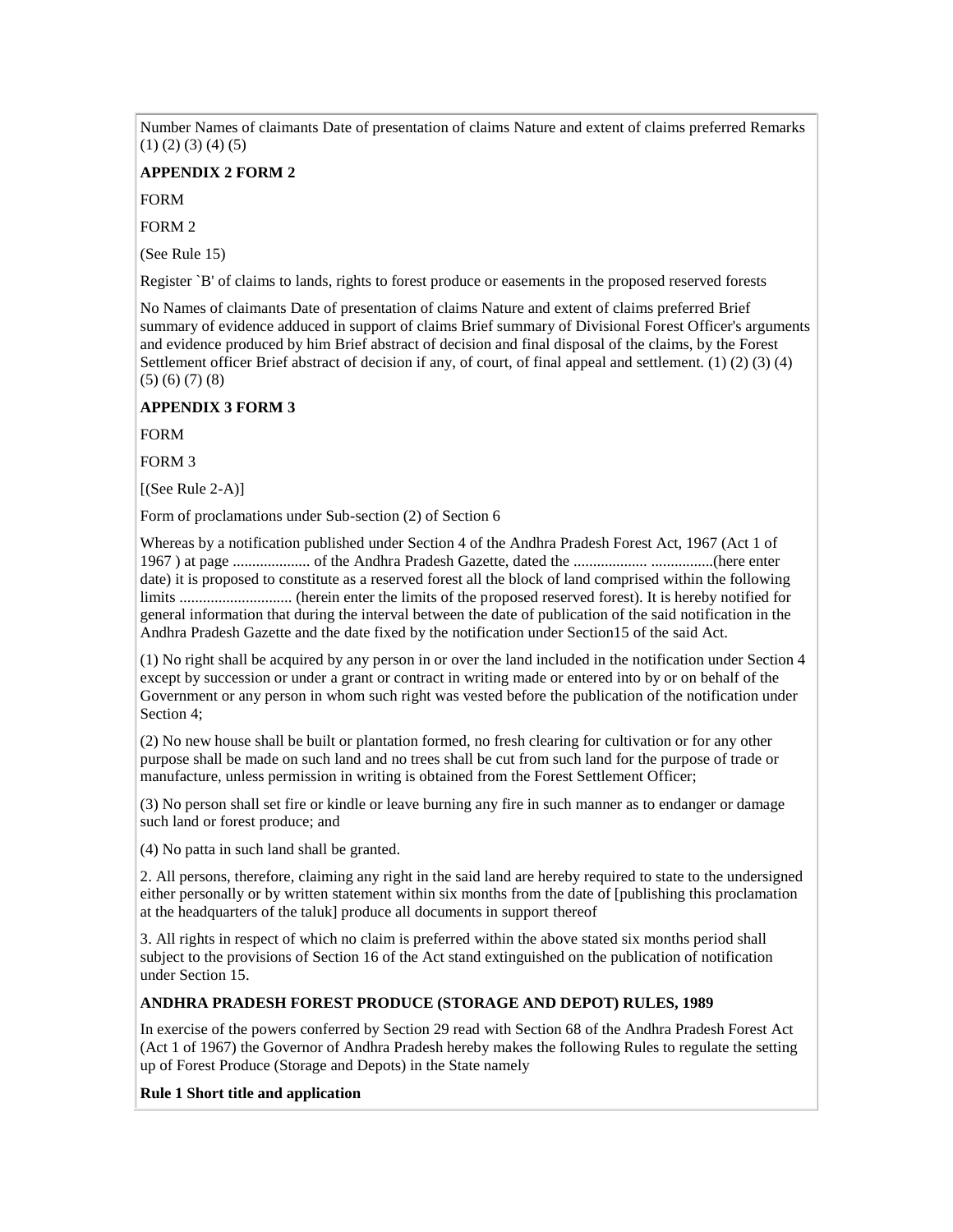(1) These Rules may be called the Andhra Pradesh Forest Produce (Storage and Depot) Rules 1989.

(2) The Rules shall extend to the whole of the State of Andhra Pradesh except the Depots established by the Government Departments and Government undertakings.

### **Rule 2 Definitions**

In these Rules unless the context otherwise requires

(i)"Act" means the Andhra Pradesh Forest Act, 1967;

(ii)"Depot" means a place where forest produce is stored by any person or institution or a joint concern for the purpose of trade  $[x x x x]$  or any temporary use for trade purposes;

(iii) "Divisional Forest Officer" means the Divisional Forest Officer having jurisdiction over the area concerned;

(iv) "Licence" means licence prescribed under these Rules.

(v) "Form" means a form appended to these Rules.

(vi) "Trade means business carried as a means of livelihood or profit."

(vii) "Forest Produce" for the purpose of these rules means all types of timber fuel wood, excepting those species that are exempted under Andhra Pradesh Forest Produce Transit Rules, 1970, and includes, Bamboos.]

2. Words and expressions used but not defined in these rules shall have meaning respectively assigned to them in the Act.

### **Rule 3 Application for Licence**

Any person or institution desirous of setting up a [xxx] forest produce depot shall obtain a licence from the Divisional Forest Officer in Form 2 giving full particulars of land, S.No. Municipality, Mandal, and the extent and title deed registered in his favour or any person from whom he has leased it.

Provided that no person or institution shall be entitled to run a depot already existing unless a licence is obtained in accordance with the rules on or before 31-5-1994]

### **Rule 4 Procedure for grant of licence**

(1) On receipt of an application in Form 1, Divisional Forest Officer shall make such enquiry as he deems fit, and after satisfying himself as to the genuineness of the need etc., may grant a licence in Form-2 for a period not exceeding [three years at a time]

(2) Every application shall be accompanied by a fee of Rs. [250/-] for grant of a licence or its renewal. In case of refusal to issue or renew the licence the fee so paid shall be refunded.

### **Rule 5 Security Deposit**

(1) The licensee shall on being required to do so by the Divisional Forest Office, and before the issue of licence make a deposit in favour of Divisional Forest Officer a minimum amount of [Rs.500/- but not exceeding Rs.5000/-] as security deposit towards due observance of provisions of the Act, and the rules made thereunder.

Provided this sub-rule does not apply to the timber depots located within the limits of municipalities and Municipal Corporations]

(2) The discretion of fixing the amount of security deposit in each case shall vest with the Divisional Forest Officer, who shall take into consideration the nature and quantities of Forest Produce to be stored at the depot while fixing the amount. The decision of the Divisional Forest Officer shall be final.

### **Rule 6 Licence granted subject to the provisions of rules**

Every licence granted under Rule 4 shall, subject to the provisions of Rule 11 of these rules will be effective from the date of issue to the [31st March of the year in which the licence expires both days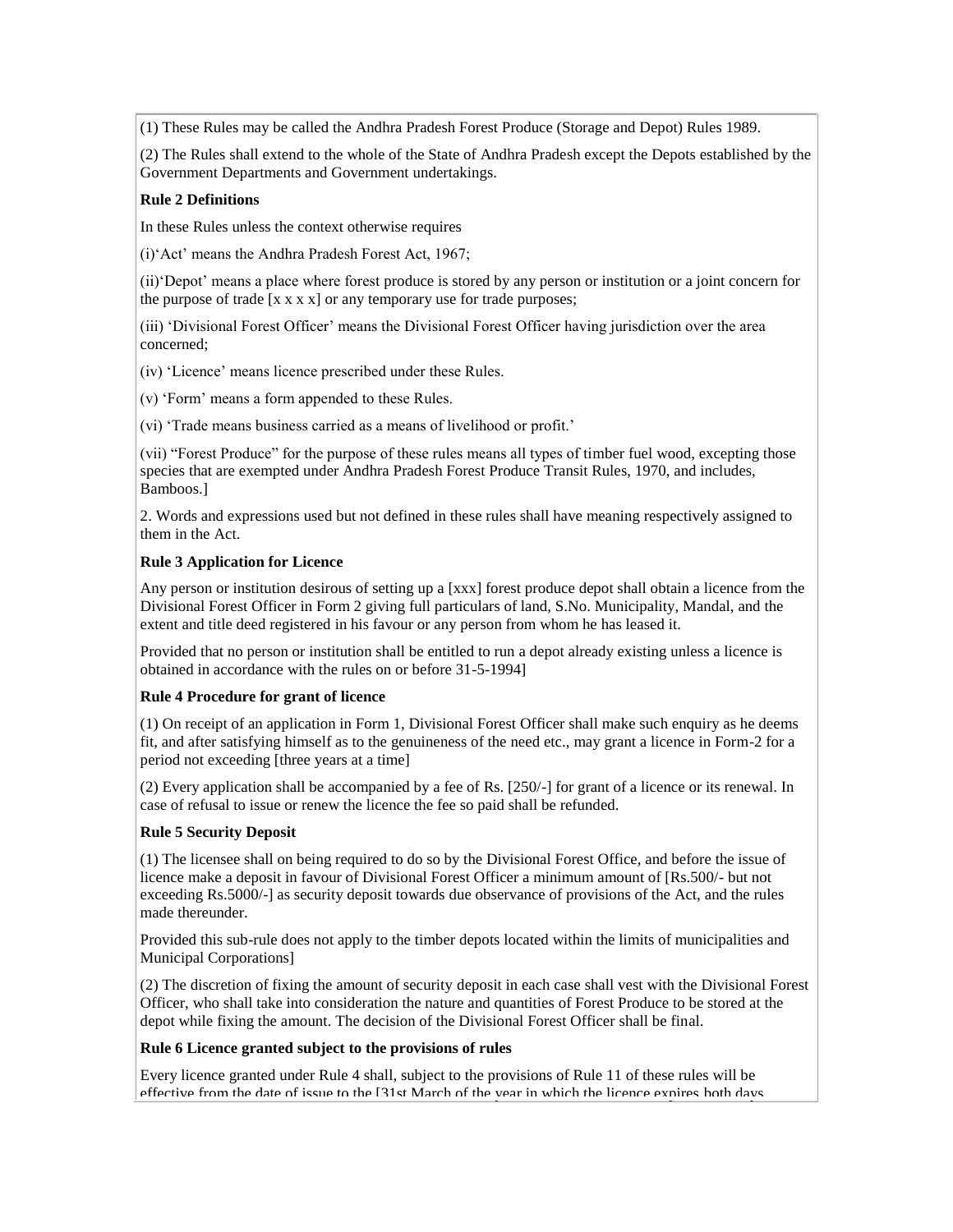### inclusive]

## **Rule 7**

The Divisional Forest officer, may on application made to him [before the expiry of the existing licence] may renew the licence granted under Rule 4 for a further period not exceeding [three years]

## **Rule 8 Register to be maintained**

(1) All transactions involving receipt storage and disposal shall be recorded [in two separate registers in the proforma prescribed in Form-3A and 3-B separately]

(2) Every licence holder shall submit annually, an abstract of the proforma to the Divisional Forest Officer, before the 30th of April of every year, failing which he shall be liable to pay a penalty of not less than Rs.50/- but not exceeding Rs.500/- for every month of default which shall be levied by the Divisional Forest Officer. In the event of non-payment of the penalty so levied it shall be adjusted from the security deposit and the security deposit shall be replenished to original amount within 30 days, failing which the depot licence shall stand temporarily suspended till the security deposit is replenished, to its original amount.

## **Rule 9 Licence not transferable**

(1) The licence granted under these rules shall not be transferable, unless permitted in writing by the Divisional Forest officer.

(2) The licence and other records shall be produced for inspection on demand by a Forest Officer not below the rank of a Forester.

## **Rule 10 Power to enter the Depot**

All Officers of Forest Department of and above the rank of a Forester [xxxx] shall have the power to enter into any depot for the purpose of inspection and securing compliance with these rules.

### **Rule 11 Cancellation of the licence on contravention of the provisions**

(1) Notwithstanding anything in the foregoing rules, the Divisional Forest Officer may, where he has reason to believe that a licensee has contravened the provision of Act or any rule made thereunder, at any time, revoke the licence granted under these rules, after giving the licensee an opportunity of being heard.

(2) For any violation of the provisions of Act, or the rules made thereunder by the licensee, the Divisional Forest Officer shall be competent to seize and confiscate any forest produce together with machinery, implements, and equipments which might have been used in the commission of the offence.

(3) In case of violation, where it is not proposed to either revoke the licence or seize and confiscate the produce etc., the Divisional Forest Officer shall be competent to impose a penalty not exceeding a sum of rupees ten thousand or upto the extent of security depot.

(4) All penalties levied shall be paid by the licensee within fifteen days from the date of despatch by Registered post of the order of the notice or demand for payment. In case of failure to pay the penalties in time, the same will be adjusted from the security deposit, which shall be replenished immediately. The licence granted shall be deemed to be inoperative until such time the licence replenishes the adjustments in the security deposit.

(5) In the event of revocation of licence under sub-rule (1) or seizure and confiscation of Forest produce together with machinery implements etc. under sub-rule (2) the Divisional Forest Officer shall be competent to forfeit security deposit either in part or the whole.

# **Rule 12 Revocation of Order**

Where the Divisional Forest Officer refused to renew or revoke a licence granted under these rules or seize and confiscate the produce with machinery etc. he shall do so by an order communicated to the licensee, giving reasons for such refusal or revocation.

# **Rule 13 Appeal and Revision**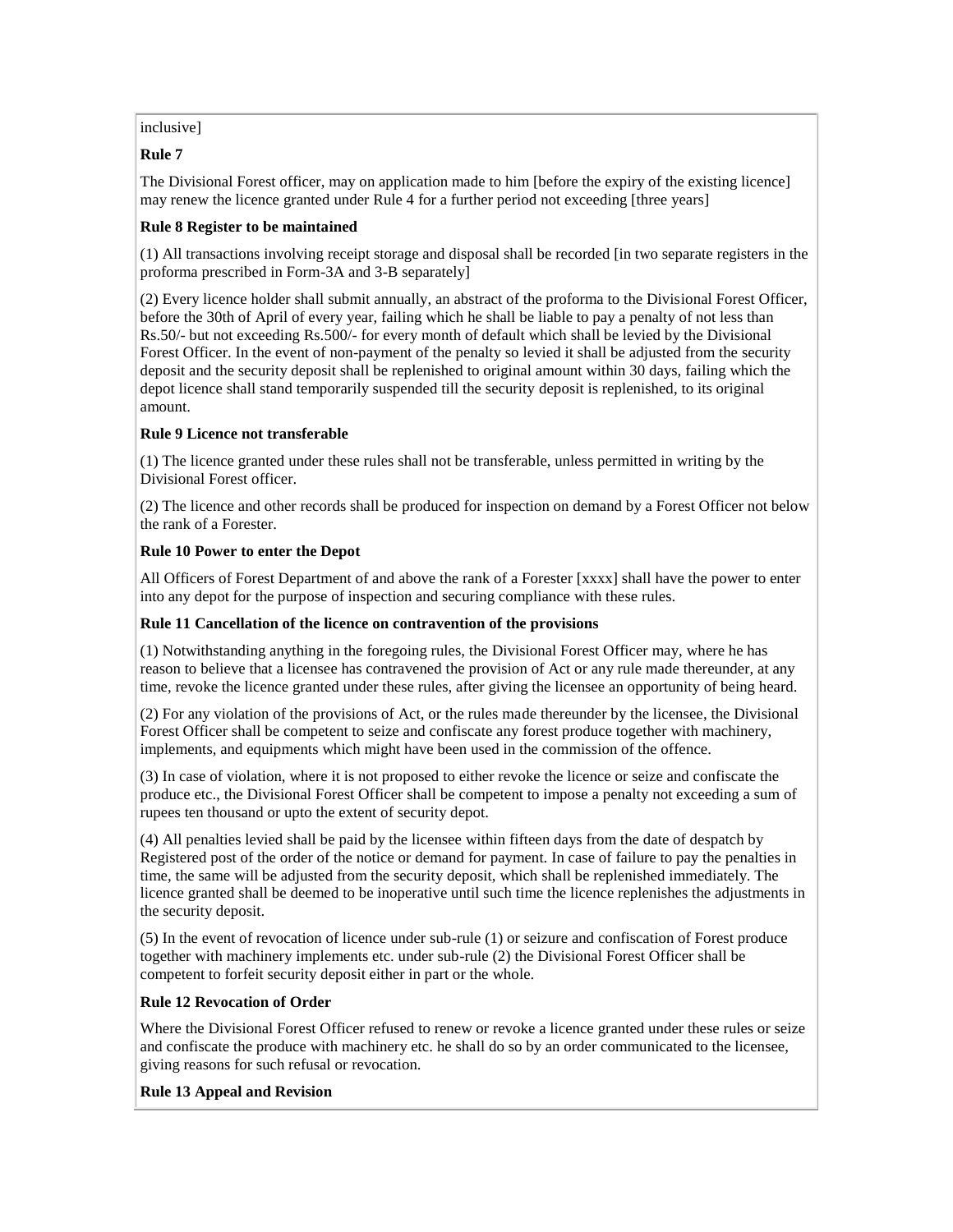(1) Any person aggrieved by the orders of Divisional Forest Officer may within thirty days of the service on him of the order prefer an appeal to the Conservator of Forests, who shall hold or cause to be held such enquiry as he deems fit and after giving an opportunity of making a representation to the appellant pass an order, as he deems fit.

(2) Any person aggrieved by an order of Conservator of Forests or passed under sub-rule (1) may within thirty days from the date of receipt of the order prefer revision petition to the Principal Chief Conservator of Forests or [any Chief Conservator of Forests] as may be authorised by the Principal Chief Conservator of Forests, who may pass such order as he deems fit, and such order shall be final.

### **APPENDIX 1 FORM 1**

FORM

FORM 1

[See Rule  $4(1)$ ]

Form for Application of a Licence

1. Name of the applicant

2. Full address of the applicant with title deed of the site duly registered in his name or copy of registered lease deed of site executed in his favour.

3. Sources from where the forest produce is to be obtained

4. Place where the applicant proposes to keep the forest produce (A Sketch should be enclosed)

1. S.No

2. Village

3. Mandal or Municipality

5. Quantity and description of Forest Produce which is likely to be stored

6. Details of payment of application

Dated:

Place:

Signature

# **APPENDIX 2 FORM 2**

FORM

FORM 2

[See Rule  $4(1)$ ]

Licence for Setting up a Forest Produce Depot Division

1. Licence number

2. Name of licensee

3. Address of licensee

4. Place in which the Forest Produce is to be stored :

1. S.No

2. Village

3. Mandal or Municipality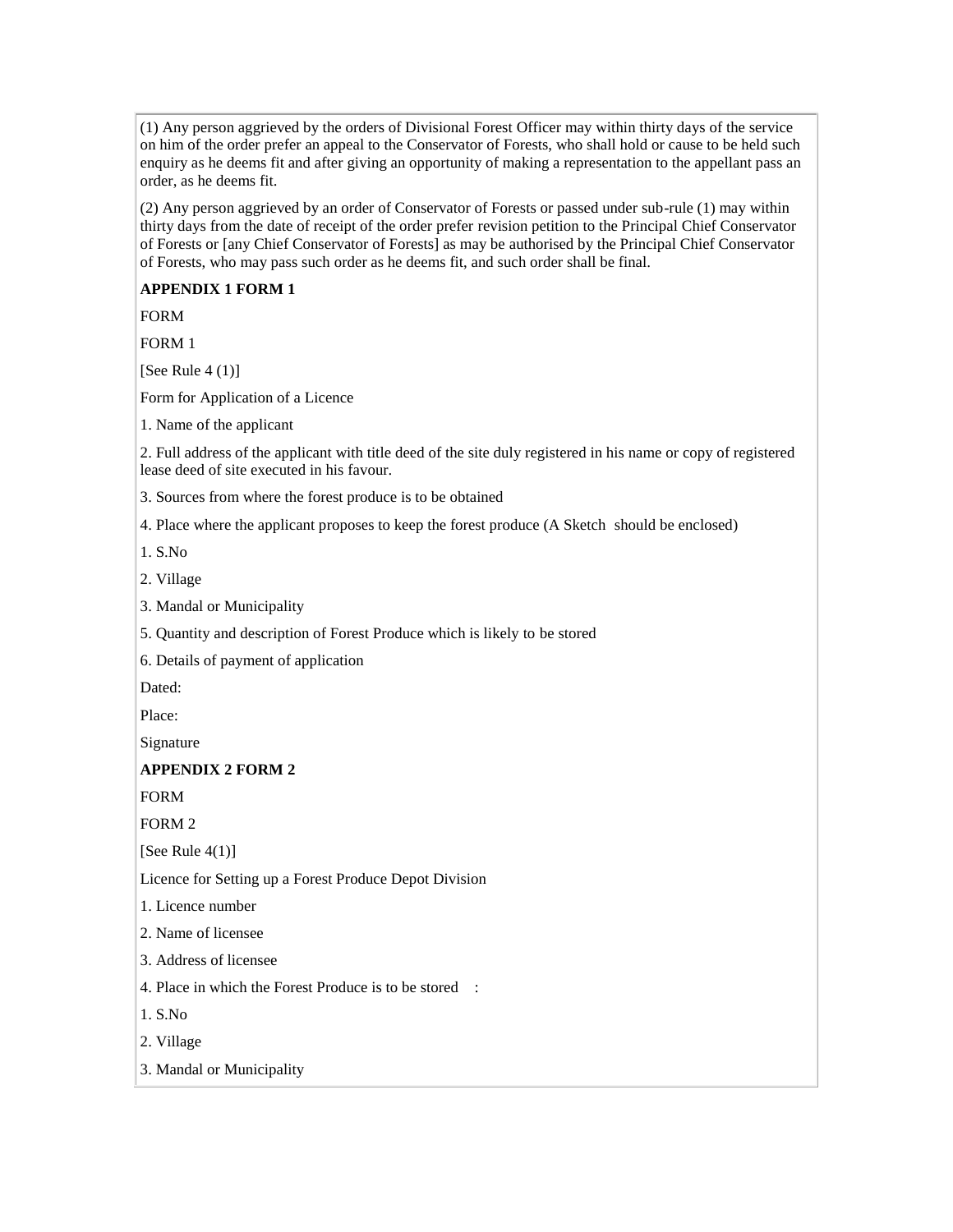### 5. Type and maximum quantity of Forest produce permitted to be stored

6. Period of licence From to Station

Date:

Signature of Licensing

Authority and Designation

## **ANDHRA PRADESH RED SANDERS WOOD POSSESSION RULES, 1989**

In exercise of the powers conferred by Section 29 read with Sub-section (1) of Section 68 of Andhra Pradesh Forest Act, 1967 (Andhra Pradesh Act 1 of 1967), and in supersession of all existing Rules on the subject made under any of the Acts repealed under Section 72 of the Act aforesaid, the Governor of Andhra Pradesh hereby makes the following Rules regarding the possession of Red Sanders wood.

# **Rule 1**

These Rules may be called the Andhra Pradesh Red Sanders Wood Possession Rules, 1989.

# **Rule 2**

In these Rules, unless the context otherwise requires

(a) "owner" means a person who has the red sanders wood trees in his patta land.

(b) "Divisional Forest Officer" means the Divisional Forest Officer having jurisdiction over the area concerned.

(c) "form" means a form appended in the Schedule appended to these Rules.

(d) "Licence" means licence prescribed in these Rules.

(e) "stockist" means a person who stocks red sanders wood.

# **Rule 3**

No person shall possess red sanders heart wood or a piece of wood containing both sapwood and heart wood at which the heart wood does not exceed 10 Cmt. in diameter at thickest end., in excess of 20Kgs. in any shape or indulge in manufacture or trade except under a licence issued in this behalf in Form-II by a Divisional Forest Officer and except the circumstances mentioned hereunder.

### **Rule 4**

Every application for grant of licence shall be in Form-I and accompanied by authenticated documents and other material in support of origin of procurement of red sanders wood and a fee of Rs.1,000. The divisional Forest officer may grant or reject the licence depending on the circumstances, without assigning any reasons.

# **Rule 5**

Any person aggrieved by an order of the Divisional Forest Officer under rule 4 he may appeal to the Conservator of Forests, within a period of fifteen days from the date of receipt of cancellation order, whose decision shall be final.

# **Rule 6**

On the licence so granted under Rule 4 the Owner or the stockist shall not at any one time possess over and above one metric tonne of rend sanders wood in any form or shape obtained from patta lands or otherwise except with the written permission of the Divisional Forest Officer concerned. Licence once granted under Rule 4 shall not be transferable and no person shall hold power of attorney on behalf of licensee.

# **Rule 7**

Every licence issued or renewed at any time during the financial year shall be valid till the end of the Calendar year.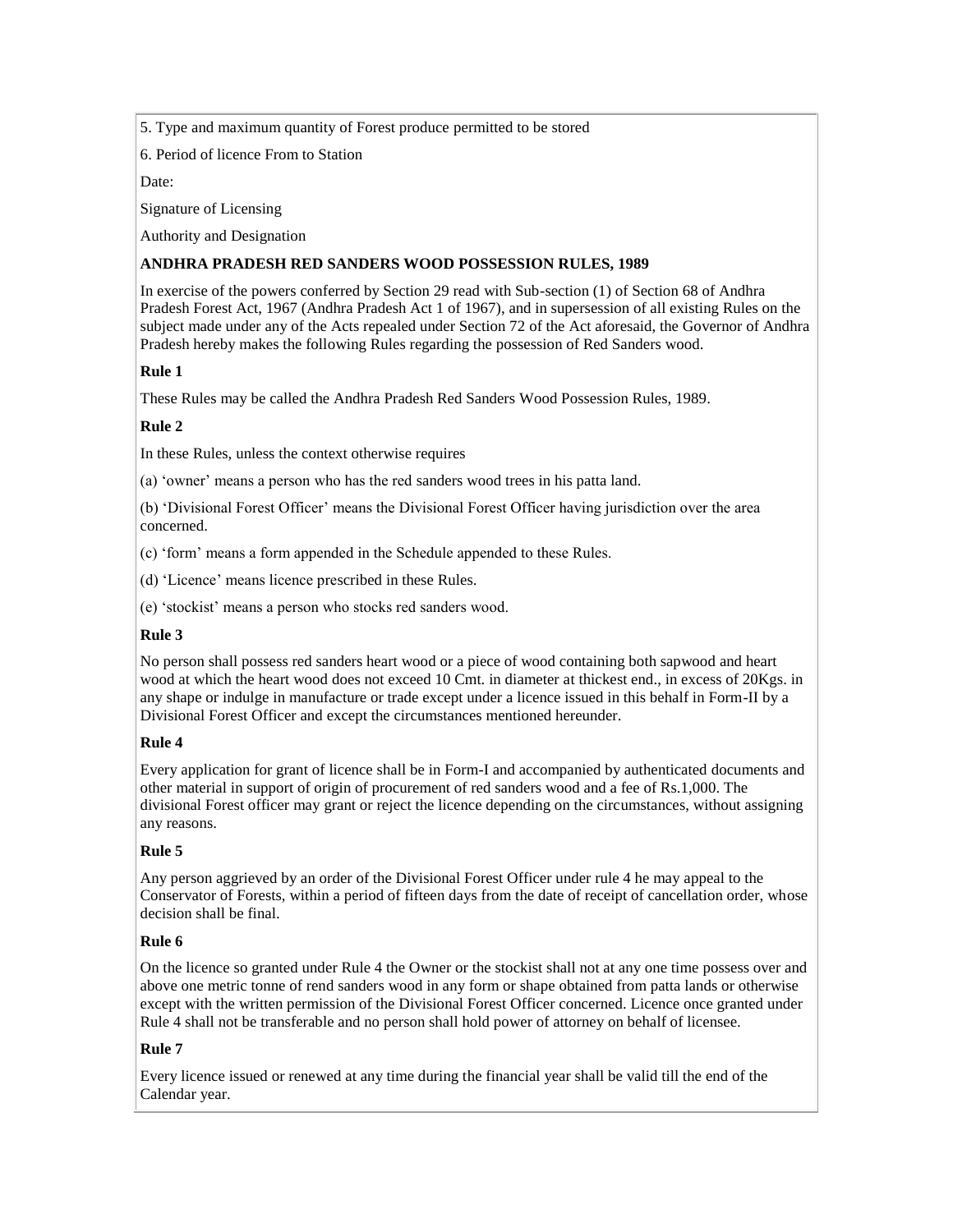# **Rule 8**

The divisional Forest Officer may on an application made by the licensee, renew his licence, or reject his licence without assigning any reasons therefor.

# **Rule 9**

The fees chargeable for renewal of licence shall be Rs.500

## **Rule 10**

(1) A duplicate licence, in the event of loss of original licence shall be granted only after due enquiry by Divisional Forest Officer.

(2) The fee chargeable for grant of duplicate licence shall be Rs.500

# **Rule 11**

(1) If at any time, it appears to the Divisional Forest Officer that the licensee has contravened any of the provisions of these Rules or failed to comply with any of the conditions laid down on the grant of, licence he may cancel or suspend the licence after giving the said licence fifteen days" notice in writing for making his representation against such cancellation or suspension.

(2) Any person aggrieved by the orders of Divisional Forest Officers passed under sub-rule (1) may within 15 days from the date of receipt of such order prefer an appeal to the Conservator of Forests who may pass such orders as he deems fit after recording the reasons therefor.

(3) Any person aggrieved by the order of Conservator of Forests passed under sub-rule (2) may within 30 days from the date of receipt of the order, prefer a second appeal to Chief Conservator of Forests; who may pass such order as he deems fit, after recording the reasons therefor, and whose orders shall be final.

# **Rule 12**

(1) Every owner, or stockist who intends to possess any consignment of red sanders wood, shall immediately inform the Divisional Forest Officer, in writing of the actual source from which he intends to obtain such red sanders wood and supply such information as the Divisional Forest Officer may require to satisfy himself about bona fides of such red sanders wood.

(2) The owner or stockist who comes into possession of a consignment of red sanders wood shall within 24 hours of such possession, intimate the Divisional Forest Officer about the fact of actual possession and the same shall be inspected by an officer not below the rank of Forest Range Officer without any delay; and till such inspection is over the owner of stockist shall not tamper with the identification marks that may have been already placed on such red sanders wood.

(3) A owner or stockist shall not convert such red sanders wood as he may have come into possession in accordance with sub-rule (2) except in accordance with orders in writing of the Divisional Forest Officer.

# **Rule 13**

(1) Every owner or stockist storing red sanders wood or its products obtained by manufacture or conversion shall furnish the Divisional Forest Officer full particulars of the place of storing together with a certified sketch of the premises. The premise should be distinguishable by a Notice Board conspicuously displayed. Any change in such place shall be made only after giving prior intimation to Divisional Forest Officer.

(2) Every owner or stockist shall maintain a stock register showing receipts and issues of red sanders wood and all its products.

(3) A true extract of stock register in Form-III shall be submitted to Divisional Forest Officer before 10th of every month, In the event of failure to furnish the return he shall be liable for a penalty which shall not be less than Rs.1,000/- but shall not exceed Rs.2,500/-and in the event of failure to pay the penalty so levied, the licence shall stand automatically cancelled.

# **Rule 14**

(1) The stock register and stock of red sanders wood shall be kept open for inspection at any time by any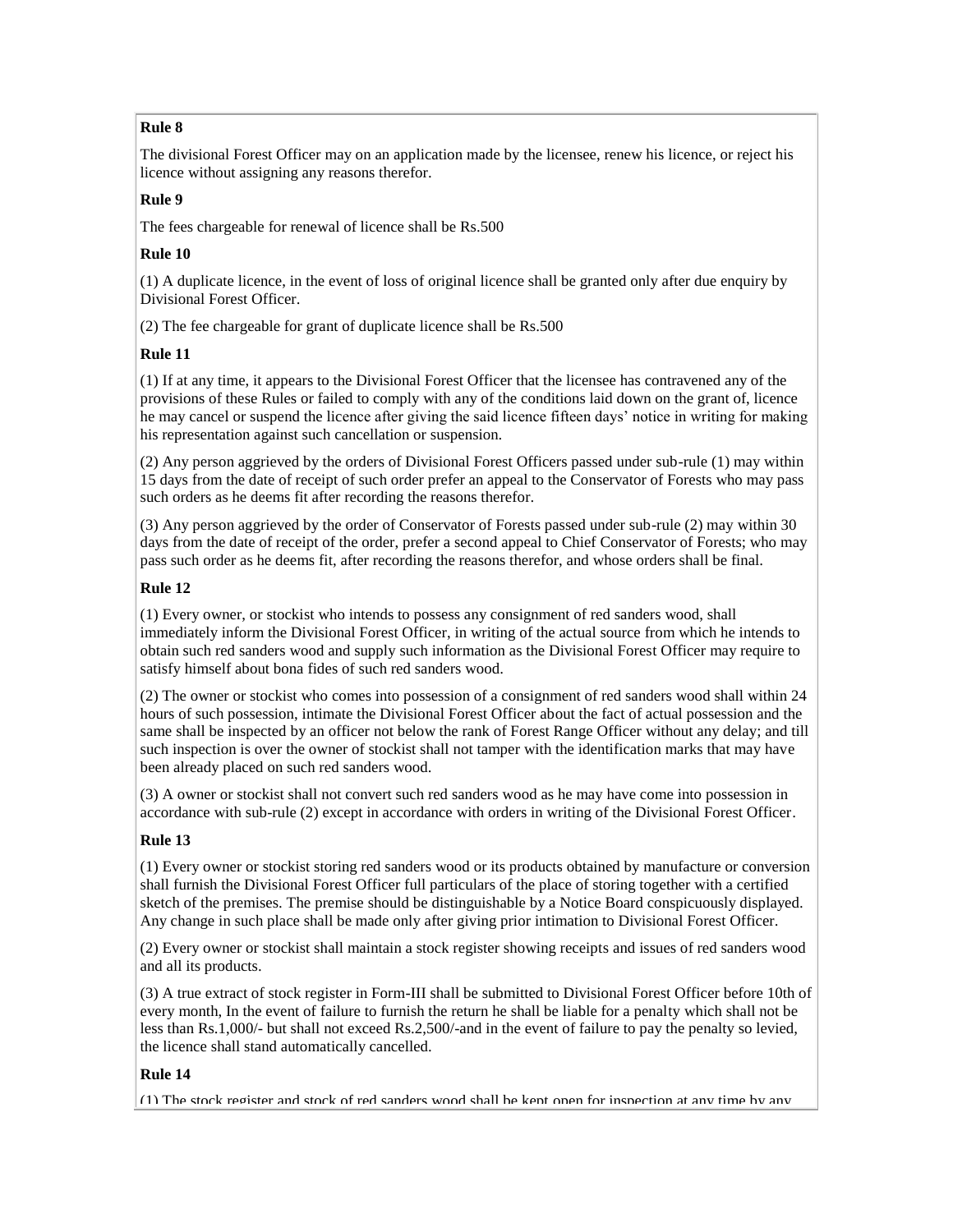Forest Officer not below the rank of Forester having jurisdiction over the area concerned.

(2) The inspecting officer, if he has reason to believe that the terms of licence have been contravened, seize any or all records, stocks, of red sanders wood, vessels and conveyance used in such contravention. The seizures may be removed by the inspecting officer for safe custody and produced in the Court having jurisdiction over the area within a Week.

### **Rule 15**

(1) Whenever the inspecting officer considers that the production of any document or other thing is necessary for purposes of compliance with these rules, the inspecting officer, may issue a written requisition or order, to the owner or stockist in whose possession such document or thing is believed to be, requiring him to produce it at the time and place stated in the requisition order.

(2) Where the inspecting officer has reason to believe that the owner or stockist to whom an order under sub-rule (1) has been or might be addressed, will not or would not produce document or thing as required by such requisition or order, or where the inspecting officer considers that the purpose of these rules will be served by a general search by himself he may obtain a search warrant and execute in the manner provided in the Code of Criminal Procedure 1973.

## **Rule 16**

Nothing in these Rules shall apply to red sanders wood put in actual domestic use. Whether an article made of Red Sanders Wood is put for domestic use or not would be decided by the Divisional Forest Officer concerned, and his decision shall be final.

# **SCHEDULE 1 SCHEDULE**

**Form 1 FORM 1** 

FORM

FORM 1

Form for the Application of Licence

(See Rule 3)

1. Name of the applicant

2. Fathers/ Husbands name

3. Address of the Applicant

4. Names and address of persons from whom the applicant proposes of obtain the red sanders wood.

5. Place where the applicant proposes to keep the red sanders wood

6. Quantity of Wood. No. of pieces, length, girth, and weight in Kgs. of individual piece.

Date:

Signature of Applicant.

**Form 2 FORM 2**

FORM

FORM 2

Form of Licence (See Rule 3)

Original/Duplicate

1. Licence Number

2. Name of Licensee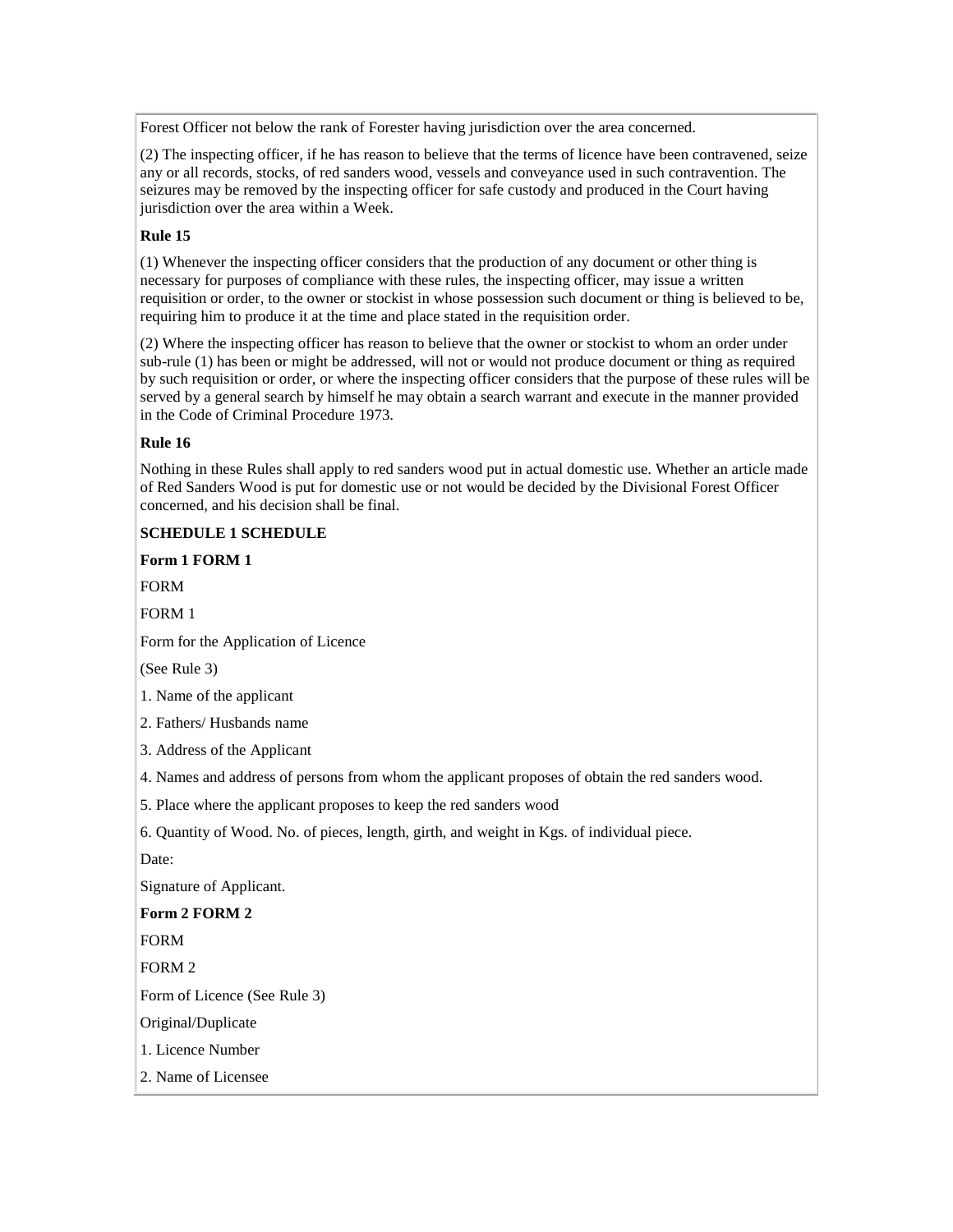3. Address of Licensee

4. Place of storage of Red sanders Wood.

5. Quantity description of produce that is permitted for storage.

Licence is hereby granted, to the person mentioned above for the 31st December subject to provision of the A.P. Forest Act, 1967 and rules thereunder.

The Licensee shall submit abstract of Stock Register, before 10th every month to the undersigned.

The Licence will be cancelled if any contravention of Andhra Pradesh Forest Act, 1967 and rules made thereunder is committed.

Station:

Date:

Signature of Issuing Officer,

Designation

(Strike out whichever is not necessary)

**Form 3 FORM 3**

FORM

FORM 3

Form of Stock Register

[See Rule 13 (3)]

Name of the Owner . /Stickist Month

Licensee Number

Place of Storage

RECEIPTS

Date Opening balance No. and date of permit and by whom issued Description of red sanders wood No.of pieces(length girth description of article in form and shape) Quantity in Kgs. No. & Date of permit to whom issued Description of red sanders wood Whether converted or not if covered No. of products derived and disposed Quantity in Kgs Total Balance Remarks (1) (2) (3) (4) (5) (6) (7) (8) (9) (10) (11)

Note:- In description of red sanders wood in Columns (4) and (7) if it is in log form No. of logs is to be indicated. If it is in the shape of Musical Instrument, Idols, Vessels or Containers parts, Chips, or Powder or scrap same shall be entered in the Column.

2. In column (8), details of products, namely billets, idols, containers, instruments, parts, chips, powder, scrap etc., may be indicated separately along with their quantity.

### **ANDHRA PRADESH PRESERVATION OF PRIVATE FOREST RULES, 1978**

In exercise of the powers conferred by section 28-G of the Andhra Pradesh Forest Act, 1967 (Act 1 of 1967) in its application to the Scheduled Areas in the State of Andhra Pradesh, the Governor of Andhra Pradesh hereby makes the following rules.

### **Rule 1**

The Rules may be called "The Andhra Pradesh Preservation of Private Forest Rules, 1978".

### **Rule 2**

In these Rules unless the context otherwise requires.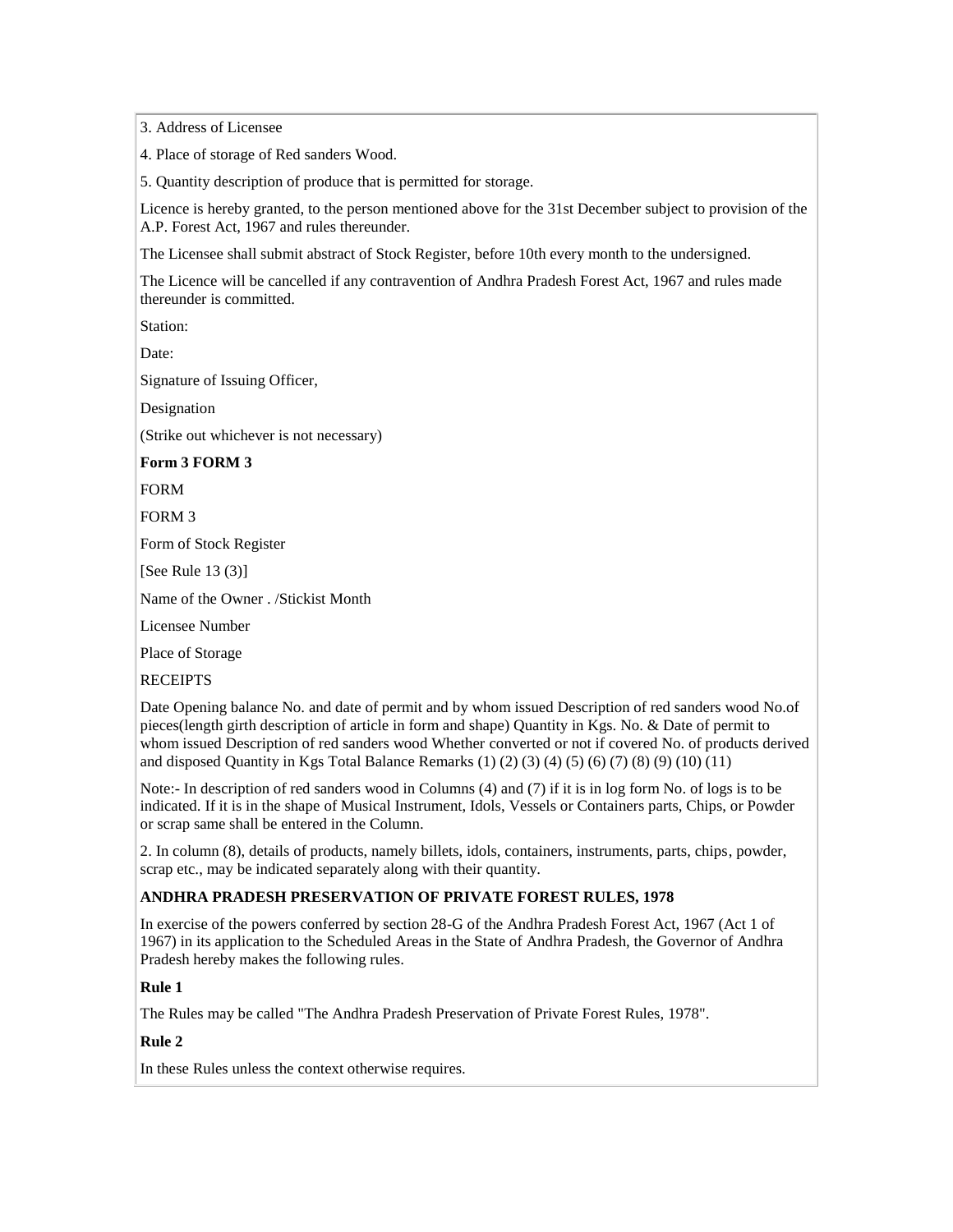(a) "Prohibited Trees" shall mean the trees specified in Schedule-I.

(b) "Reserved Trees", shall mean, the trees specified in Schedule-II.

## **Rule 3**

(1) No permission to fell a "prohibited tree" shall be granted.

(2) Permission to cut "Reserved Trees" shall not be granted unless the trees exceed 120 cms. in girth at 1.3 mtrs. height from ground level. [The felling of trees for this purpose shall be felled as close to the ground as possible] (Added by  $G.O.Ms.No.80$  dt. 10-3-1989) [xxxxxxxx]

[Provided that the Collector of the District may in the interest of the conservation fix a higher girth limit than the one mentioned in the sub-rule]

### **Rule 4**

The Collector of the District shall grant permission for cutting bamboos subject to such conditions as may, in consultation with the Divisional Forest Officer concerned, be fixed.

## **Rule 5**

[Every application by the owner of forest for permission to cut trees shall contain the follwing particulars

(1) Name of the Revenue Mandal.

(2) Name of the Village.

(3) Full name of land owner.

(4) Whether tribal or non-tribal.

(5) S.No.......... extent .................... Boundaries of S.Nos.

(6) Particulars of tree growth available on the land.

(7) Purpose for which tree growth is proposed to be sold.

(8) What are the special reasons if the value of the trees proposed to be cut exceeds Rs.5000.

(9) Whether the following documents are enclosed:

(a) to prove ownership of the land;

(b) survey sketches of the S.Nos. mentioned in the application;

(c) combined sketch showing the fields of the land owner and the boundaries; and

(d) extract of village Accounts i.e., fair Adangal 10 (1) and Adangal. Signature of the Applicant".

### **Rule 6**

No permission shall be required for the cutting and removal in head-loads or cart-loads of trees other than reserved or prohibited trees by the local tribal"s for their bonafide domestic needs.

### **Rule 7**

Every application received by the District Collector shall be referred to the Divisional Forest Officer and Sub-Collector or Revenue Divisional Officer for opinion, before the permission for felling trees is granted" . Where the owner is a tribal the Divisional Forest Officer, while giving his opinion shall state the current market value of the trees to be felled.

### **Rule 8**

[(1) Where permission is granted, the cutting and transportation and sale of specified trees shall be done by the Divisional Forest Officer departmentally in such manner as may be specified in an order by the State Government.

(2) The amount of consideration payable to the land owner after deducting the amount actually incurred for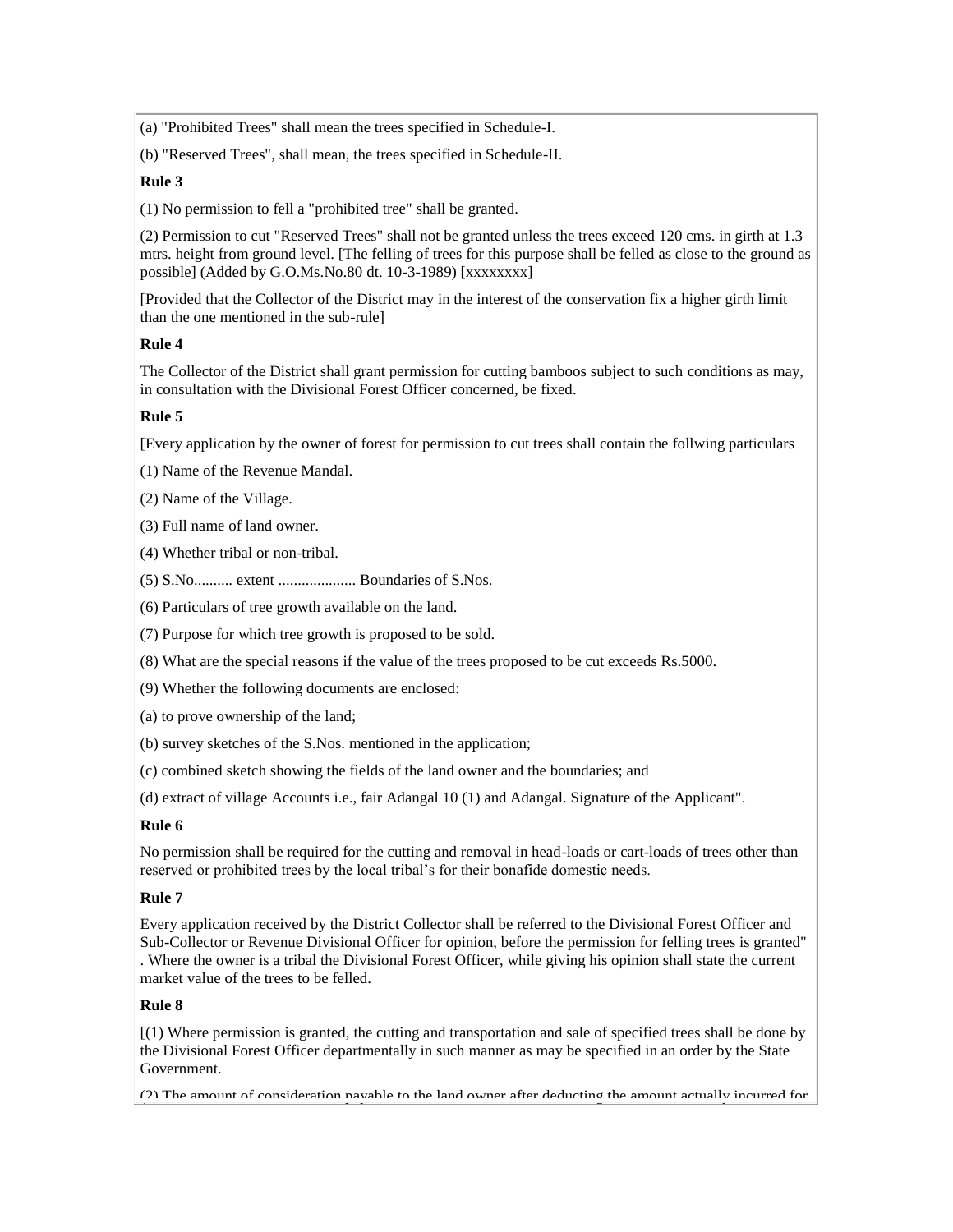felling, transport and other incidental charges and also the amount required to fully regenerate the area as specified by the State Government shall be deposited by the Divisional Forest Officer in a Commercial Bank or a Co-operative Bank in a joint Account of the land owner and the Project Officer, Integrated Tribal Development Agency concerned or such other officer authorised by the District Collector to be operated jointly by both of them.

(3) The District Collector shall take all necessary precautions to protect the land owner from exploitation, by ensuring proper utilisation of the deposited amount for the best of the interests of the land owner and for this purpose he may exercise such check on the withdrawal of the amount from the Bank as he may deem fit.]

# **Rule 9**

All Forest Officers and Revenue Officers not below the rank of a Revenue Inspector shall have power to enter into any land with tree growth for the purpose of securing compliance with these rules.

## **SCHEDULE 1 SCHEDULE 1**

SCHEDULE SCHEDULE 1 [See Rule 2 (a)] 1 Vepa (Azadirachta indica) 2 Lppa ... (Madhuka latifolia) 3 Mamidi ... (Mangifera indica) 4 Kunkudu ... (Sapindus emaginatus 5 Mushti ... (strychnos nuxvomica) 6 Chinta ... (Tamarindus indica) 7 Panasa ... (Artocarpus integrifolia and Artocarpus hirsuta 8 Karaka (Termmalia chebula)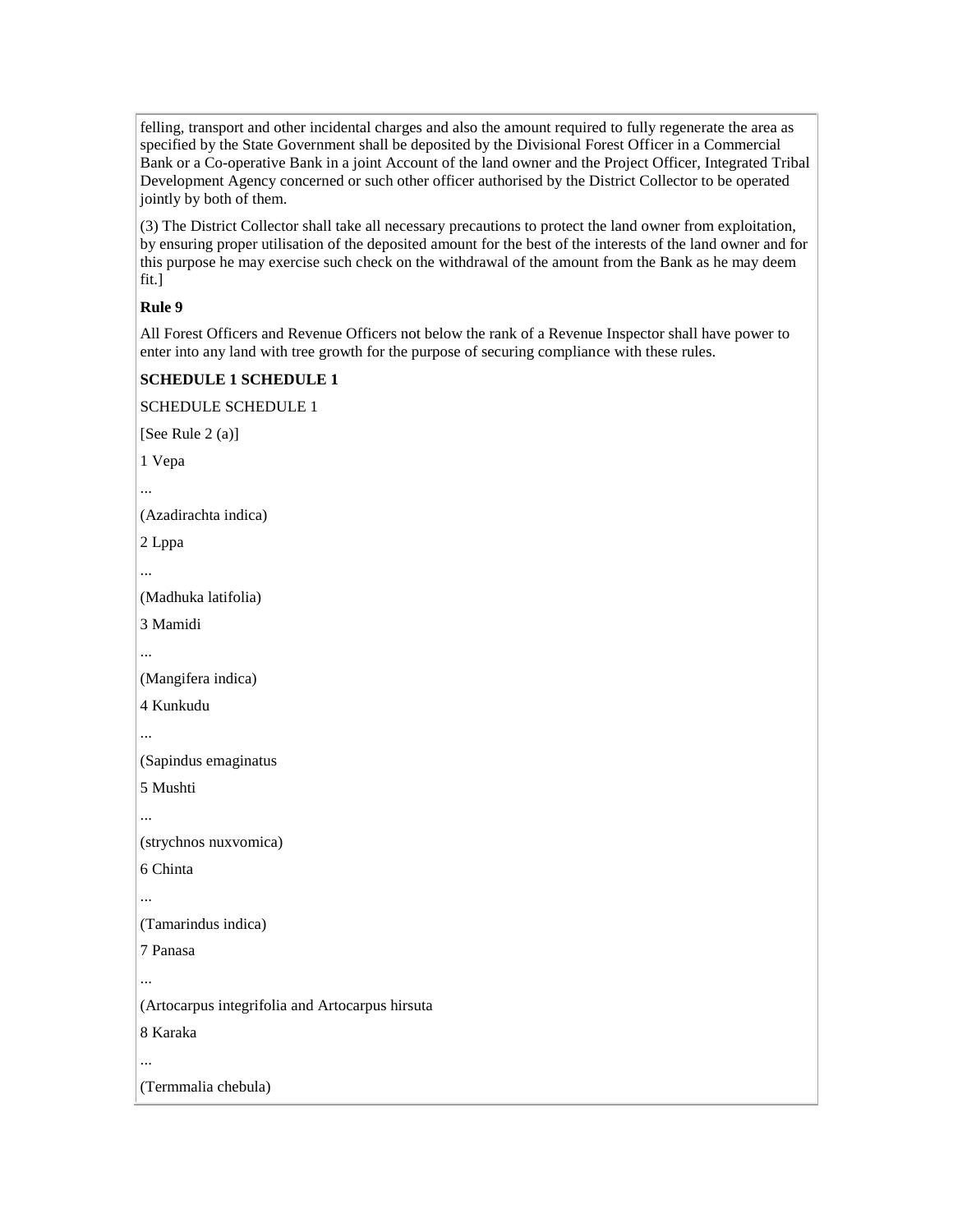9 Tunik

...

(Diospyrosmalonoxylon)

10 Kaniga.

...

(Pongamia glabra)

# **SCHEDULE 2 SCHEDULE 2**

SCHEDULE SCHEDULE 2

 $[See Rule 2 (b)]$ 

1 Bandaru (Adina cordifolia))

2 Billudu (Chloroxylon Swietenia)

3 Jitteg (Dalbergia latifolia)

4 Yepi (Hardwickia binata)

5 Raktachanadanam (Pterocarpus santalinus)

6 Yegisa (Pterocarpus marsupium)

7 Chandanam (Santalum album)

8 Salwa (Shorea robusta)

9 Kusum (Schleichera trijuga)

10 Teku (Tectona grandis)

11 Maddi (Terminalia tomentosa)

12 Konda Tangedu (Xylya dolabriformis)

# **ANDHRA PRADESH FOREST PRODUCE TRANSIT RULES, 1970**

In exercise of the powers conferred by section 29 read with sub-section (1) of section 68 of the Andhra Pradesh Forest Act, 1967 (Andhra Pradesh Act No. 1 of 1967) and in supersession of all existing rules on the subject made under any of the Acts repealed by section 72 of the Act, aforesaid the Governor of Andhra Pradesh hereby makes the following rules to regulate the movement of forest produce in the State of Andhra Pradesh.

# **Rule 1**

These Rules shall be called the Andhra Pradesh Forest Produce Transit Rules, 1970.

# **Rule 2 In these rules**

(1) [x x x x x x x]

(2) "Firewood" means all timber below 25 cms. in girth at its thickest end and one meter in length.

(3) "Forest produce in transit" includes forest produce found stored in any place or in the margin of any public road or cart track or food-path whether [or not] loaded in carts or other vehicles [xx xx xx] and forest produce found in any river, canal or water course whether in rafts or not.

(4) "Form" means appended to these rules.

### **Rule 3**

No forest produce shall be moved into or from or within the State by land or water, unless such produce is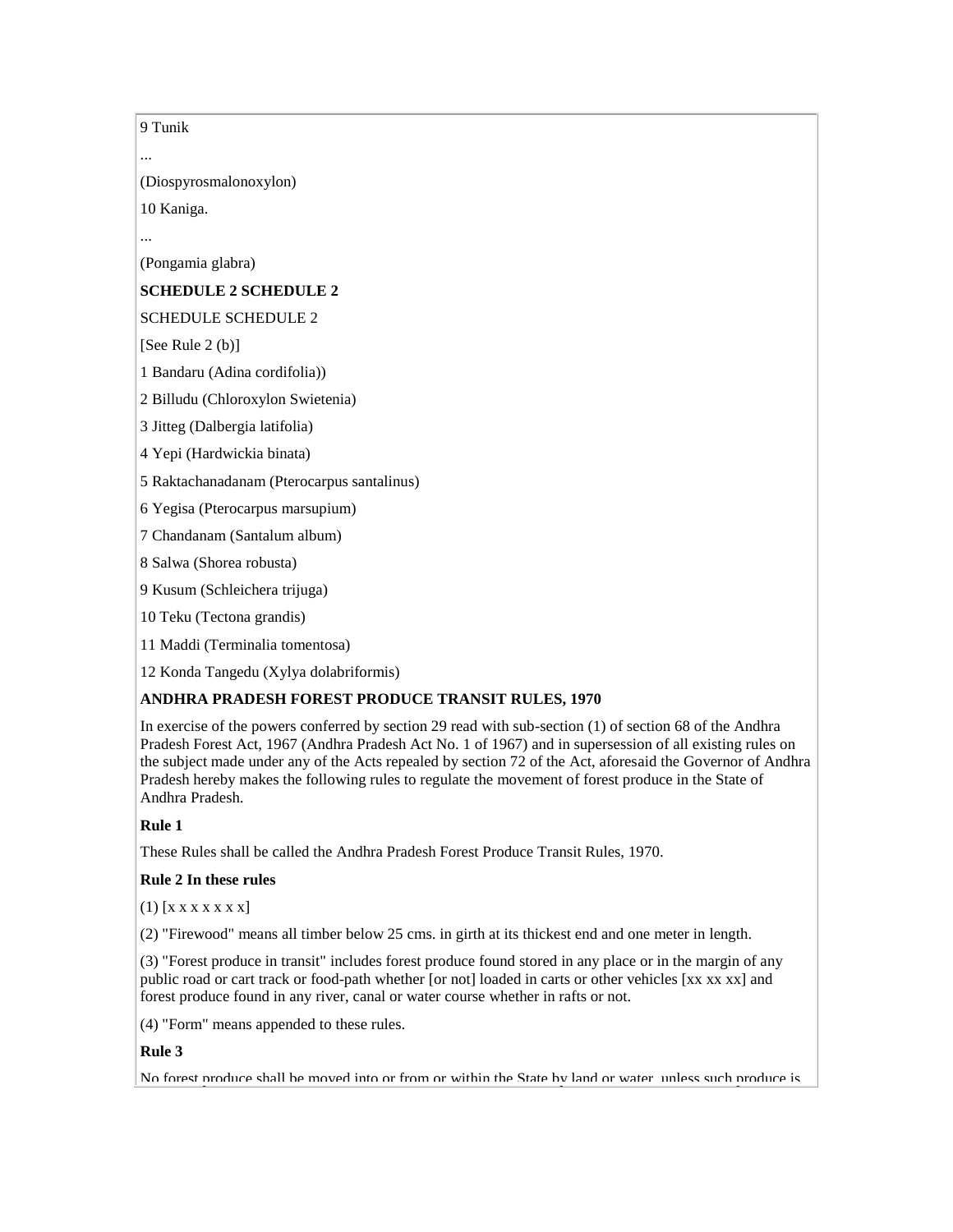accompanied by a permit therefor issued under Rule 5 and produced for check immediately on demand:

Provided that where the forest produce is imported into the State from any other State it is enough if such produce is accompanied by a permit issued by the Government of the State from where such produce is imported and the said permit shall be valid only for the transport of such produce, such quantity and the destination specified therein.

#### **Rule 4**

Timber exceeding 25 cms. in girth at its thickest part and one meter in length, except timber sawn into sizes shall not be moved into or from or within the State of Andhra Pradesh, unless such timber bears a distinguishable Government transit mark of such description as mentioned in the permit authorising the transit thereof accompanying the said timber.

#### **Rule 5**

(1) The Divisional Forest Officer or an Officer or person duly authorised by him in this behalf shall, subject to the provisions of the rules, [issue a permit in Form-I in respect of forest produce to be removed from the forest areas or Government Timber Depots, and in Form-II in all other cases.] The Divisional Forest Officer may refuse to issue such permits, if he has any doubt either of ownership or the existence of forest produce itself and, may withhold the issue of transit permits till it is proved to his satisfaction that the forest produce that exists lawfully belongs to the applicant.

(2) The Divisional Forest Officer may satisfy himself about the presence of forest produce to be removed and shall determine the number of permits required, keeping in view the estimated quantity of the forest produce.

(3) The Divisional Forest Officer may, for the purpose of issue of permits in Form-II for the forest produce to be removed from private lands, ascertain about the rights and titles over the forest produce from such Rvenue Officer of the district, as may be specified by the Conservator of Forests. Explanation :- A certificate issued by the Revenue Officer or other authorised person in the form prescribed by the concerned Conservator of Forests shall be considered as conclusive evidence of the rights and titles of individuals over the tree growth.

(4) The permit authorising the transport of forest produce in lorries or railway wagons etc., and the like shall be super scribed clearly by the words "Transport by lorry" "Transport by wagon", "Transport by cart" etc., and the like as the case may be depending on the mode of conveyance used for transport.

(5) For the supply of Form-I and Form-II permits in triplicate a rate of Rs.500.00(Rupees five hundred) per 100 permits in triplicate shall be charged.

(6) The permit shall be in triplicate duly filled in and signed by the issuing authority. The original shall be delivered to the person moving the forest produce, the duplicate shall be sent to the Range Officer concerned and the triplicate shall be retained as counterfoil for record of the issuing authority.

(7) The Divisional Forest Officer or any Officer authorised by him shall affix the Government transit mark on timber for which a transit permit is issued.

(8) In the event of the Divisional Forest Officer authorising any person not being a forest officer to issue the permits, as specified in sub- rule (1), he may, if considered expedient in the interests of safeguarding forest produce belonging to the Government lay down conditions for such authorisation and also collect a reasonable sum of money as security for the fulfilment of such conditions.

(9) In Municipalities and Municipal Corporation areas where the saw mill owner, depot owner dispose Forest produce except round timber within the local limits of Municipalities or Municipal Corporation, they should issue delivery Chelan in Form-IV along with the forest produce sold. Form-IV can be got printed by the saw mill owners or depot owners themselves and use them after informing Book No. and No. of leaves in each book to concerned Ranger Officers and Divisional Forest Officers by Registered Post with Acknowledgement due.

(10) Whenever permits in Form-II are issued more than (50) in numbers, the validity of the permits should be from the date of issue to the 31st December of that year and validity period be super scribed on Form-II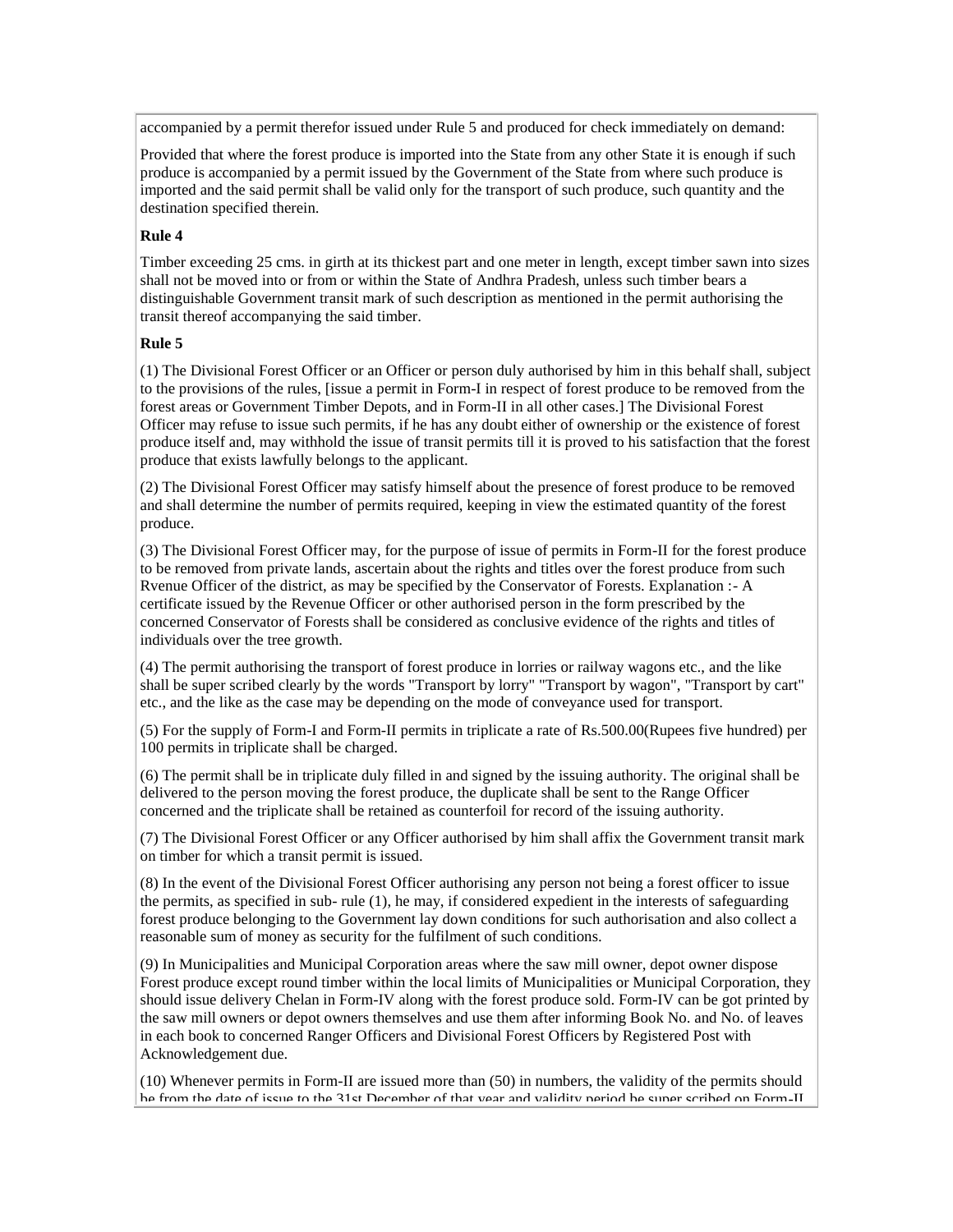permit.

# **Rule 6**

(1) The ownership of timber not belonging to the Government may, if moved within the State in accordance with these rules be indicated by a separate property mark.

(2) All such property marks shall be registered by the Divisional Forest Officer.

(3)

(a) Every application for registration of property marks or renewal thereof shall be made to the Divisional Forest Officer accompanied by a fee of Rs.25.

(b) The application shall contain the following particulars, namely.

(i) the details of the locality where the timber is situated;

(ii) the species [and approximate] quantity of timber for which the property mark is to be used;

(iii) six facsimilies of the property mark;

(4) The Divisional Forest Officer may register or renew the property mark in Form-III, or refuse registration of the property mark, and may cancel the registration of the property mark, if he considers that the property mark cannot be easily distinguished from the Government mark or from a property mark already registered or for other reasons to be recorded in writing.

(5) If registration of property mark is refused or cancelled for reasons other than misuse, the registration fee shall be refunded by the Divisional Forest Officer.

# **Rule 6A**

Any person, aggrieved by any order of the Divisional Forest Officer, refusing to issue the permits under rule 5 or refusing to register the property mark under rule 6 may prefer an appeal within fifteen days from the date of such order to the Conservator of Forests and the order passed thereon by the Conservator of Forests shall be final.

## **Rule 7**

No permit shall cover more than one load.

## **Rule 8**

Any Forest Officer not below the rank of Ranger having jurisdiction over the place, may [for reasons] to be recorded in writing, in case of breakdown of a vehicle carrying forest produce, alter the period of validity of the permit.

# **Rule 9**

The permit shall be considered invalid if the quantity and description of forest produce is not mentioned accurately.

## **Rule 10**

Save as otherwise provided in Rule 8, the permit shall be considered invalid if there is erasure, overwriting or if there is alteration in anything printed or written on the permit and if any column is left unfilled.

## **Rule 11**

The forest produce in transit shall be of the description mentioned in the permit and it shall be transported within the time allowed in the permit accompanying the produce on the route and to the destination mentioned therein.

# **Rule 12**

(1) Any Forest Officer, or any officer of the Police Department not below the rank of a Sub-Inspector or any officer of the Revenue Department not below the rank of [Mandal Revenue Officer] [or any Task Force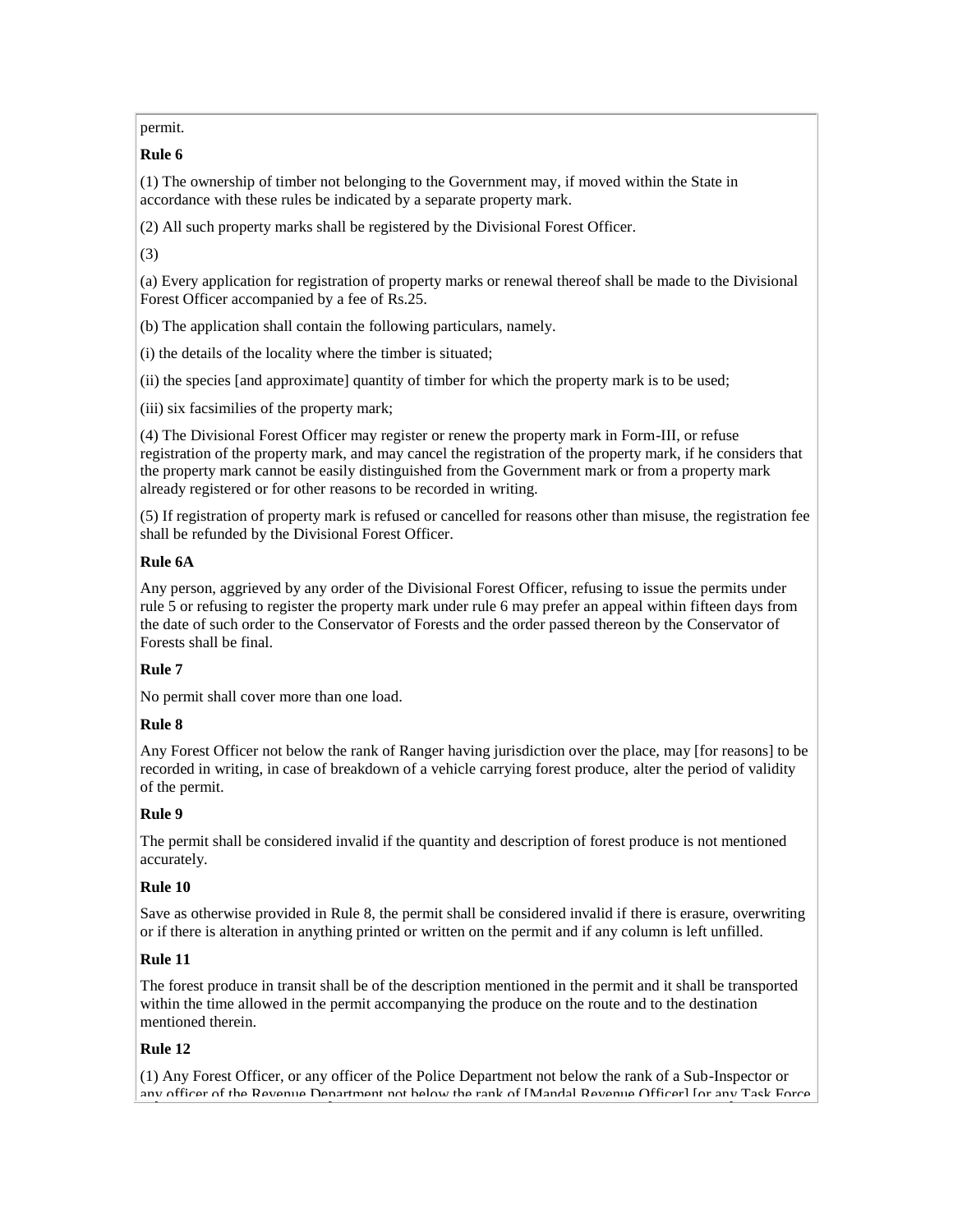Officers of the Department of Vigilance and Enforcement not below the rank of Revenue Inspector] may, with a view to securing compliance with these rules or to satisfying himself that these rules have been complied with stop, detain examine at any place any vehicle in respect of which he has reason to believe that a contravention of any of the provisions of these rules has been, is being or is about to be committed.

(2) The Driver of the vehicle shall take the vehicle so stopped under sub-rule

(1) to the nearest office of the Forest Department, Police Station, Village Officer, or the Magistrate as the officer stopping the vehicle may direct, for further investigation or charging the case;

Provided that such officer may cause removal of the vehicle to any of the offices specified by appropriate means in the event of driver failing to comply with the directions of the officer.

# **Rule 13**

The Divisional Forest Officer shall set up check posts, erect barriers or do both at all or any of the places given in Schedule-I with a view to stop, detain and examine the vehicles and secure compliance of the rules. The Chief Conservator of Forests may from time to time, amend the Schedule-I by adding new check posts in or shifting or deleting the existing check posts from the Schedule-1.

# **Rule 14**

Every person taking any forest produce in any vehicle shall stop at any check post or barrier specified in Rule 13 for the purpose of inspection.

# **Rule 15**

The Officer in charge of the check post or barrier shall, after satisfying himself that the forest produce is genuinely covered as per rules by the permit in Form No. II and that in case of timber such timber bears the Government transit mark, endorse on the said permit, the fact of checking and indicate the date and time of check before [allowing] the vehicle to proceed further [as expeditiously as possible

# **Rule 16**

These rules shall not apply to red-sanders and sandal wood and such classes of timber, firewood and other forest produce and in such areas as are specified in Schedule-II and III.

## **ANNEXURE 1 ANNEXURE**

## **Form 1 FORM**

FORM

ANNEXURE

FORM-I

(See Rule 5 of the Andhra Pradesh Forest Produce Transit Rules, 1970)

Permit No. Book No.

Ref. to Invoice No. and Date.

Transport by Vehicle No. 1. By whom issued : i. Name : ii. Designation : 2. To whom issued : i. Name : ii. Father's Name : iii. Village : iv. Mandal : v. District : 3. Description of Forest

Produce (Detailed measurement to be given in the invoice enclosed) : i. Type of Produce Timber/Poles/Fire wood/Bamboo Charcoal/Minor Forest Produce ii. Species : iii. Numbers ( )

(In words) ( ) iv. Quantity ( ) Cmt. v. Govt. transit mark In words ( ) 4. Place of consignment Comptt. No. & .F. block OR Name of GTD & Divn. : 5. Destination

i. Locality

ii. Village

iii. Mandal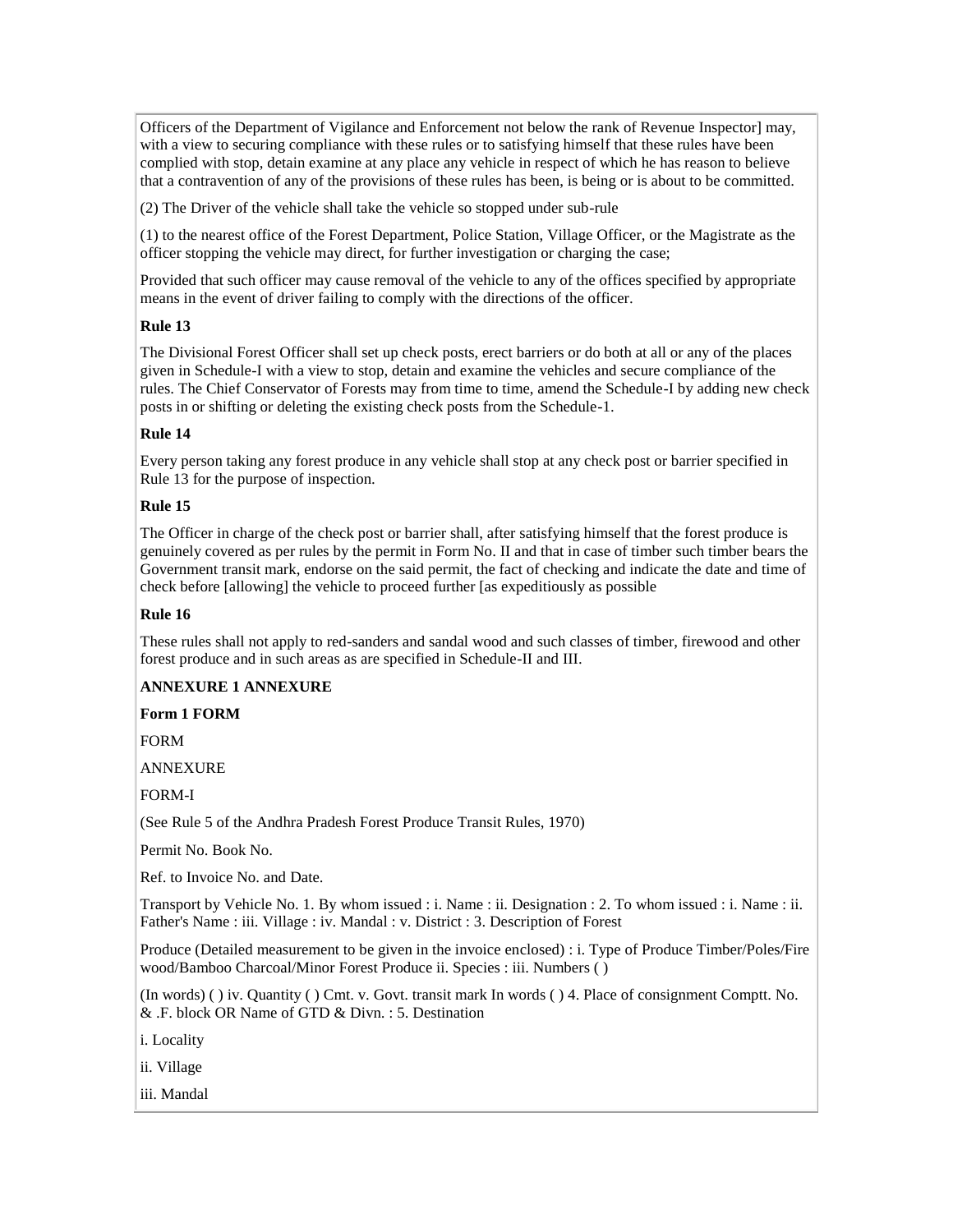iv. District : 6. Route of Transport : 7.

Date and Time of issue of Permit : i. Time : ii. Date : 8. Permit valid upto : i. Time : ii. Date : 9. Obligatory Check Points :

Place : Seal of the Signature and

Date: Office of Divnl. Designation of Forest Officer, issuing authority.

(REVERSE SIDE)

(Endorsements of obligatory check Points.)

I II 1. Place of check : : 2. Name of the Tanedar : 3. Date and time of check : : 4. Entry No. in the check Post Register : : 5. Signature and Stamp of the Tanedar : :

**Form 2 FORM**

FORM

FORM-II

(See Rule 5 of the Andhra Pradesh Forest Produce Transit Rules, 1970)

Permit No. Book No.

Ref. to Invoice No. and Date.

Transport by Vehicle No. 1. By whom issued : i. Name : ii. Designation : 2. To whom issued : i. Name : ii. Father's Name : iii. Village : iv. Mandal : v. District : 3. Description of Forest Produce (Detailed measurement to be given in the invoice enclosed) : i. Type of Produce Timber/Poles/Fire wood/Bamboo Charcoal/Minor Forest Produce ii. Species : iii. Numbers ( )(In words) ( ) iv. Quantity ( ) Cmt. v. Govt. transit mark In words ( ) 4. Place of consignment Comptt. No. & .F. block OR Name of GTD & Divn. : 5. Destination

i. Locality

ii. Village

iii. Mandal

iv. District : 6. Route of Transport : 7. Date and Time of issue of Permit : i. Time : ii. Date : 8. Permit valid upto : i. Time : ii. Date : 9. Obligatory Check Points :

Place: Seal of the Signature and

Date: Office of Divnl. Designation of

Forest Officer, issuing authority.

(REVERSE SIDE)

(Endorsements of obligatory check Points.)

I II 1. Place of check : : 2. Name of the Tanedar : : 3. Date and time of check : : 4. Entry No. in the check Post Register : : 5. Signature and Stamp of the Tanedar :

#### **Form 3 FORM**

FORM

FORM-III FORM -III See rule 6 of the Andhra Pradesh Forest Produce Transit Rules, 1970 See rule 6 of the Andhra Pradesh Forest Produce Transit Rules, 1970 (Counter Foil) (Counter Foil) Certificate of Registration Certificate of Registration 1. Name of the person registering 1. Name of the person registering 2. Description of device or property mark 2. Description of device or property mark 3. Description and quantity of registered timber 3. Description and quantity of registered timber 4. Date of registration of renewal 4. Date of registration of renewal 5. Remarks 5. Remarks Certified that -----------------------------Certified that------------- registered residing at ------------------- has-------renewed residing at -------------------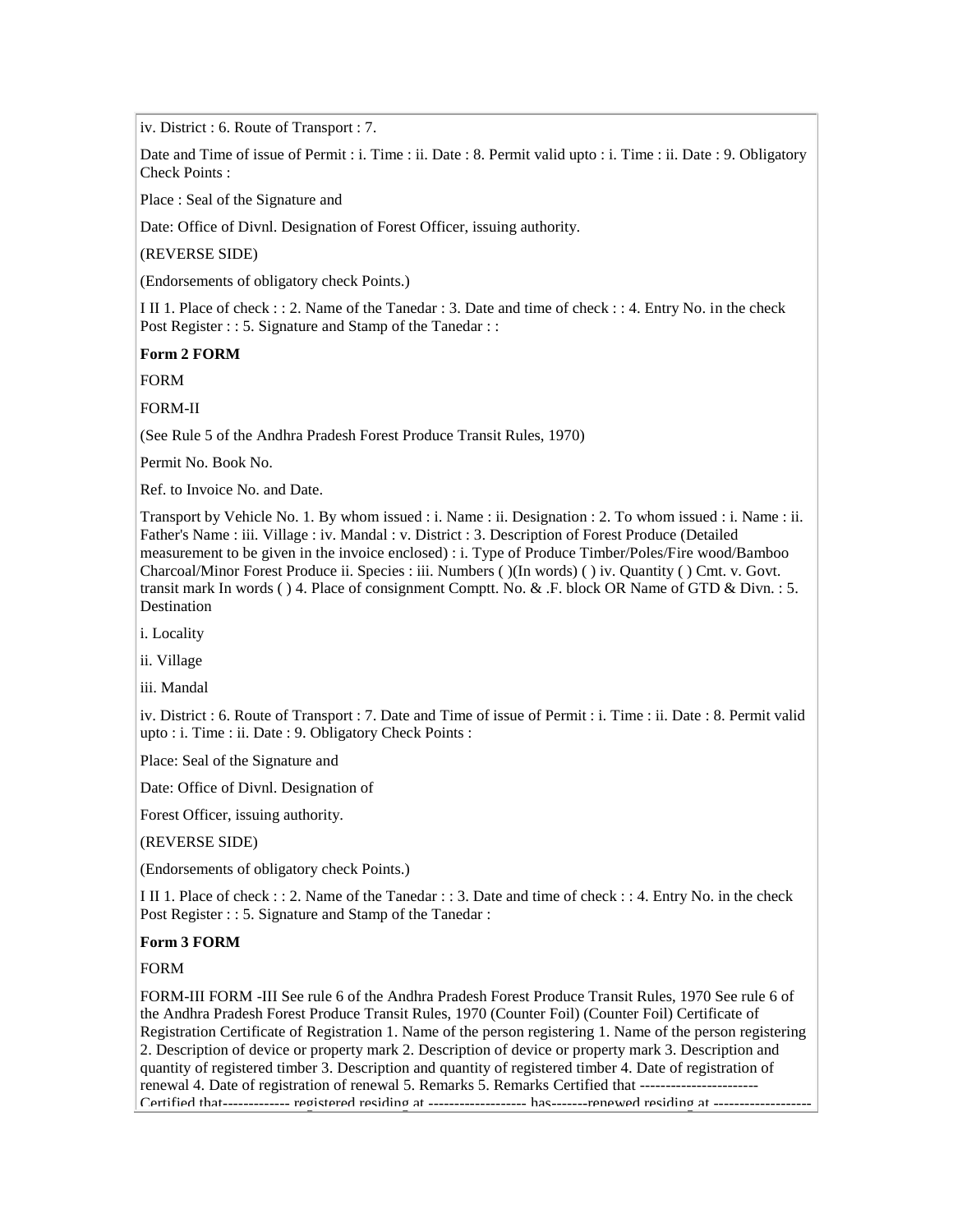has------- -------reviewed the above device or property mark for the official year ending 31st March, 19 the above device or property mark for the official year ending 31st March, 19 (Official Seal) (Official Seal) Date: 19 Date: 19 Divisional Forest Officer Divisional Forest Officer

#### **Form 4 FORM**

#### FORM

FORM IV FORM IV (See Rule 5(9) of the A.P.Forest Produce Transit Rules, 1970) (See Rule 5(9) of the A.P.Forest Produce Transit Rules, 1970) Book No........Serial No........ Book No........Serial No........ Duplicate Original To be retained in the book To be issued to the purchaser ............Division ............Division ............Range ............Range Name and Address of Saw Mill/Depot Name and Address of Saw Mill/Depot (2) Licence No. (2) Licence No. (3) Name and address of the Purchaser (3) Name and address of the Purchaser (4) Timber/Forest Produce sold(Give specification as to measurements in cms/weight in Kgs/Volume in cubic metres) (4) Timber/Forest Produce sold(Give specification as to measurements in cms/weight in Kgs/Volume in cubic metres) (5) Entered at Page No.....of Form III (B) of A.P. Saw Mill (Regulation) Rules, 1969 (5) Entered at Page No.....of Form III (B) of A.P. Saw Mill (Regulation) Rules, 1969 Signature of Saw Mill/Depot Owner. Signature of Saw Mill/Depot Owner. Date

# **SCHEDULE 1 SCHEDULE**

SCHEDULESCHEDULE-I

Sl. No

Revenue District

Place where check posts may be set up and barrierserected

(1)

(2)

(3)

1. Adilabad

1. Adilabad

2. Jannaram

3. Taplapet

4. Gudem

5. Nirmal

2. Anantapur

6. Ananthapur

7. Tadipatri

8. Mudigubba

3. Chittor

9. Chittoor

10. Renigunta

11. Uthu Kota

12. Satyavedu

13. Nalagalapuram

14. Puthur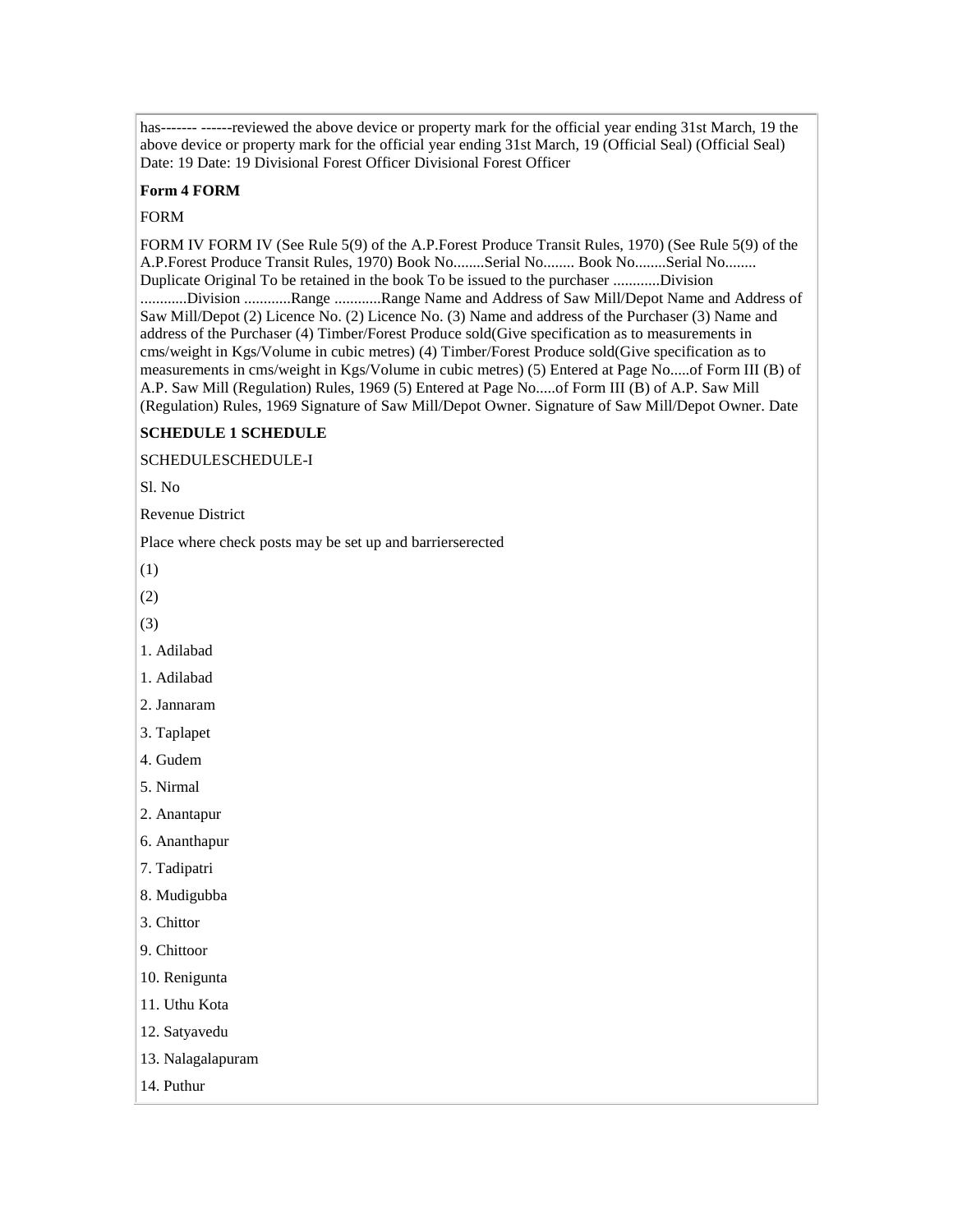- 15. Reddigunta
- 16. Iruvaram
- 16. A. Mordhana
- 16B. B. V. Kota
- 16C. Ramakuppam
- 16D. Nadiomur
- 16E. Peddur
- 16F. Naickneri
- 16G. Gundrajupalli
- 16H. Ramasamudram
- 16J. Mulakalacheruvu]
- 4. Cuddapah
- 17. Chinna Chowk
- 18. Kagithalapenta
- 19. Guvvalacheruvu
- 20. Balapalle
- 21. SR Palem
- 22. Sanipaya
- 23. Onipenta
- 24. Maidukur
- 25. Porumamilla
- 26. Badvel
- 5. East Godavari
- 27. Yetimoga
- 28. Gollaprolu
- 29. Kathipudi
- 30. Prathipadu
- 31. Yeleswaram
- 32. Yellawaram
- 33. Jaggampeta
- 34. Kothapalle
- 35. Gokavaram
- 36. Foulkspeta
- 37. Rajahumundry
- 38. Rampachodavaram
- 39. Devipatnam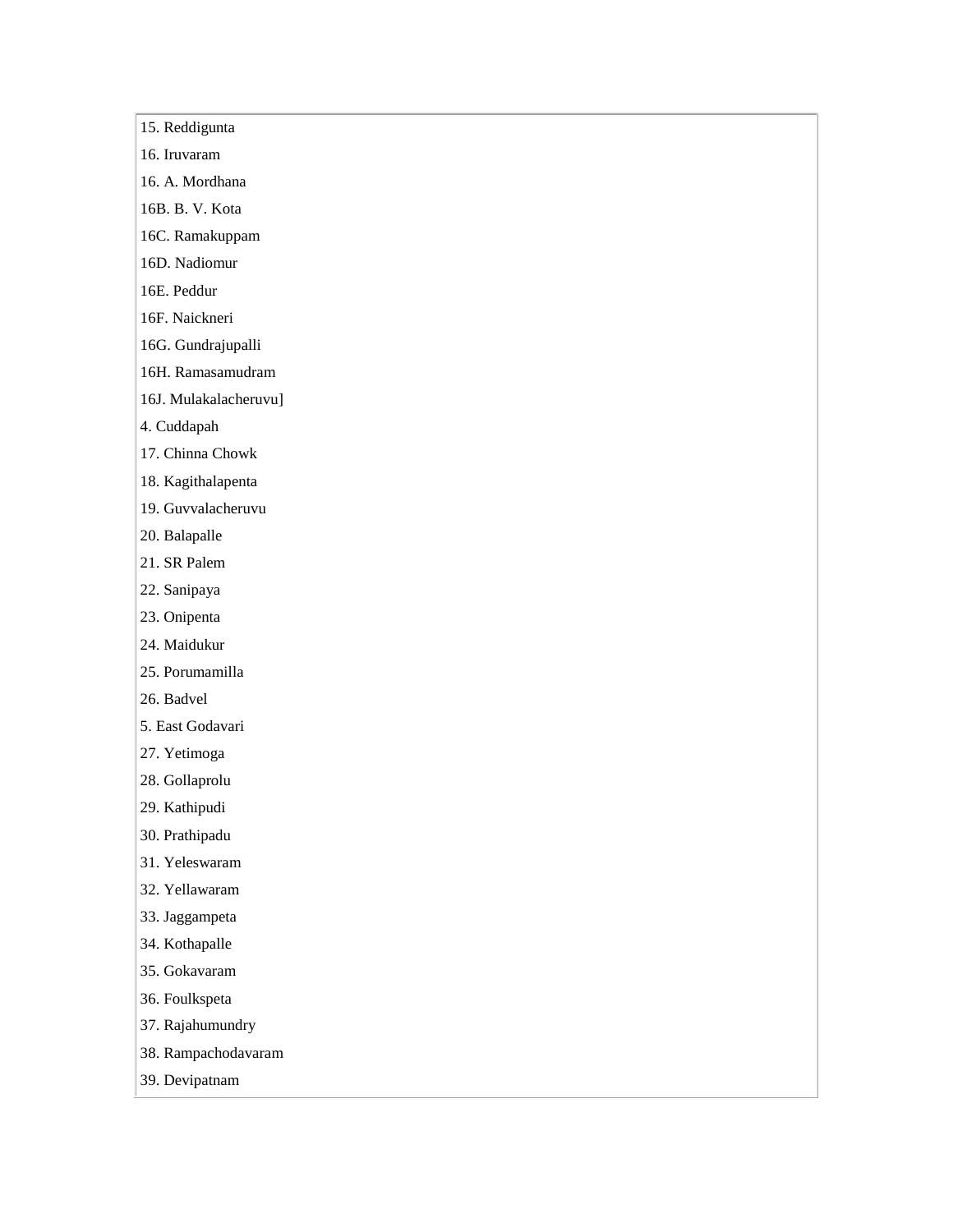- 40. Korukonda
- 6. Kareemnagar
- 41. Bhupalapalli
- 42. Gorental
- 7. Khammam
- 43. Old Paloncha
- 44. Yanambail
- 45. Koida
- 46. Yellandu
- 47. Marredu (Kothagudem)
- 48. Ramavaram
- 49. Tallada
- 50. Muthagudem
- 51. Rajrala (near Sathupally)
- 52. Khammam
- 53.Ashwaraopet
- 54. Bhadrachalam(near Road Bridge)
- 8. Krishna
- 55. Ibrahimpatnam
- 55-A. Lakshmipuram
- 55-B. Kanakadurgammavaradhi
- 9. Kurnool
- 56. Atmakur
- 57. [\*\*\*]
- 58. Allagadda
- 59. Ayyalur
- 60.Valigode
- 61. [\*\*\*]
- 62. [\*\*\*]
- 10. Mahabubnagar
- 63. Mannapur
- 64. Achampat
- 65. Lingal
- 66. Kodangal
- 67. Chintapalli
- 11. Medak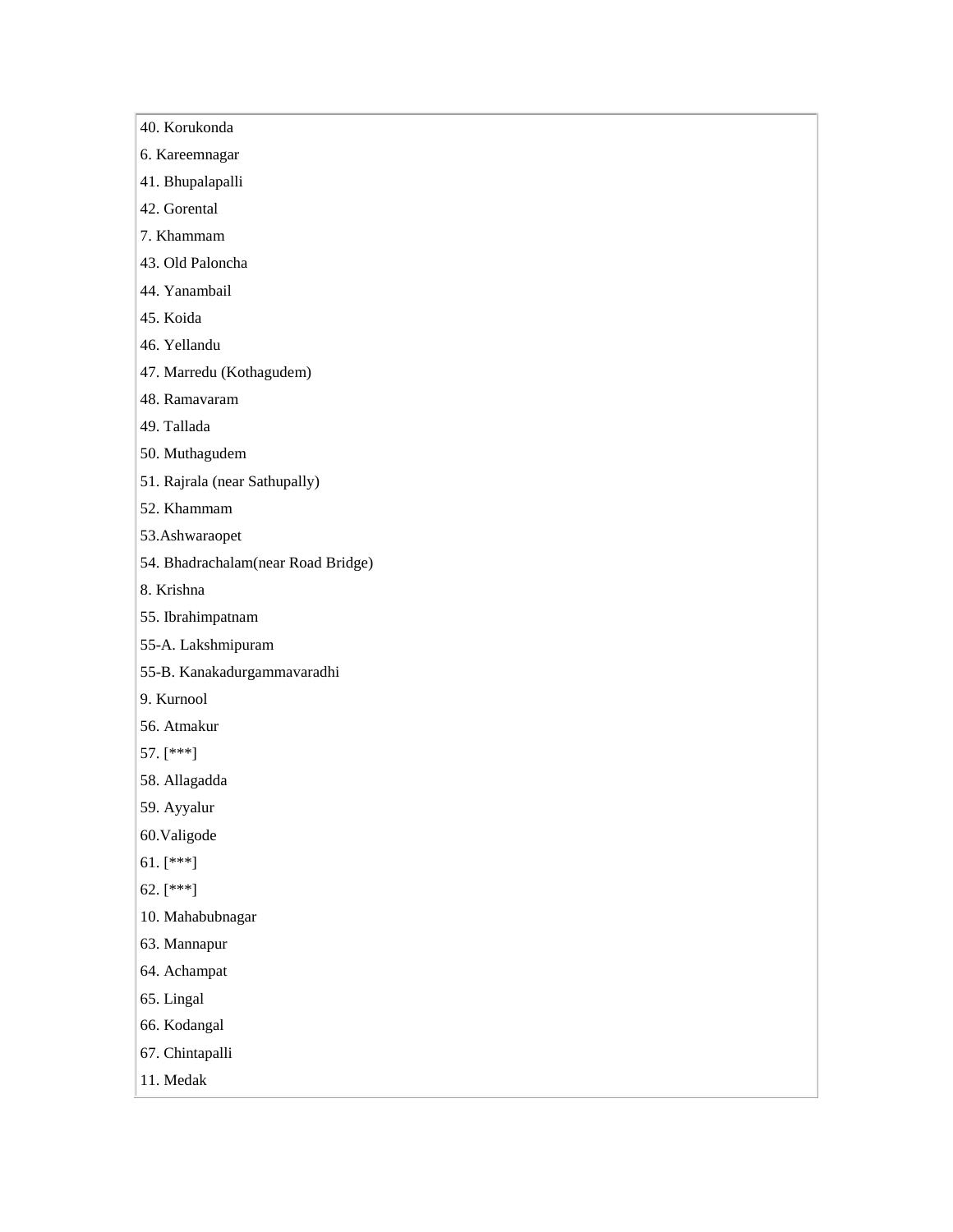- 68. Narasapur
- 69. Zaheerabad
- 70. Pathur
- 71. Siddipet
- 72. Mulug
- 73. Annaram
- 74. Garapally
- 75.Bachepally
- 76. Patancheru
- 12. Nellore
- 77. Nellurpalem
- 78. Auduripalle
- 79. Rapur
- 80. Tada
- 13. Nizamabad
- 81. Pulong
- 82. Mollaram
- 83. Varni
- 13. Nizamabad
- 84. Kamareddy
- 85. Waddiaram
- 86. Yellareddy
- 13-A Prakasam
- 87. Dornal
- 88. Papinenipalli
- 89. Digurvametta
- 14. Srikakulam
- 90. Konavalasa
- 91. Yelam
- 15. Visakhapatnam
- 92. Padakala
- 93. Mustapur
- 94. Borluorm
- 95. Sankarametta
- 96 Powedara
- 97 Kothakota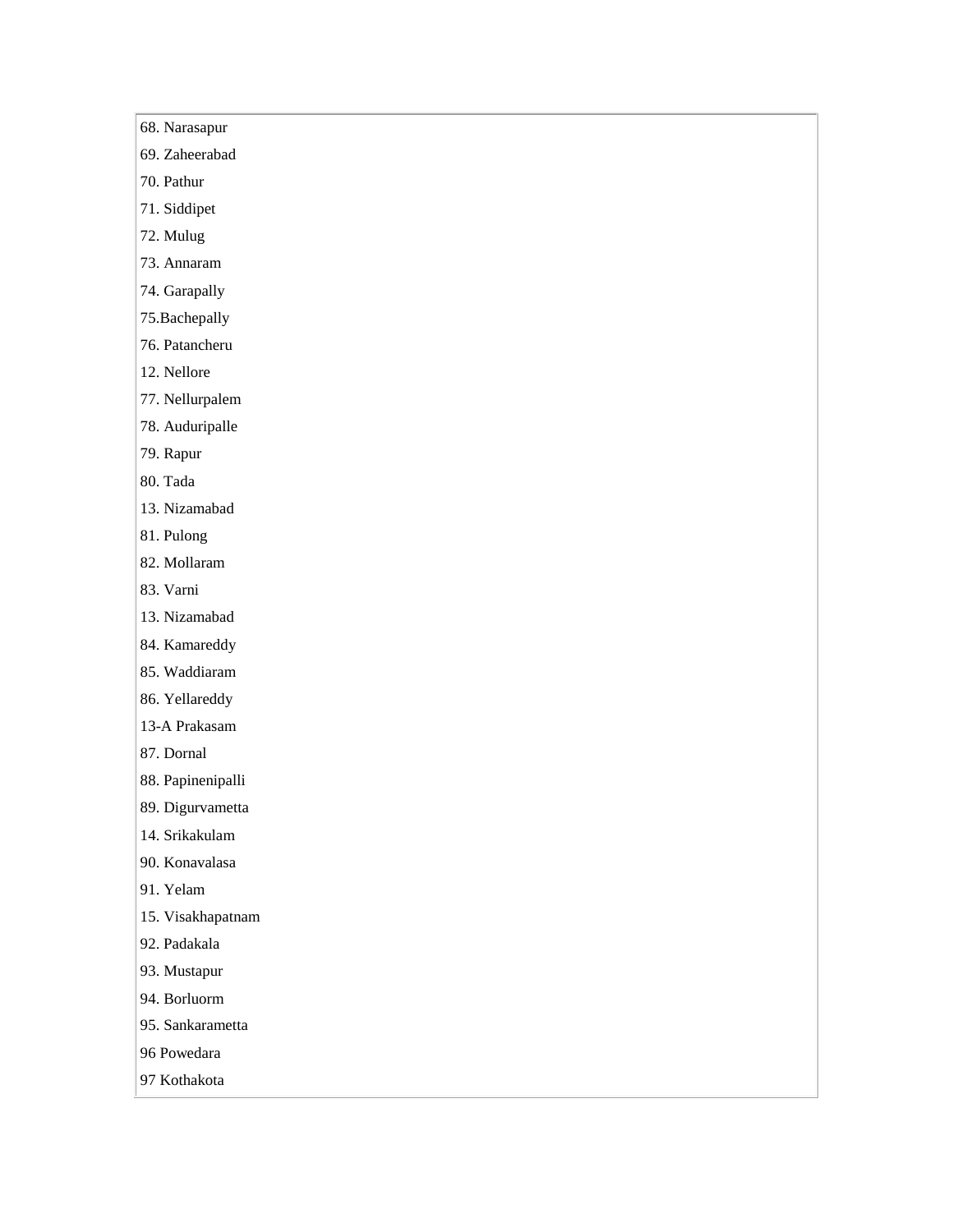98 Tallapalem 99 Yettigowarampeta 100 Chidigummale 101. Baligatta 16. Warangal 102. Parsa 103. Narasampeta 104. Gangaram 17. West Godavari 105. Polavaram 106. Janga reddy guddem 107. Eluru **SCHEDULE 2 SCHEDULE 2** SCHEDULE SCHEDULE -II (See Rule 15) Description of species of timber and firewood which are exempted from the purview of rules Sl. No District Scientific Name Vernacular Name (1) (2) (3) (4) 1. Adilabad Revenue District whole District of Adilabad i) Citrus Species. ii) Borassus fla-belliefera. iii) Casuarina. equisetifolia. iv) Psidium Guyava. v) Prosppis Juliflora. vi) Achras Sapota. vii) Cocos nucifera. viii) Anacardium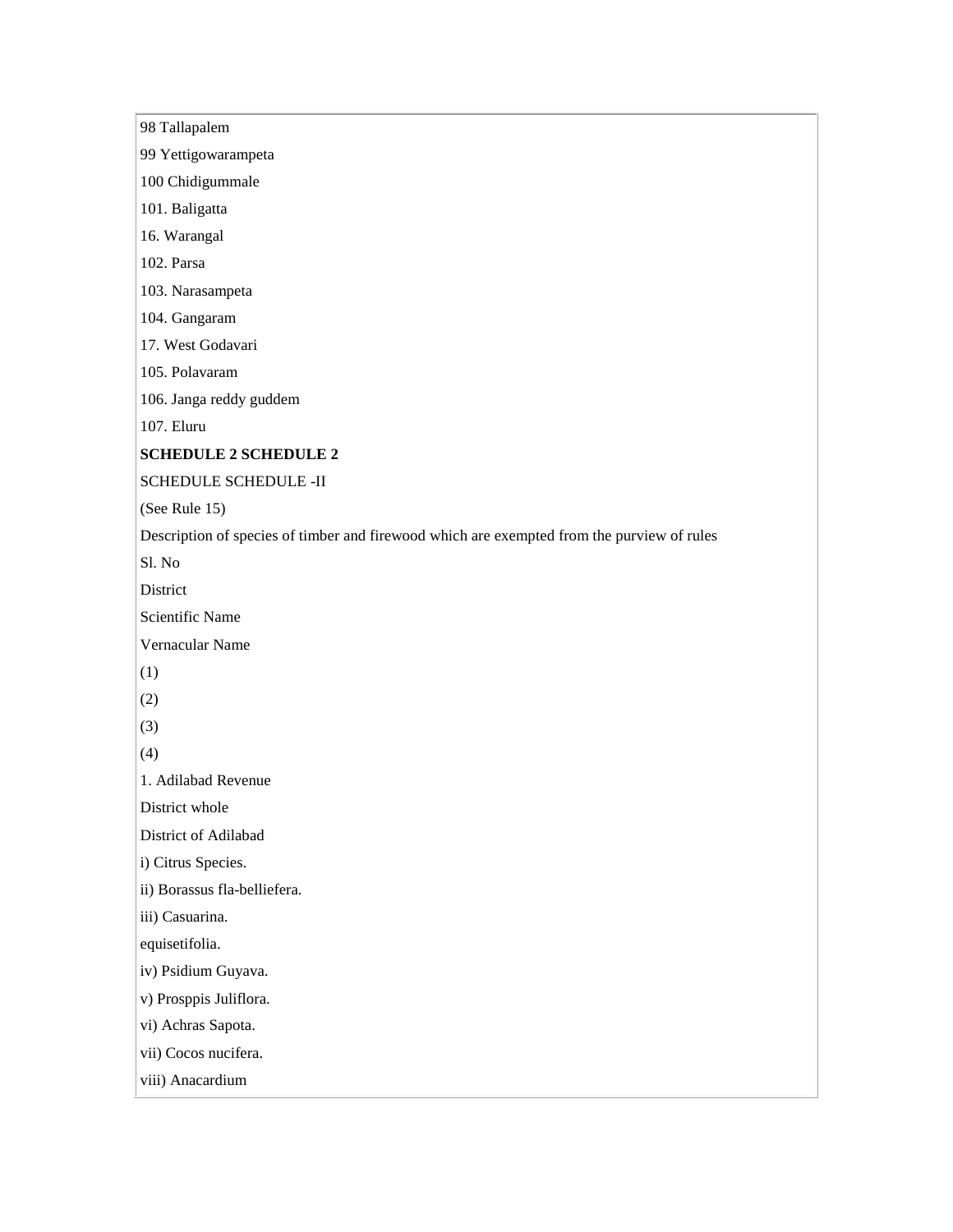occident able. ix) Eucalyptus. x) Leucaena leu cocephda. i) Orange and related species. ii) Tati, Tadi, Palmyrah. iii) Sarugudu Casurina. Sarvisaru. iv) Jama, Guava. v) Seemathumma. vi) Sapota. vii) Coconut, Kobbari. Tenkai. viii) Cashew, Jeedi Mamidi. ix) Eucalyptus. Neelagiri Jamaoil x) Subabul. 2. Anantapur Revenue District whole District of Anantapur i) Mangifera indica. ii) Ficus (All species of Ficus. iii) Citrus species. iv) Casuarina equiseti folia. v) Borassus flabellifera. vi) Pysidiumguyava. vii) Achras Sapota. viii) Cocos nucifera. i) Mamidi, Mango. ii) Ravi and related species. iii) Orange and related species. iv) Sarugudu. Casuarina Sarvi Saru. v) Tati, Tadi, Palymarh. vi) Jama, Guava. vii) Sapota. viii) Coconut, Kobbari, Tenkai. ix) Eucalyptus Species. x) Leucaena Leucocephala. xi) Prosopis. Juliflora.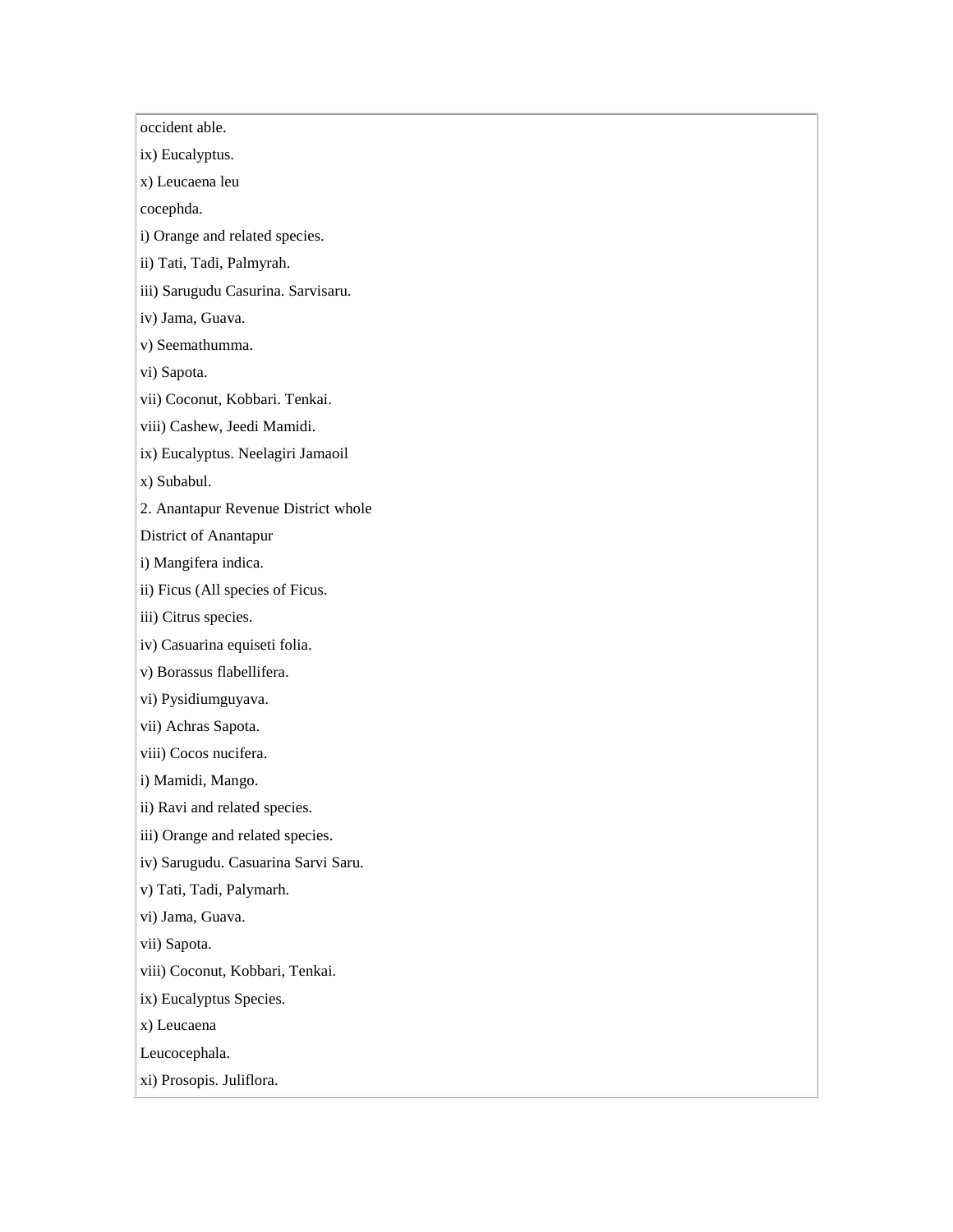ix)Eucalypts.

x) Sababul.

xi) Seemathumma.

3. Chittoor Revenue District

(a) The following thirty Mandals Namely:

1) Yadmari

2) Bangarupalem

3) Tharanamapalli

4) Irala

5) Madanapalli

6) Nimmanapalle

7) Kurabala kota

8) B. Kotha

9) Peddamandyam

10) Thambalapalle

11) PT.M. Mandal

12) Mikkalacheruvu

13) Veyalpad

14) Gurramkonda

15) Kalakada

16) Kalikiri

17) Punganur

18) Chewdepalle

19) Ramasamudra

20) Sadam Mandal

21. Somala

22) Peddapanijani

23. Palamangi

24) Gangavaram

i) Casuarina equisetifolia.

ii) Borassus.

iii) Posopis Juliflora.kota.

iv) Citrus Species.

v) Psidiumguyava.

vi) Mangifera indica.

vii) Ficus species (all species of Ficus).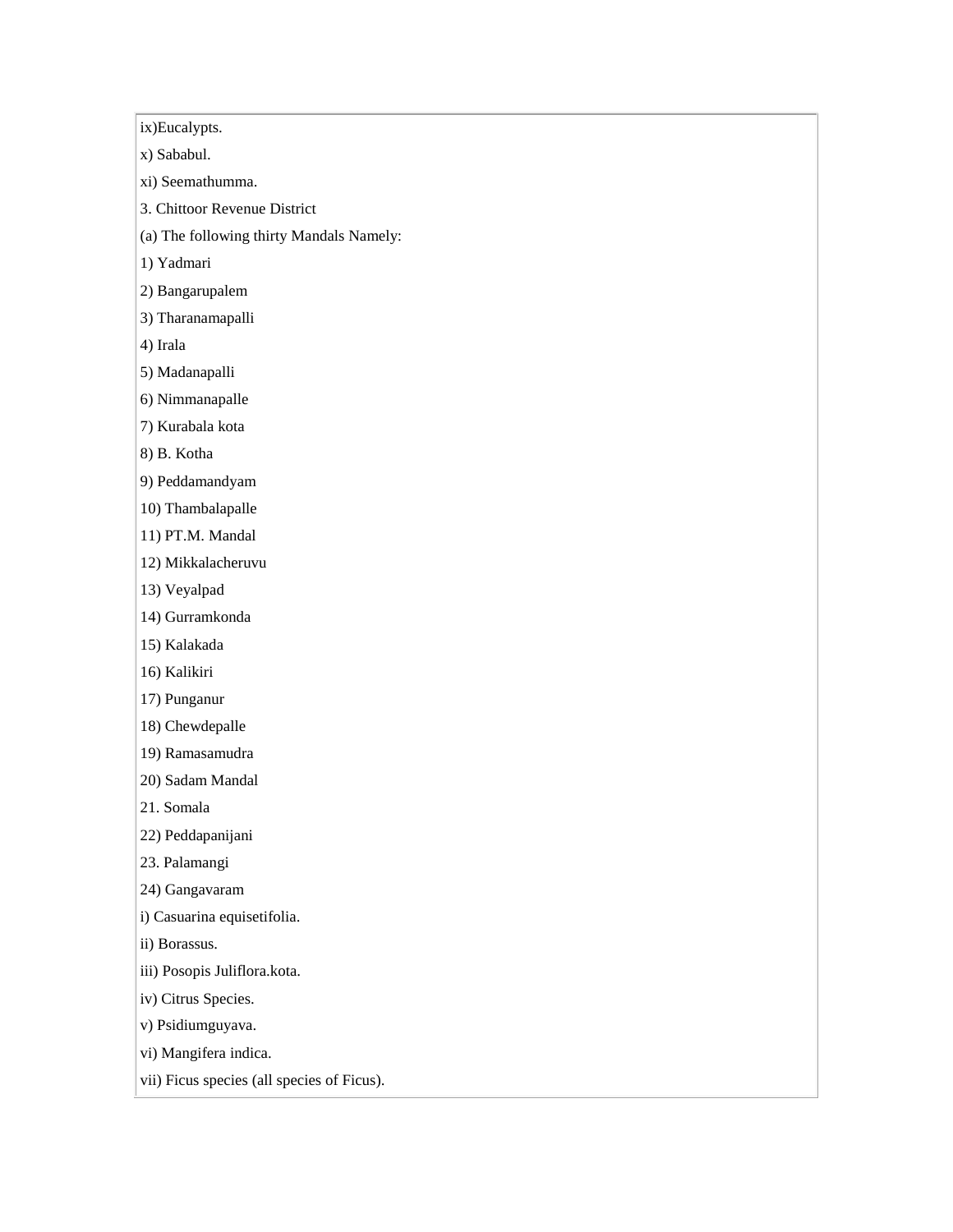viii) Acharas Sapota.

- ix) Cocos nucifera.
- x) Eucalyptus Species.
- xi) Leucaena leuco cephada.
- i) Casuarina Sarvidi, Chowka.
- ii) Tati, Tadi, Palmyrah.
- iii) Seemathumma.
- iv) Orange and related Species.
- v) Jama, Guyava.
- vi) Mamidi, Mango.
- vii) Ravi and related species.
- viii) Sapota.
- ix) Coconut, Kobbari, Tenkai.
- x) Eucalyptus.
- xi) Subabul.
- 25) Baireddipalle
- 26) V. Kota
- 27) Ramakuppam
- 28) Gudipalem
- 29) Santhipuram
- 30) Kuppam.
- (b) the following thirty six Mandals Namely
- 1) Gangadhara Nellore
- 2. Penumur
- 3) S.R. Puram
- 4) Patchikapalem
- 5) Kammapalli
- 6) Vadamalpet
- 7) Pala samudram
- 8) Puttur
- 9) Karveti nagar
- 10) Narayanavaram
- 11) Nagari
- 12) Nindra
- 13) Vijayapuram
- 14) Chandragiri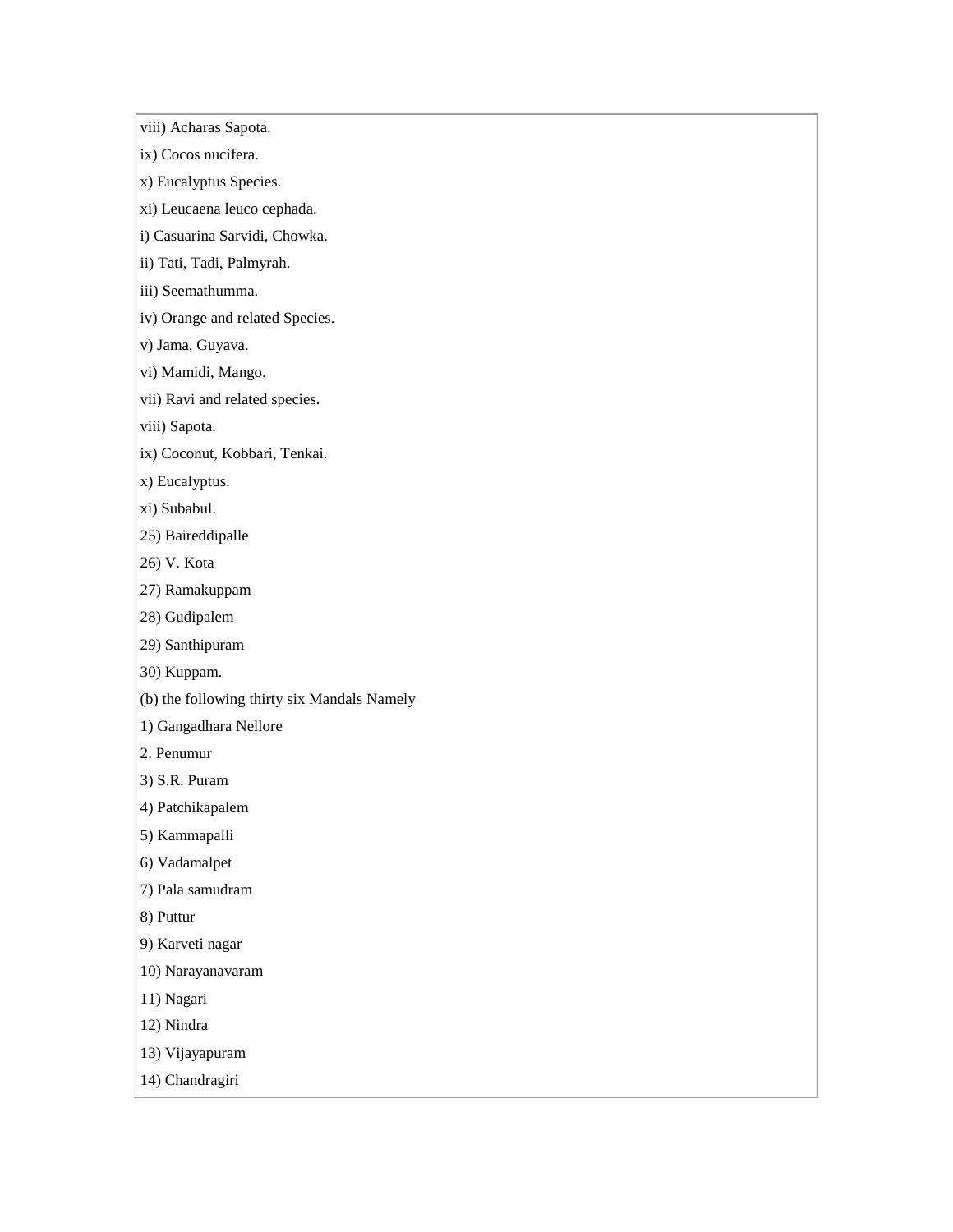15) Pakala

16) Pulicherla

17) Tirupathi

18) Tirupathi Rural

19) Renigunta

20) Srikalahasti

21) Yerpedu

22) Thottambedu

23) Buchinaidu Kandriga

24) Kovanur

25) Satyavedu

26) Varadaipalem

27) Nagalapuram

28) Pitchitur

i) Casuraina

equisetifolia.

ii) Borrassus

flabellifera.

iii) Prosopis Juliflora.

iv) Citrus Species.

v) Psidiumguyava.

vi) Mangidera indica.

vii) Acharas Sapota.

viii) Cocos nucifera.

ix) Eucalyptus Species..

x) Leuceena leucocephala

i) Casuarina Sarividi, Chowka.

ii) Tati, Tadi, Palymyrah.

iii) Seemathumma.

iv) Orangeand related species.

v) Jama, Guava.

vi) Mamidi, Mango.

vii) Sapota.

viii) coconur, Kobbari, Tenkai.

ix) Eucalyptus.

x) Subabul.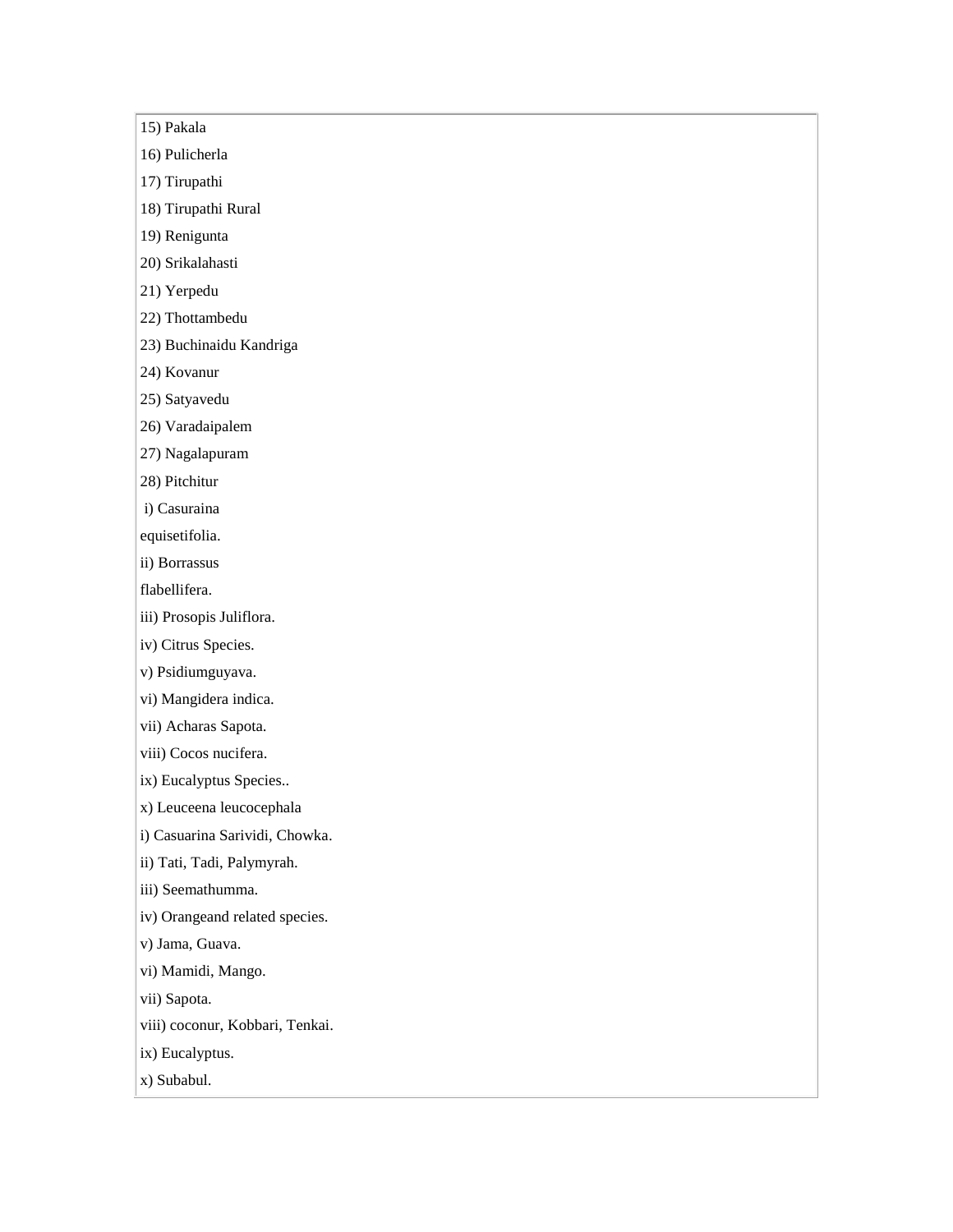- 29) Yerravanipalem
- 30) Chinnagottigallu
- 31) Rompicherla
- 32) Khambamvaripalli
- 33) Chittoor East
- 34) Gedipala
- 35) Puthalapattu
- 36) Pileru.
- 4. Cuddapah Revenue District whole District of Cuddapah
- i) Citrus species
- ii) Casuarina equisetifolia
- iii) Vorasus flabellifera
- iv) Prosopis Juliflora
- v) Psidiumguyava
- vi) Achras Sapota
- vii) Cocos nucifera
- viii) Eucalyptus Species.
- ix) Leucaena Leucocephda.
- x) Mangifera indica.
- i) Orange and related
- ii) Sarugudu, Casuarina Sarvi, Saru.
- iii) Tati, Tadi, Palmyrah.
- iv) Seemathumma
- v) Jama, Guava
- vi) Sapota
- vii) Coconut, Kobbari, Tenkai
- viii) Eucalyptus
- ix) Subabul
- x) Mango
- 5. Guntur Revenue District
- (a) Whole District of Guntur
- (b) Whole Districe except the following Mandals
- i) Mangifera indica.
- ii) Ficus (all species of Ficus)
- iii) Borrassus flabelli fera
- iv) Psidiumguyava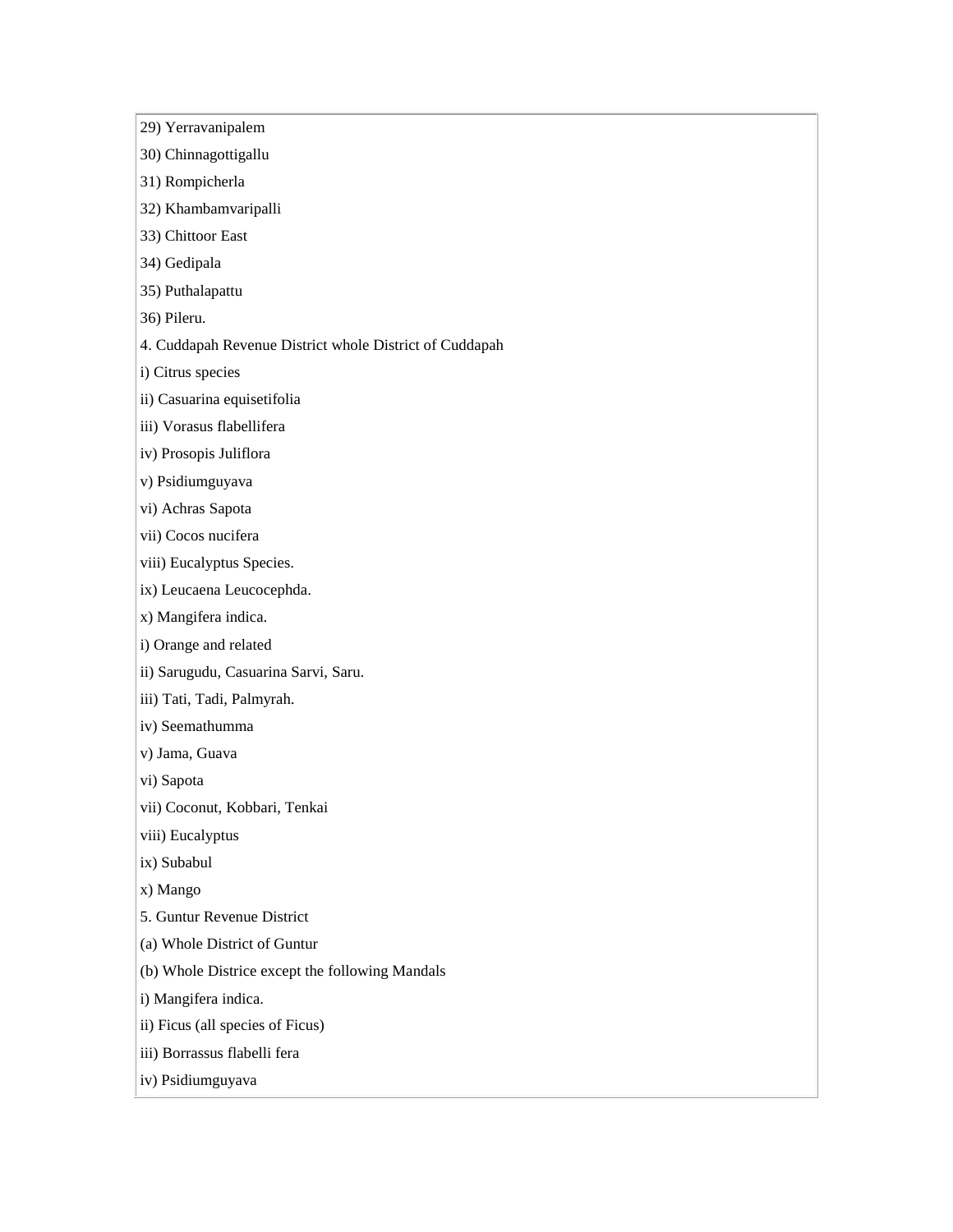v)Anacardium occidental

vi) Achras Sapota

vii) Cocos nucifera

viii) Citrus species

ix) Prosopis Juliflora

x) Eucalyptus Species

xi) Leicaena Leucocephale

i) Mamidi, Mango

ii) Ravi and related species

iii) Tati, Tadi Palmyrah

iv) Jama, Guava

v) Cashew, Jeedimamidi

vi) Sapota

vii) Coconut, Kobbari Tenkai.

viii) Orange and related

ix) Seemathumma

x) Eucalyptus

xi) Subabul

1. Repalli

2. Nizampatnam,

3. Bapatla

4. Karla palem

6. East Godavari Revenue Distroct

The following twenty five Mandals Namely:-

1. Tallrevu

2. Kajuluru

3. Kakinada

4.Pithapuram

5. Gollaprolu

6. Kothapalli

7. Tuni

8. Thondangi

9. Alamuru

10. Kapileswarapuram

11. Pamarru

12. Sakinetipalli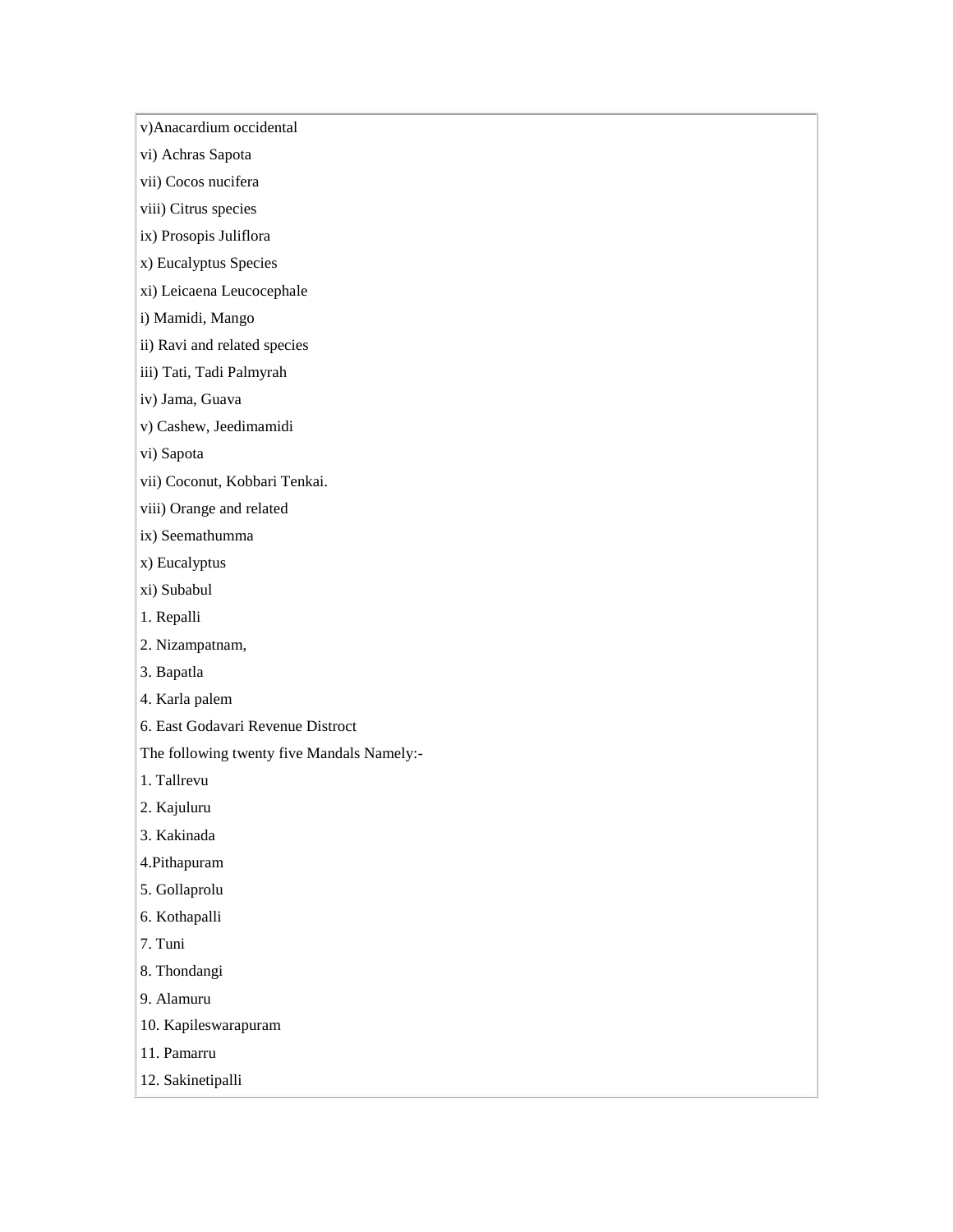- 13. Malikipuram
- 14. Razole
- 15. Ravulapalem
- 16. Atreyapuram
- 17. Kothapeta
- 18. Allavaram
- 19. Uppalaguppam
- 20. Ainavalli
- 21. Mummdidvaram
- 22. Katrenikona
- 23. I.Polavaram
- 24. Karapa
- 25. Kadiyam
- xii) Dendro colamus strictus
- xiii) Casuarina equisite folia
- i) Samania Saman
- ii) Ficus Species
- iii) Anacardium Occidental
- iv) Citrus species
- v) Achras Sapota
- vi) Psidiumguyava
- vii) Cocos nucifera
- viii) Borassus Flebulifera
- ix) Prosopis Juliflora
- x) Mangifera
- xi) Eucalyptus species
- xii) Leucaena Leuco cephada
- xii) Bamboo, Bongu
- xiii) Sarugudu, Casuarina Sarvi
- i) Nidraganneru, Raintree.
- ii) Ravi and related species
- iii) Jeedimamidi, Cashew, Jeedi
- iv) Orange and related species
- v) Sapota
- vi) Jama, Guava
- vii) Coconut, Kobbari Tenka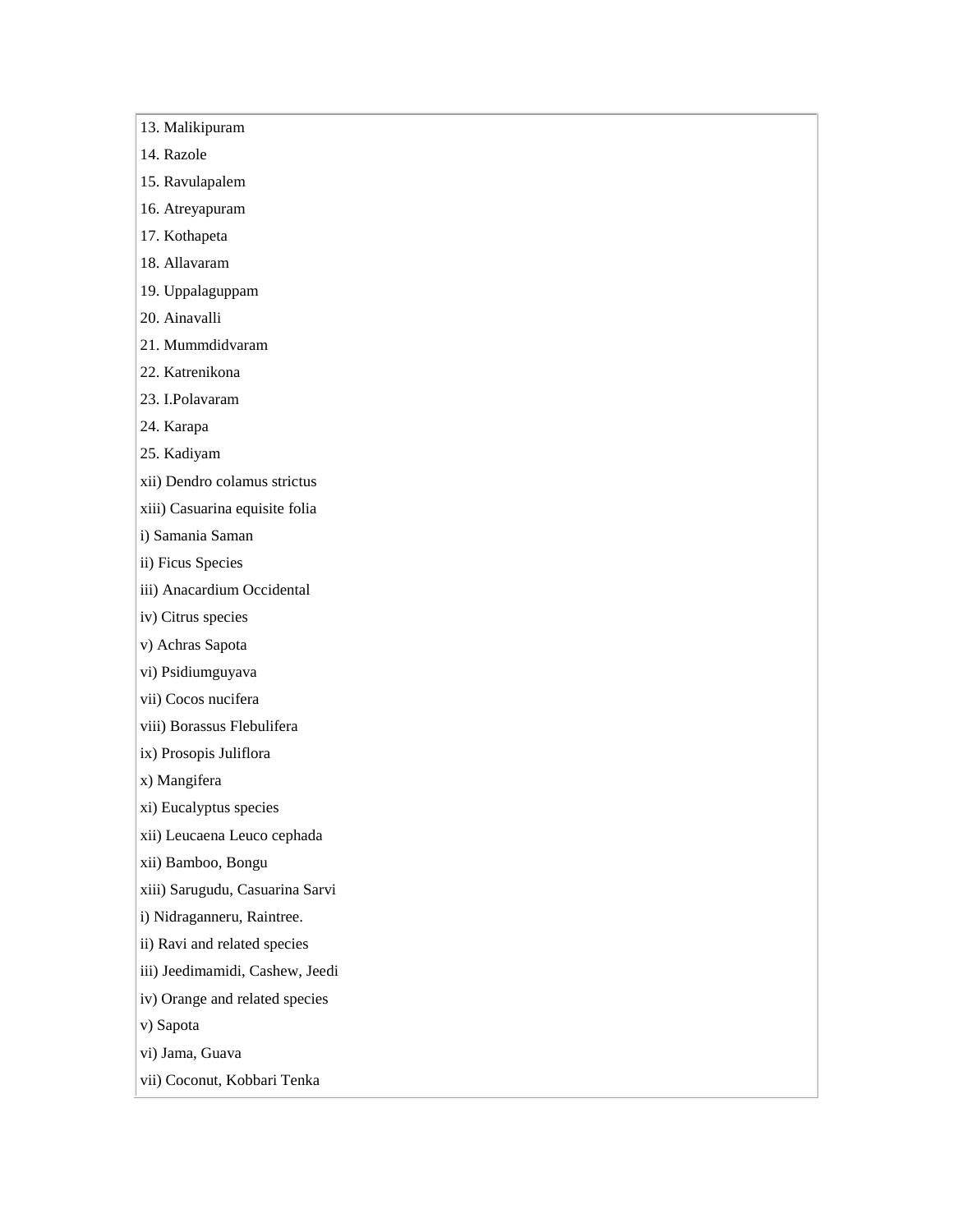viii) Tati, Tadi, Palmyrah

- ix) Seemathumma
- x) Mamidi, Mango
- xi) Eucalyptus
- xii) Subabul
- (b) The following seven Mandals Namely:
- i) Samania Saman
- ii) Casuarina equisetifolia
- iii)Ficus (all species of Ficus)
- i) Nidraganneru Ravi tree
- ii) Casuarina, Sarugudu, Chowka
- iii) Ravi and related species
- 1. Yeles waram
- 2. Jaggam peta
- 3. Gomme palli
- 4. Rajahmundry
- 5. Korukonda
- 6. Gokavaram
- 7. Seetanagaram
- (c) The following Seven Mandals namely:-
- 1. Addatee gala
- 2. Rajavomangi
- 3. Y.Ramavaram
- 4. Gangavaram
- 5. R. Chodavaram
- 6. Devipatnam
- 7. Maredumilli
- (d) The following eighteen Mandals namely:-
- iv) Anacardium Occidentale
- v) Citrus Species
- vi) Acharas Sapota
- vii) Psidiumguyava
- viii) Cocos nucifera
- ix) Borasus flabellifera
- x) Prosopis Juliflora
- xi) Eucalyptus Species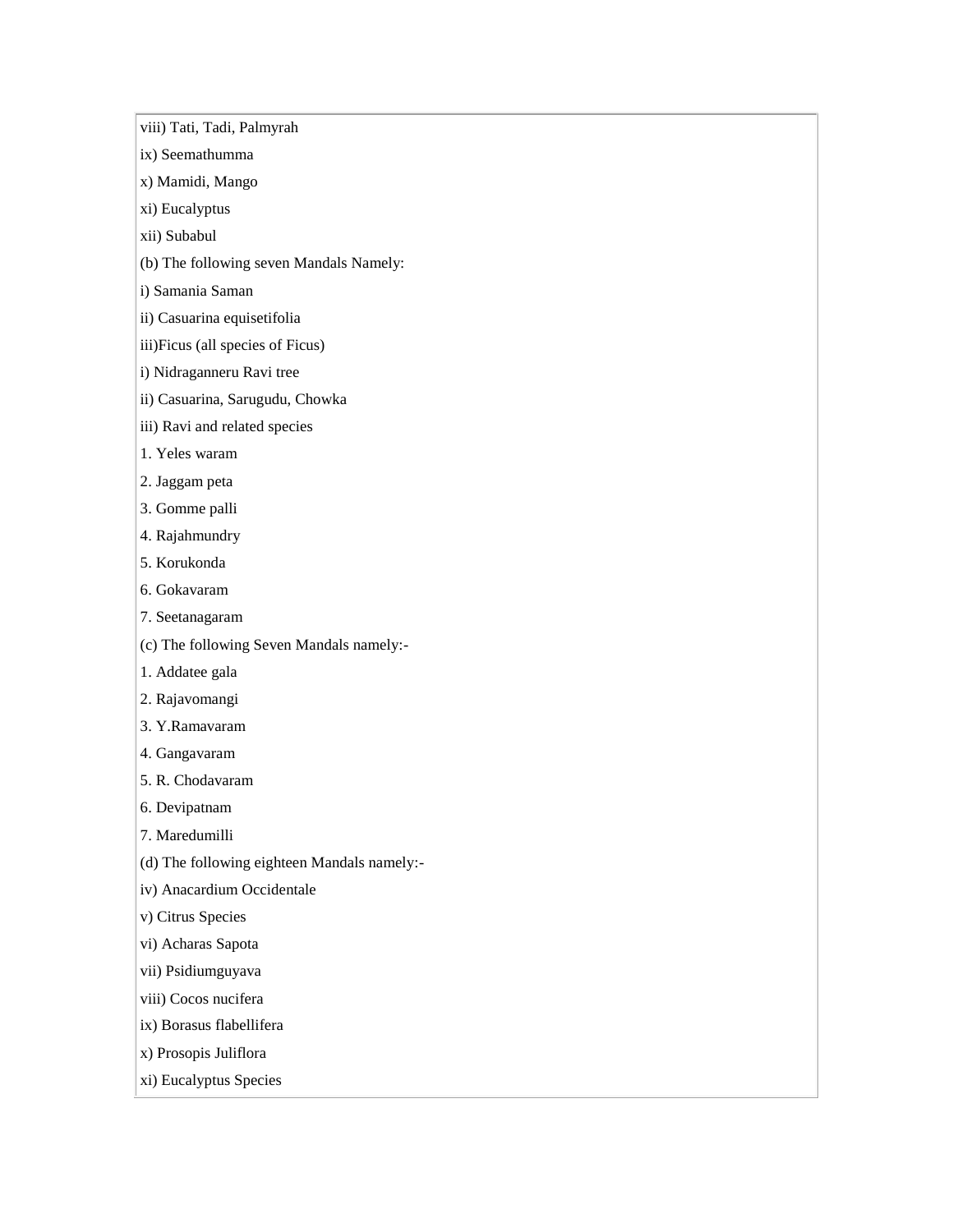xii) Leucaena Leucocephada

i) Samania Saman

ii) Casuarina equisetifolia

iii) Focus Species (All species of Fircus)

iv) Anacardium Occidentale

v) Citrus Species

vi) Achras Sapota

vii) Psidium Guyava

viii) Cocos Nucifera

ix) Borassus Flabelifera

x) Prospis Juliflora

xi) Eucalyptus Species

xii) Leucdaena Leucocephala

iv) Jeedimamidi, Jeedi Cashew

v) Orange and related Species

vi) Sapota

vii) Jama, Guava

viii) Coconut, Kobbari, Tenkai

ix) Tati, Tadi Palmyrah

x) Seemathumma

xi) Eucalyptus

xii) subabul

i) Nidraganneru Rain tree

ii) Casurina, Sarugud Chowka

iii) Ravi and related Species

iv) Jeedimamidi, Cashew Jeedi

v) Orange and related Species

vi) Sapota

vii) Jama, Guava

viii) Coconut, Kobbari, Tenkai

ix) Tati, Palmyrah, Tadi

x) Seemathumma

xi) Eucalyptus

xii) Subabul

1. Peddapuram

2. Rangampet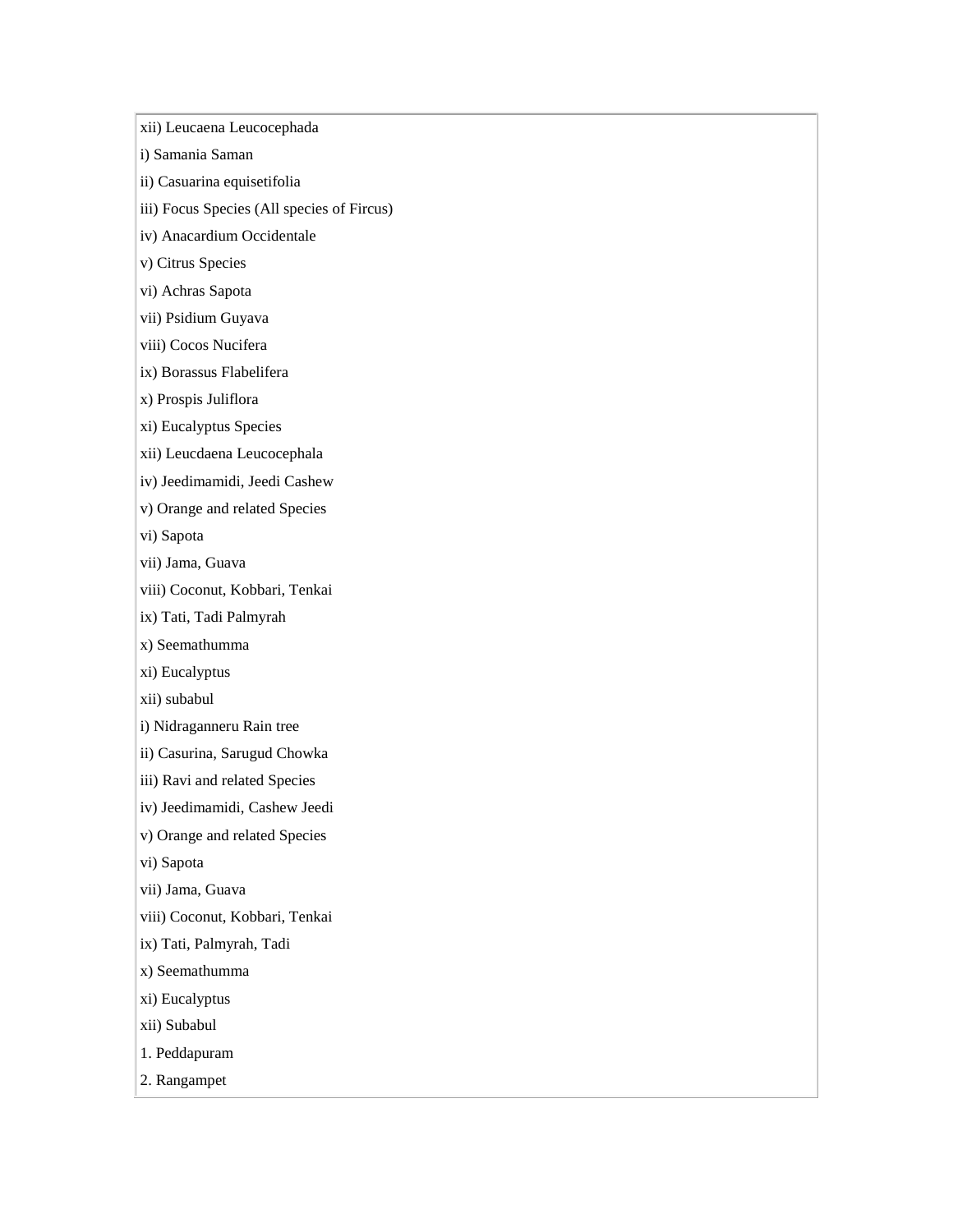- 3. Rajanagaram
- 4. Samalkota
- 5. Pedapudi
- 6. Prathipadu
- 7. Sankavaram
- 8. Kirlampudi
- 9. Kotananduru
- 10. Rayavaram
- 11. Bikkavolu
- 12. Anaparthi
- 13. Rama chandrapuram
- 14. Mandapeta
- 15. Mamidikuduru
- 16. P. Gannavaram
- 17. Ambajipeta
- 18. Amalapuram
- i) Samania Saman
- ii) Casuarina equiseti folia
- iii) Ficus Species (all species of Ficus)
- iv) Anacardium Occidentale
- v) Citrus Species
- vi) Achras Sapota
- vii) Psidium Guyava
- viii) Cocos nucifera
- ix) Borssus flabelifera
- x) Prosopis Juliflora
- xi) Mangifera indica
- xii) Eucalyptus Species
- xiii) Leucaena Leucoce phalep
- i) Nidraganneru, Rain tree
- ii) Casuarina, Sarugudu Chowka
- iii) Ravi and related Species
- iv) Jeedimamidi, Jeedi, Cashew
- v) Orange and related Species
- vi) Sapota
- vii) Jama, Guava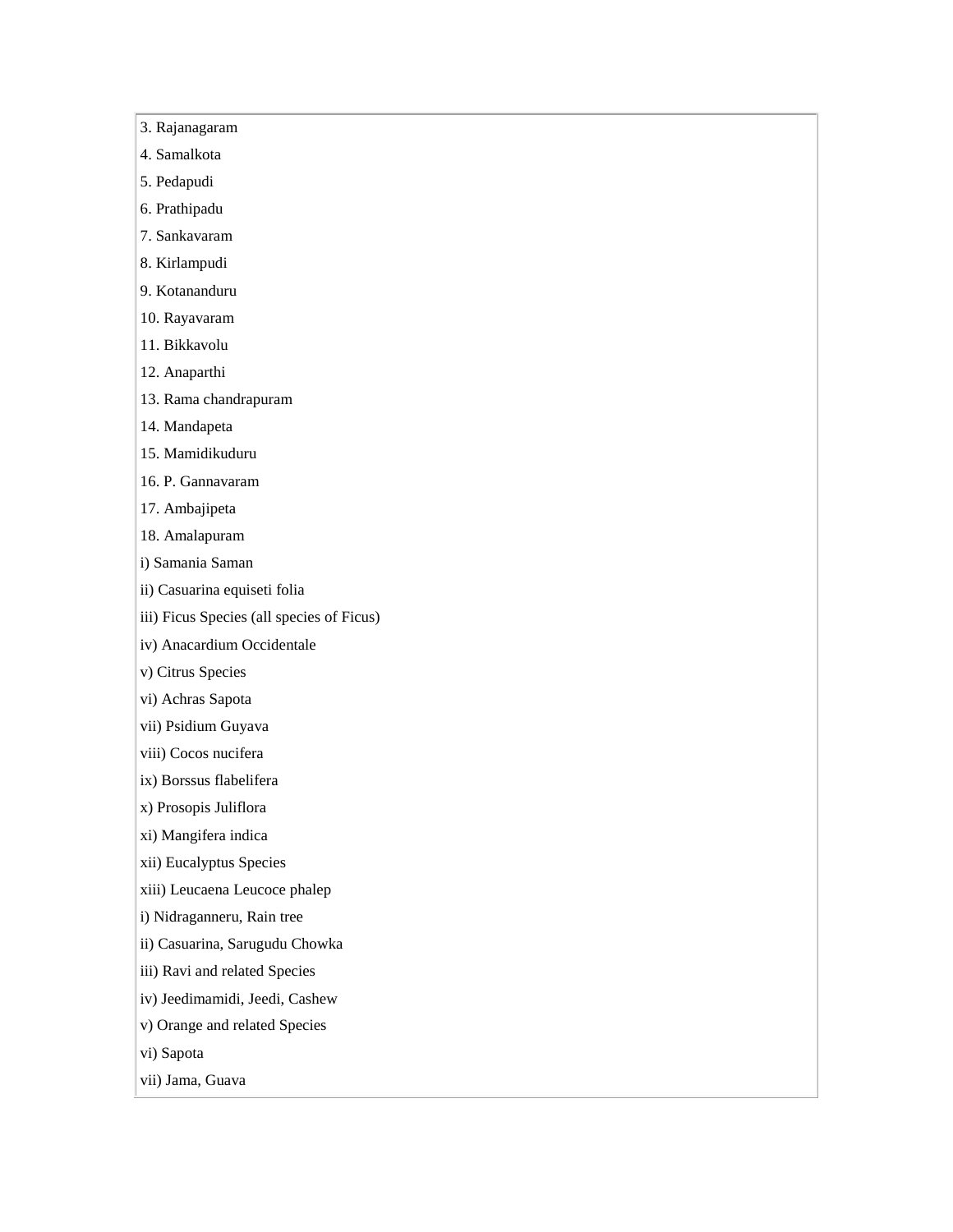viii) Coconut, Kobbari Tenkai ix) Tati, Palmyrah, Tadi x) Seemathumma xi) Mango, Mamidi xii) Eucalyptus xiii) Subabul 7. Hyderabad Revenue District whole Disrict of Hyderabad i) Mangifera indica ii) Ficus Species (all species of ficus) iii) Cocos nucifera iv) Achras Sapota v) Zizyphus Species vi) Borassus flabellifera vii) Casuarina equisetifolia viii) Citrus Species ix) Psidium Guyava x) Prospis juliflora xi) Eucalyptus Species i) Mamidi, Mango ii) Ravi and related Species iii) Coconut, Kobbari, Tenkai iv) Sapota v) Regi, Ber vi) Tati, Tadi, Palymyrah vii) Casuarina, Sarugudu Chowka viii) Orange and related Species ix) Jama, Guava x) Seemathumma xi) Eucalyptus xii) Leucaena Leucocephla xii) Subabul 8. Karimnagar Revenue District Whole District of Karimnagar i) Citrus Species ii) Borassus Flebellifera iii) Mangifera indica iv) Ficus Species (all Species of Ficus)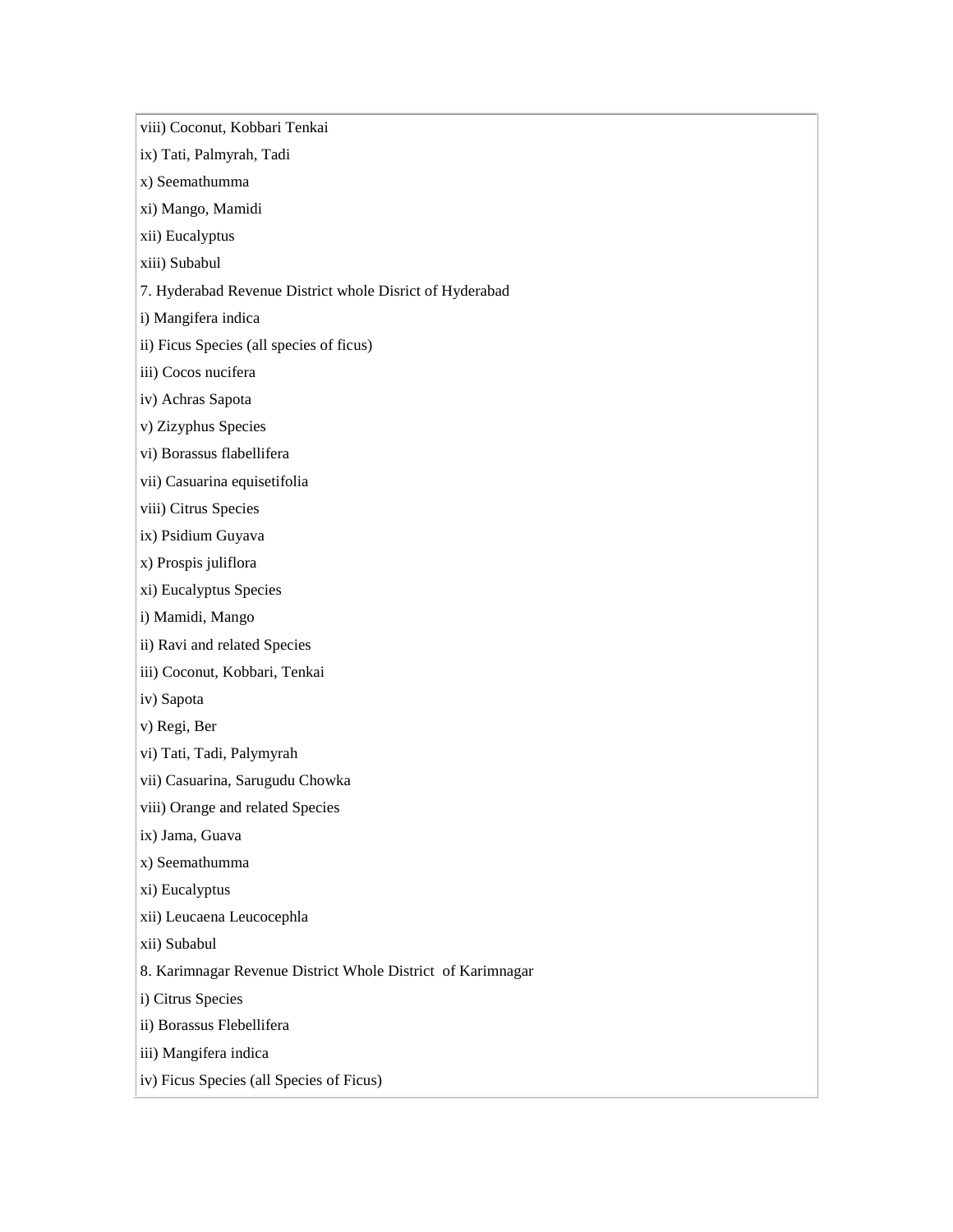v) Casuarina equiseti-folia

vi) Psidium Guyava

vii) Achras Sapota

viii) Prosopis Juliflora

ix) Cocos nucifera

x) Eucalyptus Species

xi) Leuceena Leucacephla

i) Orange and related Species

ii) Tadi, Tati, Palmyrah

iii) Mamidi, Mango

iv) Ravi and related Species

v) Casuarina, Sarugudu, Chowka

vi) Jama, Guava

vii) Sapota

viii) Seemathuma

ix) Coconut, Kobbari Tenkai

x) Eucalyptus

xi) Subabul

9. Khammam Revenue District whole District of Khammam

i) Ficus species (all species ficus)

ii) Borassus flabelli fera

iii) Citrus species

iv) Psidium Guyava

v) Anacardium Occidental

vi) Achras Sapota

vii) Casuarina equiseti folia

viii) Prosopis

ix) Cocos nucifera

x) Mangifera indica

xi) Leucaena Leucocephla

xii) Eucalyptus species

i) Ravi and related Species

ii) Tati, Tadi, Palmyrah

iii) Orange and related species

iv) Jama, Guava

v) Cashew, Jeedimamidi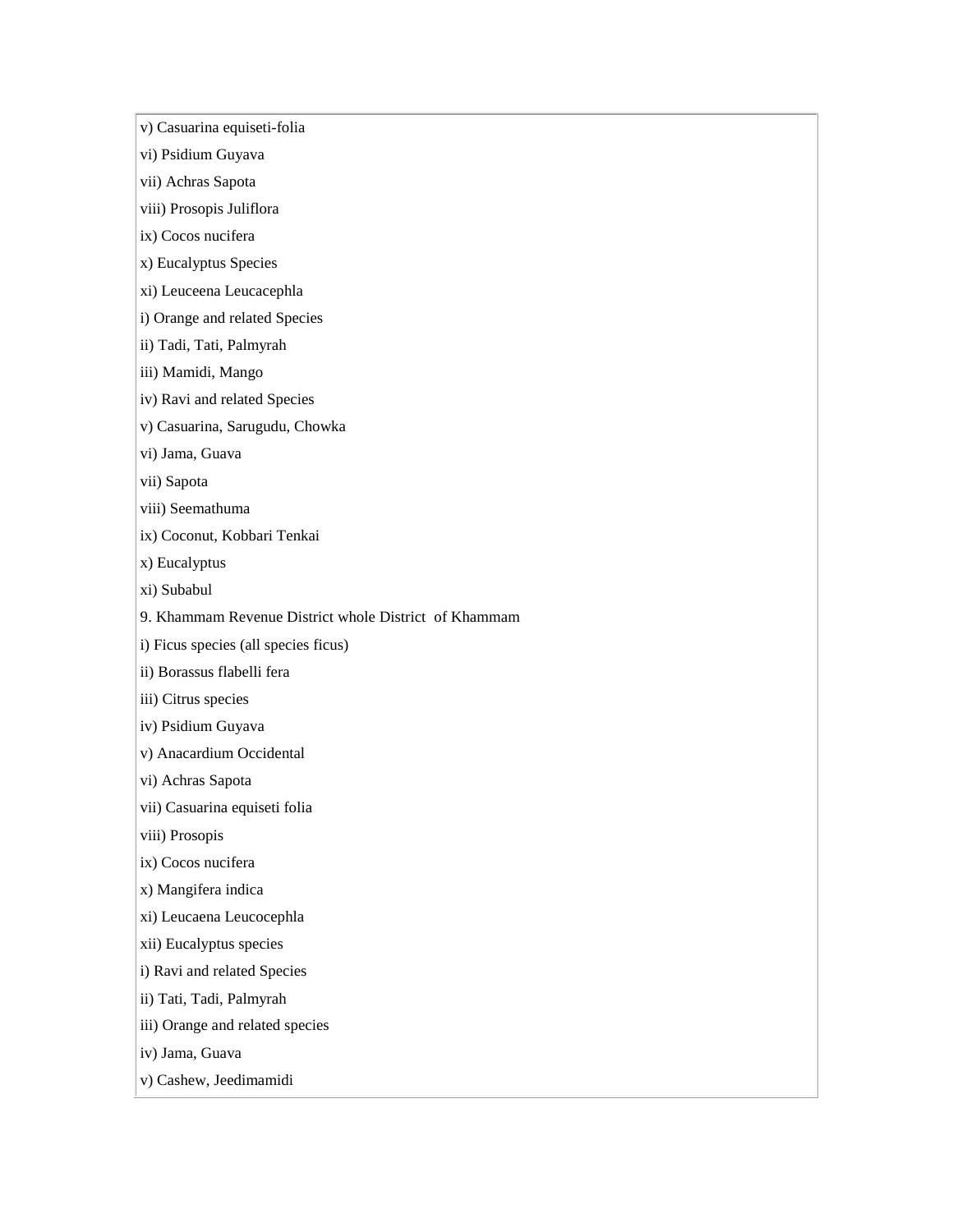vi) Sapota

vii) Casuarina, Sarugudu Chowka

viii) Seemathumma

ix) Coconut, Kobbari Tenkai

x) Mamidi, Mango

xi) Subabul

xii) Eucalyptus

10. Krishna Revenue District whole District of Krishna

i) Mangifera indica

ii) Ficus Species (All species of ficus)

i) Mamidi, Mango

ii) Ravi and related Species

iii) Borassus flabelli fera

iv) Citrus species

v) Achras Sapota

vi) Psidium Guyava

vii) Cocos Nucifera

viii) Prosopis Juliflora

ix) Artocarpus integri folia

x) Eucalyptus

xi) Leucaena Leucocephada

xii) Cauarina equisitefolia

iii) Tati, Tadi, Palmyrah

iv) Orangeand related species

v) Sapota

vi) Jama, Guava

vii) Coconut, Kobbari Tenkai

viii) Seemathumma

ix) Panasa

x) Eucalyptus

xi) Subabul

xii) Casuarina, Sarvi Chowka

Whole district except the following Mandals.

1. Kruthivannu

2. Bantumilli

3. Pedana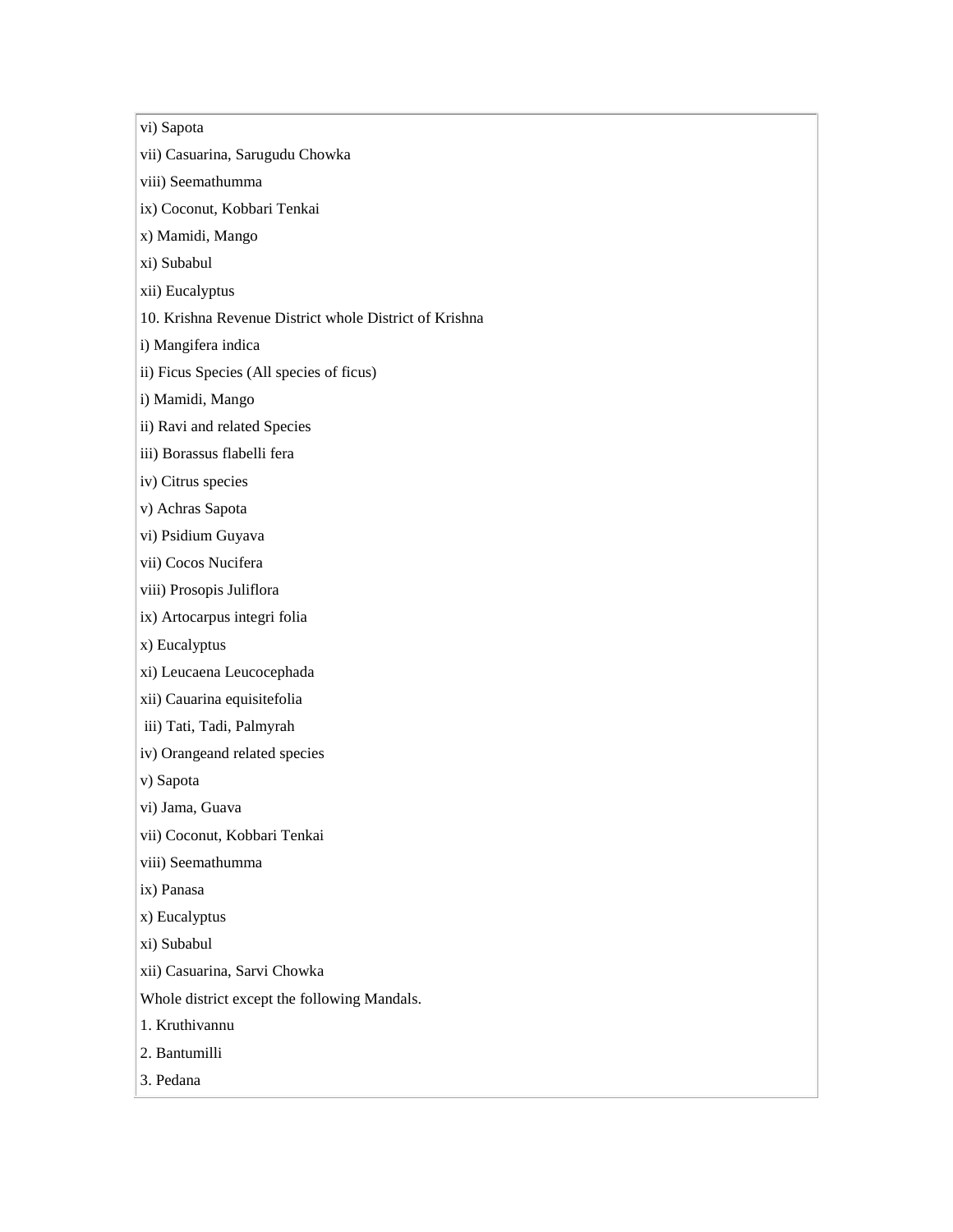4. Machilipatnam 5. Koduru 6. Nagayalanka 11. Kurnool Revenu District Whole District of Kurnool i) Citrus species ii) Casuarina flabelli fera iii) Borassus flabelli fera iv) Psidiumguyava v) Prosopis Juliflora vi) Achras Sapota vii) Cocos nucifera viii) Anacardium Occidentale ix) Eucalyptus species i) Orange and related species ii) Casuarina Sarugudu Chowka iii) Tati, Tadi, Palmyrah iv) Jama, Guava v) Seemathumma vi) Sapota vii) Coconut, Kobbari, Tenkai. viii) Cashew, Jeedi, Jeedimamidi ix) Eucalyptus x) Leucaena Leucocephda xi) Mangifera indica x) Subabul xi) Mango 12. Ranga Reddy Revenue District Whole District of Ranga Reddy i) Mangifera indica ii) Ficus Species (all spe ies of ficus iii) Cocos nucifera iv) Achras Sapota v) Zizyphus Species vi) Borassus flabellifera vii) Casuarina equiseti folia

viii) Citrus species

ix) Psidium Guyava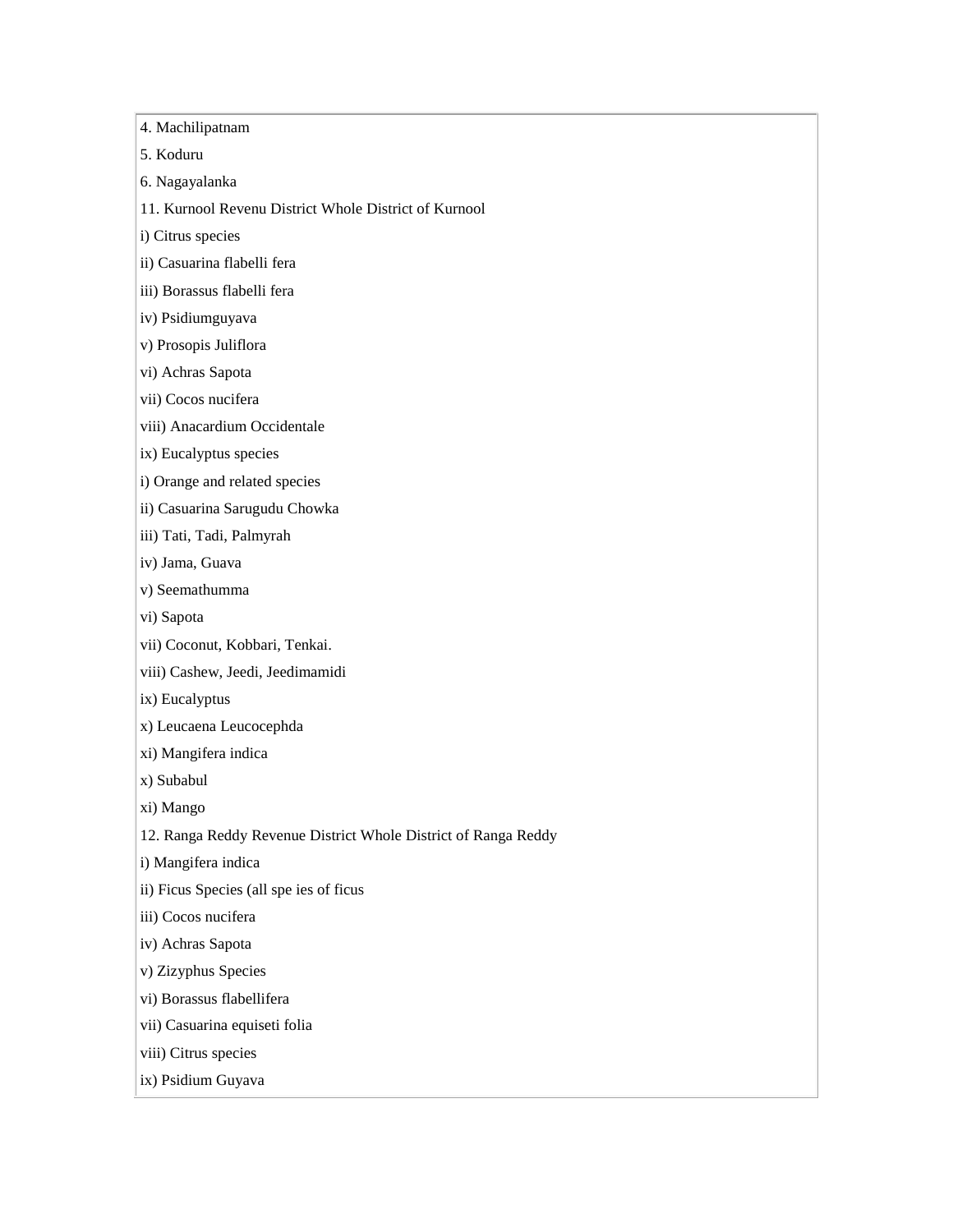x) Prosopis juliflora

- xi) Eucalyptus Species
- xii) Leucaena Leucocephada
- i) Ravi and related Species
- ii) Ravi and related species
- iii) Coconut, Kobbari, Tenkai
- iv) Sapota
- v) Regi, Ber
- vi) Tati, Tadi, Palmyrah
- vii) Casuarina, Sarugudu Chowka
- viii) Orange and related species
- ix) Jama, Guava
- x) Seemathumma
- xi) Eucalyptus
- xii) Subabul
- 13. Mahabubnagar Revenue District WholeDistrict of Mahabubnagar
- i) Mangifera indica
- ii) Fiucus Species (all species of Ficus)
- iii) Psidium Guyava
- iv) Anacardium
- v) Achras Sapota
- vi) Cocos nucifera
- vii) Casuarina equiseti folia
- viii) Citrus species
- ix) Borassus flabellifera
- x) Prosppis Juliflora
- xi) Eucalyptus species
- xii) Lleucaena Leucocephada
- i) mamdi, Mango
- ii) Ravi and related species
- iii) Jama, Guava
- iv) Cashew, Jeedimamidi
- v) Sapota
- vi) Coconut, Kobbari Tenkai
- vii) Casuarina Sarugudu Chowka
- viii) Orange and related spedies.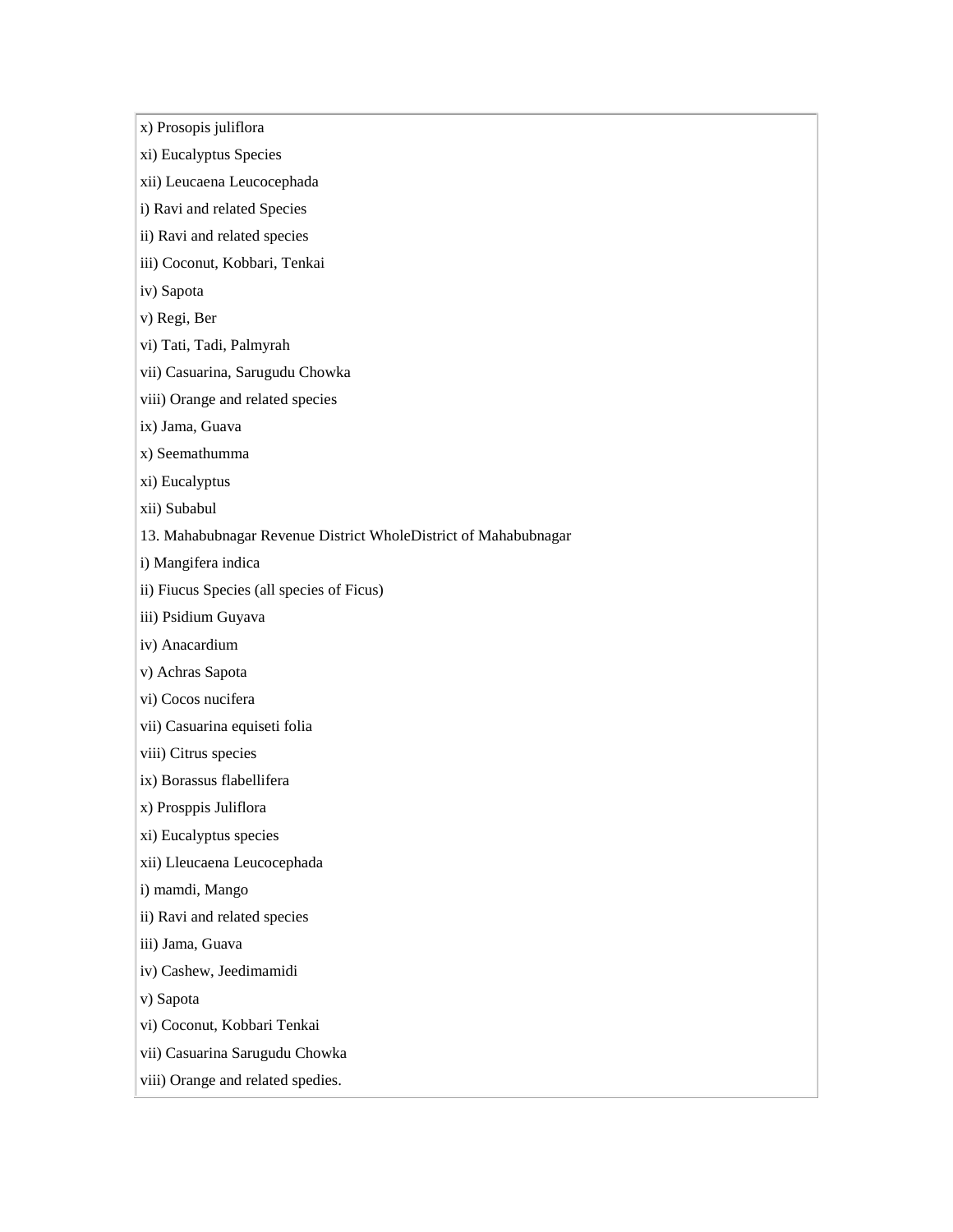ix) Tati, Tadi, Palmyrah x) Seemathumma xi) Eucalyptus xii) Subabul 14. Medak Revenu District Whole District of Medak i) Citrus species ii) Ficus species (all species of Ficus) iii) Achras Sapota iv) cocos nucifera v) Psidium Guyava vi) Borassus Flabelifera vii) Casuarina equiseti folia viii) Eucalyptus species ix) Leucaena Leucocephada x) Magifera indica i) Orange and related species ii) Ravi and related species iii) Sapota iv) Coconut, Kobbari Tenkai v) Jama, Guava vi) Tati, Tadi,Palmyrah vii) Casuarina, Sarugudu Chowka viii) Eucalyptus ix) Subabul x) Mamidi, Mango 15. Nalgonda Revenue District whole District of Nalgonda i) Mangifera indica ii) Citrus species iii) Fiiicus species (all species of Ficus) iv) Psidium Guyava v) Abcardium Occidentale vi) Achras Sapota vii) ZizZizyphus species viii) Cocos nucifera ix) Borassus flabelifera x) Casuarina equisetifolia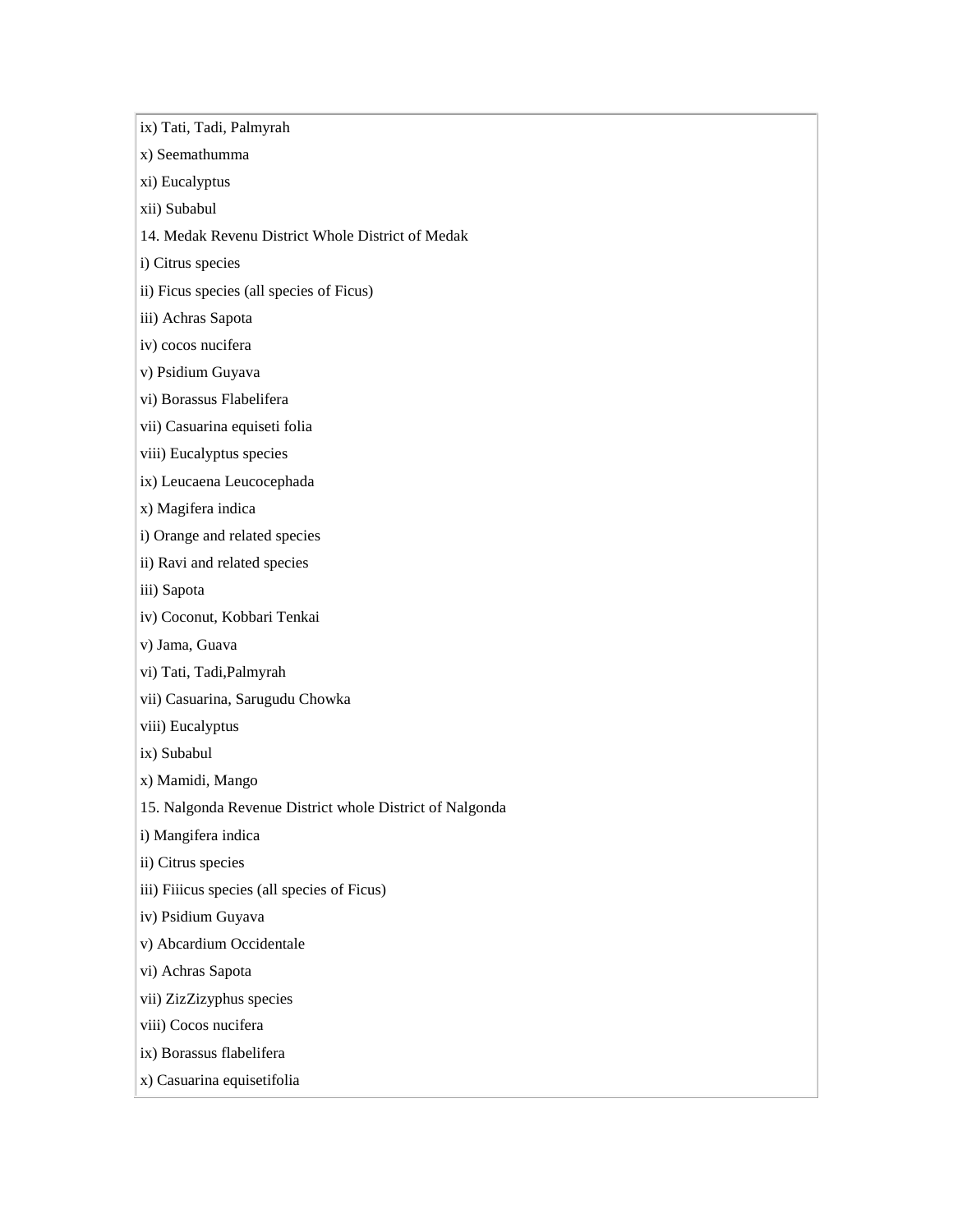xi) Prosopis juliflora

- xii) Eucalyptus species
- xiii) Leucaena Leucocephada
- i) Mango Mamidi
- ii) Orange and related species
- iii) Ravi and related species
- iv) Jama, Guava
- v) Cashew, Jeedimamidi
- vi) Sapota
- vii) Regi, Ber
- viii) coconut, Kobbari Tenkai
- ix) Tati, Tadi, Palmyrah
- x) Casuarina, Sarugud, Chowka
- xi) Seemathumma
- xii) Eucalyptus
- xiii) Subabul
- 16. Nellore Revenue District (a) whole District of Nellore
- i) Mangifera indica
- ii) Ficus (all species of ficus)
- iii) Borassus flabelifera
- iv) Citrus species
- i) Mamidi, Mango
- ii) Ravi and related species
- iii) Tati, Tadi, Palymyrah
- iv) Orange and related
- b) Whole District except the following Mandalas
- v) Psidiumguyava
- vi) Prosopis Juliflora
- vii) Achras Sapota
- viii) Cocos nucifera
- ix) Eucalyptus species
- x) Leucaena
- xi) Dendro calamus strictus
- xii) Casuarina equisitefolia
- v) Jama, Guava
- vi) Seemathumma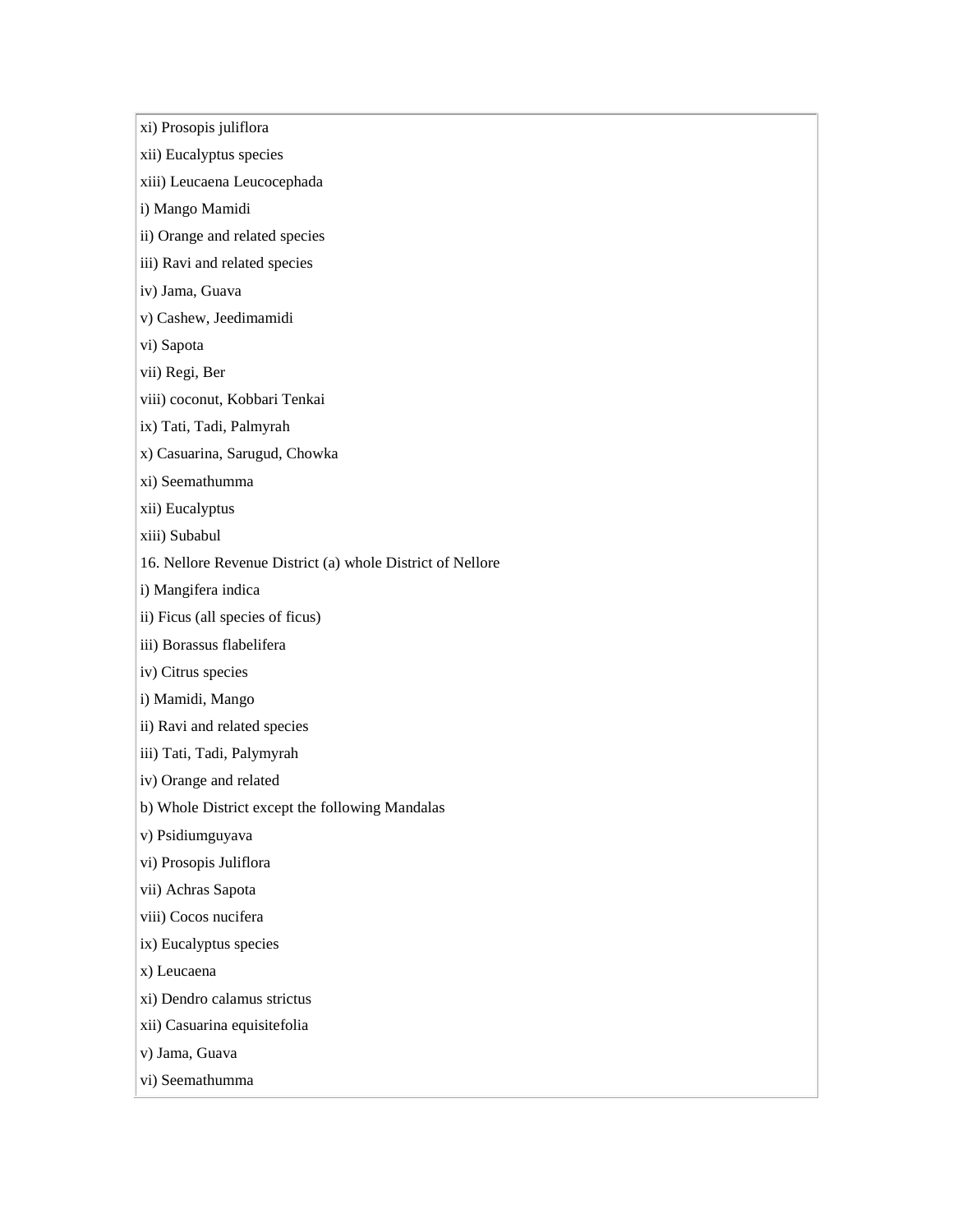vii) Sapota

viii) Coconut, Kobbari Tenkai

ix) Eucalyptus

x) Sababul

xi) Bamboo, Bangu

xii) Casuarina Sarugud Sarivi

1. Kavali

2. Bogolu

3. Allur

4. Vidavalur

5. Indukurpet

6. Totapaligudur

7. Muthukur

8. Kota

9. Vakadu

10. Sullurpeta

11. Chillakur

12. Chittamur

13. Tada,

17. Nizamabad Revenue District whole District of Nizamabad

i) Citrus species

ii) Casuarina equiseti folia

iii) Psidium Guyava

iv) Anacardium Occidentale

v) Achras Sapota

vi) Ficus (all species of ficus)

vii) Cocos nucifera

viii) Borrassus flabelifera

ix) Prosopis Juliflora

x) Eucalyptus species

i) Orange and related Species

ii)Casuarina, Sarugudu Sarugud

iii) Jama, Guava

iv) Cashew, Jedi Jedi Mamidi

v) Sapota

vi) Ravi and related species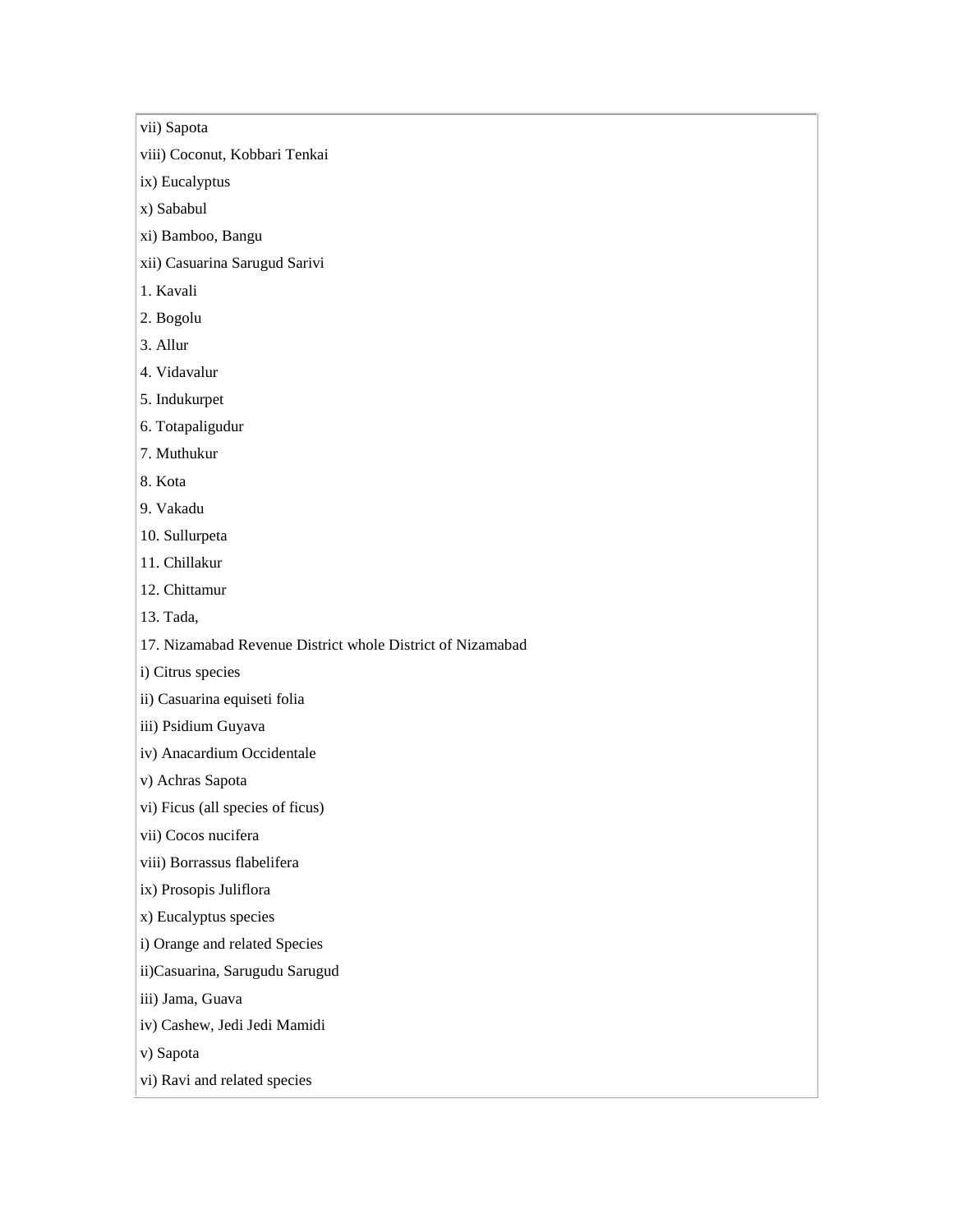vii) Coconut, Kobbari Tenkai

- viii) Tati, Tadi, Palmyrah
- ix) Seemathumma
- x) Eucalyptus
- xi) Leucaena Leucocephde
- xii) Mangifera indica
- xi) Subabul
- xii) Mamidi, Mango
- 18. Prakasam Revenue District
- (a) Whole District of Prakasam
- i) Mangifera indica
- ii) Ficus species (all species of Ficus)
- iii) Borassus flabellifera
- iv) Citrus species
- v) Psidium Guyava
- vi) Achras Sapota
- vii) Cocos nucifera
- viii) Prosopis juliflora
- ix) Eucalyptusus species
- x) Leucaena Leucocephda
- xi) Casuarina equisetefolia
- i) Mamidi, Mango
- ii) Ravi and related species
- iii) Tati, Tadi, Palmyrah
- iv) Orange and related species
- v) Jama, Guava
- vi) Sapota
- vii) Coconut, Kobbari, Tenkai
- viii) Seemathumma
- ix) Eucalyptus
- x) Subabul
- xi) Casuarina, Sarugudu, Sarvi
- (b) Whole District except the following Mandals
- 1. Chirala
- 2. Vetapalem
- 3. Chinaganjam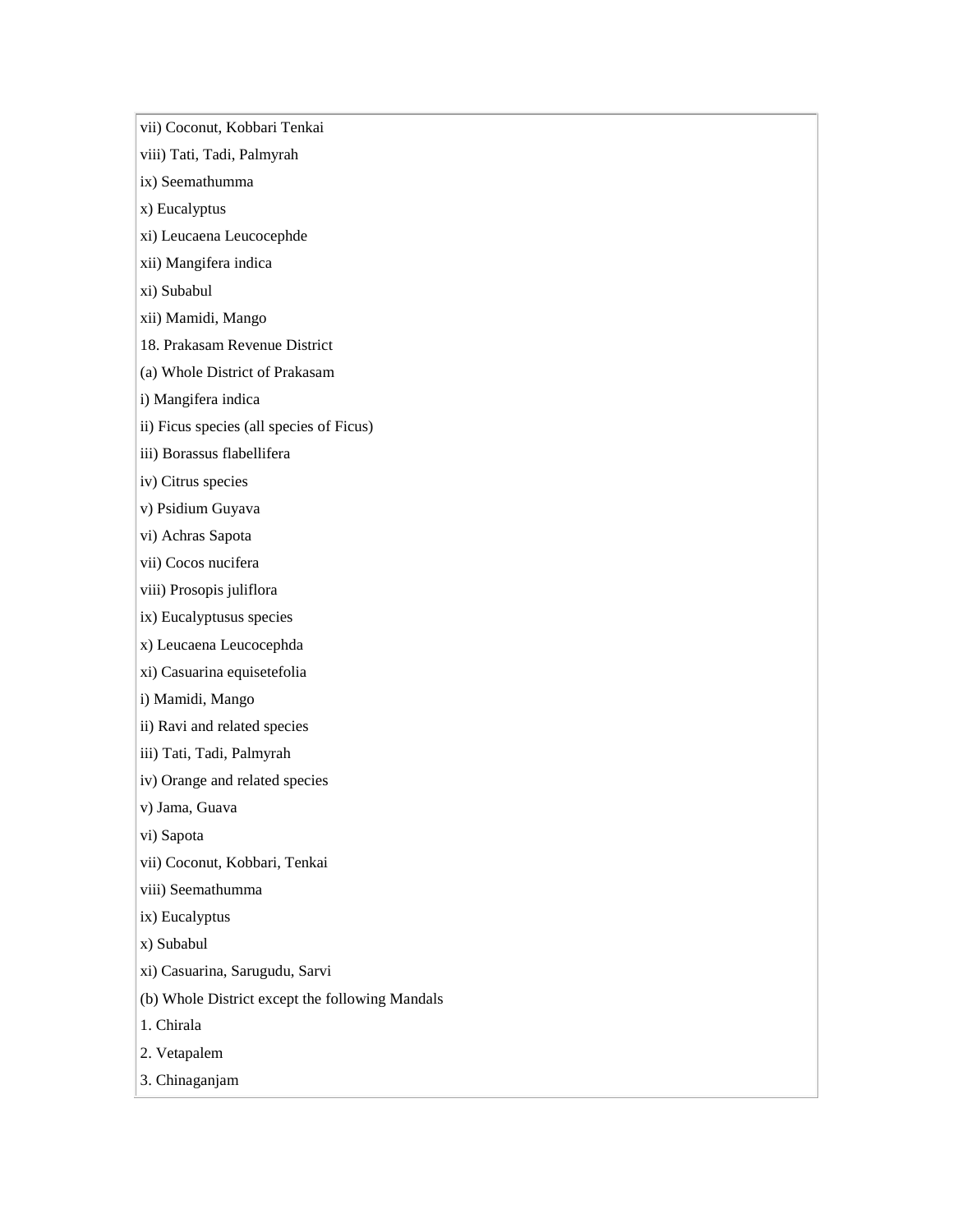4. Nagulupaalapadu

- 5. Kothapatnam
- 6. Tangutur
- 7. Singarayakonda
- 8. Ulavapadu
- 9. Gudluru.
- 19. Srikakulam Revenue District
- (a) the following Fourteen Mandals namely:-
- 1. Ranastalam
- 2. Ponduru
- 3. Srikakulam
- 4. Gora
- 5. Laveru
- i) Borassus flabellifera
- ii) Cocos nucifera
- iii) Citrus spacies
- iv) Ficus species (all species of Ficus)
- v) Eucalyptus species
- i) Tati, Tadi, Palmyrah
- ii) Coconut, Kobbari Tenkai
- iii) Orange and related species
- iv) Ravi and related species
- v) Eucalyptus
- 6. Etcherla
- 7. Gagmaiverisigadam
- 8. Tekkali
- 9. Kotabommali
- 10. Nandigama
- 1. Santhabommali
- 12. Polaki
- 13. Jalumuru
- 14. Narasannapeta
- (b) the following sixteen mandals namely:
- vi) Leuceane Leucocephale
- i) Ficus species (all species of ficus)
- vi) Sababul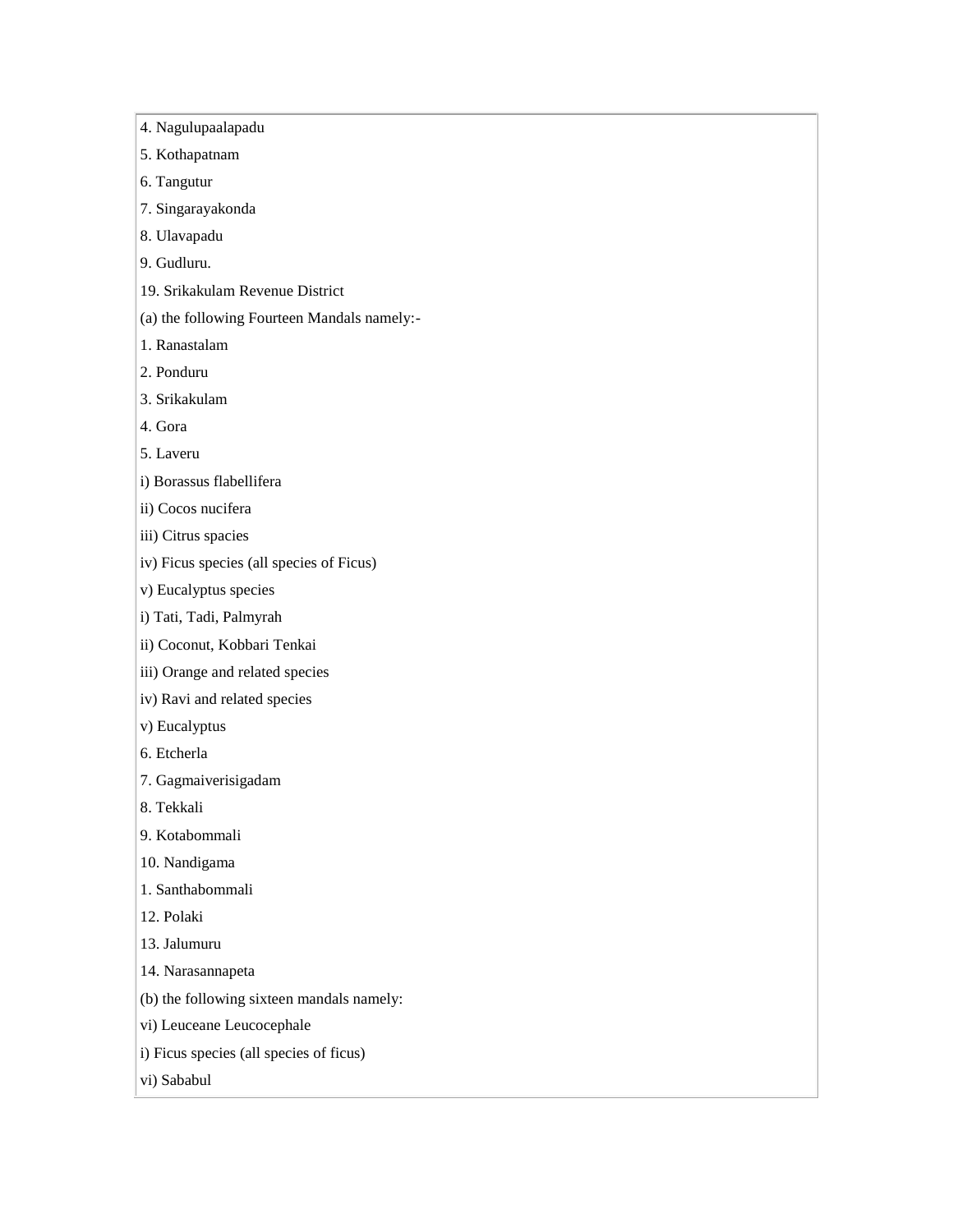i) Ravi and related species

1. Seetampeta

2. Veeraghattam

3. Burja

4. Palakonda

5. Vongala

6. Regidi- Amadala valasa

7. Santha Kaviti

8. Rajam

9. Amdala valasa

10. Sarubujjili

11. Pathapatnam

12. Meliaputti

13. Hiramandalam

14. Kothuru

15. Bhamini

16. Saravakota

ii) Borassus flabeligera

iii) Citrus species

iv) Psidium Guyava

v) Achras Sapota

vi) Cocos nuifera

vii) Prosopis Jjuliflora.

viii) Eucalyptus species

ix) Leucaene Leucocephale

ii) Tati, Tadi, Palmyrah

iii) Orange and related species

iv) Jama, Guava

v) Sapota

vi) Kobbari,Coconut, Tenkai

vii) Seemathumma

viii) Eucalyptus

ix) Subabul

(c) the following Seven Mandals namely:

1. Ichapuram

2. Kavati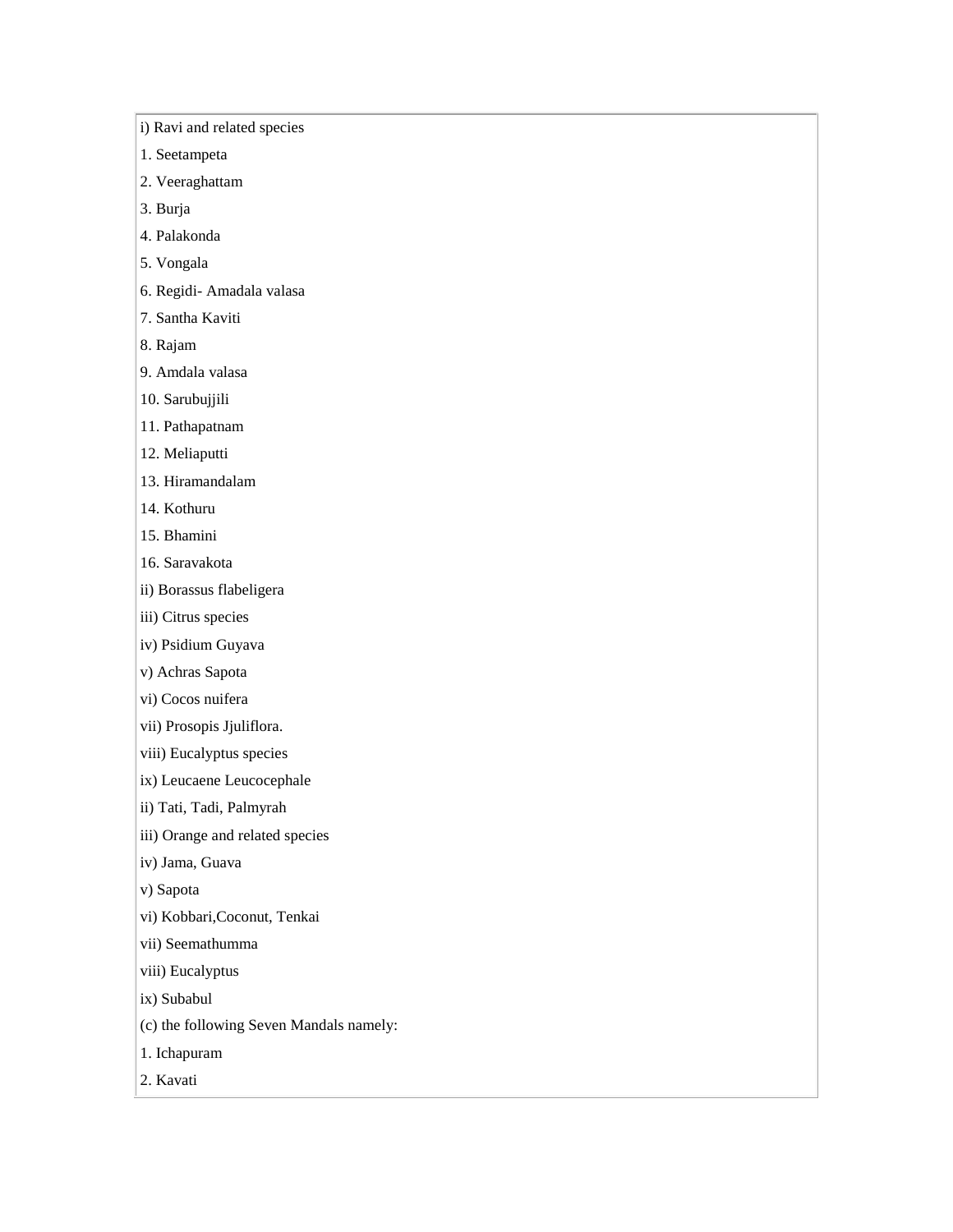3. Kanchili 4. Sompeta 5. Palasa 6. Vajarapukotthuru 7. Mandasa i) Ficus species (all species of ficus) ii) Borassus flabelli fera iii)) Citrus species iv) Psidium Guyava v) Cocos nucifera vi) Prosopis Juliflor vii) Eucalyptus species i) Ravi and related species ii) Tati, Tadi, Palmyrah iii) Orange and related species iv) Jama, Guava v) Coconut, Kobbari, Tenkai vi) Seemathumma vii) Eucalyptus viii) Leucaene Leuco-cephale vii) Eucalyptus viii) Subabul 20. Visakhapatnam Revenue District (a)Whole District of Vishakhapatnam (b) Whole District except the following Mandalsi) Ficus species (all species of ficus ) ii) Samania Saman iii) Psidium Guyava iv) Achras Sapota v) Cocos nucifera vi) Citrus species vii) Borassus flabellifera viii) Prosopis Julifloraix Eucalyptus species x) Leucaene Leucacephale xi) Casuarina equisetifolia Ravi and related species ii) Nidranganneru, Rain tree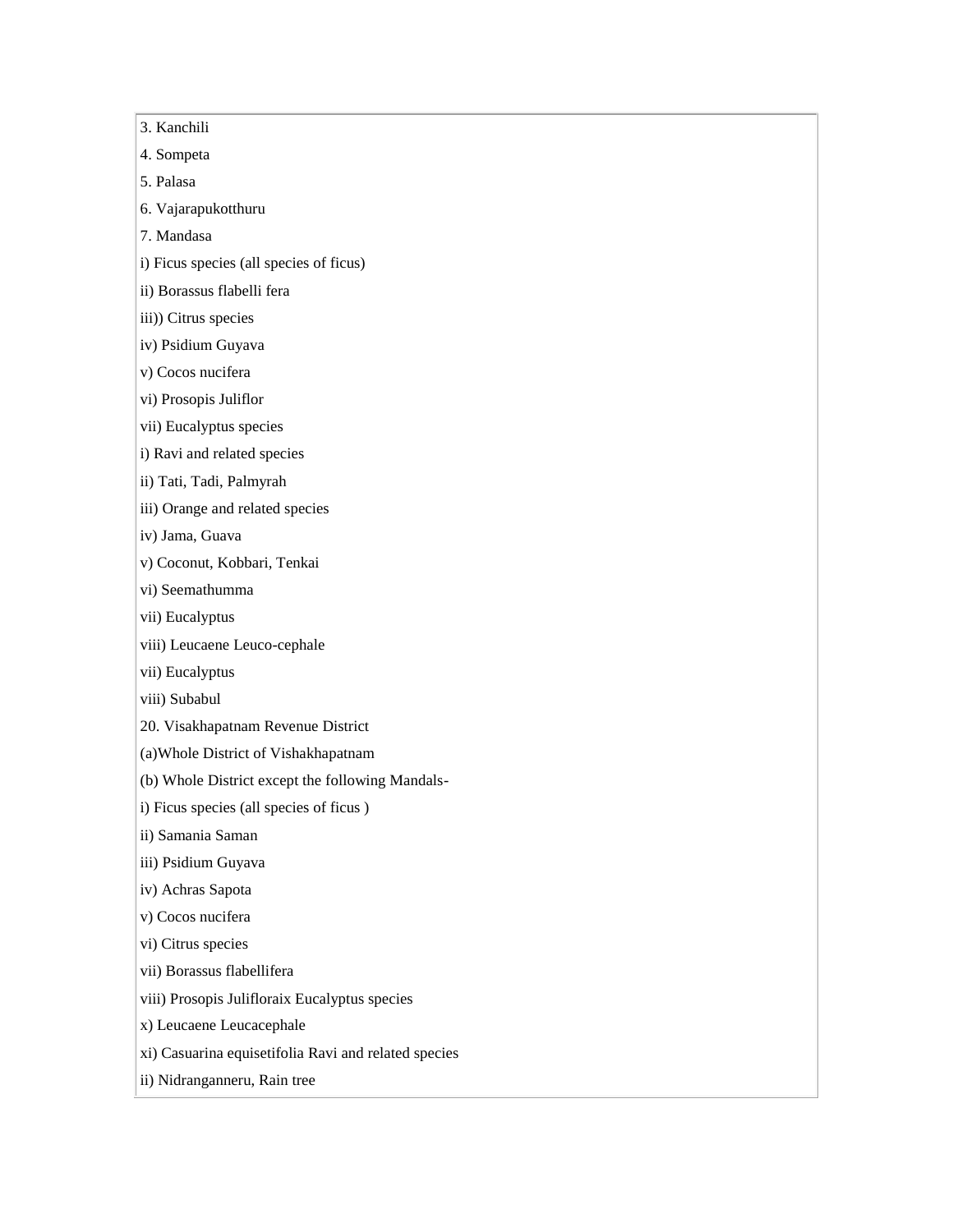iii) Jama, Guava

iv) Sapota

v) Coconut, Kobbari Tenkai

vi) Orange and related species

vii) Tadi, Tati, Palmyrah

viii) Seemathumma

ix) Eucalyptus

x) Subabul

xi) Casuarina

1. Bhimunipatnam

2. Visakhapatnam

3. Gajuvaka

4. Pedagantyada

5. Paravada

6. Payakaraopeta

7. Nakkapalli

8. S.Rayavaram

9. Auchuta puram

10. Ramballi

21. Vizianagaram Revenue

a) District whole district of Vizianagarm

(a) District whole district of Vizinagaram

i) Borassus flabellifera

ii) Citrus species

iii) Psidium Guyava

iii) Psidium Guava

iv) Achras Sapota

v) Cocos nucifera

vi) Prosopis Juliflora

i) Tati, Tadi, Palmyrah

ii)Orange& related species

iii) Jama, Guava

iv) Sapota

v) Coconut Kobbari Tenkai

vi) Seemathumma

(b)Whole district except the following Mandals.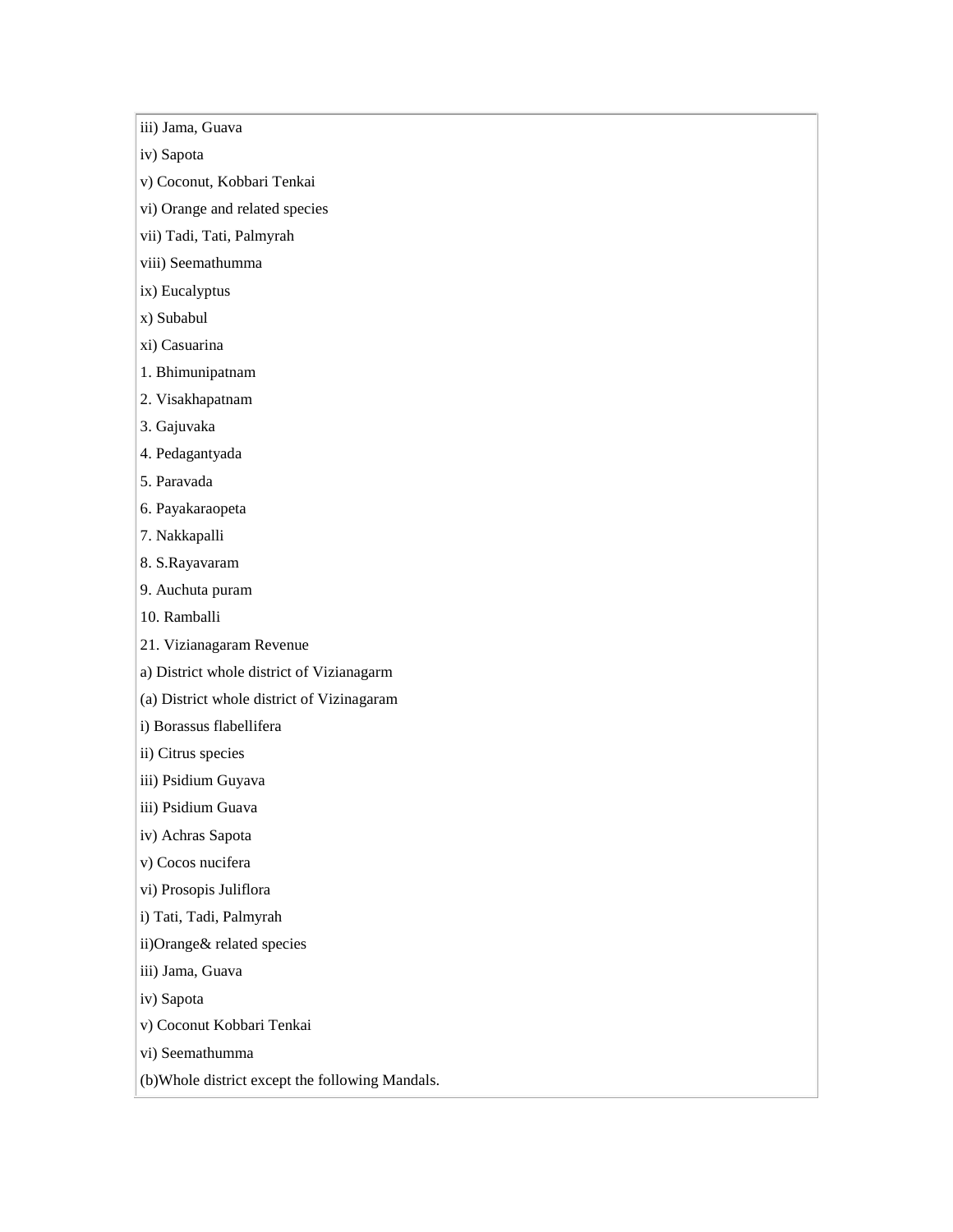1. Bhogapuram

2. Pusapatirega

vii) Eucaly ptus species

viii) Leucasena Leucocephada

ix) Casuarina equisetifolia

vii) Eucalyptus

viii) Subabul

ix) Casuarina

22. Warangal Revenu Distirct

(a) the following twenty Mandals

i) Citrus species

ii) Mangifera indica

iii) Casuarina equiritefolia

i) Orange and related species

ii) Mango, Mamidi

iii) Casuarina, Sarugudu Sarvi

1. Hanamkonda

2. Hasanparthy

3. Dharamasagar

4. Ghanpur (Stn. Ghanpur)

5. Palakurthuy

6. Devaru palle

7. Wardanapet

8. Jaffargadh

9. Raiparthy

10. Kodakondla

11. Cherial

12. Eachennepet

13. Geesakonda

14. Maddur

15. Narmette

16. Lingal Chanpur

17. Raghunathpalli

18. Jangaon

19. Samgam

20. Parvathagiri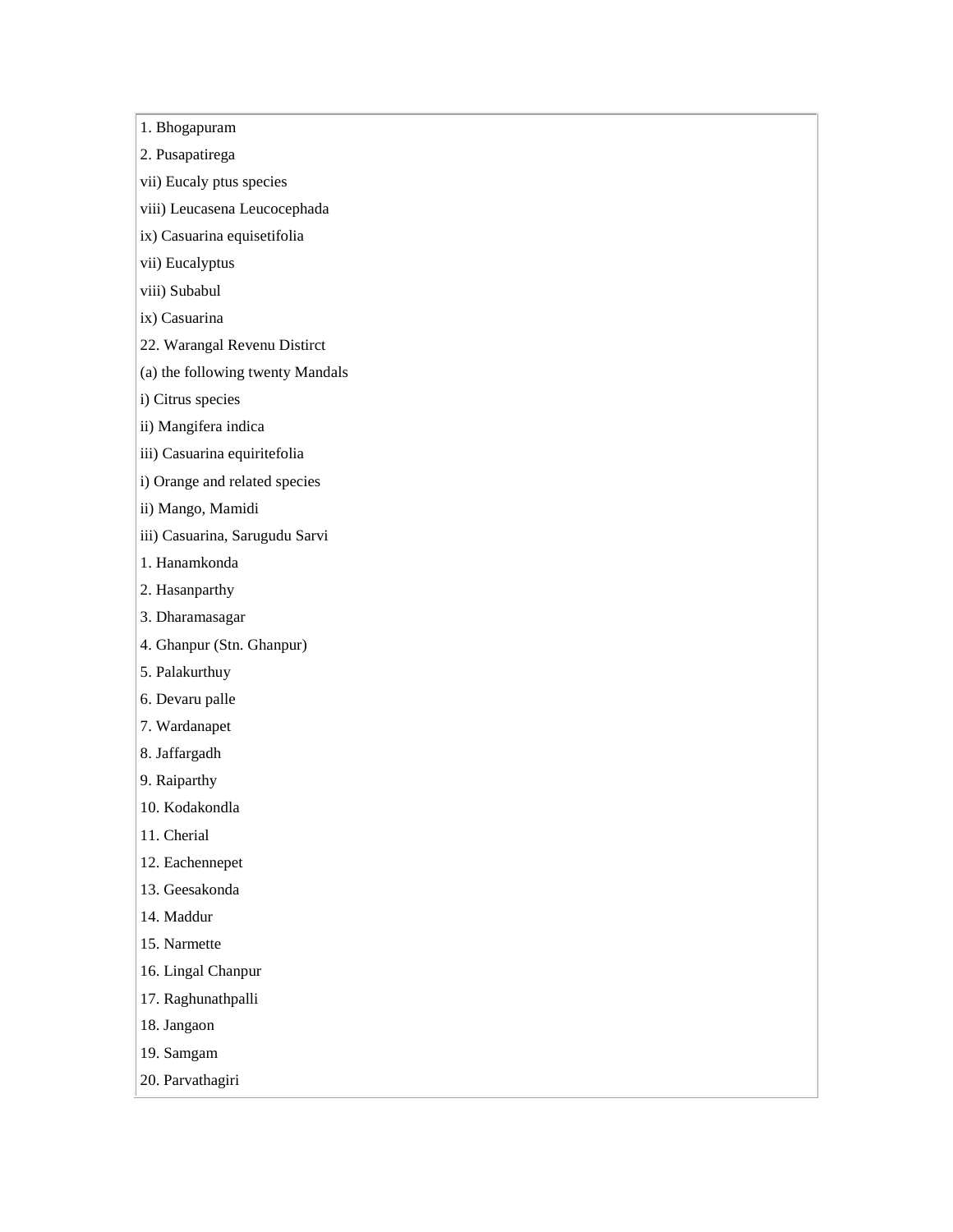iv) Psidium Guyava

v) Anacardium Occidentale

vi) Achras Sapota

vii) Cocos nucifera

viii) Ficus species (all species of ficus)

ix) Borassus flabellifera

x) Prosopis Juliflora

xi) Eucalyptus species

xii) Leucaena Leucocephada

iv) Jama, Guava

v) Cashew, Jeedimamidi

vi) Sapota

vii) Coconut, Kobbari, Tenkai

viii) Ravi and related species

ix) Tati, Tadi, Palmyrah

x) Seemathumma

xi) Eucalyptus

xii) Subabul

b) the following fourteen Mandals namely:-

1. Parkal

2. Shyampet

3. Atmakur

4. Mogulapalli

5. Chityal Citrus species

ii) Mangifera indica

iii) Casuarina equiritefolia

iv) Psidium Guyava

v) Anacardium Orange and related species

ii) Mango, Mamidi

iii) Casuarina, Sarugudu Chowka

iv) Jama, Guava

v) Cashew, Jeedimamidi

6. Tadavi

7. Mangapet

8. Venkatapur

9. Mulug Ghanpur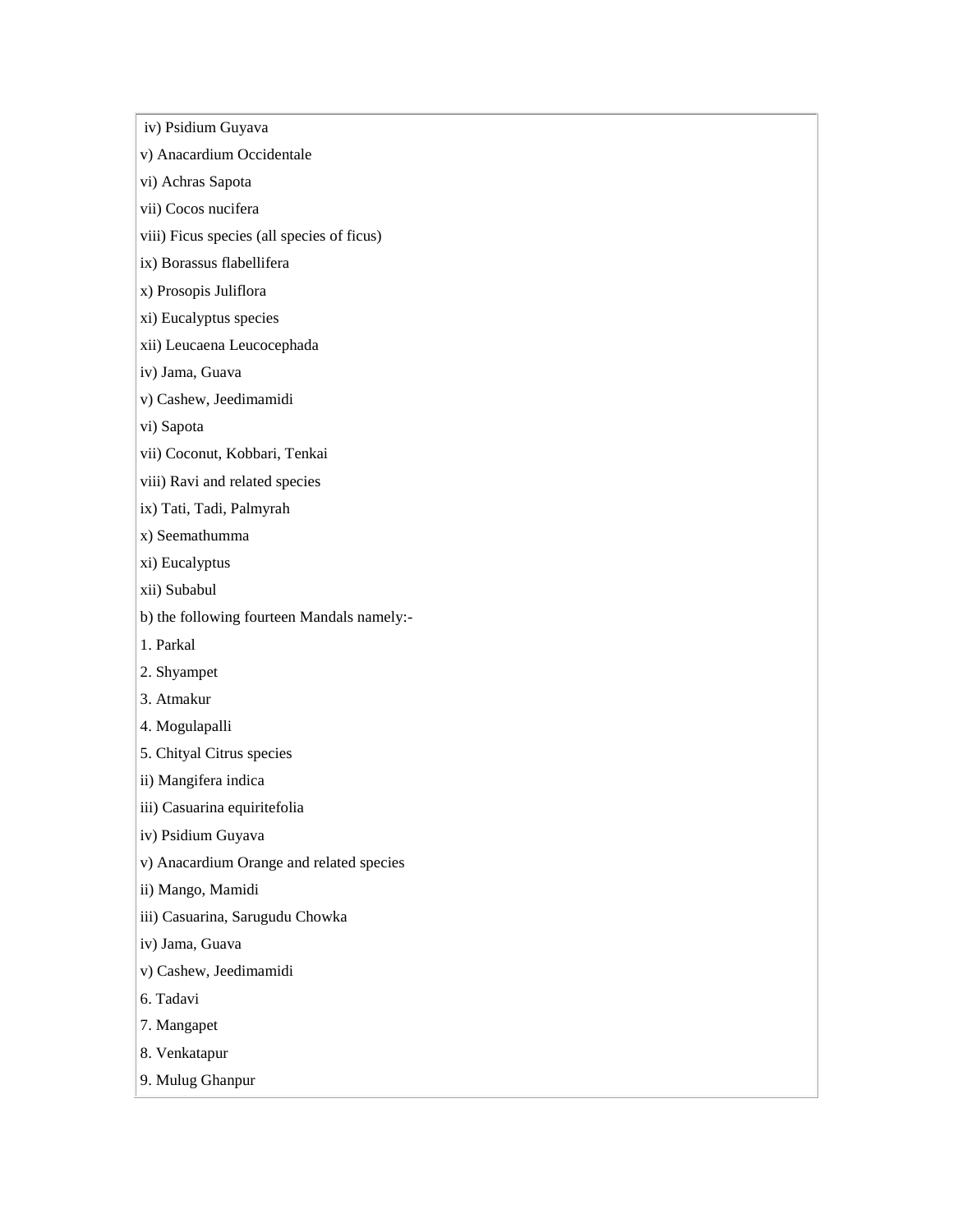10. Eturnagaram

11. Bhupalapalli

12. Govindaraopet

(c) the following sixteen Mandals namely:-

1. Gudur

2. Khanapur

3. Kothagudem

4. Narasampeta

5. Nallabelli

6. Chennaraopeta

7. Nekkonada

8. Maripeda

9. Vetalapalli

10. Torru

11. Mahabubabad

12. Balpal

13. Dornakal

14. Nelli kuduru

15. Kesamudram

16. Duggondi

vi) Achras Sapota

vii) Cocosnucifera

viii) Ficus species (all species officus)

ix) Borassus flebellifera

x) Prosopis Juliflora

xi) Eucalyptus species

xii)Leucaene Leucocephale

i) Citrus species

ii) Mangifera indica

iii) Casuarina equiritefolia

iv) Psidium Guyava

v) Anacardium Occidentale

vi) Achras Sapota

vii) Cocos nucifera

viii) Ficus species (all specie of Ficus

ix) Borassus flabellifera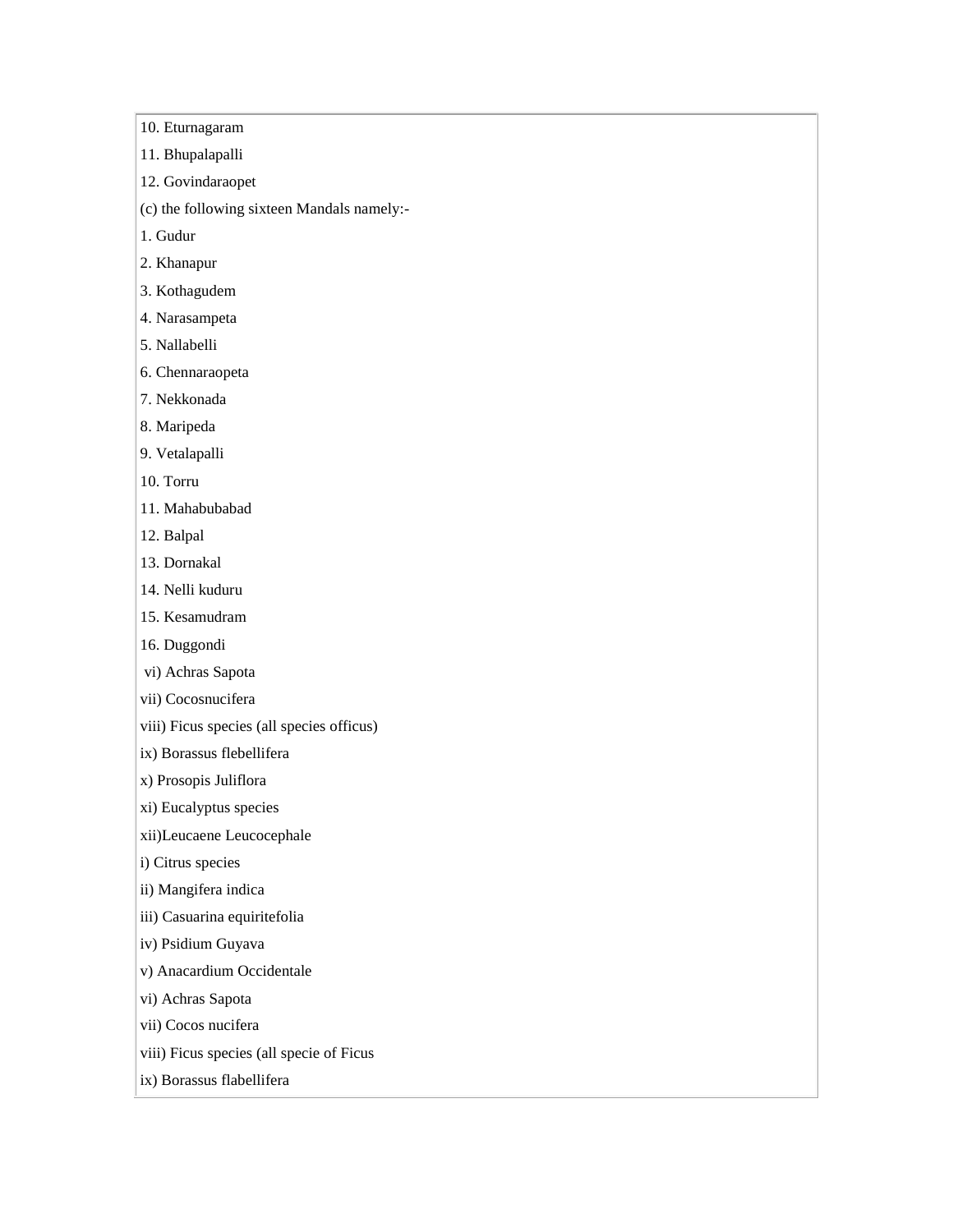x) Prosopis Juliflora

- xi) Eucalyptus speices
- xii) Leucaene Leucocepada

vi) Sapota

- vii) Coconut Kobbari Tenkari
- viii) Ravi and related species
- ix) Tati, Tadi, Palmyrah
- x) Seemathumma
- xi) Eucalyptus
- xii) Subabul
- i) Orange and related species
- ii) Mango, Mamidi
- iii) Casuarina,Sarugudu Chowka
- iv) Jama, Guava
- v) Cashew, Jeedi, Jeedimamidi
- vi) Sapota
- vii) Coconut Kobbari Tenkai
- viii) Ravi and related species
- xi) Tati, Tadi,Palmyrah
- x) Seemathumma
- xi) Eucalyptus
- xii) Subabul
- 23. (a) West Godavari Revenue District whole District of West Godavari
- i) Ficus species (all species of Ficus)
- ii) Borassus flabellifer
- iii) Achras Sapota
- iv) Psidium Sapota
- v) Cocos nucifera
- vi) Citrus
- vii) Prosopis Juliflora
- viii) Eucalyptus species
- ix) Leucaene Leucocephada
- x) Manfifera indica
- i) Ravi and related species
- ii) Tadi, Tati,Palmyrah
- iii) Sapota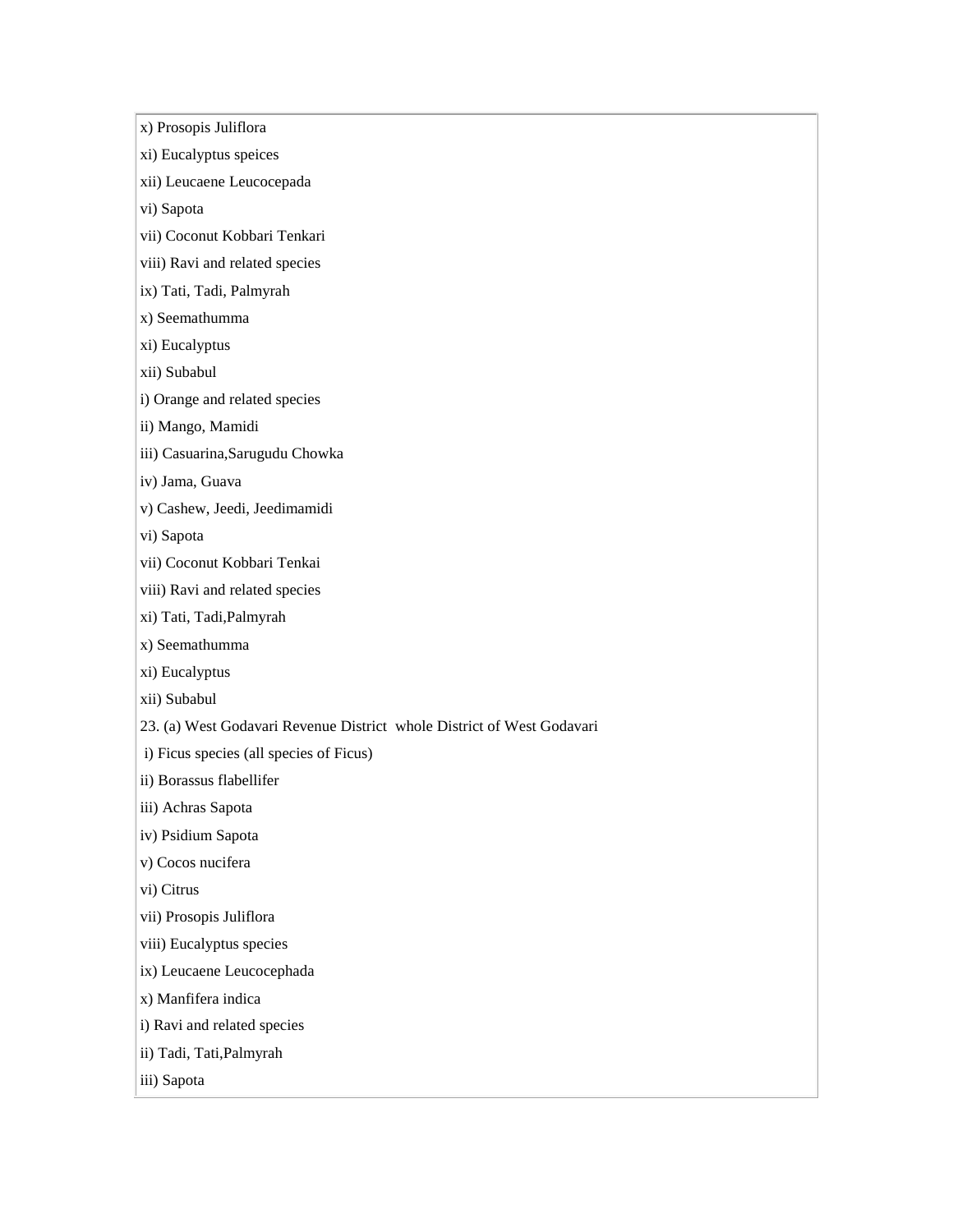iv) Jama, Guava

v) Coconut, Kobbari, Tenkai

vi) Orange Species

vii) Seemathumma

viii) Eucalyptus

ix) Subabul

x) Mango, Mamidi

xi) Panasa

(b) Whole District except the following 5 Mandals

1. Jeelugumilli

2. Buttaigudem

3. Jangareddigudem

4. Koyyalagudem

5. Polavaram Whole Dist. except the following Mandals.

1. Narasapur

2. Mogalturu

xii) Casuarina equisitefolia,

xii)Casurina,Sarugudu, Sarvi

## **ANDHRA PRADESH DRIFT WOOD RULES, 1975**

In exercise of the powers conferred by sub section (1) of section 43 of the Andhra Pradesh Forest Act, 1967 (Andhra Pradesh Act No. 1 of 1967) and in supersession of all the existing rules on the subject made under any of the Acts repealed by section 72 of the Act aforesaid, the Government of Andhra Pradesh hereby makes the following rules to regulate the collection of drift and stranded timber in the State of Andhra Pradesh.

# **Rule 1**

These rules may be called the Andhra Pradesh Drift Wood Rules, 1975

# **Rule 2**

In these rules, unless there is anything repugnant to the subject or context,

(i) "drift wood" includes drift, beached, stranded, buried, or sunk timber.

(ii) "timber" means any piece of wood whether cut up or hollowed, cut or of whose girth is not less than 25 cm. at the thickest end.

## **Rule 3**

The collection of drift wood from the rivers of  $[x \times x]$  or from the villages situated on either side of their banks and disposal of the same shall be under the control of the Divisional Forest Officer concerned.

## **Rule 4**

The salving and collection of the drift wood may be arranged departmentally or through the agency of a contractor or through the members of a Registered Co-operative Society at their own cost.

## **Rule 5**

When salving and collection is entrusted to a contractor, the terms and conditions of the contract shall be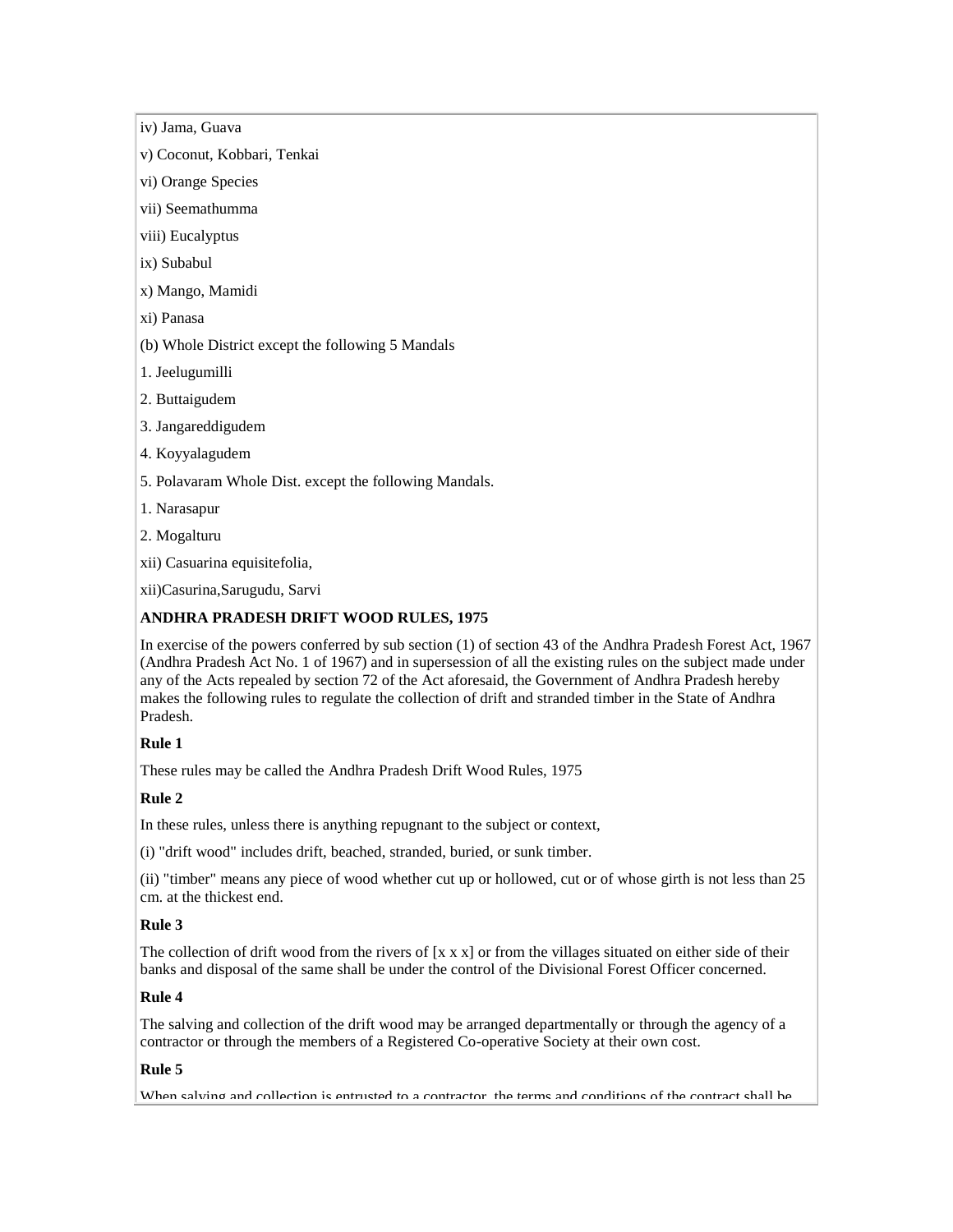reduced into writing in the form of an agreement.

# **Rule 6**

(a)

(i) Any person desiring to engage in salvage operation on a contract basis shall make an application in that behalf to the Registration Authority, who will be the Divisional Forest Officer concerned. Every application shall be accompanied by a fee of Rs.25 for registration or for its renewal. On receipt of the application the Registering Authority shall make such enquiry as he deems fit and after satisfying himself having regard to the antecedents of the applicant, there is no objection for registration, may register the same.

(ii) Notwithstanding anything in these rules the Registration Authority may, where he has reason to believe that the registered [contractor or a Registered Co operative Society] is indulging in activities prejudicial to the interest of forest conservancy, at any time, revoke the registration made under this rule giving the [contractor or a Registered Co operative Society] an opportunity of being heard.

(iii) When the Registration Authority refuses to register or renew or revoke registration made under these rules he shall do so, by an order communicated to the applicant or to the registration holder, as the case may be, giving reasons therefor in writing.

(iv) The registered contractor or a Registered Co operative Society shall also register the boats and other vessels to be used for the purpose of salving the drift wood with Divisional Forest Officer concerned and obtain registration certificate separately for each boat or vessel used in the manner indicated above. The boats or the vessels shall be got approved by the Public Works Department as per the rules of the Public Works Department and only boats and vessels so registered shall be used. On demand by any Forest Officer not below the rank of Tahasildar, the person in charge of the boat or the vessel shall produce the registration certificate, in token of authority.

(b)

(i) Any person aggrieved by an order made under rule 10 may, within thirty days of the service on him of the order, prefer an appeal to the Conservator of Forests who shall after giving such person an opportunity of being heard, pass such order as he deems fit.

(ii) Any person aggrieved by an order of the Conservator of Forests may, within thirty days of the service on him of the order, appeal to Chief Conservator of Forests, who may make such order as he deems fit, after recording the reasons therefor.

# **Rule 7**

All salved timber shall be retained in the custody of the Government or on behalf of the Government as may be specified by the Divisional Forest Officer. The timber salved by the contractor shall be kept in the deposits, as specified in the agreement to be entered into.

# **Rule 8**

A notice shall be published in the District Gazette or in the A.P.Gazette where the District Gazette is not there giving description of timber and place from where it is collected and the depot or station at which it is stored. The notice shall also indicate that any person claiming the same shall present to the Divisional Forest Officer concerned within a period of one month from the date of such notice, a written statement of such claim.

# **Rule 9**

I f any person establishes his ownership of any drift timber salved under these rules the timber shall be made over to him on payment of any expenditure that may have been incurred and as indicated by the Divisional Forest Officer concerned.

# **Rule 10**

If a claim is made, but, in the opinion of the Divisional Forest Officer, it is not established, he shall make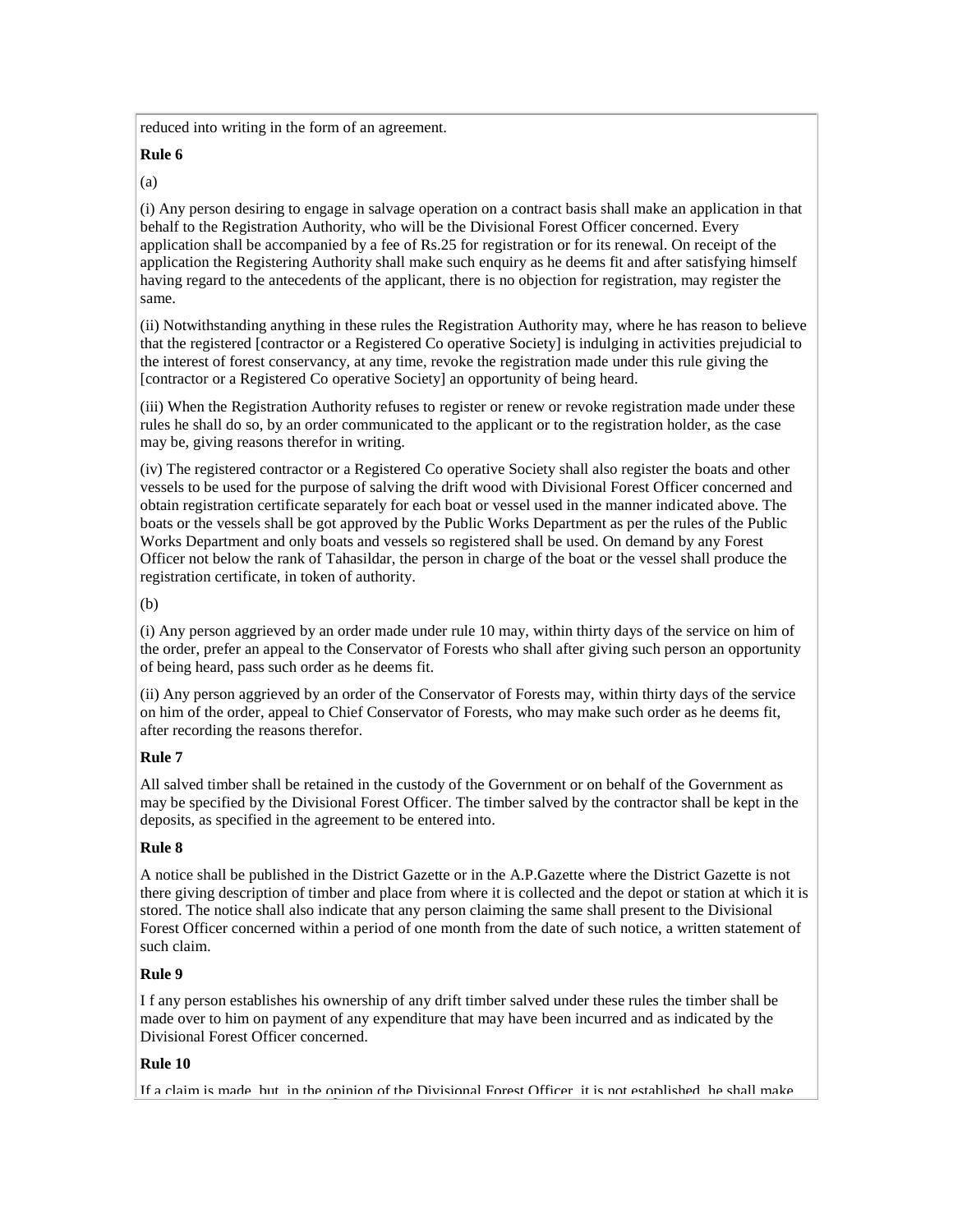an order referring the claimant to a civil court, directing that unless a suit is filed within one month from the date of the order, the timber will be sold. Excepting with the consent of the claimant or claimants, if more than one person are involved, and until the period of one month had expired without a suit being filed or if a suit has been filed, until it has been decided, the Divisional Forest Officer shall not dispose of the timber.

# **Rule 11**

If no claim has been made within the period fixed or if any claim has been made, but the claimant has failed to establish his right in a Civil Court, the timber shall be sold in public auction under the orders of the Divisional Forest Officer.

# **Rule 12**

If the salving and collection have been leased to a contractor the proceeds of auction shall be shared equally by the Government and contractor. [However members of the Co operative Society registered with the Divisional Forest Officer may collect all drift wood of and below 25 cm. girth at the thickest end, at their own cost and dispose it off, in whatever manner they choose, under intimation to Divisional Forest Officer concerned.

# **ANDHRA PRADESH FOREST CONTRACT (DISPOSAL OF FOREST PRODUCE) RULES, 1977**

In exercise of the powers conferred by sections 29 and 68 of Andhra Pradesh Forest Act, 1967 (Act I of 1967) and in supersession of all the rules and notifications on the subject issued under the provisions of the Acts repealed under section 72 of the said Act, the Governor of Andhra Pradesh hereby makes the following rules to govern the disposal of forest produce.

# **PART 1 General**

# **Rule 1 Short title, Commencement and Applicability**

(i) These rules shall be called the Andhra Pradesh Forest Contract (Disposal of Forest Produce) Rules, 1977.

(ii) These rules shall apply to all sales of forest produce conducted by the Forest Department unless otherwise provided for by special rules for specific produce.

# **Rule 2 Definitions**

(1) In these rules, unless the context otherwise requires :

(a) "bid" means an offer made in an auction by an eligible participant and also includes an offer made through a sealed tender, in case the sale is proposed by invitation of sealed tenders, and knocking down of a bid includes acceptance of tender.

(b) " Solvency Certificate" means the pecuniary capabilities of a person certified in a prescribed form by a Tahsildar or a Deputy Tahsildar in independent charge in whose jurisdiction the person may have the immovable property. In case the property is located outside the State of Andhra Pradesh, the certificate shall be countersigned by the Collector of the District concerned, (the solvency certificate shall be hypothecated in favour of concerned Divisional Forest Officer). The solvency certificate could also be in the form of a Bank guarantee issued by a nationalised Bank and valid for a period of at least six months beyond the period of contract.

(c) " Cash Solvency" means such money as may be deposited by an intending bidder in lieu of solvency certificate;

(d) " Coupe " means a unit of sale with such description as may be specified in the sale notice from where forest produce under sale is to be extracted and is synonymous with the items Unit Sale Unit or Group;

(e) " forest contract " means a contract whereby Government agrees to sell and the purchaser agrees to buy forest produce (subject to sale notice conditions);

(f) " contract area " means the area covered by a forest Contract;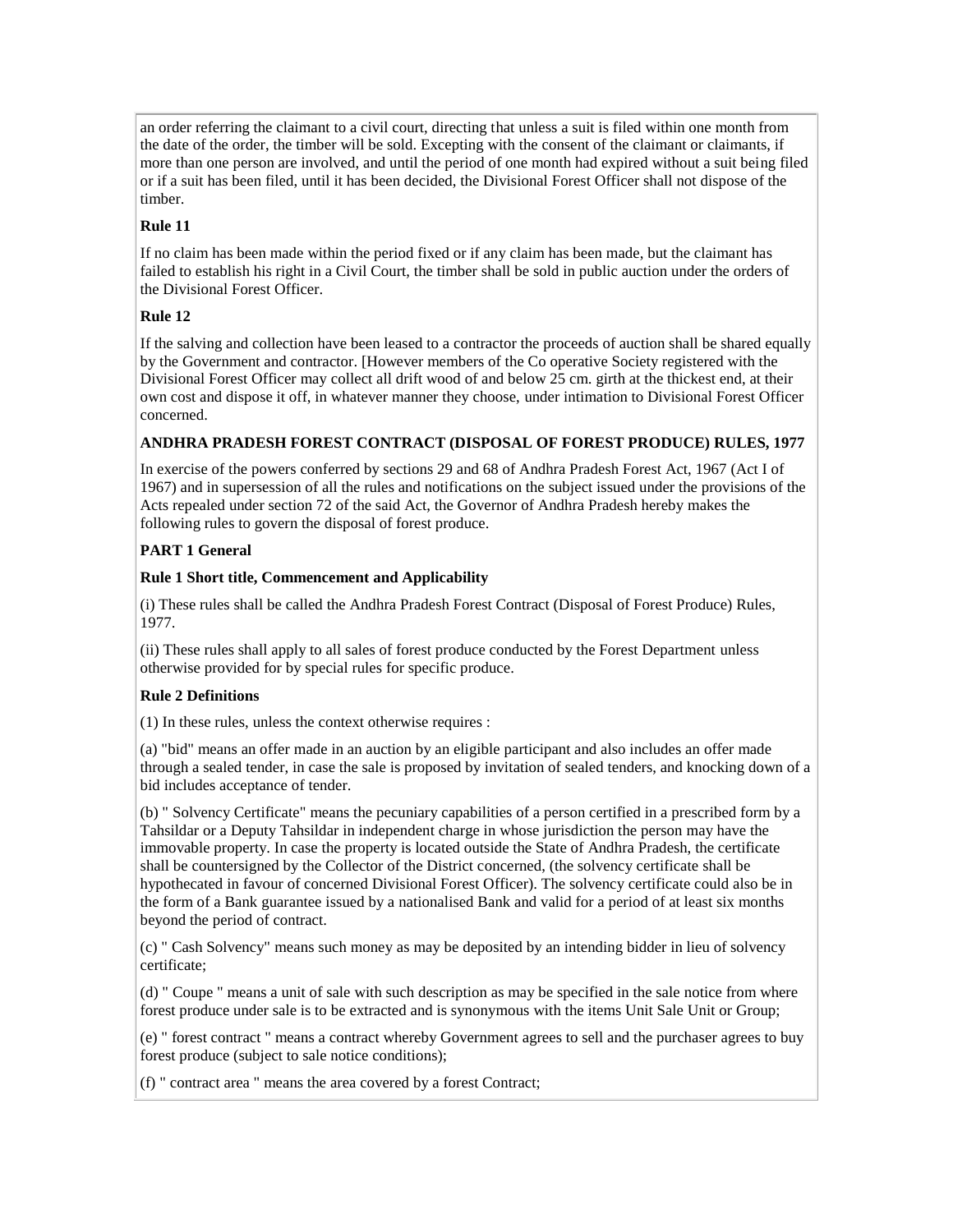(g) " forest contractor " means a person in whose favour a contract of sale of forest produce or right to extract forest produce is effected;

(h) " form " means a form specified in the Schedule to these rules;

(i) " Sale " means the sale by open auction or sealed tenders or by negotiation or a combination of these as the case may be;

(j) " Sale amount " means amount bid for and confirmed with respect to the contract;

(k) " Sale Conducting Officer " means the officer conducting the sale.

(2) Other words and expressions not defined herein, or in section 2 of Andhra Pradesh Forest Act, 1967 shall carry the same meaning in so far as the context admits, as the Indian Contract Act, 1872 and the Sale of Goods Act, 1930 may have assigned.

### **PART 2 Matters Relating to the Conduct of sales**

#### **Rule 3 Sales to be conducted by Forest Officers**

(1) Notice of sale of forest produce shall be issued by a Forest Officer not below the rank of a Divisional Forest Officer. The officer who issues notice of sale shall hereafter be called sale notice issuing authority.

(ii) The sale of forest produce shall be conducted by the sale notice issuing authority or by any other forest officer authorised by him. The officer who conducts the sale shall hereafter be called the sale conducting officer.

(iii) The sale of forest produce shall be by open auction or by sealed tenders or a combination of both the methods as the sale notice issuing authority may direct.

Provided that the Government or any officer authorised by the Government may conduct any sale by negotiation [in special circumstances and for special reasons to be recorded in writing.

### **Rule 4 Publicity for sales**

(1) For all sales of Forest Produce, except sale by negotiation, wide publicity shall be given by issuing sale notice well in advance to the proposed date of sale.] (ii) The sale notice may specify conditions applicable to the sale including method of working the forest contract and such other details as may be necessary. These conditions may be varied if so required but all such variations shall be announced before the commencement of sale. In all these matters the decision of the sale notice issuing authority shall be final and binding.

#### **Rule 5 Inspection of units of sale by the bidders before sale**

The details with respect to the units specified in the sale notice shall be deemed to be correct but accuracy thereof shall not be guaranteed. It shall therefore be the responsibility of all intending bidders to inspect the sale units on the spot with a view to satisfying themselves about the quality and quantity of the forest produce available for sale and the area and no claim shall lie against the Government for compensation or any other relief if the details of quantity are subsequently found to be different.

#### **Rule 6 Persons disqualified from participation in sales**

(i) The following categories of persons are not eligible for participation in the sales:

(a) black listed persons or defaulters who have to pay due to the Forest Department on the date of sale or a member of joint family of any such defaulter.

Explanation A defaulting person even if he obtains stay orders against recovery of dues shall be continued to be treated as a defaulter for the purpose of participating in the sales and shall not be allowed to participate in the sale unless there is a specific direction in the stay orders that he should not be refused to participate in the sale. If a person is granted extension of time for payment of the due instalment, he will not be treated as a defaulter during the period of such extension.

(b) persons who are convicted in a court of law for offences involving moral turpitude; and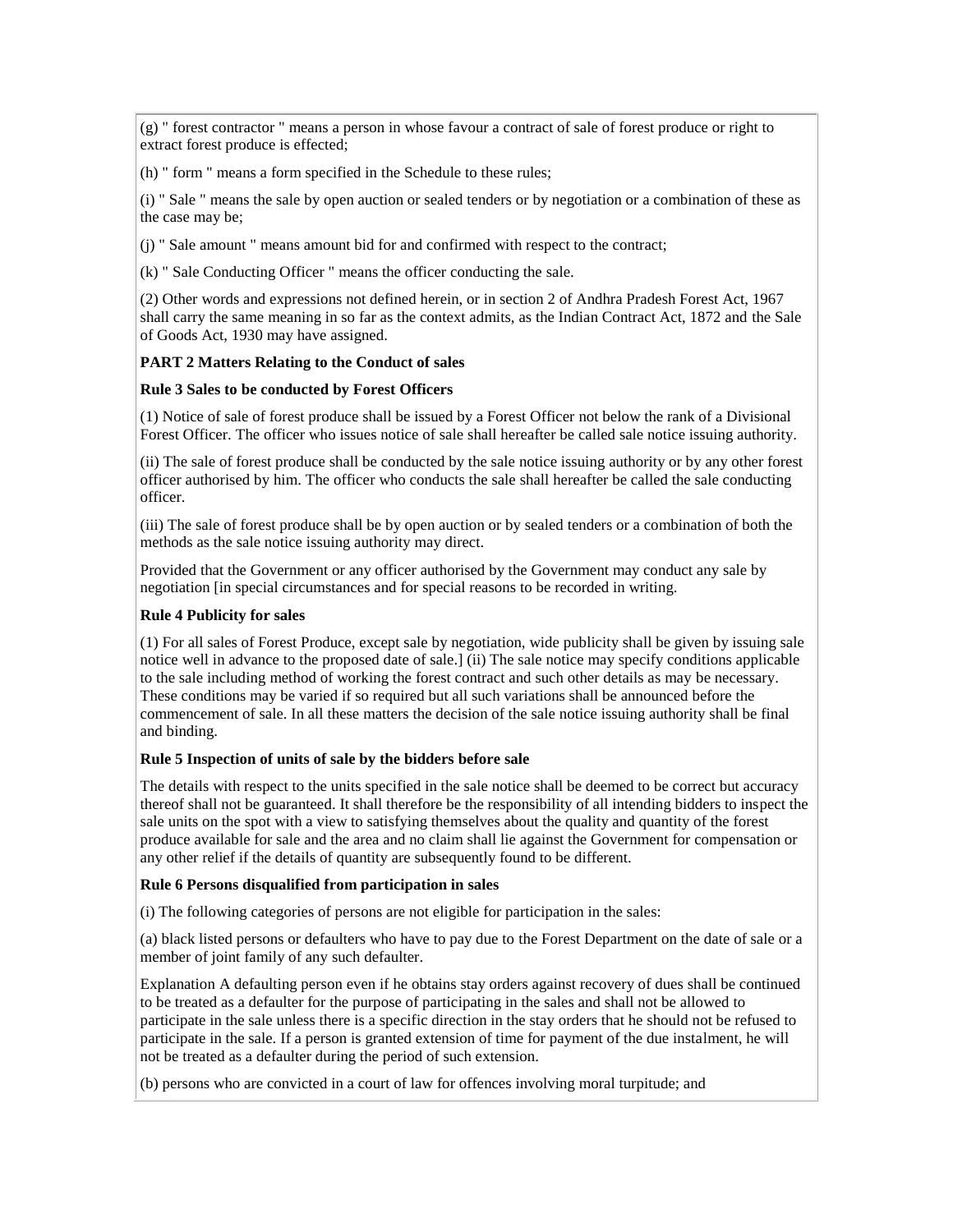(c) minors If the ineligibility of any bidder comes to the knowledge of the sale conducting officer he may refuse to consider the bid from such a bidder and forfeit the Earnest Money Deposit paid by him and if such ineligibility is revealed after a contract has been concluded with such a bidder, it shall be competent for the Divisional Forest Officer to cancel the contract and cause resale at the risk and loss of the bidder.

### **Rule 7 Earnest Money Deposit, Solvency Certificate, Cash Solvency**

(i) All intending bidders shall pay a sum to be specified by the sale conducting officer in respect of each unit in the sale of which he proposes to participate as Earnest Money Deposit failing which the sale conducting officer shall refuse to take bids of such bidders into consideration.

Explanation The officer shall make local arrangements for receipt of Earnest Money Deposits and issue of money receipts thereof.

(ii) Every intending bidder shall deposit cash solvency and or produce a valid solvency certificate duly hypothecated in favour of concerned Divisional Forest Officer in Form I; or produce a bank guarantee in Form I A. Such solvency certificate shall not be valid if it is older than six months (by virtue of the date of issue) as on the date of sale. The amount of solvency shall be atleast upto one third of the proposed bid and such cash solvency or solvency certificate or bank guarantee shall be returned on conclusion of the sale if the bid is not knocked down:

Provided that the sale conducting officer may refuse to consider the bid if the solvency certificate or bank guarantee is not produced or cash solvency not paid.

(iii) The solvency certificate or bank guarantee or cash solvency, as the case may be, shall be retained by the Divisional Forest Officer till the contract expires or total dues to the Government are discharged whichever is later.

Provided that it shall be open to the Divisional Forest Officer to adjust the cash solvency or invoke the bank guarantee towards any dues to Government on account of the relevant contract or any other contract;

Provided further that it shall also be open to the Divisional Forest Officer to return the cash solvency on production of the solvency certificate or on payment of full sale amount and other amount payable.

(iv) No person shall sell or otherwise dispose of any property based on which the solvency is determined till the solvency certificate is returned by the Divisional Forest Officer. Every contractor shall give an undertaking to this effect before execution of agreement.

(v) A registered Co operative Society intending to participate in a sale shall produce a certificate in Form II in lieu of the solvency certificate specified in sub rule (ii).

## **Rule 8 Extent of bids and authorisation for bidding**

(i) Every bidder is permitted to bid upto three times the monetary value of his solvency certificate or cash solvency certificate and cash solvency put together as the case may be.

(ii) No one will be allowed to bid on behalf of another person or a firm without power of attorney duly executed on stamp paper of the required value and duly adjudicated by an officer authorised for this purpose under the provisions of Indian Stamp (Andhra Pradesh Extension and Amendment) Act 1959 and unless such power of attorney is accepted by the sale conducting officer.

(iii) The act of bidding shall be deemed to be a complete and unreserved acceptance of the rules and conditions of sale.

### **Rule 9 General Powers of Sale Conducting Officer**

The sale conducting officer may, without assigning any reasons.

- (a) prohibit any one from bidding at any stage of the auction;
- (b) reject the highest or any bid;
- (c) accept highest or any bid;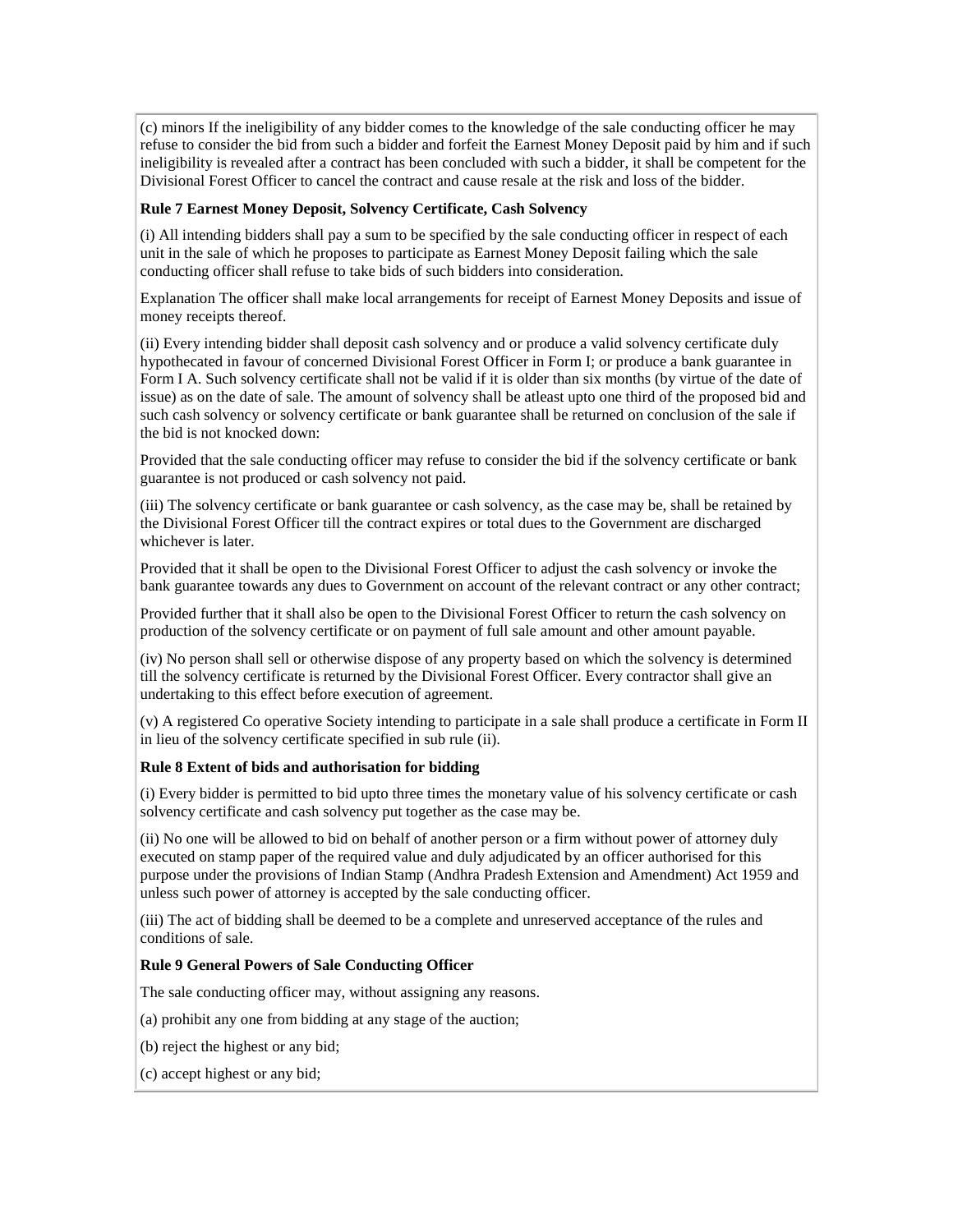(d) with draw any of the units from sale;

(e) sell the units separately or join together more than one unit or sell them after so rearranging as he may consider necessary;

(f) announce any new condition or conditions at the commencement of auction;

(g) fix a minimum amount at which the bids may start;

(h) fix the method of bidding in open auction namely whether the bids be per hector or lumsum for the units; (i.e., where the forest produce is sold as is available within a measured area); and

(i) fix a minimum amount of each advance over the previous bid or alter the amount so fixed from time to time during the course of bidding in the open auction.

### **Rule 10 Conduct of Sale**

(i) A record of bids to be hereinafter called sale list shall be made in Form III by the sale conducting officer. The bids offered in respect of a sale unit shall be recorded in Form III to be called, sale list by the sale conducting officer.

(ii) Once a bid is knocked down, the sale list shall be signed by the highest bidder, in whose name it is knocked down and witnesses who may include the second highest bidder at the appropriate places and the highest bidder shall give a certificate on the sale notice which will be attached to the sale list, to the effect that he has read and understood the terms and conditions of the sale notice and supplementary conditions if any and that he agrees to abide by them.

Explanation Knocking down of any bid is not acceptance and confirmation within the meaning of rule 14.

(iii) The highest bidder shall also give his specific postal address over his signature in the sale list and it shall be his responsibility to receive all communications sent on such address.

## **Rule 11 Refund or adjustment of Earnest Money Deposit**

Earnest Money Deposits of all the participants except those of the successful bidders shall be returned to the depositors on the conclusion of the sale.

### **Rule 12 Payment of amount after knocking down and consequences of default**

(i) Where the sale amount is Rs.1,000 or less, the full sale amount less the Earnest Money Deposit already paid shall be paid by the successful bidder immediately after the bid is knocked down in his favour of the open auction sale.

(ii) When the bid knocked down exceeds Rs.1,000 the amount payable immediately on the sale being knocked down shall be 1/4th of the bid or Rs.10,000 whichever is less, less the Earnest Money Deposit;

Provided, however, that a sum of Rs.1,000 shall be immediately paid if the bid amount is less than Rs.4,000.

(iii) If sub rules (i) and (ii) are not complied with, the Earnest Money Deposit paid may be forfeited and the sale cancelled and in that event the successful bidder shall have no right whatsoever on the sale unit and such unit may be resold. If the amount obtained in the resale is less than the original sale amount, the original successful bidder shall be liable to pay the difference. If, however, the resale amount be higher he shall not be entitled to any benefit from such resale.

(iv) The Divisional Forest Officer may revoke the orders of forfeiture of the amounts, cancellation of the sale and the resale, if the defaulter applies subsequently, but before resale, and after payment of the amount as required under the sub rule (i) or (ii) as the case may be and a penalty amount equal to 5% of the amount payable under sub rule (i) or (ii) as the case may be.

(v) The amount paid including the Earnest Money Deposit shall be returned if the sale is not confirmed and such amount shall not bear any interest.

## **Rule 13 Bar against revocation of bid**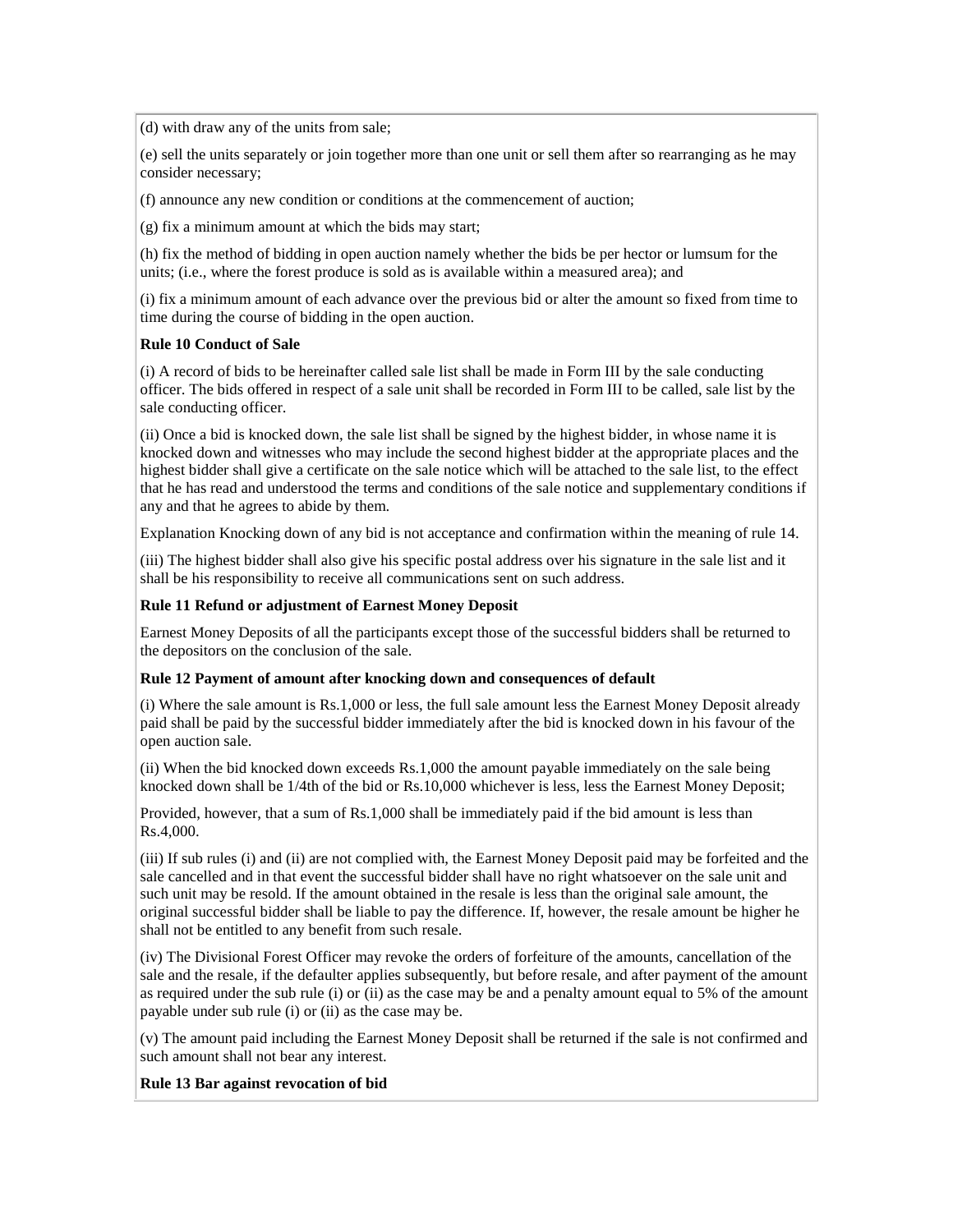The bid once given is final and cannot be revoked and the highest bidder shall be bound to accept the contract if the orders confirming the bid are communicated by the competent authority under rule 14 (1) within a period of thirty days from the date of sale. The date of communication for this purpose shall be the date of despatch of confirmation order by the competent authority:

Provided that if the bid is revoked within the period of thirty days the Earnest Money Deposit and other amounts paid, if any, shall be forfeited to the Government and the unit is liable to be resold at the risk and loss of the highest bidder.

## **PART 3 Confirmation of the bid and securing Compliance with the Terms of the Contract.**

## **Rule 14 Confirmation of the bid**

(i) Any bid made in the sale is subject to confirmation by the competent authority in token of acceptance of the bid and the fact of such confirmation shall be communicated in Form IV to the party by the Divisional Forest Officer or by the Range Officer as the case may be acting for and on behalf of Governor of Andhra Pradesh.

(ii) Such confirmation orders may be issued on the stamp paper if necessary and the value of the stamp paper shall be recovered from the forest contractor.

(iii) The authorities competent to confirm bids and the monetary limits within which they could confirm shall be as specified by Government from time to time.

(iv) The confirming authority may reject any bids without assigning any reasons.

(v) Even if any bid is within the competence of the authorities specified either for confirmation or rejection it shall be incumbent on the concerned authority either to refer to a higher authority seeking confirmation, rejection or advice as administrative instructions may specify in that behalf for a specific cases or class of cases or to act in conformity with such instructions as may be in force. The competent authority shall confirm or reject the bid within thirty days from the date of sale and once it is confirmed a concluded contract is deemed to have been effected between the Governor of Andhra Pradesh, and the bidder whose bid is confirmed in token of acceptance:

Provided that the bid may be revoked by specific notice to the competent authority if it is not confirmed within the period of thirty days. Explanation For the purpose of this sub rule the date of sending the orders of confirmation through normal channel shall be deemed to be the date of communication of the confirmation order.

## **Rule 15 Division of sale amount into instalments and their payment**

(1) The Divisional Forest Officer may divide the sale amount into suitable number of instalments as may have been specified in the sale notice and indicate the due dates before which such instalments are to be paid and communicate along with the confirmation orders.

(2) In the case of timber and firewood coupes which may have been divided into several strips to watch and control the working against payment of instalment amounts and due dates shall be specified along with the strip number to which they relate.

## **Rule 16 Payment of amount after confirmation**

The bidder shall pay within twenty days of despatch of confirmation orders to him.

(a) the instalment as may be fixed in the confirmation orders;

(b) security deposit as 6 1/4 % of the sale amount in such form as may be specified by the Divisional Forest Officer; and

(c) such other amounts as may be payable under conditions of sale or any other statutory provisions.

## **Rule 17 Grant of time, resale in case of default, revocation of cancellation orders etc.**

(1) The Divisional Forest Officer may at his discretion grant suitable extension of time to secure compliance with the formalities referred to in Rule 16.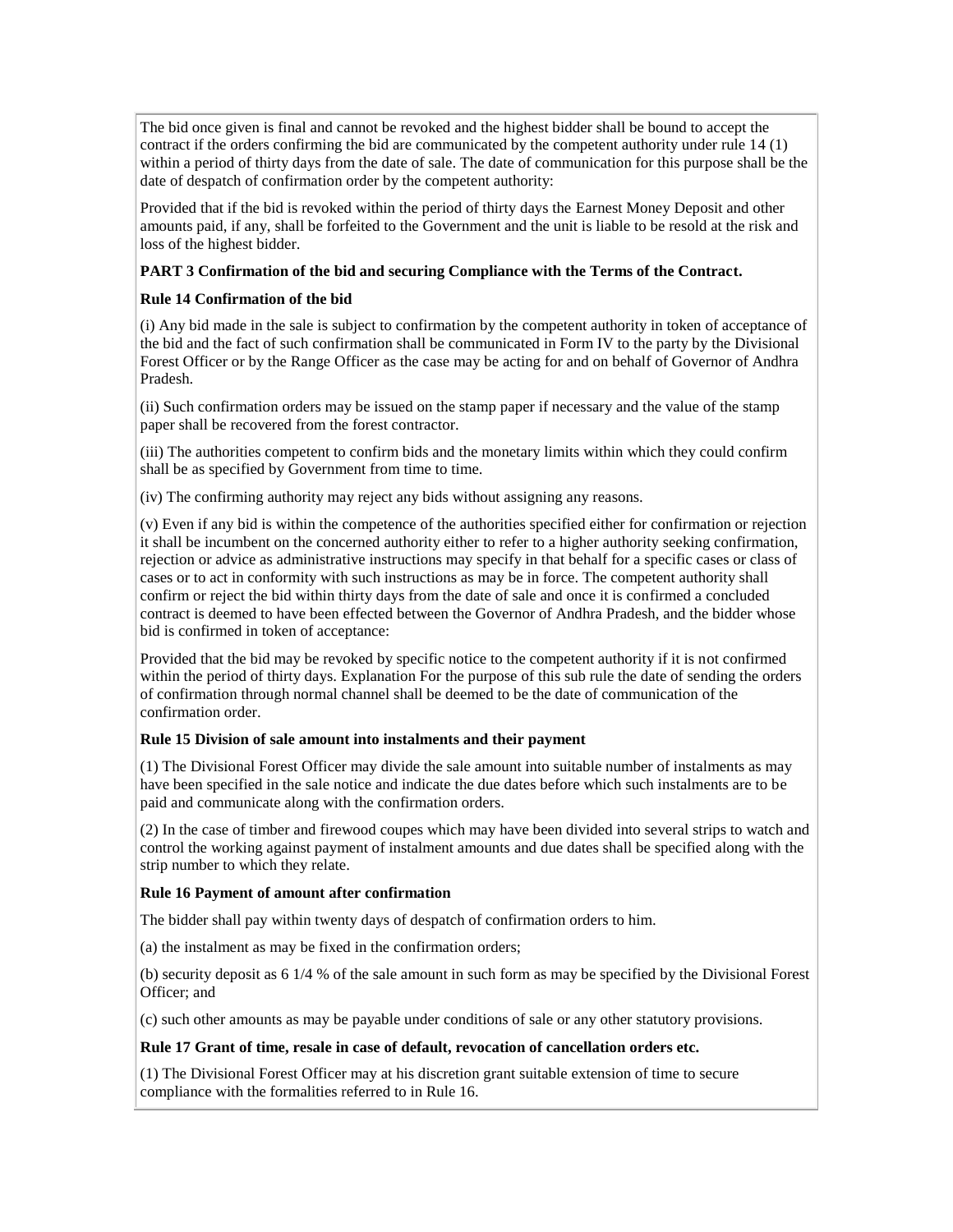(ii) The Divisional Forest Officer may cancel the contract and forfeit all the amounts paid in the event of failure on the part of the Forest contractor to comply with the formalities referred to in Rule 16 following confirmation within the time specified for the purpose or during the extended period of time granted and sell such unit against at the risk and loss of the defaulting forest contractor;

(iii) The Divisional Forest Officer may revoke the cancellation orders, if the Forest contractor fulfills the formalities subsequent to cancellation but before resale or before confirmation of any bid in such a resale on payment of a penal amount equal to 5% of the bid amount.

(iv) When a unit is resold under provision of sub rule (i) whatever bid is offered may be confirmed irrespective of the original sale value of the unit put for resale.

## **Rule 18 Procedure for handing over and taking over of possession of the coupe**

On completion of formalities by the Forest Contractor following confirmation the Divisional Forest Officer shall issue possession order in Form V.

### **Rule 19 Lease period**

(i) The contract will be considered effective from the date of commencement of contract period or lease period as may have been specified in the sale notice or the date of issue of possession order whichever is later and the Forest Contractor shall be at liberty to enter, take possession and work the unit from that date after tendering to the Range Officer and the Forest Section Officer concerned, the possession certificates in Form VI signed by him or his authorised agent:

Provided that the forest contractor shall be deemed to have taken the possession of the unit in a satisfactory condition in any case after ten days of issue of the possession orders if in the meanwhile no possession certificate in Form VI is tendered.

(ii) On expiry of the period of contract or on its termination under the rules, the Forest Contractor shall hand over the area to the Range Officer or an officer authorised by him not below the rank of Forester within fifteen days of the expiry of the period of contract or the date of termination as the case may be and obtain receipt in Form VII thereof:

Provided that if delivery is not made over within the stipulated period the Range Officer or an officer authorised by him not below the rank of Forester shall be at liberty to take delivery and make an inventory of irregularities, condition of the coupe and the like in the presence of at least two witnesses and the observation made in such an inventory shall not be questioned by the Forest contractor and he shall abide by the factual observation made thereon:

Provided further the Forest Contractor is at liberty to deliver the coupe back even before the expiry of the period of contract if he has completed his work in terms of the contract.

## **PART 4 Matters Relating to Compliance with Terms of the Contract**

### **Rule 20 Work to be done by the Forest Contractor himself or by his authorised Agent**

(i) The Forest Contractor may work the unit and discharge his obligations under the contract either by himself or through agents after assigning proper power of attorney acceptable to the Divisional Forest Officer: Provided that the Divisional Forest Officer may reject any person or persons to work on behalf of the contractor without assigning any reasons thereof: Provided further the Divisional Forest Officer may cancel the agent ship of any person during the lease period if he considers it necessary in the public interest.

(ii) The Forest Contractor shall not employ, for any purpose connected with the contract, any person who has been removed from the Forest Department.

(iii) If so required by the Divisional Forest Officer, the Forest Contractor shall provide his servants and agents with a signed badge, warrant or other device approved by the Divisional Forest Officer where by they may be readily identified. Failure to wear or possess such a device in the contract area shall render a servant or agent to be treated as a trespasser.

### **Rule 21 Time to be essence of the contract**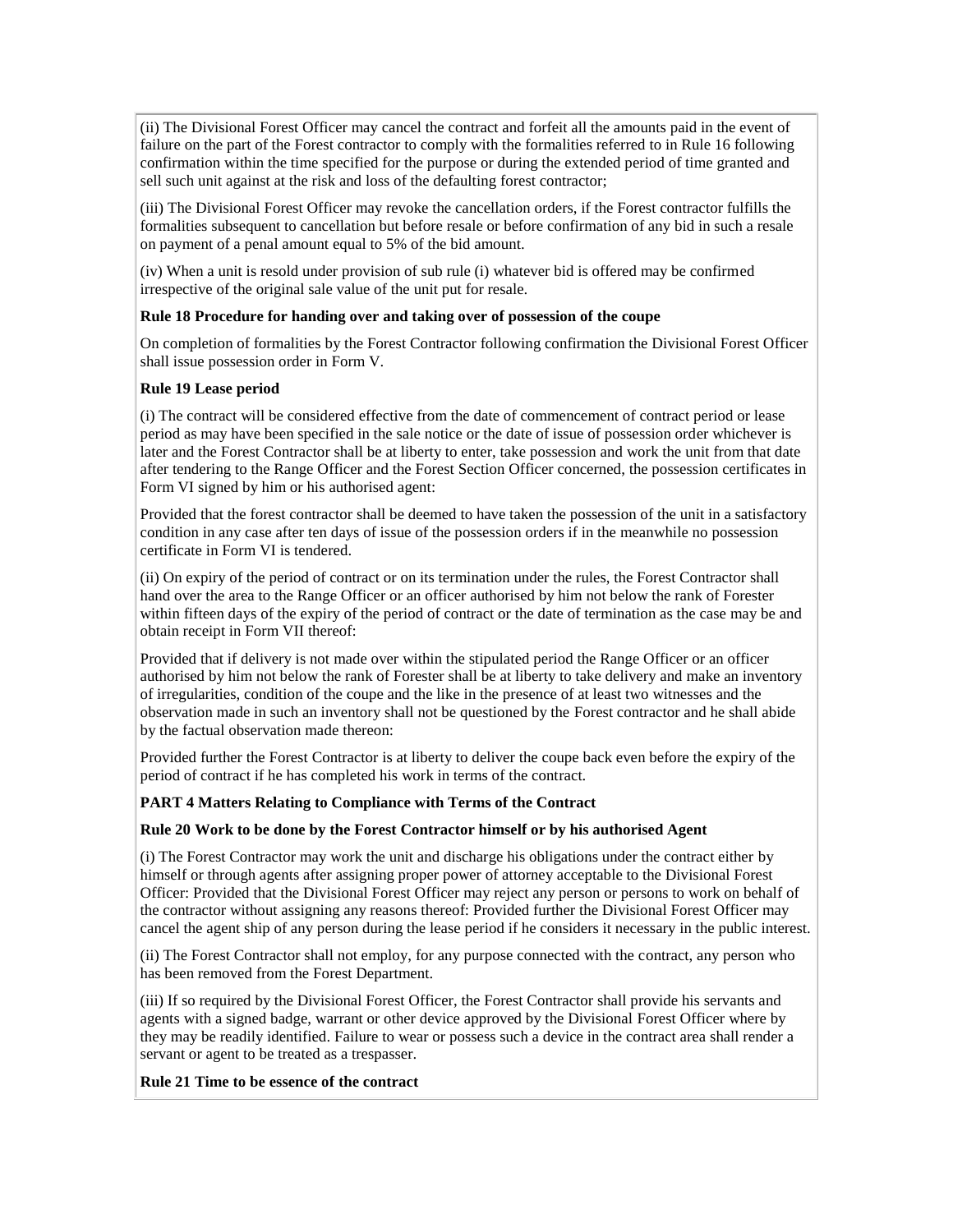Where, by the terms of the contract, it is agreed that the extraction of the forest produce purchased under the contract may be carried out during a specified period, time shall be deemed to be the essence of the contract, and upon completion of the specified period, the forest contractor s rights under the contract shall abate and any forest produce not removed outside the boundaries of the contract area shall become the absolute property of the Government:

Provided that the Divisional Forest Officer or any officer superior to him or the Government may, on the request of the Forest Contractor grant time for fulfilment of the terms of the contract after levy of such amounts of premium as may be specified by Government from time to time:

Provided further that if for no fault of his the contractor fails to exploit the unit fully within the given time, and the time cannot be extended, he may be given appropriate rebate in the lease amount.

Provided also that no such time shall be granted in respect of bamboos and seasonal produce like minor forest produce.

## **Rule 22 Powers of Forest Officers to stop extraction of forest produce**

Where the consideration payable to Government under the contract is payable in instalments and the Divisional Forest Officer at any time before the last instalment is paid, considers that the value of the forest produce removed by the Contractor exceeds the amount of the instalments already paid, the Divisional Forest Officer may stop further removal until the contractor has paid further sums as may, in his opinion, be sufficient to cover such excess:

Provided that it shall be lawful for the Divisional Forest Officer to cause seizure either within the coupe or outside of such forest produce removed from the coupe and not paid for till such payment is made within the period. Explanation For the purpose of this rule the value of the forest produce removed shall be calculated on the basis of the consideration payable to the Government and not on the price which the forest contractor may be obtaining in the market.

### **Rule 23 Duties and responsibilities of the Forest Contractor**

(1) The Forest contractor shall not remove any forest produce from the contract area in contravention of Andhra Pradesh Forest Act,1967 or the rules made thereunder. (ii) The Contractor shall assist the Forest Officers in preventing commission and detection of offences, and in putting out forest fires near his lease area.

### **Rule 24 Rights of private persons to be respected**

The forest contractor shall respect all rights lawfully vested in private persons relating to access to the forest and appropriation of Forest Produce.

### **Rule 25 Maintenance of accounts and use and return of permits**

(i) The Forest contractor shall keep accounts of the quantities of various kinds of forest produce removed by him from the contract area in such form as the Divisional Forest Officer may specify and render such accounts of each month by the tenth day of the succeeding month:

Provided that it shall be open to the Divisional Forest Officer or an officer authorised by him to demand and inspect such accounts as are being maintained at anytime even if the date for rendering such accounts has not fallen due.

(ii)

(a) The permits that are delivered to the Forest contractor for use under the relevant rules with respect to the contract shall be used by him for that forest produce only which is covered by the contract.

(b) The used counterfoils of the permits and unused permits shall be returned to the Divisional Forest Officer on expiry of the contract. The counterfoils of each permit book shall be returned as soon as the book is completely used.

### **Rule 26 Transfer of the contract to a third party with the approval of the Divisional Forest Officer**

The Forest contractor cannot transfer his contract by sale or otherwise to any other narty, unless annroved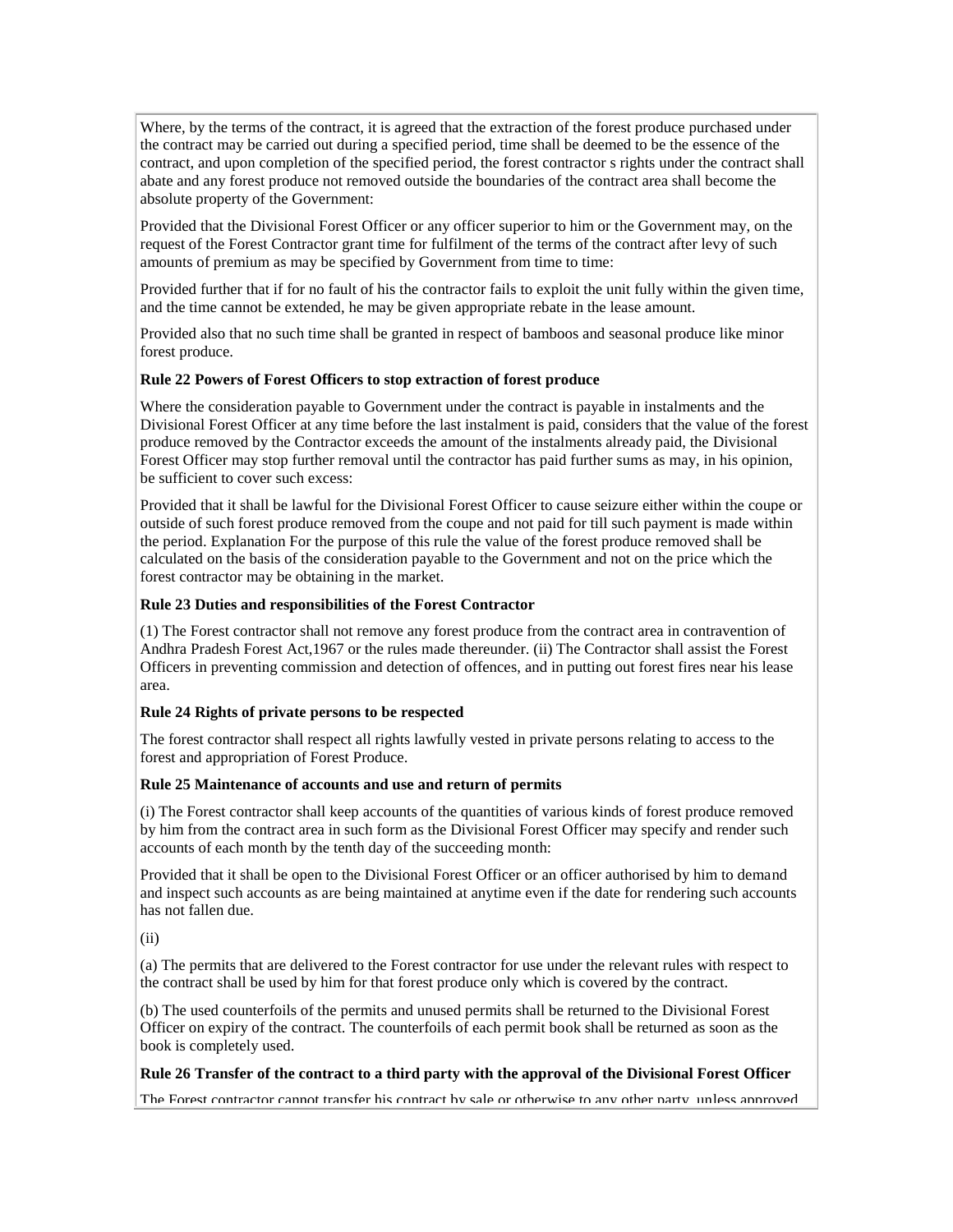by the Divisional Forest Officer under such terms as he may impose on the basis of administrative policy of the Government from time to time.

#### **Rule 27 Termination of Contract on occurrence of famine and compensation, thereof**

In the event of the Government ordering that it is necessary to open any contract area for free collection of forest produce or portion thereof, the contract in respect of such area shall be terminated from the date of the orders passed by the Government. The Forest contractor shall be entitled to compensation for any actual loss caused to him by such termination and such compensation shall be as determined by the Chief Conservator of Forests. The proportion, which the produce left behind in the coupe on the date of the contract shall be calculated in the first instance and the compensation computed on the basis of that proportion.

### **Rule 28 Government indemnified against natural calamities and acts of third parties**

The Forest contractor shall not be entitled to any compensation whatsoever for any loss that may be sustained by reason of fire, tempest, disease, pest, flood, drought or other natural calamity or by reason of any wrongful act committed by any third party or by reason of unsoundness or breakage or loss of utility of any forest produce purchased under the contract.

#### **Rule 29 Remittance of amounts and grace period for remittance**

(i) In the course of the contract all amounts payable by the Forest contractor may be remitted in the treasury of Bank and no cash payment shall be done to the Divisional Forest Officer or his staff.

(ii) A grace period of one month may be allowed by the Divisional Forest Officer at his discretion from the due date of payment of instalment, subject to payment of such interest as may be specified by Government for such delayed payments:

Provided that if the delay is by fifteen days or less, interest will be charged for half the month and if it is more than fifteen days but less than thirty days for the whole month;

Provided further that no forest produce shall be removed outside the leased area until the amount due is paid along with interest thereof.

### **Rule 30 Refund of or adjustment towards dues of the Security Deposit**

The Security Deposit shall be refunded to the Forest Contractor on expiry of the contract:

Provided that the Divisional Forest Officer may appropriate such sum as is necessary to discharge the dues to the Government (a) relating to the contract or (b) on any account in which the Forest contractor has a liability to pay to the Forest Department.

#### **Rule 31 Action for breach of contract**

(i) For breach of any of the provisions of the Andhra Pradesh Forest Act, 1967 or the rules made thereunder or conditions of sale, either by the Forest Contractor himself, or his agent or servant, the Divisional Forest Officer shall call for the explanation of the Forest contractor or his authorised agent and after taking the explanation if any tendered within the time specified into consideration,the Divisional Forest Officer, may:

(1)

(a) terminate the contract and simultaneously forfeit (in favour of the Government) all the sums paid as sale amount or otherwise and in addition levy compensation for the damage caused by breach; or

(b) forfeit the security deposit in full or part and allow continuance of the contract, provided the security deposit is reimbursed to the full extent; or

(c) forfeit the security deposit and also levy compensation for the damage caused by such breach and allow continuance of the contract, provided the security deposit is reimbursed to the full extent and compensation paid.

(2) The Divisional Forest Officer is competent to suspend the working of any unit by the Forest contractor when the breach specified in this sub rule comes to his notice, pending investigation and decision but such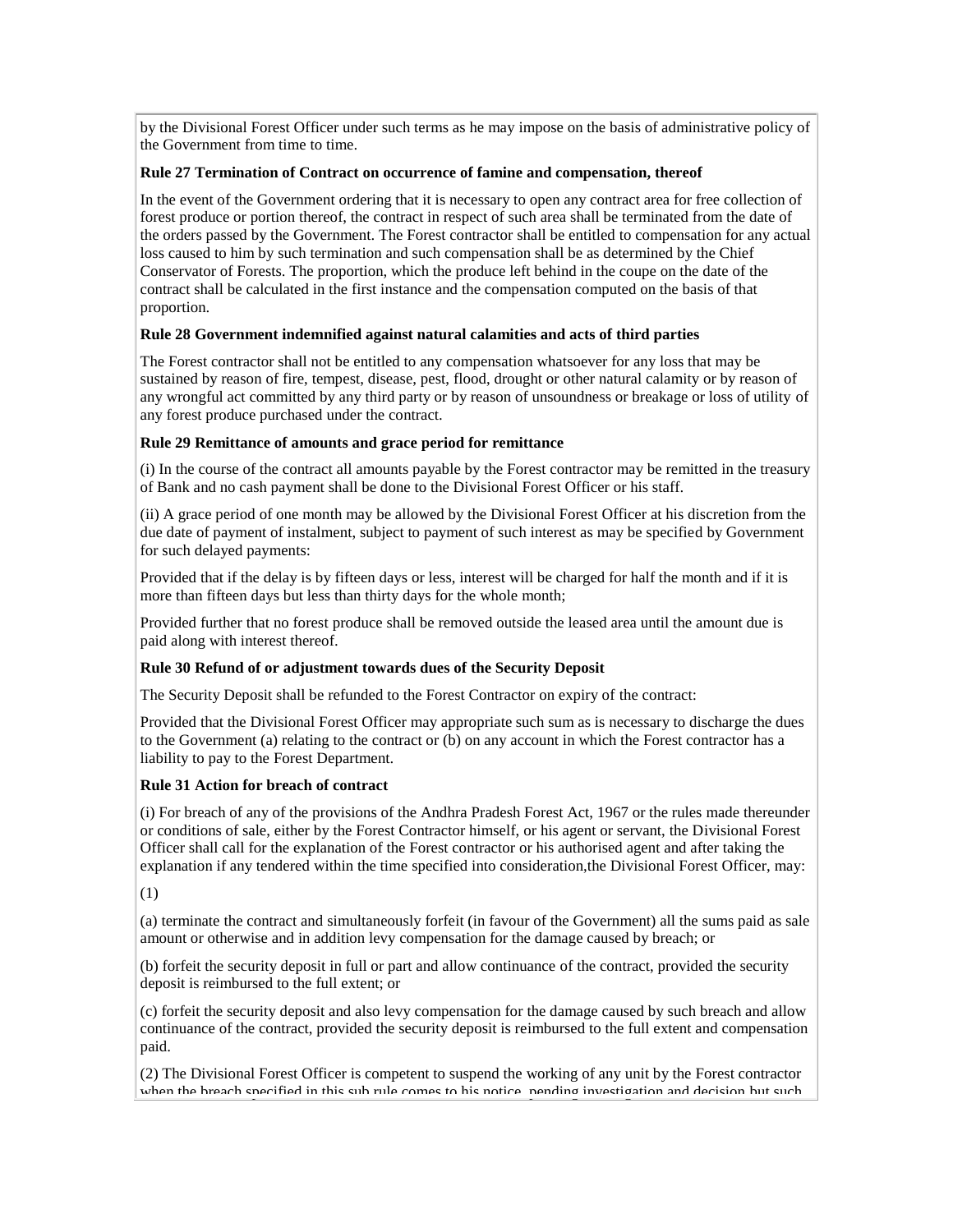suspension shall not normally exceed one month. The contractor will not be entitled to compensation either by way of extension in lease period or of any other nature for such period of suspension in work.

(ii) On termination of the contract, the instalment amounts not due on the date of termination shall also become due and recoverable with immediate effect.

(iii) On termination of the contract under the sub rule (i) or lapse of a contract on expiry of the period of contract the Divisional Forest Officer shall take action in accordance with the provisions of section 70 of the Andhra Pradesh Forest Act, 1967, to recover the amounts, duly ascertained and payable by the Forest contractor.

(iv) For the purpose of this rule, the Divisional Forest Officer shall be the competent authority to determine the person causing the damage and the value of the damage caused.

Explanation For the purpose of the sub rule (i) the damage means the actual loss caused to the Government in so far as money can do, for the loss of time and inconvenience resulting from such breach.

### **Rule 32 Amounts payable to be recovered as arrears of land Revenue**

All amounts payable by the Forest contractor on account of the contract including the damages and penal interest, if any, due to the Government, if not paid, shall be recovered as an arrear of land revenue either after the contract is terminated or after the period of contract expires.

### **Rule 33 Appeals**

(i) On every order passed by the Divisional Forest officer with respect to any forest contract, the aggrieved may prefer an appeal to the concerned Conservator of Forests within thirty days from the date of receipt of such order:

Provided that no appeal lies if the order of the Divisional Forest Officer is for suspending the work or does not involve an amount exceeding rupees five hundred as penalty.

(ii) The orders of the Conservator of Forests, on such appeal, which may be passed on such enquiry and scrutiny of records as in his opinion are adequate, shall be final.

(iii) The Conservator of Forests may condone delays in preferring the appeals if he is satisfied with the grounds for the delay.

## **SCHEDULE 1 SCHEDULE**

### **Form 1 Solvency Certificate**

FORM

FORM - 1

(See Rule 7 (2) of Andhra Pradesh Forest Contract (Disposal of Forest Produce) Rules, 1975.)

### Solvency Certificate

Certified that I have examined the solvency of the applicant Srison of wife of resident of village taluk with reference to the immovable properties standing in his her own name and possession and enjoyment over which he she has independent saleable right and I have satisfied myself that the applicant is solvent for Rs (in words) . after taking into consideration his liabilities on this day and they are free from encumbrances

Date Signature of Tahsildar or

Dy.Tahsildar Independent Charge.

Details of immovable property owned by the applicant in his her name:

- 1. District
- 2. Taluk
- 3. Village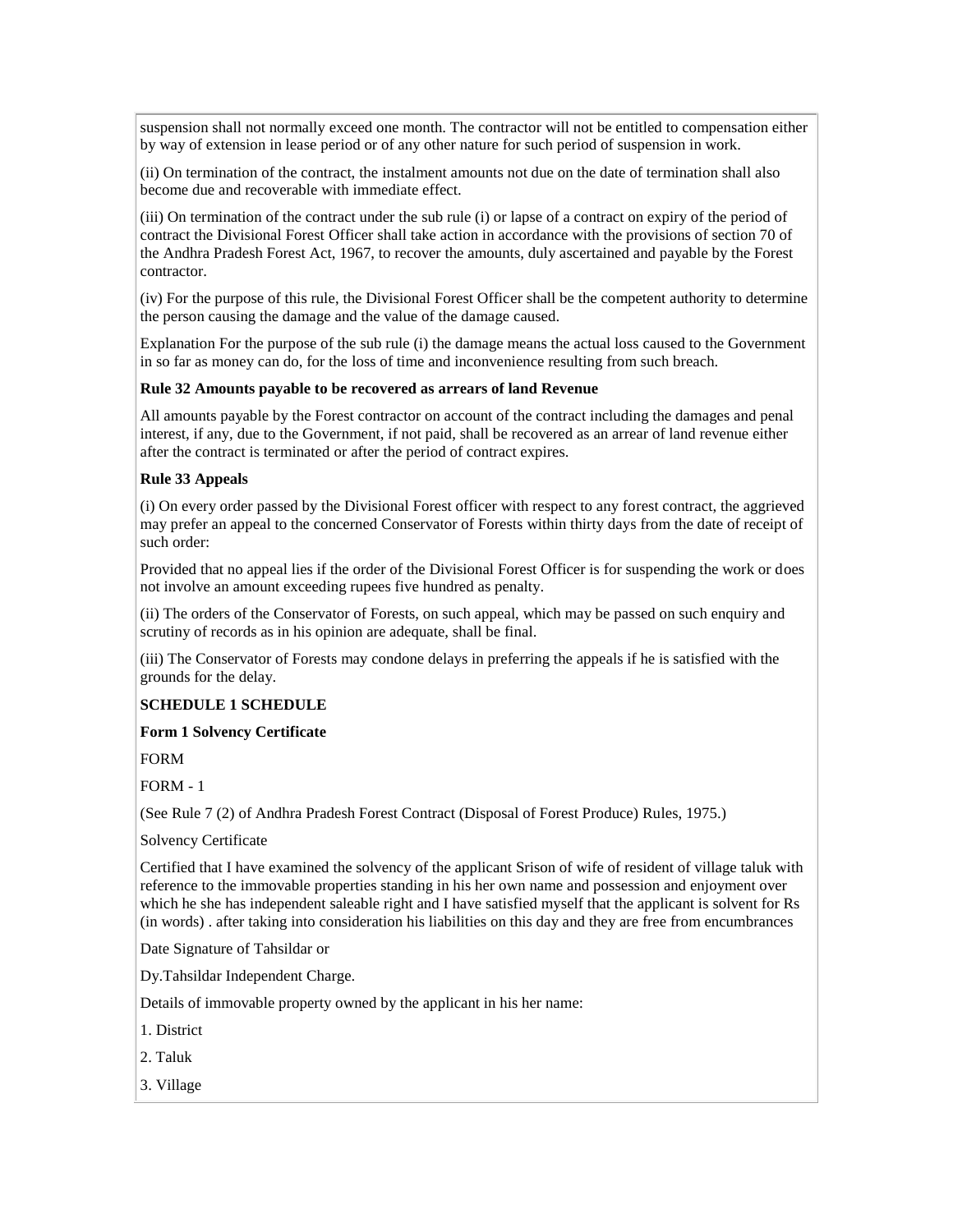4. Survey No. or House No

5. Area

6. Wet or Dry

7. Land Revenue assessment

8. In the case of house, Ward No. and name of village panchayat or Municipality and also house tax

9. In whose name the property stands according to Revenue Account of Panchayat or Municipal Accounts

10. What are the total liabilities of the applicant on this day Countersigned: Signature of Village Officer Revenue Inspector:

Countersigned:

Tahsildar:

### **Form 1A Agents Bank Guarantee Bond**

FORM

FORM 1 - A

[See Rule 7 (ii) of the A.P.Contract (Disposal of Forest Produce) Rules, 1977]

Agents Bank Guarantee Bond

(To be issued by approved scheduled banks)

In consideration of the Governor of Andhra Pradesh (hereinafter called (the Government) having agreed to sell to (hereinafter called "the said contractor (s) the right to collect forest produce, under the terms and conditions of sale and agreement made between and for the due fulfilment by the said contract (s) of the terms and conditions of sale and agreement on production of a bank guarantee in lieu of solvency certificate for Rs.(Rupees..only) We .Bank (hereinafter referred to as "the Bank" do hereby undertake to pay to the Government an amount not exceeding Rs.against any loss or damages caused to or suffered or would be caused to or suffered by the Government by reason of any breach by the said contractor (s) of any of the terms or conditions contained in the said agreement of the relevant contract or any other due relating to any other contract,

2. We.Bank do hereby undertake to pay the amounts due and payable under this guarantee without any demur, merely on a demand from the Government stating that the amount claimed is due by way of loss or damage caused to or would be caused to or suffered by the Government by reasons of any breach by the said contractor (s) or any of the terms and conditions contained in the agreement or by reason of the contractor s failure to perform the said contract or pay dues in respect of other contracts. Any such demand made on the Bank shall be conclusive as regards the amount due and payable by the Bank under this guarantee. However, out liability under this guarantee shall be restricted to an amount not exceeding Rs.

3. We. Bank further agree that the guarantee herein contained shall remain in full force and effect during the period that would be taken for the performance of the said agreement and for a further period of six months beyond this period and that it shall continue to be enforceable till all the dues of the Government under or by virtue of the said guarantee have been fully paid and its claims satisfied discharged or till the D.F.O. of. (Division) certified that the terms and conditions of the agreement have been fully and properly carried out by the said contractor (s) and accordingly discharge the guarantee. Unless a demand or claim under this guarantee is made on us in writing on or before the.we shall be discharged from all liability under this guarantee thereafter.

4. We..Bank, further agree with the Government that the Government shall have the fullest liberty without our consent and without affecting in any manner our obligations hereunder to vary any of terms and conditions of the said agreement or to extend the time of performance by the contractor (s) from time to time or to postpone for any time or from time to time any of the powers exercisable by the Government against the said contractor (s) and to forbear or enforce any of the terms and conditions relating to the said agreement and we shall not be relieved from our liability by reasons of any such variation or extension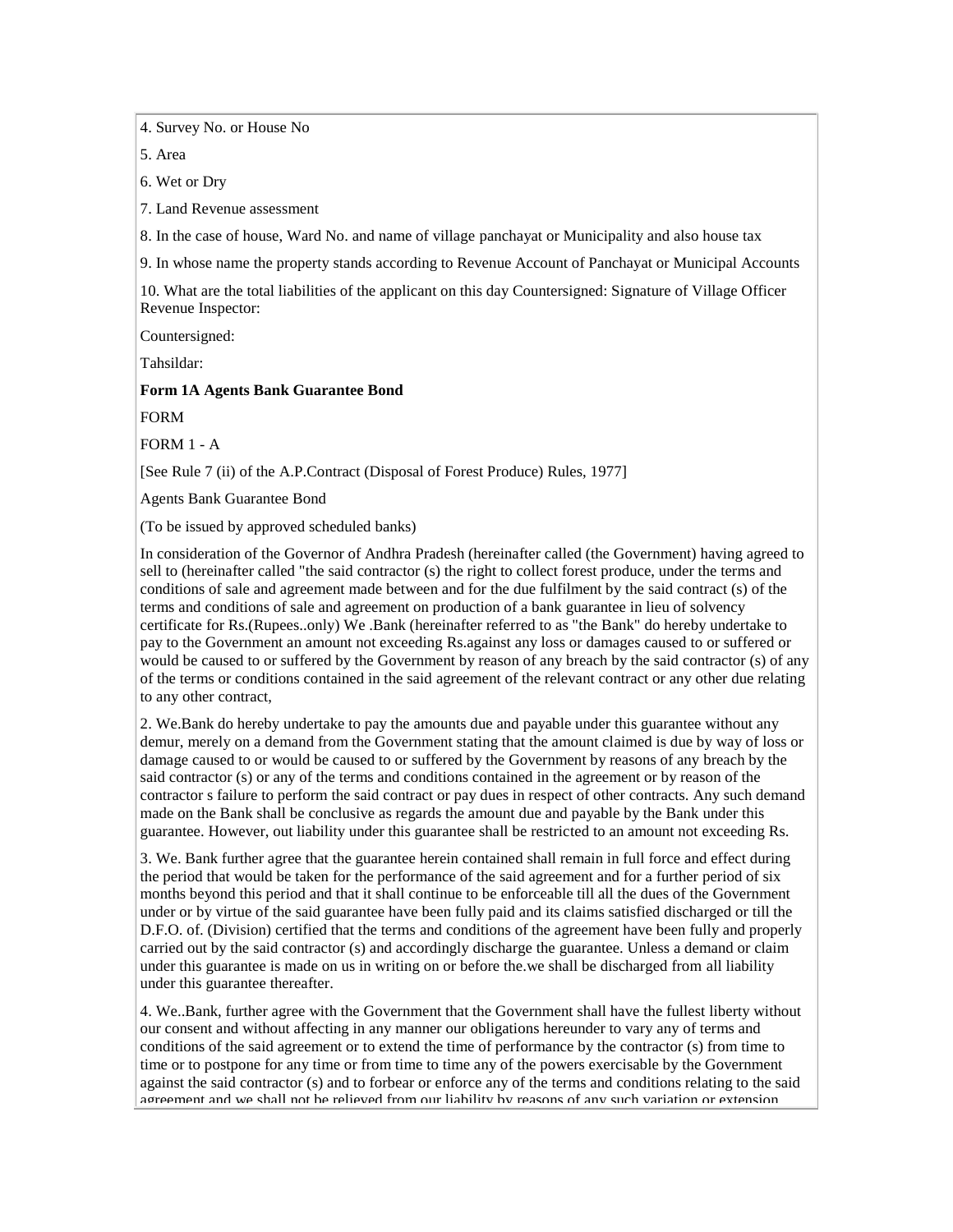being granted to the said contractor (s) or for any forbearance, act or omission on the part of the Government to the said contractor (s) or by any such matters or thing whatsoever which under the law relating to sureties would but for this provision have the effect of so relieving us.

5. We. Bank, lastly undertake not to revoke this guarantee during its currency except with the previous consent of the Government in writing Dated of the \_\_\_\_\_\_\_\_\_\_\_\_\_\_day

 $197$ 

 $\frac{1}{2}$  for /Bank Ltd.

# **Form 2 FORM**

FORM

FORM - II

(See Rule 7 (v) of Andhra Pradesh Forest Contract (Disposal of Forest Produce) Rules 1975.)

1. It is certified that ..(name of the Society) bearing registration No..and required under the provisions at Andhra Pradesh Co operative Societies Act, 1964 comprises members who are exclusively Harijans or and also belong to Schedule Castes or and also Scheduled Tribes or and Backward Classes.

It is also certified that the members of the society are labourers by profession working in Forest coupes or relating the works of Forest Coupes thus depending on forests for livelihood.

(i) It is also certified that I have examined the solvency of the ..society (name of the society with reference to immovable property standing in its name and possession and enjoyment over which it has independent saleable right and or the share capital of the society and I have satisfied myself that the society is solvent for Rs.. (in words) ..after taking into consideration its liabilities this day and the assets listed are free from encumbrances.

(ii) In the event of the society being required to make payment of any dues to the Government arising out of any dealings on the strength of any certificates in (i) and also in the event of the society not fulfilling its obligation to pay the dues as required. I undertake to appropriate the assets of the society towards such dues as first charge.

Signature of Deputy Registrar:

of Co operative Societies Asst. Director of Industries

Name and Designation Official Seal:

(i) Name and signature of the President of the Society

(ii) Name and signature of the Secretary of the Society Attested:

Signature of the

Dy.Registrar of Co-operative ocieties Assistant Director of Industries.

**Form 3 List showing the Bids made with a respect to each Auction Sale** 

FORM

FORM - III

(See Rules 10 and 15 of Andhra Pradesh Forest Contract

(Disposal of Forest Produce) Rules, 1977)

Sale List

List showing the Bids made with a respect to each Auction Sale.

(1) Situation of the coupe:

Unit of sale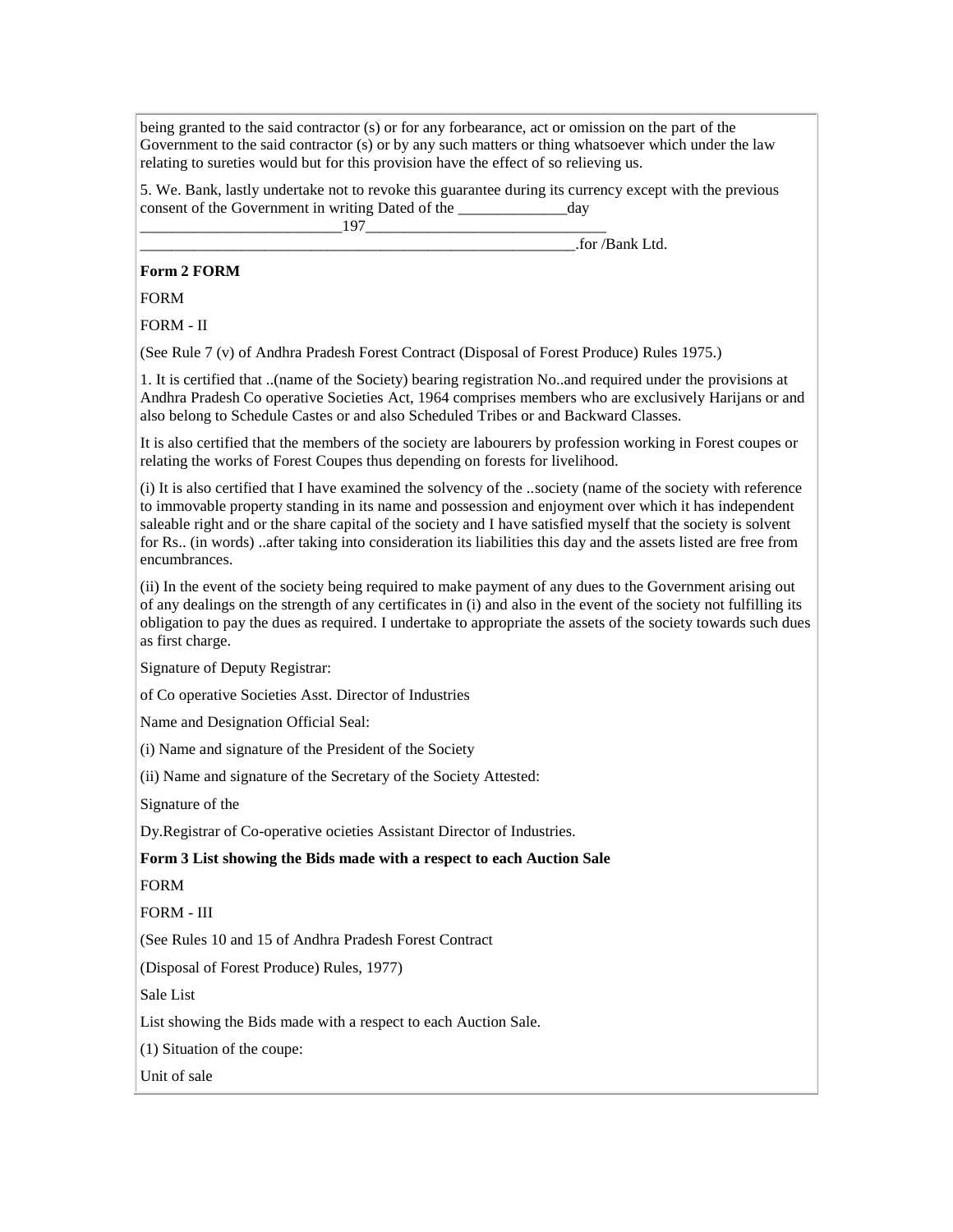(a) Coupe No. and series: (b) Name of the Forest Block: (c) Range (2) Period of the contract: (3) Date of auction: (4) Name and designation of sale conducting Officer: Name of the bidder Amount of each bid Signature of the highest andsecond highest bidders (1) (2) (3) Amount of the highest bid and signature of the Highest bidder Signature of the Range Officer witnessing the signature of the highest bidder. knocked down the sale the name of the highest bidder SriS/o R/o taluk for Rs (In words) only. Signature of the Sale Conducting Officer. I hereby certify that the sale was conducted by me in person in the presence of the witnesses whose signatures are affixed hereunder. Signature of the Witnesses: 1. 2. Signature of the Sale Conducting officer Certified that I have obtained the solvency certificates of all the bidders participating in the sale, scrutinised the same and found them to be valid. Signature of the Range Officer Confirmed the sale for Rs............ (in words) only in the name of the highest bidder Sri................ S/o...........R/0 Range Officer: Divisional Forest Officer Conservator of Forests. Place: Date: **Form 4 FORM** FORM FORM - IV (See Rules 15 to 18 of Andhra Pradesh Forest Contract (Disposal of Forest Produce) Rules, 1977). Ref.No, Office of the Divisional Forest Officer .Division Sub: Forest contractors Sale of Range confirmation orders Reg. The sale of right to..as per this office sale notice Nodated in coupe Noseriesof Range, is confirmed by the competent authority in the name of the highest bidder SriS o.for Rswith contract period from toThe Highest Bidder has paid sum of Rs (in words) at the time of sale in the Office of the ..The balance sale amount is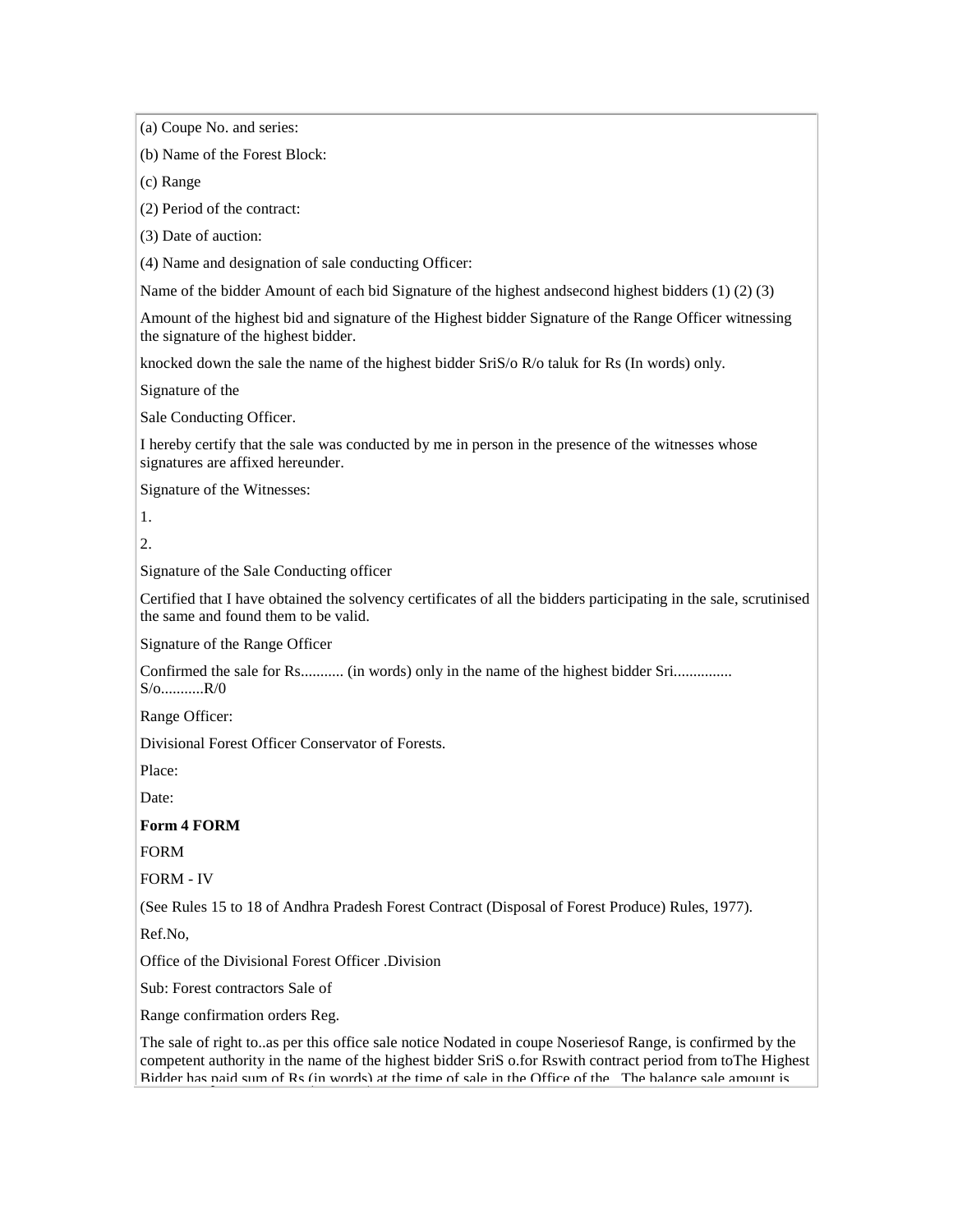payable as follows:

1. 1st instalment (excluding the sale amount already paid) of Rswithin (10) days of receipt of this order (corresponding to 1st strip.)

2. 2nd instalment of Rson or before (Corresponding to 2nd strip).

3. 3rd instalment of Rson or before (Corresponding to 3rd strip).

4. 4th instalment of Rson or before (Corresponding to 4th strip).

2. In addition to the above, the highest bidder shall also pay the security deposit at the rate of 6 1/4% of the sale amount i.e., Rsand Rsbeing the value of stamp fee initially defrayed from this office within (10) days of receipt of this confirmation order.

3. On completion of the above formalities possession orders will be issued.

4. The forest contractor is informed that failure to pay the above amounts, including the security deposit, within the time specified above may result in action being taken according to conditions of sale including forfeiture of all amounts paid and resale of the contract at his risk and loss and the loss, if any, being recoverable, from him as arrears of land revenue.

Regd. Post Ack. DueName:

Divisional Forest Officer,

Division.

To

Sri Acting for and on behalf to the Government of Andhra Pradesh.

Forest Contractor Resident of

Copy to the Range Officer for necessary action.

## **Form 5 Government of Andhra Pradesh Forest Department**

FORM

FORM - V

[See rule 19 of Andhra Pradesh Forest Contract (Disposal of Forest Produce) Rule 1975]

Government of Andhra Pradesh Forest Department

Ref. No:Office of the Divisional Forest Officer, .Division.

Sub: Forests contracts Sale of .possession orders - Reg.

Ref.: Confirmation orders issued in this office Ref. No.Dated: .

1. Sri . S o .o .Taluk .has been sold the right .of coupe .Range .of this Division for a sale amount of Rs.with contract period from . to . vide confirmation orders issued in the reference cited.

2. He has paid the following amounts towards sale amount.

(a)

(b)

(c)

(d)

3. He has paid the security deposit as follows:

(a)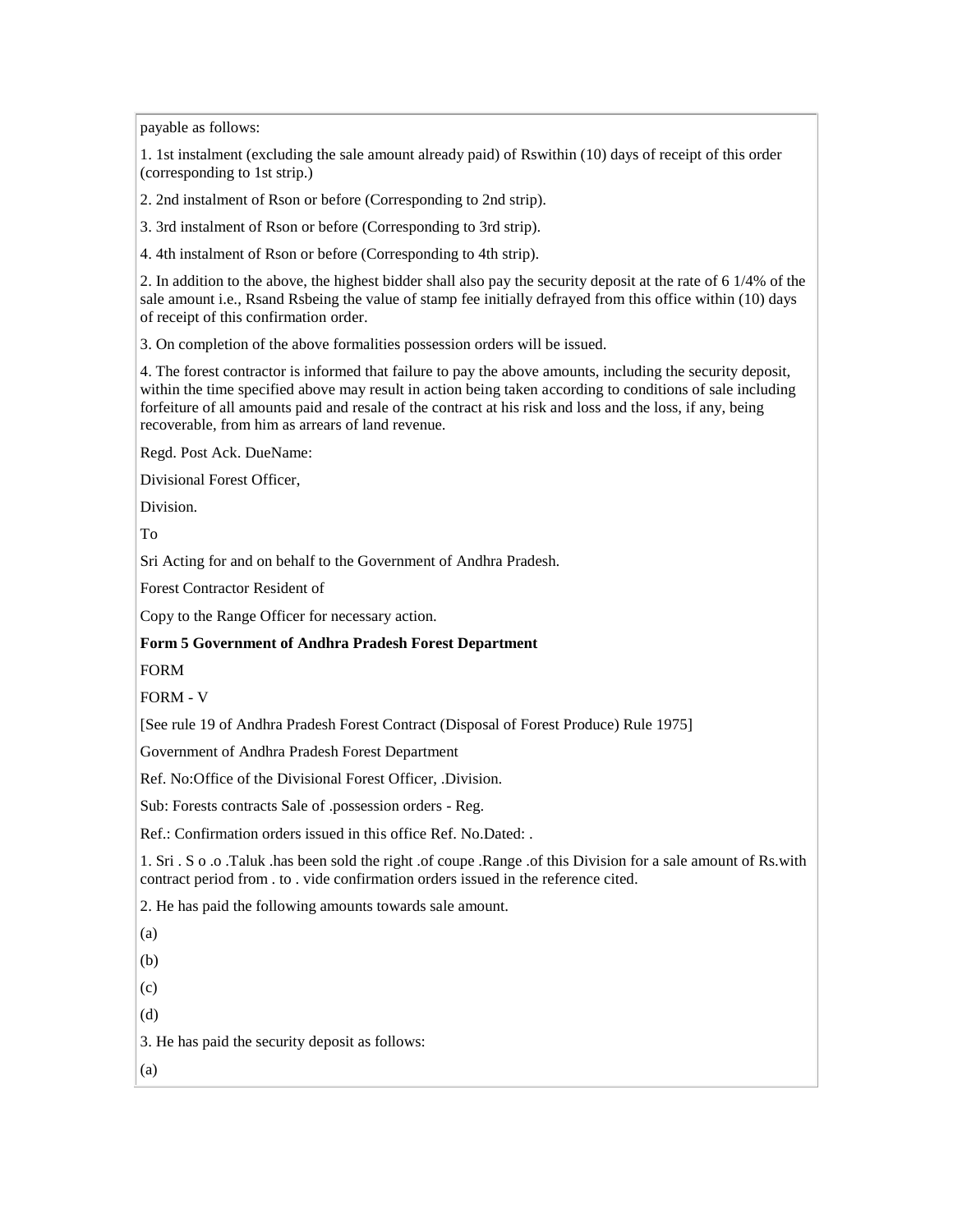(b) (c) (d) 4. He has paid the stamp duty as follows: (a) (b) (c) 5. The total sale amount less the amount already paid is payable in the following instalments on or before the dates given thereof. Instalment amount Date 1. 2. 3. 1. 2nd instalment (Corresponding to strip..........) 2. 3rd instalment (Corresponding to strip .............) 3. 4. 5. Since he has completed, all the formalities precedent to the issue of the possession orders, he is allowed to take possession of the coupe from the Range Officer .or his deputy and carry out the work of the coupe starting from strip .in terms of sale notice issued in this office Ref. No.dated .and Andhra Pradesh Forest Contract (Disposal of Forest Produce) Rules, 1977. He shall deliver possession certificate to the Range Officer or his deputy in the prescribed form on taking possession. He is also informed that he is also at liberty to enter the coupe and take possession of the coupe after tendering the prescribed possession certificate to the Range Officer and in any case he will be deemed to have taken possession of the coupe in a satisfactory condition if no possession certificate is tendered within (10) days of the issue of this possession orders. 6. (a) He will submit to the Divisional Forest Officer through Ranger on the 10th of each month on account of Forest produce removed under the contract in the proforma enclosed. 7. The following persons nominated by him to act as his agents are proved to work as his agents in terms of the power of attorney granted by him and filed in this office. 1. 2. 8. The required transit permits etc., may be obtained from the Range Officer in addition to such assistance as needed in terms of the sale. 9. The following pass hammer is allotted to remove the timber etc., in terms of Andhra Pradesh Forest Produce Transit Rules, 1970. 10. Further points, if any, in terms of Sale. Name of the Contractor Amount of Contract period of Contractor Description of Contract Area. Description of produce sold Return for the month of 19. Sl.No. Quantityextracteddu-ring thepreviousmonth Quantityadded duringthe month Total Quantity Quantity Removedduring themonth Balance at the end of themonth  $(1)$   $(2)$   $(3)$   $(4)$   $(5)$   $(6)$ Regd. Post Ack. Due Divisional Forest Officer Division To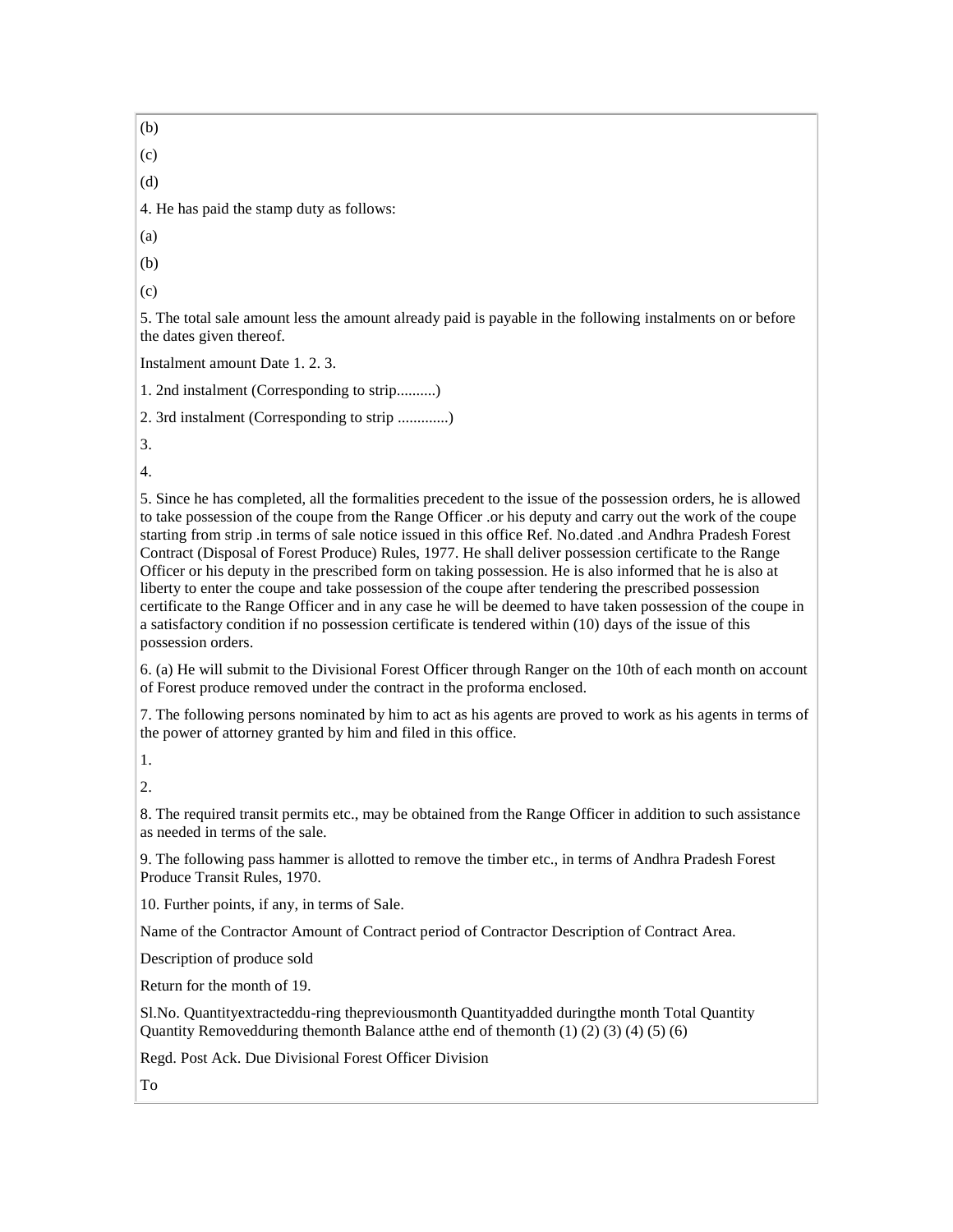Sri

Forest Contractor.R/o

Copy to the Range Officer with the following Instructions

1.

 $2<sup>2</sup>$ 

## **Form 6 Possession Certificate**

FORM

FORM - VI

[See Rule 19 of Andhra Pradesh Forest Contract (Disposal of Forest Produce) Rules 1977)

Possession Certificate

I, ..S/o ..R/o ..Village in .. taluk forest contract of coupe ..for the year .. hereby affirm that I have this day ..of ..taken charge of coupe No ( ) area .. of .. Range which I have purchased. The Range Officer Forest Section Officer concerned has today explained to me in the field the boundaries of the area which I have purchased with reference to the surveyed sketch and the conditions of the sale notice and I am satisfied that the area and the forest produce therein taken charge by me today is in accordance with the sketch and the conditions of the sale notice. I also certify that the reserves mentioned in the list supplied are intact and that there are no illicit fellings either in the coupe or within a radius of half a kilometer around it on this date and I have no complaint about the shortage of the forest produce or about the area of the coupe.

If it is a coppice with reserve coupe:

I certify that I have verified the reserves with reference to the marking bood and find that they are all existing intact in the coupe on this day

In case of improvement coupe:

I certify that all the trees marked for felling in coupe No.( ) which I have purchased are existing in the coupe on this day

If it is a felled material or confiscated produce:

I certify that material mentioned in the Sale Notice and which

I have purchased have and the taken possession by me this day the

Signature of the Forest

Contractor authorised agent.

Certified that the above coupe has been handed over to the contractor in good conditions.

Range Officer/Deputy Ranger

## **Form 7 Certificate of Return Charge of Coupe**

FORM

FORM - VII

(See Rule 19 of Andhra pradesh Forest Contract (Disposal of Forest Produce) Rules,1977)

Certificate of Return Charge of Coupe

Taken charge of the coupe this dayof 19from SriForest Contractor in the presence of the following witnesses since the Forest Contractor did not deliver the coupe and found the following irregularities in terms of sale notice and contract.

Inventory of Irregularities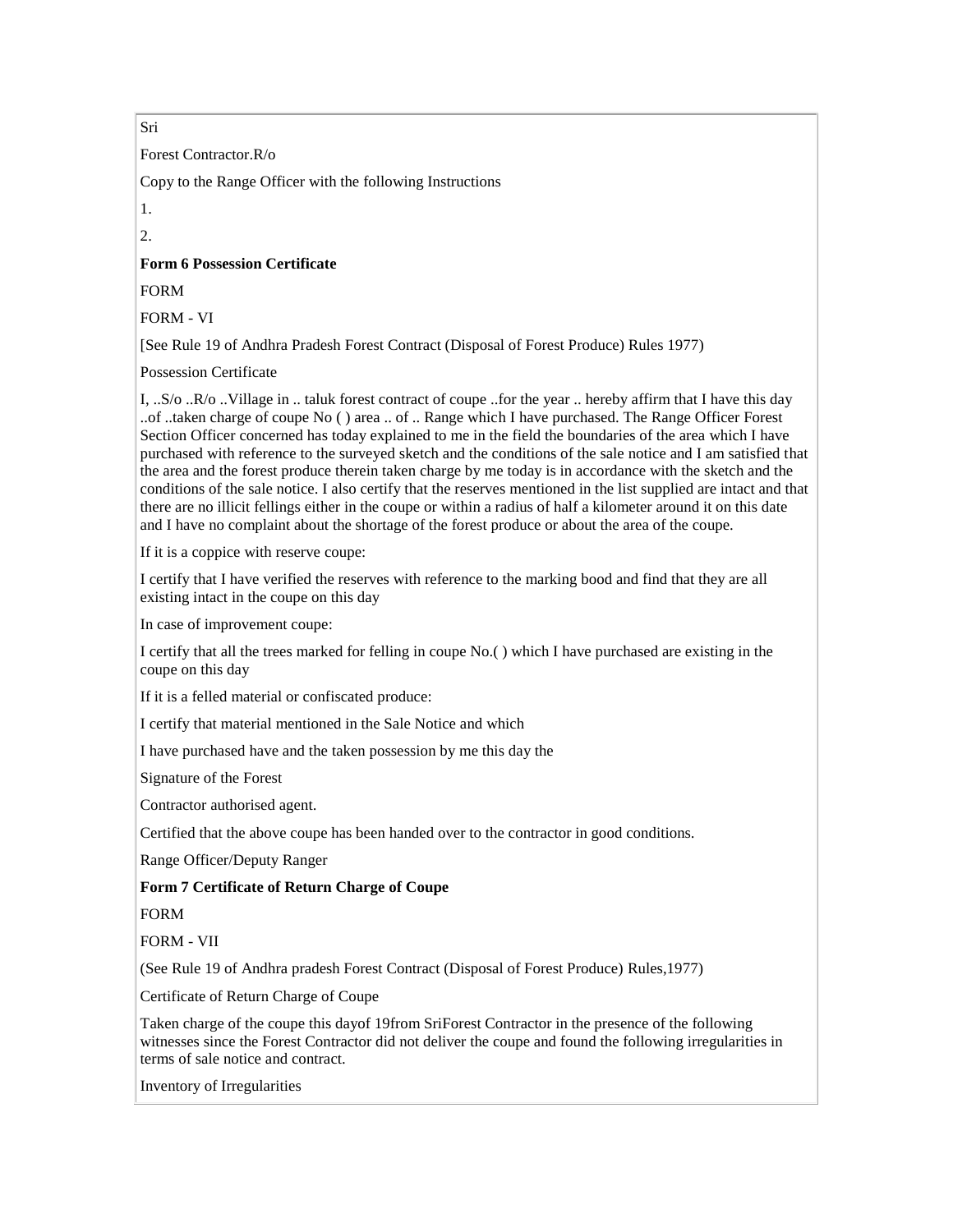Name and address of thewitnesses Signature of the witnesses Signature of theRanger/his deputy takingdelivery of the coupe 1. 2. 3. 1. 1. 2. 2.

I agree with the irregularities enumerated I have the following objections.

Signature of the Forest

Contractor Agent.

## **ANDHRA PRADESH FOREST OFFENCES (COMPOUNDING AND PROSECUTION) RULES, 1969**

In exercise of the powers conferred by section 68 of the Andhra Pradesh Forest Act, 1967 (Act No.1 of 1967), and all other powers hereunto enabling the Governor of Andhra Pradesh hereby makes the following rules

# **Rule 1**

These rules may be called the Andhra Pradesh Forest Offences (Compounding and Prosecution) Rules, 1969.

# **Rule 2**

In these rules unless the context otherwise requires:

(a) 'accused' means any person who committed or in respect of whom it may be reasonably inferred that he has committed a forest offence;

(b)'form' means a form appended to these rules.

## **Rule 3**

(1) When a forest offence is booked in Form-A it shall be dealt with in the manner hereinafter provided.

(2) The forest produce seized may be kept in the safe custody of the Forest guard or Forest Watcher and a certificate to that effect shall be obtained in Form-C

(3) The report of seizure of the forest produce shall be submitted immediately to the next superior officer as well as Divisional Forest Officer as prescribed in Form-B

## **Rule 4**

An enquiry into a forest Offence shall be held by an Officer not below the rank of a Deputy Range Officer or Forester.

## **Rule 5**

Every accused who expresses his willingness to have the offence compounded as provided in rule 4 shall forthwith give a written undertaking in that regard in Form D

## **Rule 6**

If, immediately after the offence is detected or at the time of enquiry, the accused is willing to pay in advance any amount towards compensation to be fixed under section 59 of the Act, any Forest Officer not below the rank of a Forester, may accept such amount and shall issue a receipt duly signed by him for the amount so received.

Provided that the acceptance of any amount as aforesaid shall be without prejudice to any decision that may be taken by the competent authority under these rules in regard to the quantum of compensation or the necessity or otherwise to compound the offence.

# **Rule 7**

Any property seized from an accused shall not be released immediately on receipt of the amount of advance compensation paid by him under rule 6 but shall be retained with the forest officer concerned until an order in this behalf issued by the competent authority under rule 8, is received by him.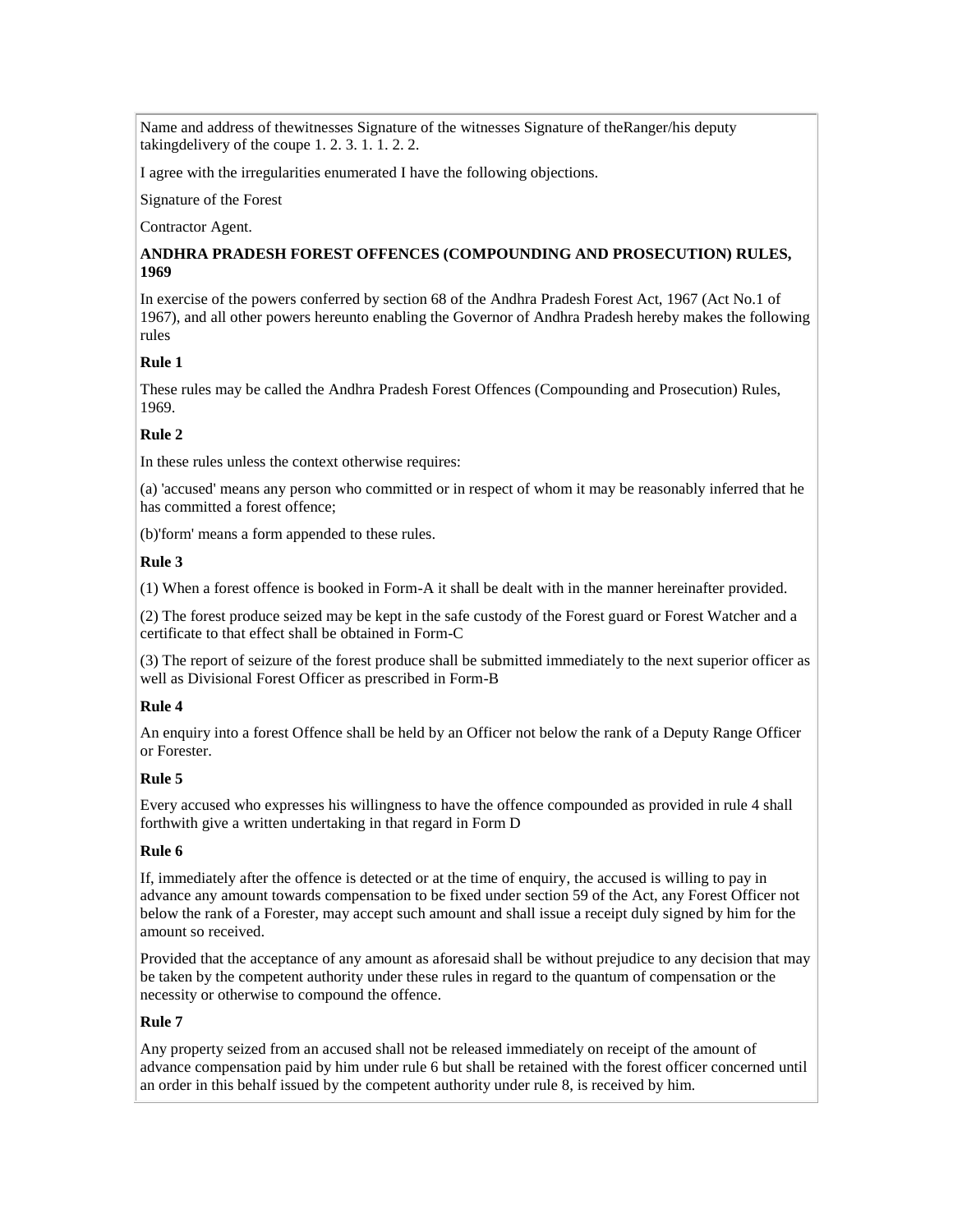# **Rule 8 Where the accused gives an undertaking as specified in rule 5, in the case of**

(i) all the forest offences, the Divisional Forest Officer or the Sub-Divisional Forest Officer:

(ii) all the forest offences where the value of the forest produce involved does not exceed Rs.50,000, the Ranger shall be competent to compound the offence under Section 59 by passing an order in this behalf. Every order so passed shall be in Form-E and shall be communicated to the accused immediately on such passing.

(iii) However, Forest Range Officers shall not compound any offence involving fast moving motorised vehicles, sandlewood and red sanders.

# **Rule 9**

Every Officer competent to compound the offence may refuse to compound an offence in any particular case without assigning any reasons.

Provided that where the competent officer refuses to compound an offence, the amount that has been received towards advance compensation from the accused under rule 6 shall be arranged to be refunded to him by such officer by passing a suitable order in this behalf.

# **Rule 10**

(1) Any person aggrieved by an order passed by an officer under rule 8 may prefer an appeal, within fifteen days from the date of receipt of such order, to the Sub-Divisional Forest Officer and where there is no such Sub-Divisional Forest Officer, to the Divisional Forest Officer, in case such order is passed by a Ranger and to the Conservator, in case such order is passed by Sub-Divisional Forest Officer or Divisional Forest Officer, and the order passed thereon by the appellate authority shall be final.

(2) The appellate authority referred to in sub-rule (1) may, where no appeal is preferred within the period specified in that sub-rule against any order passed under rule 8, call for and examine the record of such order so as to satisfy itself as to the legality, propriety and regularity of such order and may pass such order in relation thereto as it may deem fit:

Provided that the appellate authority shall not enhance the amount of compensation payable by the accused unless an opportunity of making his representation against such enhancement is given to him.

# **Rule 11**

(1) The amount of compensation fixed under rule 8 shall be paid by the person concerned within one month from the date of receipt by him of the order compounding the offence.

(2) In case the amount of compensation so fixed is not paid in full within the period aforesaid, action to recover the same may be taken as provided under Section 70 of the Act.

# **Rule 12**

In case the value of forest produce, ceized is less than Rs.50,000 Rupees fifty thousand and where the accused does not opt for compounding the offence or the competent authority does not choose to compound the offence, the Forest Range Officer may order the prosecution of the accused. In all other cases, where the accused does not opt for compounding the offence or the competent authority does not choose to compound the offence, the Sub-Divisional Forest Officer, Managers of primary marketing societies under the administrative control of Girijan Co-operative Corporation Ltd., or the Divisional Forest Officer may order the prosecution of the accused.

# **Rule 13**

Where an order of prosecution is passed under rule 12, a Forest Officer not below the rank of a Forester authorised in this behalf or the Manager of a Primary Marketing Society, under the administrative control of the Girijan Co-operative Ltd., the officer so authorised or such Manager of the Primary Marketing Society, under the administrative control of the Girijan Co- operative Corporation Ltd., as the case may be shall file a charge sheet in Form-F before the Magistrate having jurisdiction or before the Authorised **Officer**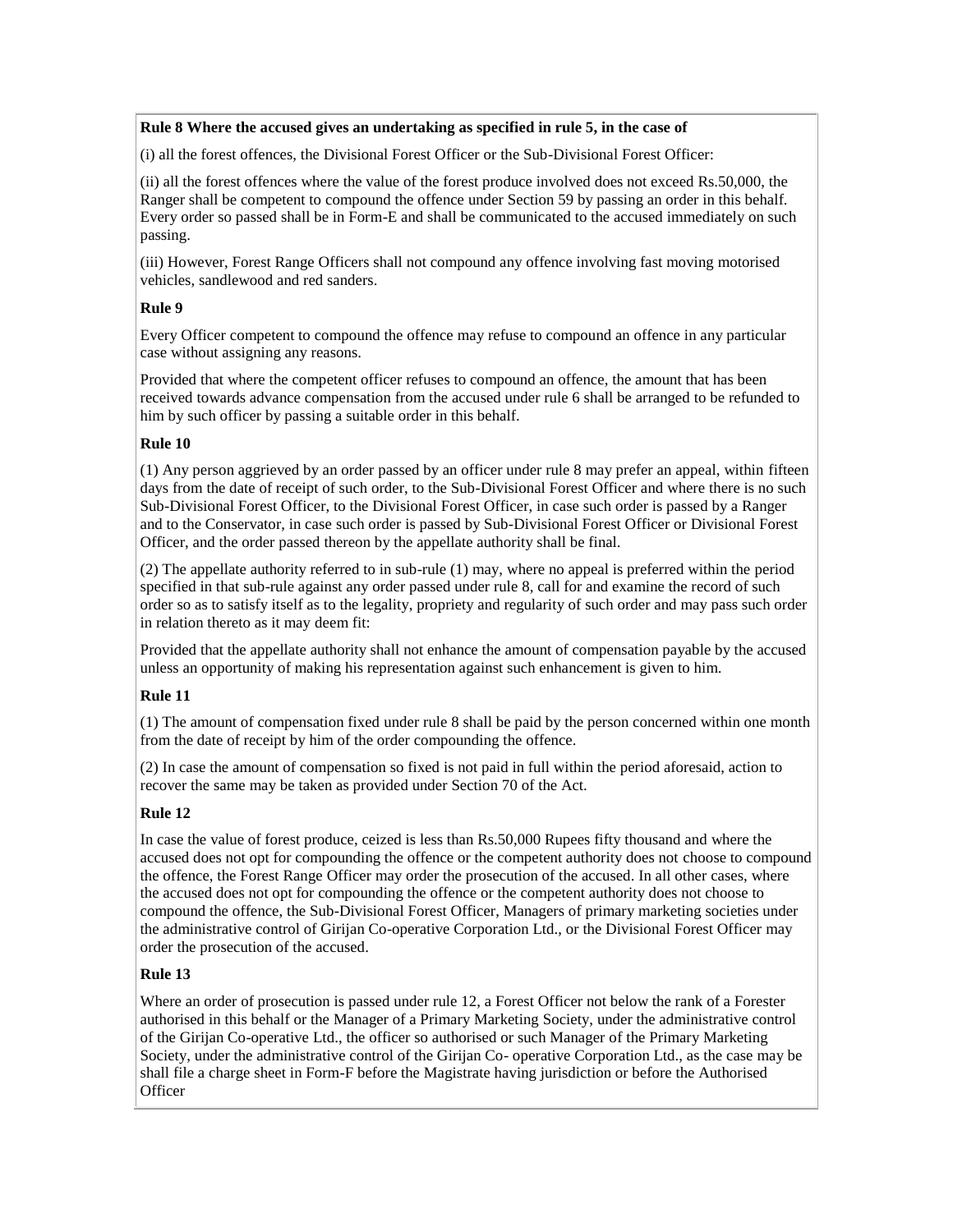# **APPENDIX A FORM**

# FORM

FORM - A

[See Rule 3(1) Andhra Pradesh Forest Offences (Compounding and Prosecution) Rules, 1969]

..Division .Book No. ..

..Range Report No. ..

# PRELIMINARY OFFENCE REPORT

1. Name, Parentage and Address of the Accused person(s).

2. Nature of Offence

3. Place where Offence occurred and place of seizure

- 4. Date and time of detection of offence
- 5. Name and address of complainant/detector

6. Description and value of forest Produce involved in Forest Offence with measurements and Quantity

7. Description of vehicles, tools, etc., used in committing of Forest Offence.

8. Name and address of Witnesses.

Date:

# **APPENDIX B FORM**

FORM

FORM - B

[See Rule 3(2) of Andhra Pradesh Forest Offence (Compounding and Prosecution) Rules, 1969]

Book No.

Serial No.

Report of seized property in a Forest offence

(under section 44 of A.P. Forest Act, 1967).

To

The Divisional Forest Officer,

Division.

Isubmit that the following Property is seized by me on in connection with a Forest Offence.

1. Name of accused with address

2. Nature of Offence.

3. Particulars of property.

4. Belt/Section.

Signature:

Designation:

# **APPENDIX C FORM**

FORM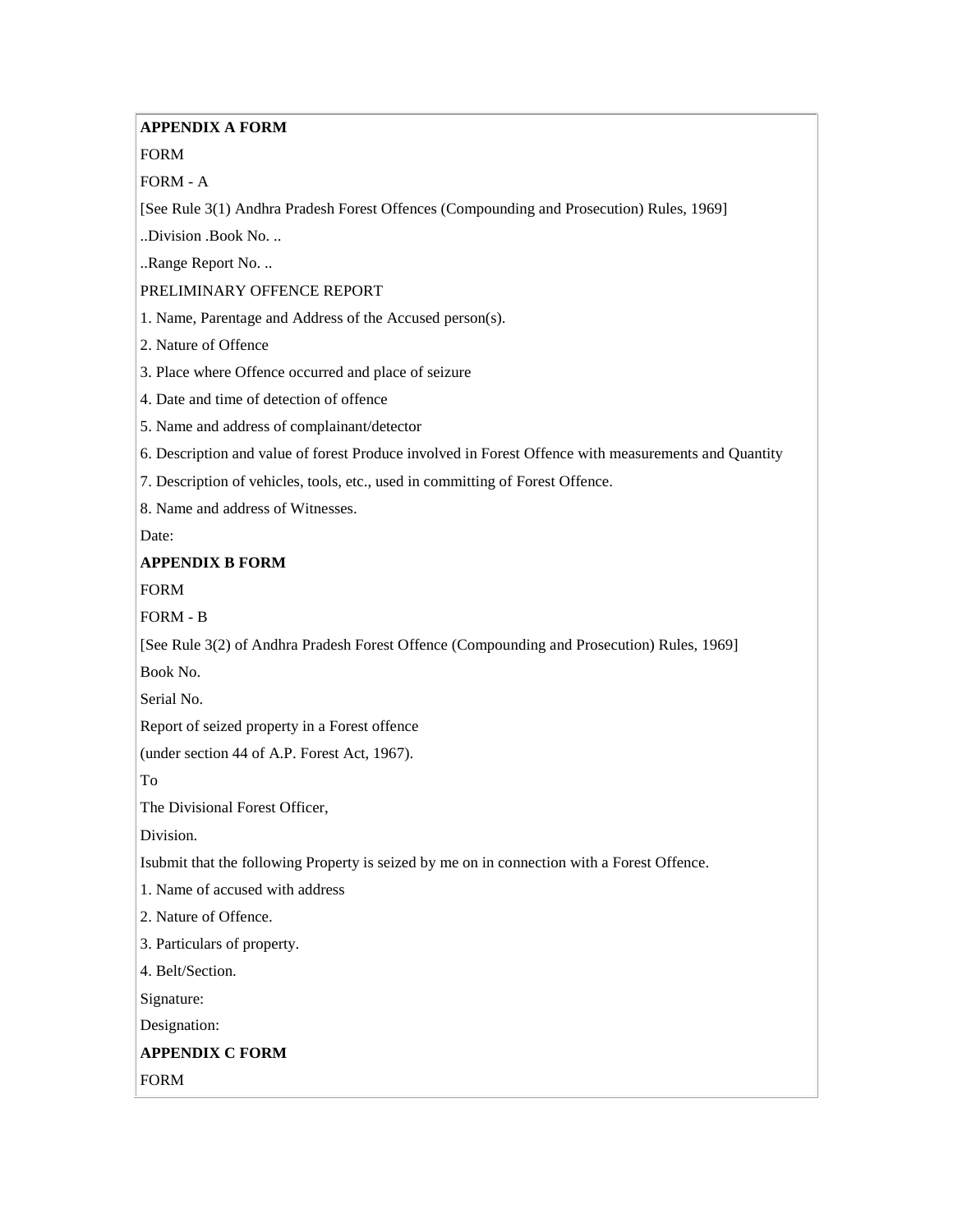# FORM - C

[See Rule 3(3) of Andhra Pradesh Forest Offences (Compounding and Prosecution) Rules, 1969]

CERTIFICATE OF SAFE CUSTODY

The following articles involved in a forest offence are in my safe custody. They are given in my custody by .(name and designation) on ..

I undertake to safeguard them from damage and loss and shall produce the same on demand by an authorised officer of forest Department.

Details of articles taken over :

Date:

Signature:

Designation:

Signature of the Forest officer who seized the articles and handed over to the custodian.

# **APPENDIX D COMPOUNDING STATEMENT**

FORM

FORM - D

COMPOUNDING STATEMENT.

[See rule 5 of the Andhra Pradesh Forest Offences (Compounding and Prosecution) Rules, 1969].

I, son of resident of being accused for forest offence hereby undertaken of my own free will to pay compensation under the Andhra Pradesh Forest Offences (Compounding and Prosecution) Rules, 1969.

2. Should I fail to remit the amount of Compensation imposed, the same may be recovered as if it were an arrear of land revenue as provided in the Andhra Pradesh Forest Act, 1967.

3. I also clearly understand that compounding of the offence by the competent authority under the rules is discretionary and my willingness to pay compensation or payment made in anticipation of compounding order does not prevent the competent authority to decide a different course of action.

Particulars:

1. Name of the accused :

2. Father's Name :

3. Permanent Address :

4. Temporary Address :

5. Particulars of Offences under investigation :

6. Where immovable properties situated, if any ;

7. Signature of the accused.

Date:

Signature of the witnesses :

(1)

Address :

(2)

Address :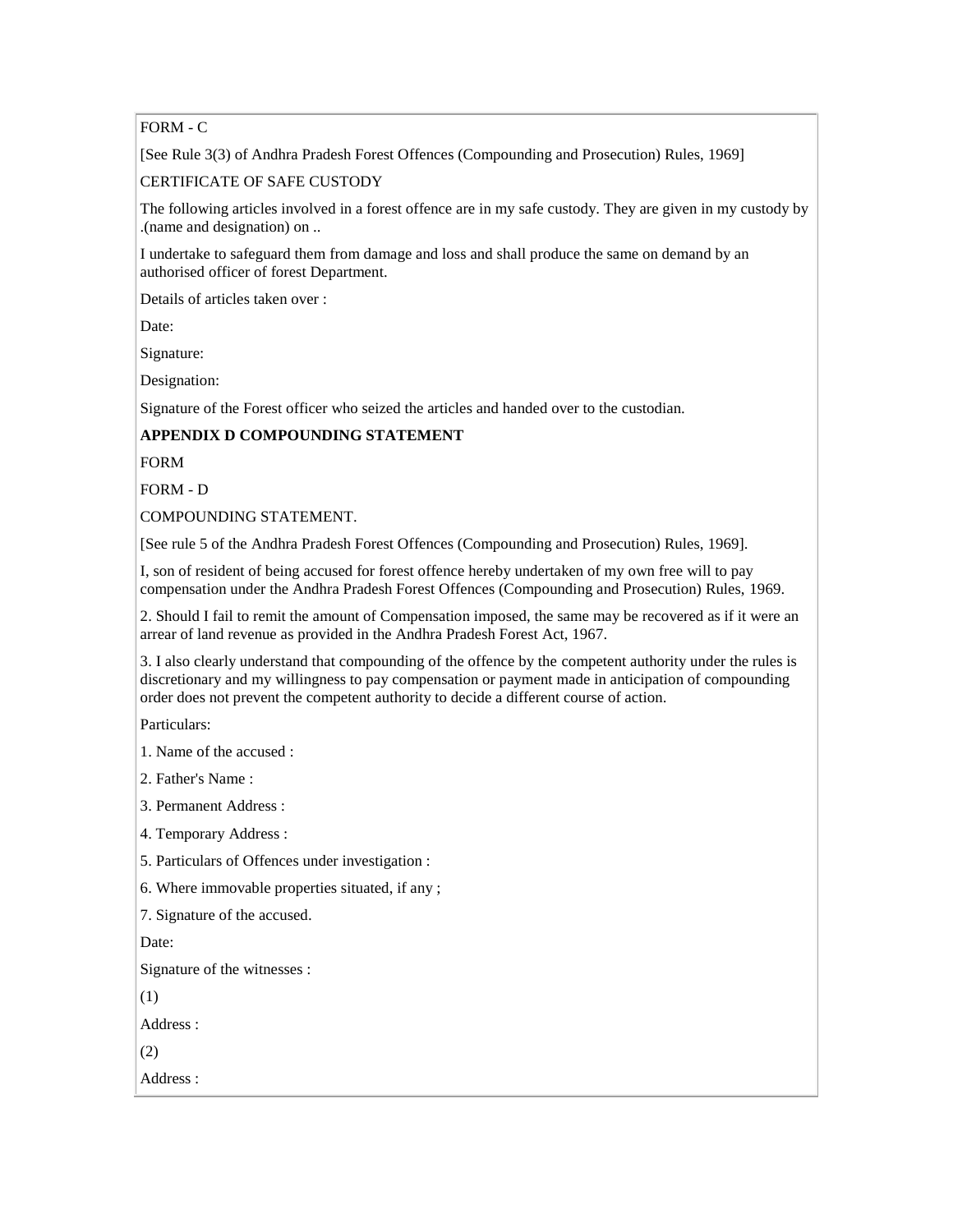Name, designation and Signature of the Forest Officer receiving this Statement.

Date:

### **APPENDIX E FORM**

FORM

FORM - E

[See Rule 8 of the Andhra Pradesh Forest Offences (Compounding and Prosecutions) Rules, 1969.

OFFENCE FILE NO.

In view of the compounding statement given by the accused Sri. I hereby order that a sum of Rs. be paid to wards compensation by the Accused.

2. On payment of the compensation amount in full the seizures detailed hereunder shall be released. The seized forest produce detailed hereunder is forfeited the State.

### DETAILS OF SEIZURES.

3. If the compensation is not paid in full within thirty days from the date of receipt of this notice, action to recover the same, if necessary, will be taken as if it were an arrear of land revenue.

4. Appeal lies on this order to the Sub-Divisional Forest officer/Divisional Forest Officer/Conservator of Forests if preferred within fifteen days from the date of receipt of this order.

5. He is requested to acknowledge receipt of this order affixing the date of receipt also.

Place:

Date:

Compounding Authority:

Designation:

Through Range Officer/Deputy Range Officer/Forester.

To

Sri

.

.

Copy in duplicate to Range Officer/Deputy Range Officer/Forester. He is requested to take further action as per the Andhra Pradesh Forest Offences (Compounding and Prosecution) Rules, 1969.

# **APPENDIX F FORM**

FORM

FORM - F

[See Rule 13 of the Andhra Pradesh Forest offences (Compounding and Prosecution) Rules, 1969]

Range/Taluk.

Forest Offence Report Date.

To

The Magistrate.

1. Locality and date of Offence :

2. When, where, and by whom detected and by whom and when reported ; No. and date of report :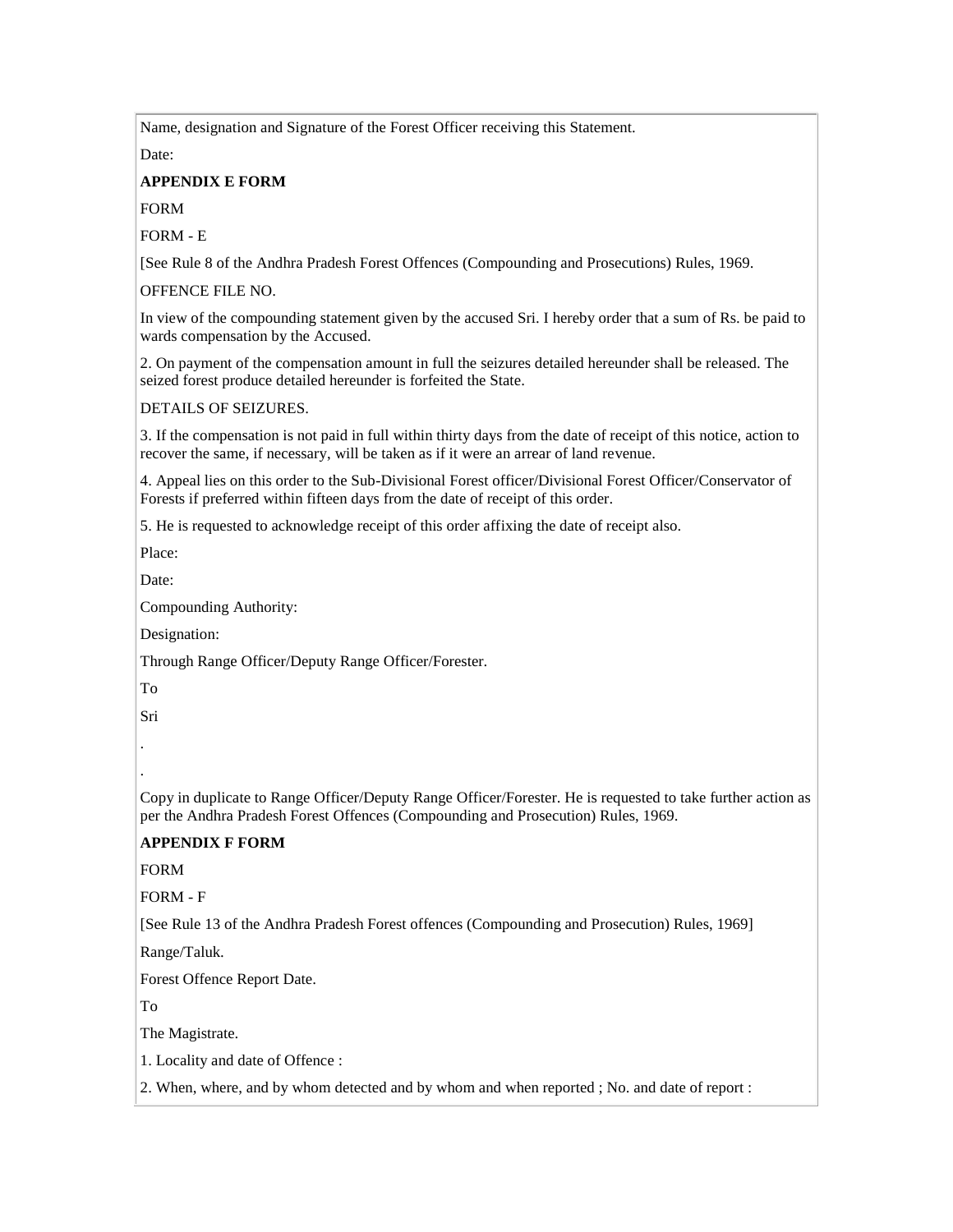3. Number, name, age, parentage, caste, calling and residence of the accused ; and if arrested, by whom, when and where.

4. Nature of offence and under what rule and section liable ; if the offence is theft of forest produce, state whole quantity and value involved. If the offence is illegal grazing, state the number and description of the animals:

5. Number, name, parentage, calling and residence of witnesses. Points on which evidence of each witness is received ;

6. Nature of the defence. State whether the accused is willing to compound ;

7. Description and value of produce etc. seized by whom and when.

8. In whose charge, and by whom and when left ; and where the receipt is recorded ;

9. History of the case ; Nature and date of enquiry by the undersigned :

Place :

Date:

Signature :

Designation :

(To be written in duplicate at a time using carbon paper. Original to be filed as charge sheet and duplicate to be retained as office copy).

### **ANDHRA PRADESH SAW MILLS (REGULATION) RULES, 1969**

In exercise of the powers conferred by Section 29 read with Section 68 of the Andhra Pradesh Forest Act, 1967 (Act I of 1967), the Governor of Andhra Pradesh hereby makes the following Rules to regulate the location of saw mills and conversion of timber at the saw mills in the State.

### **Rule 1**

These Rules may be called the Andhra Pradesh Saw Mills (Regulation) Rules, 1969.

#### **Rule 2 In these Rules, unless the context otherwise requires**

(a) "Licensing authority" means the Divisional Forest Officer having jurisdiction over the place of establishment of a saw mill;

(b) "saw mill" means a mechanical contrivance for sawing, cutting or conversion of timber with the aid of electrical or mechanical power and includes the premises as approved in the licence, but does not include a contrivance operated solely by manual power.

### **Rule 3**

(1) No person shall instal, erect or operate a Saw Mill for cutting, converting or sawing of timber without obtaining a licence for such installation from the licensing authority.

(2) No licence for setting up fresh saw mills within a distance of 5 Km. from the boundary of any Forest under the control of the Forest Department whether notified or not shall be granted, except when it is required for Departmental use.

(3) The distance of 5 Km. shall be computed from topo sheets as aerial distance as crow flies.

### **Rule 4**

(1)

(a) Any person desiring to instal, erect or operate a Saw Mill, shall make an application in Form-I enclosing copies of following documents.

(i) Title deeds or lease deed of the premises or an undertaking by the applicant that the premises of saw mill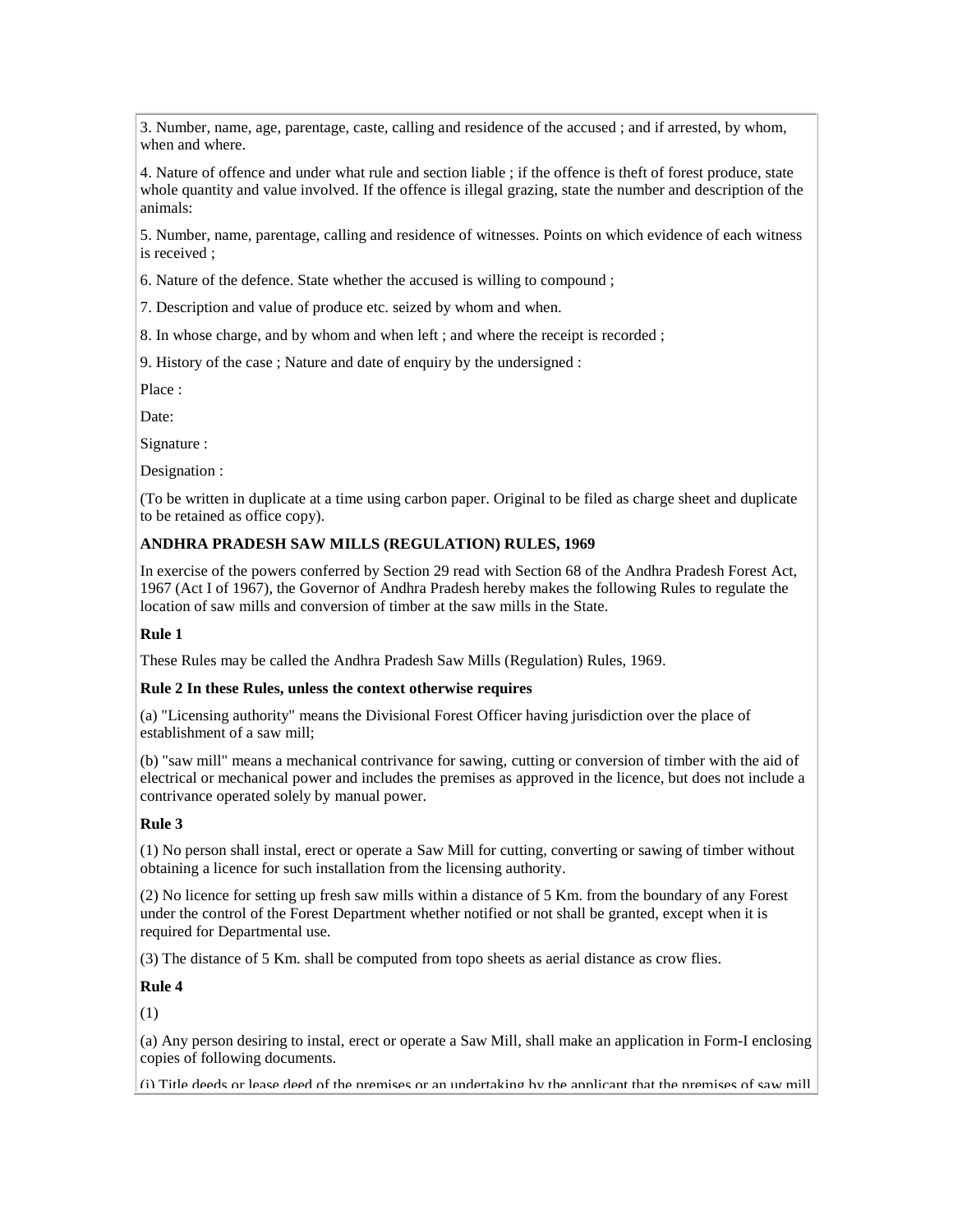are on lease from the land owner".

(ii) Copy of Factory licence, if any.

(iii) Copy of Sales Tax Registration, etc., if any.

(iv) Copy of Location sketch of the premises.

(v) Statement indicating the sources of supply of round wood, species and quantity:

Provided that where within a period of two months from the date of receipt of application by the licensing authority the applicant has not been granted a licence or any communication from Divisional Forest Officer is received the applicant may proceed to establish and run a Saw Mill, but not so as to contravene any of the provisions of the Andhra Pradesh, Forest Act, 1967 or any rule made there under. And after installation of Saw Mill the applicant shall inform licensing authority of such installation and obtain a licence.

(b) Every proprietor of an existing Saw Mill shall obtain a licence from the Licensing authority within sixty days from the date of publication of these rules and any existing Saw Mill should not be operated beyond sixty days without a valid licence under these rules.

(c) Every application shall be accompanied by a fee mentioned below for grant of licence or for its renewal

(i) Licence period of one year

Rs. 1000-00

:

(ii) Licence period of two years

Rs. 2000-00

(iii) Licence period of three years

Rs. 3000-00

(d) If the applicant desires to obtain common licence for Saw Mill and depot, he should indicate in the application form in Form. i.(2) On receipt of an application, the licensing authority shall make such enquiry as he deems fit, and after satisfying himself whether or not there would be any objection to granting the licence applied for, having regard to safeguarding the timber in any reserved protected or proposed forest, or in any land referred to in Rule 3, may grant a licence in the form-II of these rules subject to the conditions set out therein or refuse to grant a licence. (3) The licencee, whose Saw Mill is located within five kilometres from forest boundary shall, before the issue of licence make a security deposit of Rs.5,000 in National Savings Certificate in favour of the licensing authority and the security deposit shall be Rs.2,000 in the remaining locations, towards the due observance of Andhra Pradesh Forest Act, 1967 and the rules made thereunder.

## **Rule 5**

(1) Every licence granted under Rule 4 shall, subject to provisions of Rule 9, be effective from the date of issue or from the date of expiry of the period specified in the proviso to clause (a) of sub-rule (1) of Rule 4, as the case may be, to the 31st December of the year upto which licence is granted, both days inclusive.

(2) The licence granted under these rules for Saw Mmills located within five kilometres of forest boundary shall not be transferable.

(3) The Saw Mill machinery and premises shall not be leased to any person without intimation of the licensing authority. For any acts of ommission of lissee, licence holder shall be held responsible.

(4) In case the Saw Mill premises is to be changed, or when the machinery is to be shifted from one place to another within same forest division, such changes should not be done without prior approval or licensing authority.

## **Rule 6**

(1) the licensee should submit renewal application within one month prior to expiry of existing licence.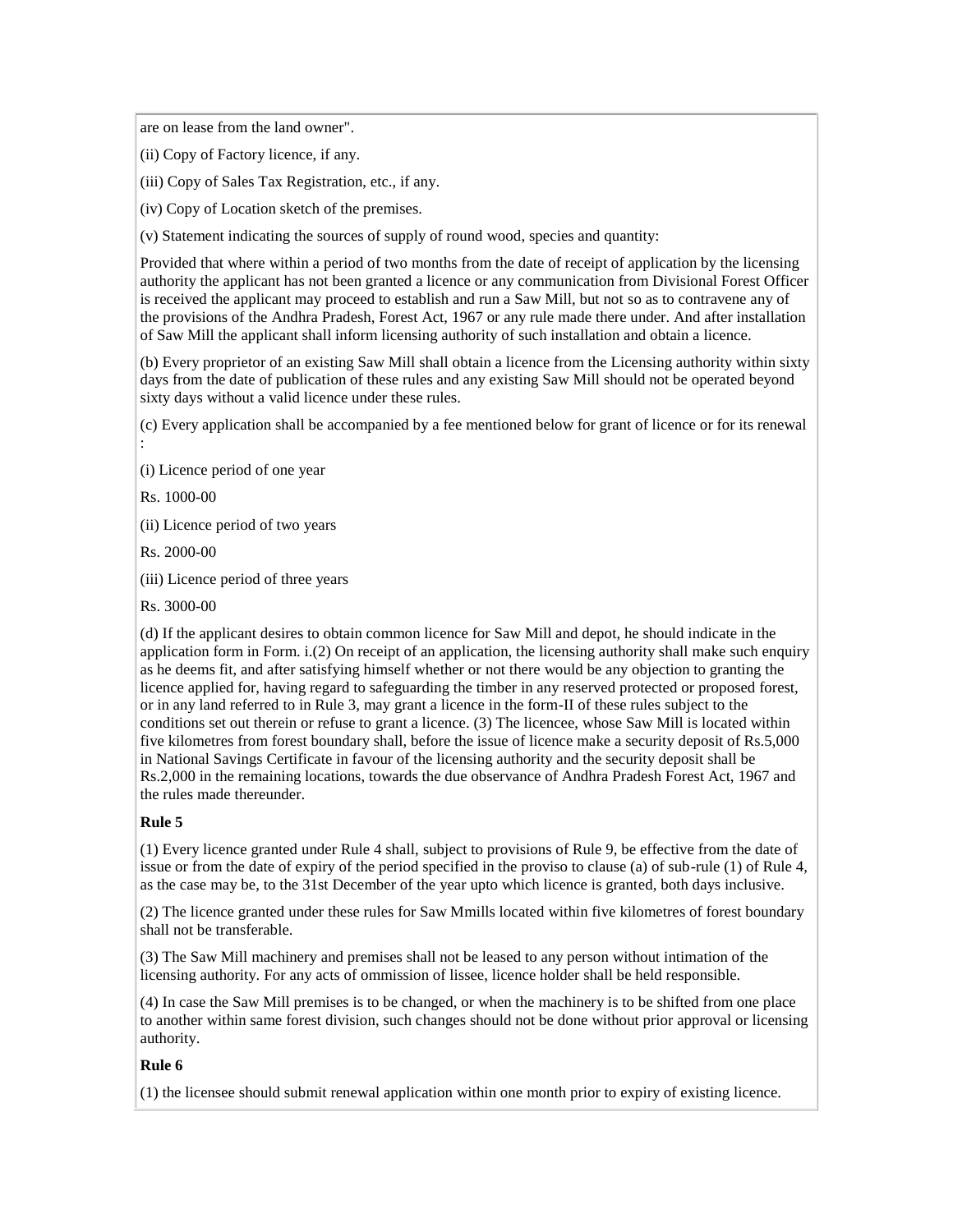(2) If no renewal application is submitted to the licensing authority upto 1st December, a late fee of Rs.250/- shall be levied upto February succeeding year, irrespective of duration of delay, if renewal application is not submitted before the end of February it will be deemed that the licence has lapsed and the Saw Mill owner should apply for fresh licence. The security deposit available with the licensing authority shall stand forfeited.

(3) When renewal application is made, the licence holder should furnish the timber accounts in the format prescribed in these rules for the entire licence period and if the accounts are not furnished, the renewal application shall not be considered by licensing authority.

(4) When renewal application is submitted to licensing authority, and till renewed licence is received, the acknowledgment given by the licensing authority shall be treated as licence by inspecting officers.

## **Rule 7**

(1) Registers as given in Form-III (A) and (B) of these rules shall be maintained by every licence holder for accounting fully and properly the timber received excluding the exempted species under transit rules in the Saw Mill for conversion, and its disposal. The registers should be made available at any time to all inspecting officers along with permits/invoices in original, within the Saw Mill premises.

(2) A yearly abstract of receipts of disposal with the balance of unconverted stock on hand shall be submitted before the 10th of the January next to the Divisional Forest Officer concerned failing which the licence shall be liable to pay a sum of Rs.500/- for every month of default, variation of 5% in round timber in figures in between the register and ground stock in measurements is permissible and variation in excess of the above should be explained.

(3) The licencee shall not operate the Saw Mill or any machinery within the Saw Mill premises during the period of 2200 hrs to 0600 hrs of next day, except in Municipal Corporation/Municipality areas. However, in special circumstances, the Divisional Forest Officer concerned on application made to him may consider relaxation of the above timing for a period to be specified by him. And any such relaxation order obtained by the licence holder shall be displayed in a conspicuous place for verification by inspecting officers.

(4) All the timber, sawn sizes and wood waste shall be properly stacked in the Saw Mill premises.

(a) it bears property marks; and

(b) it is covered by a transit permit, and for this purpose all timber lying within and adjacent to Saw Mill premises upto a distance of five metres shall be taken into consideration :

Provided that the licence holder shall immediately report to the nearest Forest Officer, the timber without property marks, and the timber not claimed by others.

(6) When timber is brought for conversion to Saw Mill premises, the licence holder should retain the original permit and issue 'Form. II permit' or 'Form. IV', under Andhra Pradesh Forest Produce Transit Rules, 1970 as the case may be to the timber owner along with a photo copy of original permit.

## **Rule 8**

All Officers of the Forest Department of and above the rank of a Forester shall have power  $\{x \times x\}$  to enter into  $\{x \times x\}$  any saw mill for the purpose of inspection and securing compliance with these Rules.

## **Rule 9**

(1) Notwithstanding anything in the foregoing Rules , the licensing authority may,where he has reason to believe that a licensee is operating as aw mill in contravention of the Provisions of the Andhra Pradesh Forest Act,1967 or any Rules made thereunder at any time , revoke the liceence granted under these Rules, after giving the licensee an opportunity of being heard.

(2)

(a) For any violation of the provisions of the Andhra Pradesh Forest, 1967 of the Rules made thereunder by the licensee the licensing authority or Divisional Forest Officer Flying Squad Party shall be competent to seize and confiscate forest produce together with whole or portion of the plant, machinery, implements and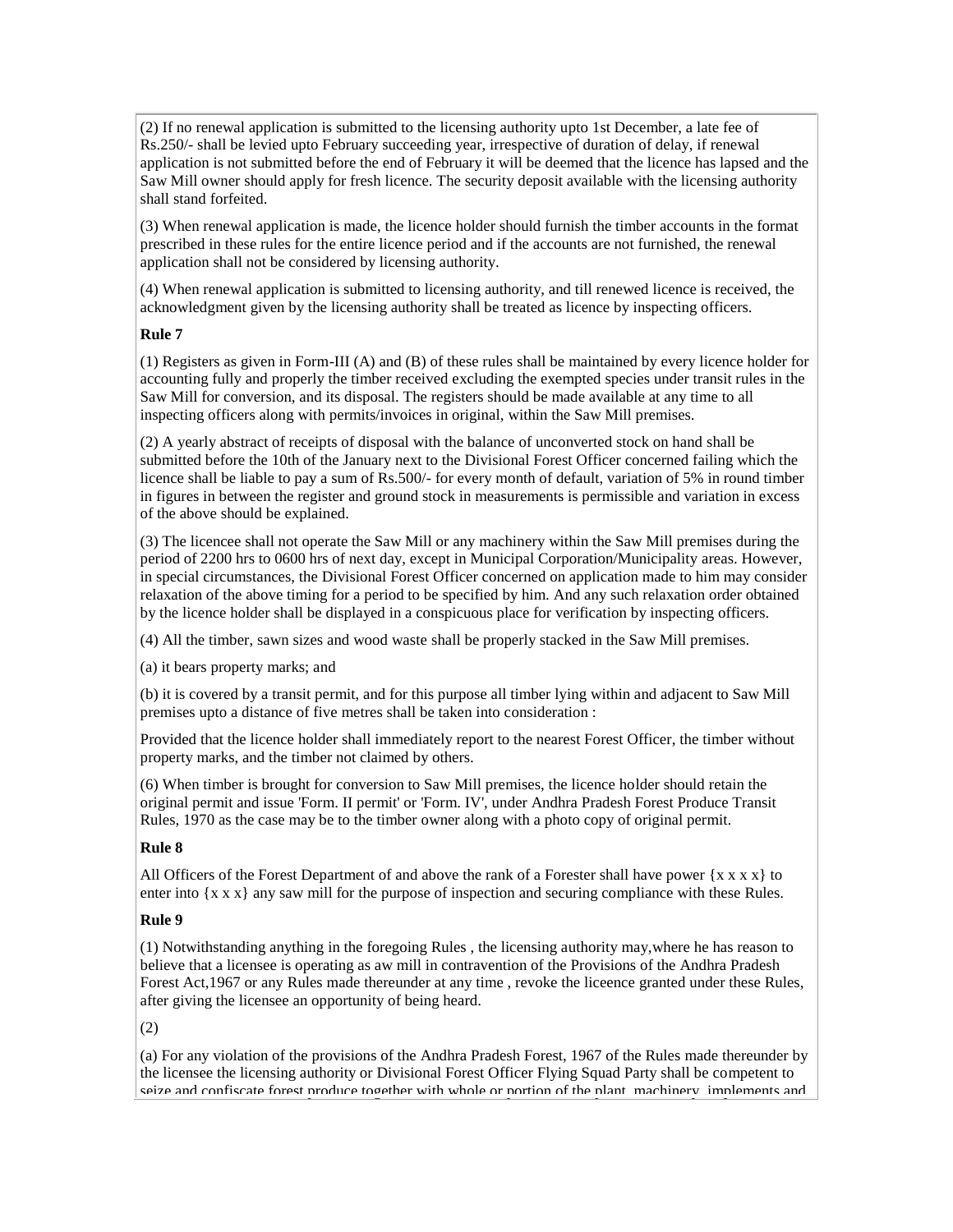equipments which have been used in the commission of the offence;

(b) In case of violations, where it is not proposed to either revoke the licence or seize and confiscate the plant, machinery etc., the licensing authority shall be competent to impose a penalty of a sum up to the limit of available security deposit. If the amount of penalty so levied exceeds Rs.1,000, an appeal against such imposition, shall lie with the Conservator of Forest having territorial jurisdiction over the area, and his decision, thereon shall be final. The appeal should however be preferred within fifteen days from the date of despatch of the order imposing penalty, by registered post.

(c) All penalties levied shall be paid by the licensee within fifteen days from the date of despatch by Registered post of the order or the notice of demand for payment. In case of failure to pay the penalties in time, the same will be adjusted from the Security Deposit, which shall be replenished immediately so as to keep it always full and complete. The licence shall be deemed to be inoperative, until such time, the licensee replenishes the adjustments in the security deposit.

(3) In the event of revocation of licence under Sub-rule (1) or seizure and confiscation of forest produce together with whole or portion of the plant machinery, implements and equipments under Sub-rule (2) the licensing authority shall be competent and shall be at liberty to for feit security deposit in part or whole.

# **Rule 10**

Where the licensing authority refuses to renew or revokes a licence granted under these Rules, or seizes and confiscates the plant, machinery, implements and equipments under Rule 9 he shall do so by an order communicated to the applicant or the holder, as the case may be giving reasons in writing for such refusal or revocation, or seizure and confiscation.

# **Rule 11**

Any person aggrieved by an order made under Rule 10, may within thirty days from the date of service of the order, prefer an appeal to the Conservator of Forests having jurisdiction, who shall hold, or cause to be held such enquiry as he deems fit and after giving an opportunity of making a representation to appellant pass a speaking order, which shall be final.

## **Rule 12**

Notwithstanding anything contained in any enactment relating to electricity for the time being in force, no electric energy shall be consumed and no electric connection shall be installed for the purpose of a Saw Mill, unless such Saw Mill is duly licensed or deemed to be licensed in accordance with the provisions of these rules, and such connection shall be continued so long as the Saw Mill operates under a valid licence granted or deemed to be granted under these rules. A communication from the Divisional Forest Officer in this regard shall be enough authority for A.P. State Electricity Board to comply with the provisions.

## **Rule 13**

xxxx

## **APPENDIX 1 FORM**

FORM

FORM I

(See Rule 4)

Form for Application Saw Mills/Saw Mill and Depot Licence

1. Name of the applicant :

2. Father's/Husband's Name :

3. Address of Applicant :

4. Place where the Saw Mill/Depot is to be located (Location sketch to enclosed.):

5. Species and quantity of timber likely to be used/traded: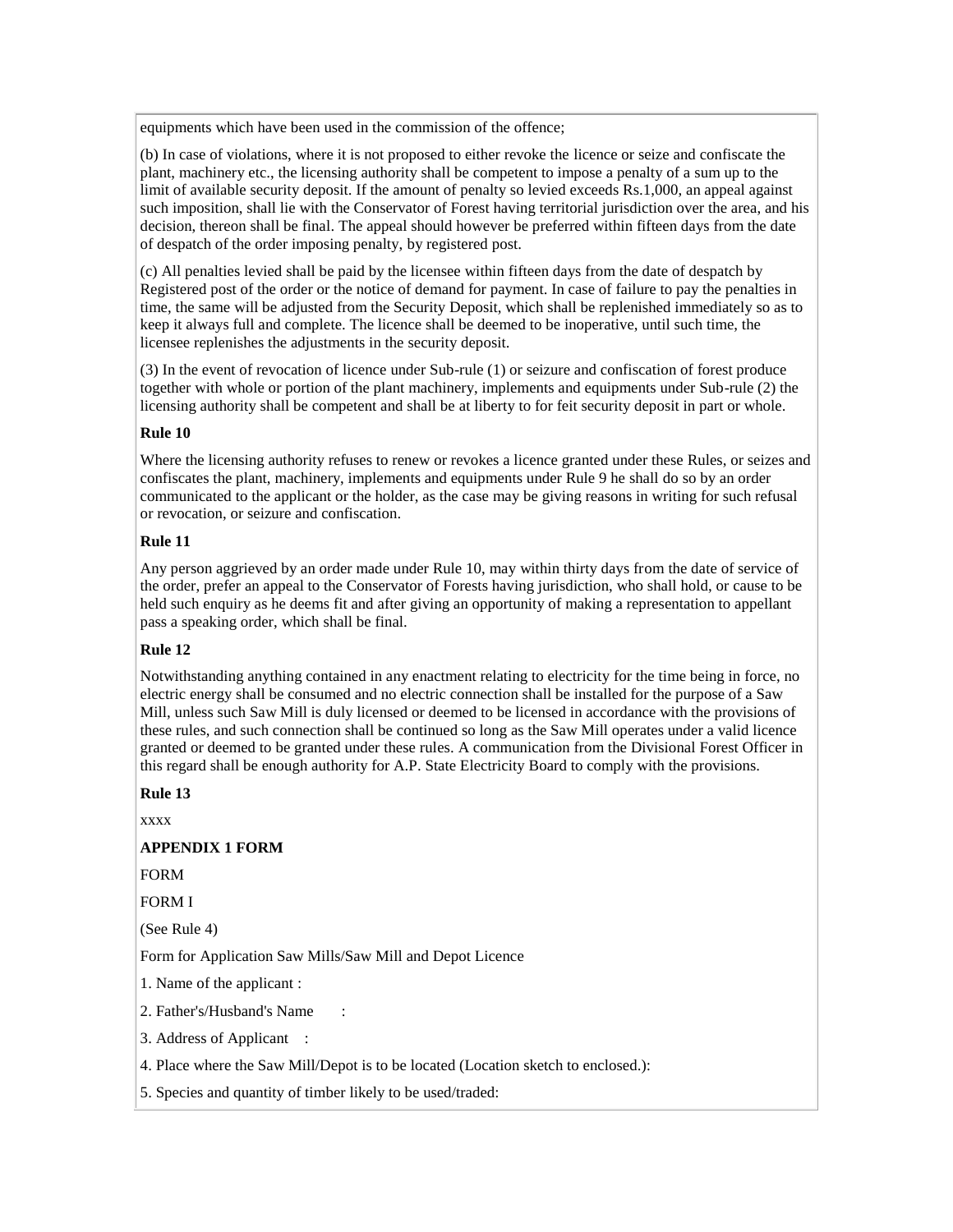6. Details of application fee paid:

7. List of enclosures:

Signature

Date :

Place:

### **APPENDIX 2 FORM**

FORM II

[See Rule  $4(2)$ ]

Licence for Establishment and Running of Saw Mill/Saw Mill and Depot

Forest DivisionDistrict

Licence No.

1. This Licence is granted to residing at to establish and run Saw Mill/Saw Mill and depot at subject to the provisions of the Andhra Pradesh Forest Act, 1967 and rules made thereunder.

2. The Licence is valid upto

3. The Licensee is permitted to instal and run the following machinery and equipment. (Describe the machinery).

4. In the depot the licensee is permitted to store/ is the type and max. quantity of Forest Products as mentioned below

5. The Licence shall be produced for inspection on demand by any authority specified in Andhra Pradesh Saw Mills (Regulation) Rules, 1969.

6. The Licensee should submit his yearly abstract of total quantity of timber received, disposed and balance of material in stock as prescribed in Andhra Pradesh Saw Mills (Regulation) Rules, 1969 before 10th of January to the undersigned, failing which a minimum penalty of Rs.500/- for each of default shall be levied.

Divisional Forest Officer Division

Date:

## **APPENDIX 3 FORM**

FORM III(A)

[See Rule  $7(1)$ ]

Form of Register Showing the Receipts of Forest Produce in Saw Mills/Saw Mill and Depot

Date ofReceipt Details of forest Produce received in the Saw Mills/depot Specices Teak/Non-Teak Quantity of Forest Produce (Class/Nos. in case of Poles Bamboos, Tonnes in case of Fuel Wood. Quantity of Sawn sizes obtained if sawn Remarks Source TP No. Date Issued by Nos. Cmt. Cmt. (1) (2a) (2b) (2c)  $(2d)$   $(3)$   $(4a)$   $(4b)$   $(5)$   $(6)$ 

## **APPENDIX 3(b) FORM**

FORM III(B)

[See Rule  $7(1)$ ]

Form of Register showing the Disposal of Forest Produce in Saw Mills/Saw Mill and Depot

Date of disposal Species Details of Forest Produce disposed off To whom disposed destination address Remarks (CashBill No. etc.) Nos. Cmt. Permit No. (1) (2) (3a) (3b) (3c) (4) (5)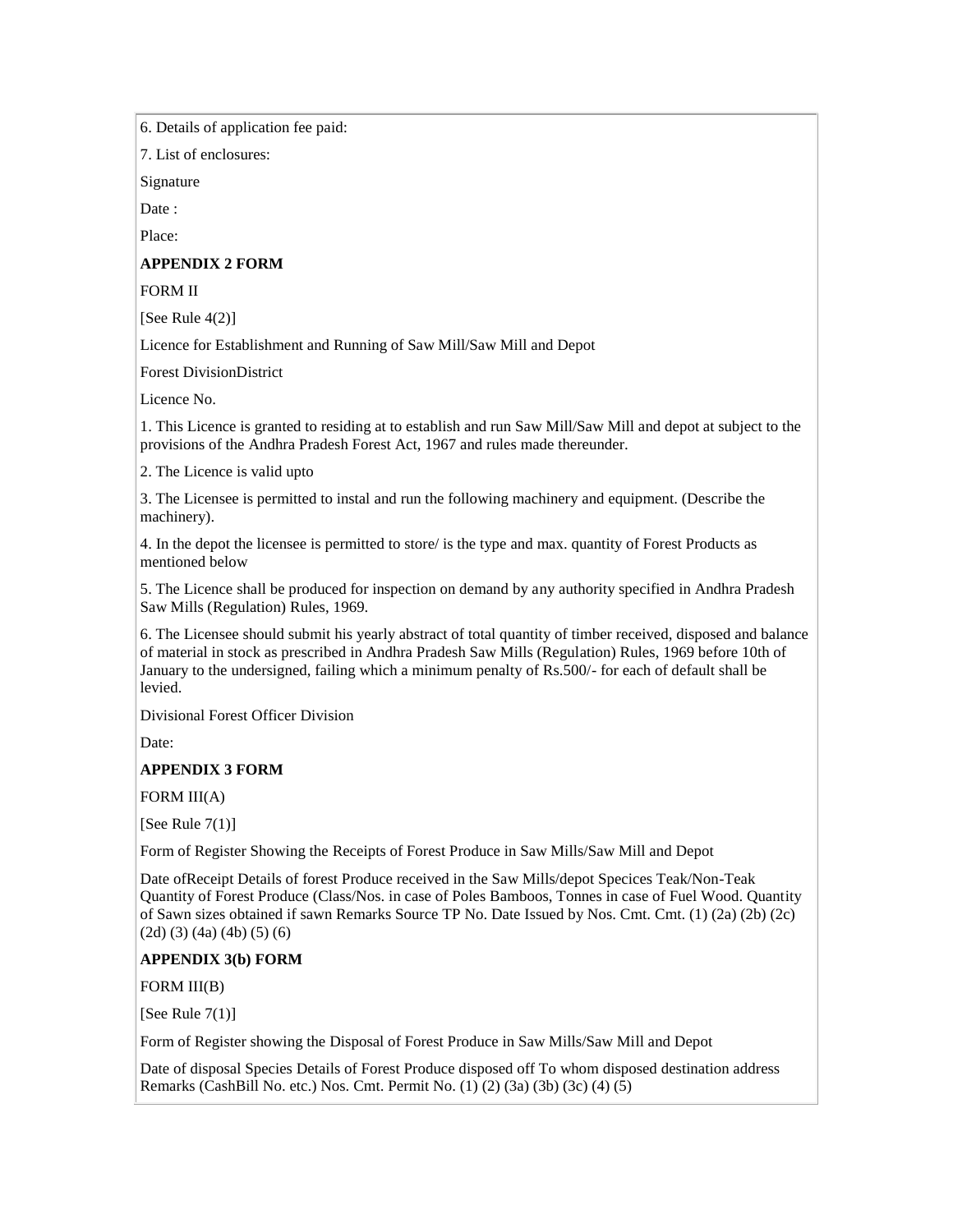# **ANDHRA PRADESH SANDAL WOOD POSSESSION RULES, 1969**

In exercise of the powers conferred by [Sections 32,33,34 and 35] read, with Section 68 of the Andhra Pradesh Forest Act, 1967 (Act I of 1967), the Governor of Andhra Pradesh hereby makes the following Rules to regulate the possession of sandal wood in the State.

## **Rule 1**

There Rules may be called the Andhra Pradesh Sandal Wood Possession Rules, 1969.

## **Rule 2 In these Rules, unless the context otherwise requires**

(a) `dealer' means a person who deals in sandal wood;

(b) `Divisional Forest Officer' means the Divisional Forest Officer having jurisdiction over the area concerned;

(c) `form' means a form set-forth in the Schedule appended to these Rules;

(d)licence' means a licence prescribed under these Rules;

(e) [xxx]

(f) `Stockist' means a person who stocks sandal wood for conversion into sandal wood oil or other products  $[xxx]$ 

# **Rule 3**

(1) No person shall possess sandal wood in excess of the limit specified in Section 32 of the Act, except under a licence issued in this behalf in Form-II by a Divisional Forest Officer. Every application for a grant of licence shall be in Form-I and accompanied by authenticated documents and other material in support of the origin of procurement of sandal wood and a fee of Rs.100  $[x x x x]$  Provided that no fees shall be payable by institutions like temples which stock sandal wood for their bona fide requirements.

(2) A dealer or stockist shall not at any one time possess over and above one metric tonne of sandal wood obtained from patta lands , [ except] with the written permission of the Divisional Forest Officer concerned.

[(3) Every licence other than the permanent licence for pooja material and other materials of worship issued or renewed at any time during the financial year, shall be valid till the end of that financial year.

(4) The fees chargeable for the renewal of licence shall be [Rs.50]

# **Rule 4**

(1) A duplicate licence shall be granted only [after due verification]

(2) The fee chargeable for grant of the duplicate licence shall be Rs.50.

(3) The Divisional Forest Officer may, on an application made by the licensee, renew his licence.

(4) [xxxxx]

## **Rule 5**

[(1) If at any time, it appears to the Divisional Forest Officer that the licensee has contravened or failed to comply with any of the conditions laid down in these Rules, he may cancel suspend the licence after giving the said licensee 15 days notice in writing for making his representation against such cancellation or suspension.

[(2) Any person aggrieved by the orders of the Divisional Forest Officer passed under Sub-rule (1) cancelling or suspending a licence may within 15 days from the date of receipt of such order prefer an appeal to the Conservator of Forests who may such pass orders as he deems fit after recording the reasons therefor.

(3) Any person aggrieved by an order of the Conservator of Forests passed under Sub-rule (2) may within 30 days from the date of receint of the order, prefer a second appeal to the Chief Conservator of Forests,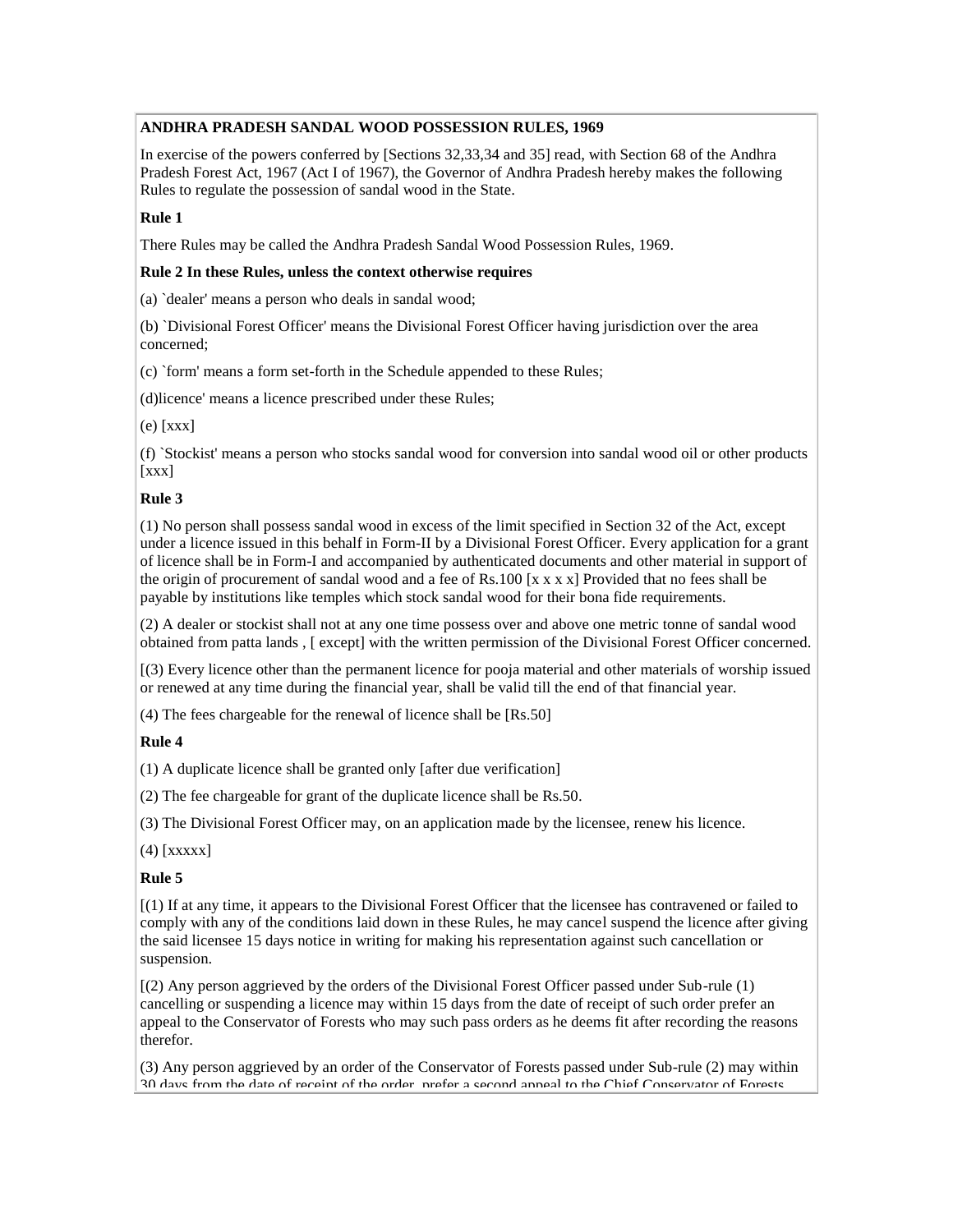who, may pass such order as he deems fit,after recording the reasons therefor.

# **Rule 6**

(1) Whenever a dealer or stockist intends to possess any consignment of sandal wood, he shall immediately inform the Divisional Forest Officer in writing of the actual source from which he intends obtaining such sandal wood and supply such information as the Divisional Forest Officer may require to satisfy himself about bona fides of such sandal wood.

(2) The dealer or stockist who comes into possession of a consignment of sandal wood shall within 24 hours of such possession intimate the Divisional Forest Officer having jurisdiction over the area in which the sandal wood is stored about the fact of actual possession and the same shall be inspected by an Officer not below the rank of a Forester without any delay; and till such inspection is over ,the dealer shall not tamper with the identification marks that may have been already placed on such sandal wood.

(3) A dealer or stockist shall not convert such sandal wood as he may have come into possession in accordance with Sub-rule (2), except and in accordance with the orders in writing of the Divisional Forest Officer: Provided that where within a period of one month from the date of application to the Divisional Forest Officer, or the date of submission of such particulars as required by him, permission has not been granted, the applicant may, unless such permission has been refused, proceed with such conversion, but so as not to contravene any of the provisions of the Andhra Pradesh Forest Act, 1967 or any Rules made thereunder.

# **Rule 7**

(1) A stockist storing the sandal wood and its by products obtained by manufacturer or conversion including sandal wood of smaller billets, sandal wood powder, toilet articles or scented stocks shall furnish to the Divisional Forest Officer full particulars of the place of storing together with a certified sketch of the premises. The premises should be distinguishable by a Notice Board conspicuously displayed. [ Any change in such place shall be made only after giving prior intimation to the Divisional Forest Officer.

(2) The dealer or stockist shall maintain at the premises a stock register showing receipt and issues of sandal wood and all its products including oil.

(3) A true extract in Form III from the stock register shall be submitted to the Divisional Forest Officer every year by the 15th April or before the renewal of licence

## **Rule 8**

(1) The stock register and the stock of sandal wood shall be kept open for inspection at any time by any Forest Officer not below the rank of a Forester [having jurisdiction over the area concerned.]

(2) The Inspecting Officer may, if he has reason to believe that the terms of licence have been contravened, seize any or all records, stocks of sandal wood and its products, vessels and conveyance used in such contravention. The seizures may be removed by the inspecting officer for safe custody and produced in the court having jurisdiction over the area within a week.]

(3) In so inspecting the premises due regard shall be paid by the inspecting officer to the special and religious customs of the occupants of the premises.

## **Rule 9**

(1) Whenever the inspecting officer considers that the production of any document or other thing is necessary for purposes of compliance with these Rules, the inspecting officer may issue a written requisition or order,to the dealer or stockist in whose possession such document or thing is believed to be, requiring him to produce it at the time and place stated in the requisition or order.

(2) Where the inspecting officer has reason to belive that the dealer or stockist to whom an order under Sub-rule

(1) has been or might be addressed, would not produce, document or thing as required by such requisition or order, or where the inspecting officer considers that the purpose of these Rules will be served by a general search or inspection, he may if he is competent search by himself or obtain a search warrant under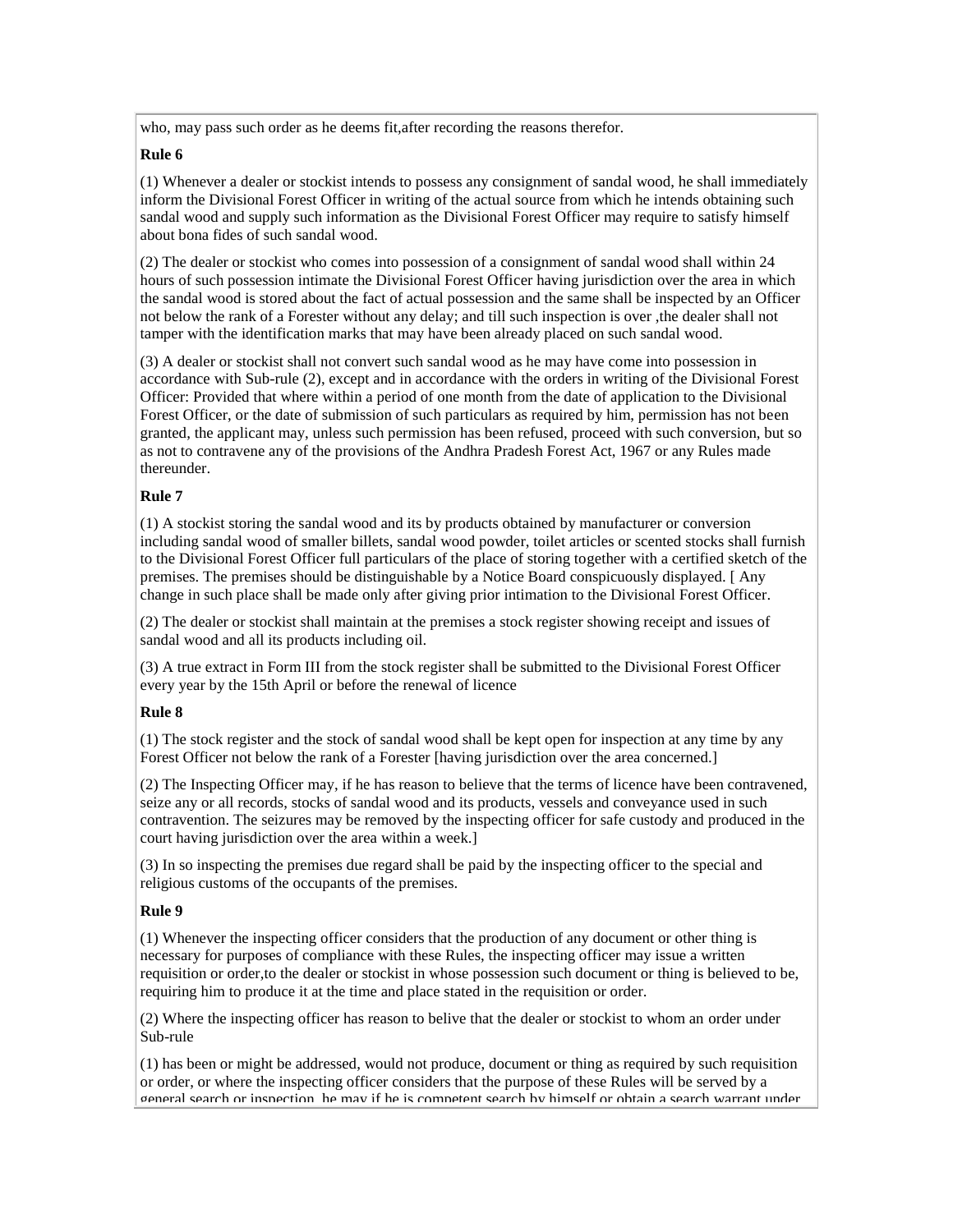Section  $12(1)$  (b)

(ii) of the Act and execute in the manner provided in the Code of Criminal Procedure 1973.]

# **SCHEDULE 1 SCHEDULE**

### **Form 1 Form for the application of a Licence**

**SCHEDULE** 

FORM-1

Form for the application of a Licence

[See Rule  $3(1)$ ]

1. Name of the applicant :

2. Father's/Husband's name :

3. Full address of the applicant Village:

Taluk:

4. Names and address of the persons from whom the applicant proposes to obtain the sandal wood.

5. Place where the applicant proposes to keep the sandal wood and transact the business.

# **Form 2 FORM**

FORM -2

Form of Licence

[See Rule 3 (1)]

### ORIGINAL/DUPLICATE

1. Licence Number :

2. Name of Licensee :

3. Residence :

Village:

Taluk:

4. Place in which the sandal wood is to be stored:

Licence is hereby granted to the person mentioned above for the possession of sandal wood from the date of issue of licence to the 31st March ............................... subject to the provisions of the Andhra Pradesh Forest Act, 1967 and the Rules made thereunder.

Station:

Date:

Signature of Issuing Officer Designation

Score out words not necessary

**Form 3 Form of Stock Register**

FORM

FORM- 3

Form of Stock Register

Month .........................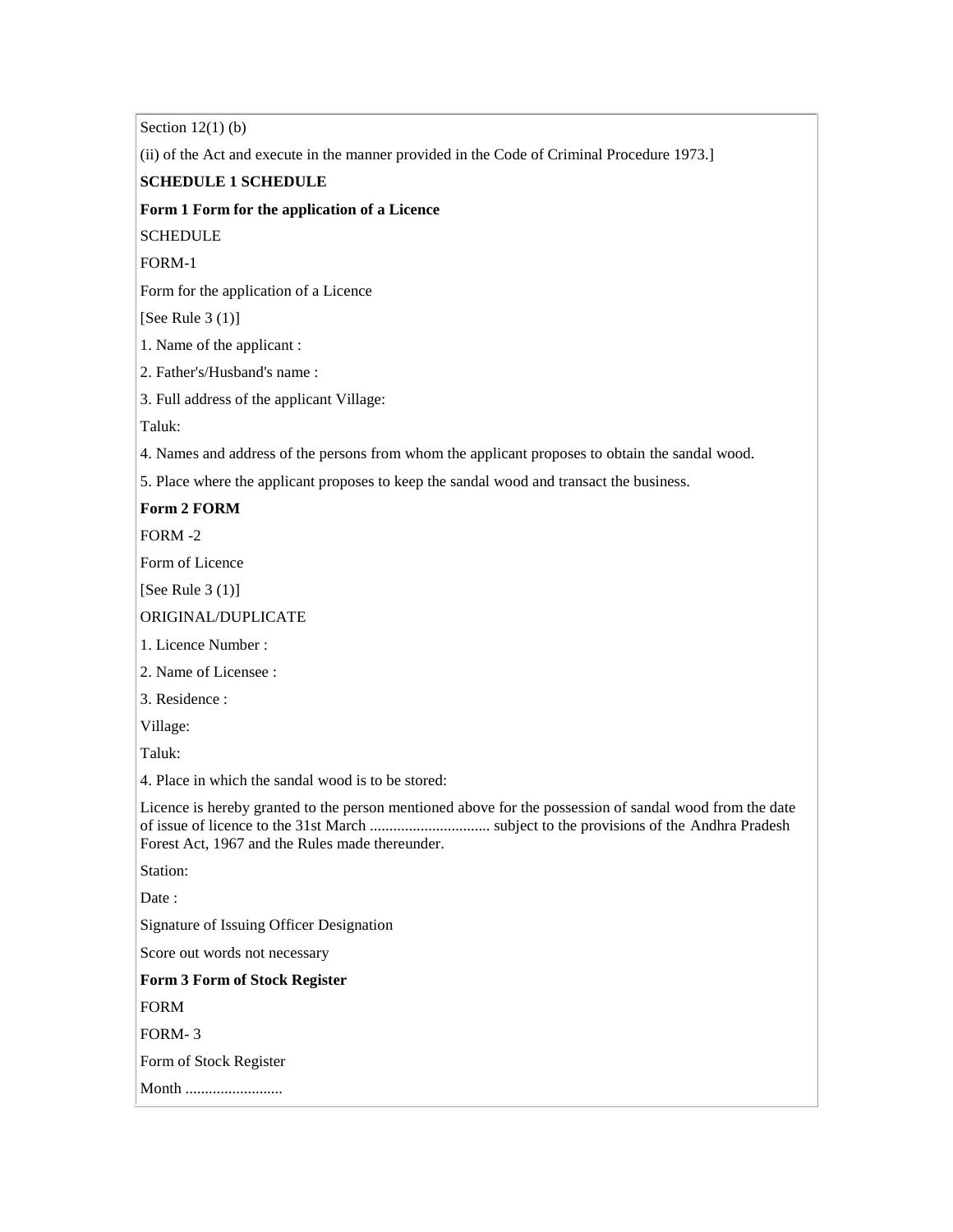See Rule 7 (3)

Name of dealer/Stockist ........... Name of Village/Town ...........Places of storage of Sandal wood

Date Receipt By Sale Issue By Conversion Balance Remarks Opening Balance of Sandal wood No.& date of permit and by whom issued Description of Sandal wood Quantity in kgs. Total No.& date of permit to whom issued Description of Sandal wood Quantityin Kgs Mode of conversion Quantity consumed in kgs. Total 1 2 3 4 5 6 7 8 9 10 11 12 13 14

## **ANDHRA PRADESH TEAKWOOD POSSESSION RULES, 1970**

In exercise of the powers conferred by Section 29 read with Sub-section (1) of Section 68 of the Andhra Pradesh Forest Act, 1967 (Andhra Pradesh Act No.1 of 1967) and in supersession of all existing Rules on the subject made under any of the Acts repealed under Section 72 of the Act aforesaid the Governor of Andhra Pradesh hereby makes the following Rules regarding the possession of Teak wood and red sanders wood.

# **Rule 1**

These Rules may be called the Andhra Pradesh Teak Wood [....] Possession Rules, 1970.

# **Rule 2**

No person residing in any village situated within a radius of 15KM of such Reserved Forest as may be specified by the Chief Conservator of Forests in this behalf by a notification in the Andhra Pradesh Gazette shall possess a quantity of teak wood., [xxxx] [xxx] the quantity of which exceeds quarter of a cubic metre in volume unless the teak wood [xxxx] bears distinguishable Government transit mark or the property mark affixed to it under the Andhra Pradesh Forest Produce Transit Rules, 1969.

[Explanation:- For the purpose of this rule, teakwood or redsander wood does not include sawn timber.]

## **Rule 3**

(1) Any person accused of contravention of Rule 2 may within fifteen days [from the date of detection of the offence make a representation] to the Conservator of Forests in writing with such material evidence as in the opinion of the accused person would prove the legitimate origin of the Teakwood [xxxx] in his possession.

(2) The Conservator shall thereupon make such enquiry as he deems fit and pass an order containing his decision as to the legitimate origin of the teak wood. [xxxx]

(3) Any person aggrieved by the order of the Conservator of Forests under sub-rule (2) may, within thirty days of the receipt thereof by him, prefer an appeal to the Chief Conservator of Forests, who shall, after giving such person an opportunity of being heard, pass such order as he deems fit, and the order so passed shall be final.

## **ANDHRA PRADESH SANDAL WOOD AND RED SANDALS WOOD TRANSIT RULES, 1969**

In exercise of the powers conferred by Section 29 read with Section 68 of the Andhra Pradesh Forest Act, 1967 (Act 1 of 1967) and of all other powers hereunto enabling and in supersession of all previous notifications and rules on the subject, the Governor of Andhra Pradesh hereby makes the following rules to regulate the transit of sandal-wood and red sanderswood in the State.

## **Rule 1 Short title**

These rules may be called the Andhra Pradesh SandalWood and Red SandersWood Transit Rules, 1969.

## **Rule 2 Definitions**

In these rules, unless the context otherwise requires

[(i) "Check Post" means any check post set up or barrier erected under Rule 13 of the Andhra Pradesh Forest Produce Transit Rules, 1970]

(ii)'Form' means a Form appended to these rules.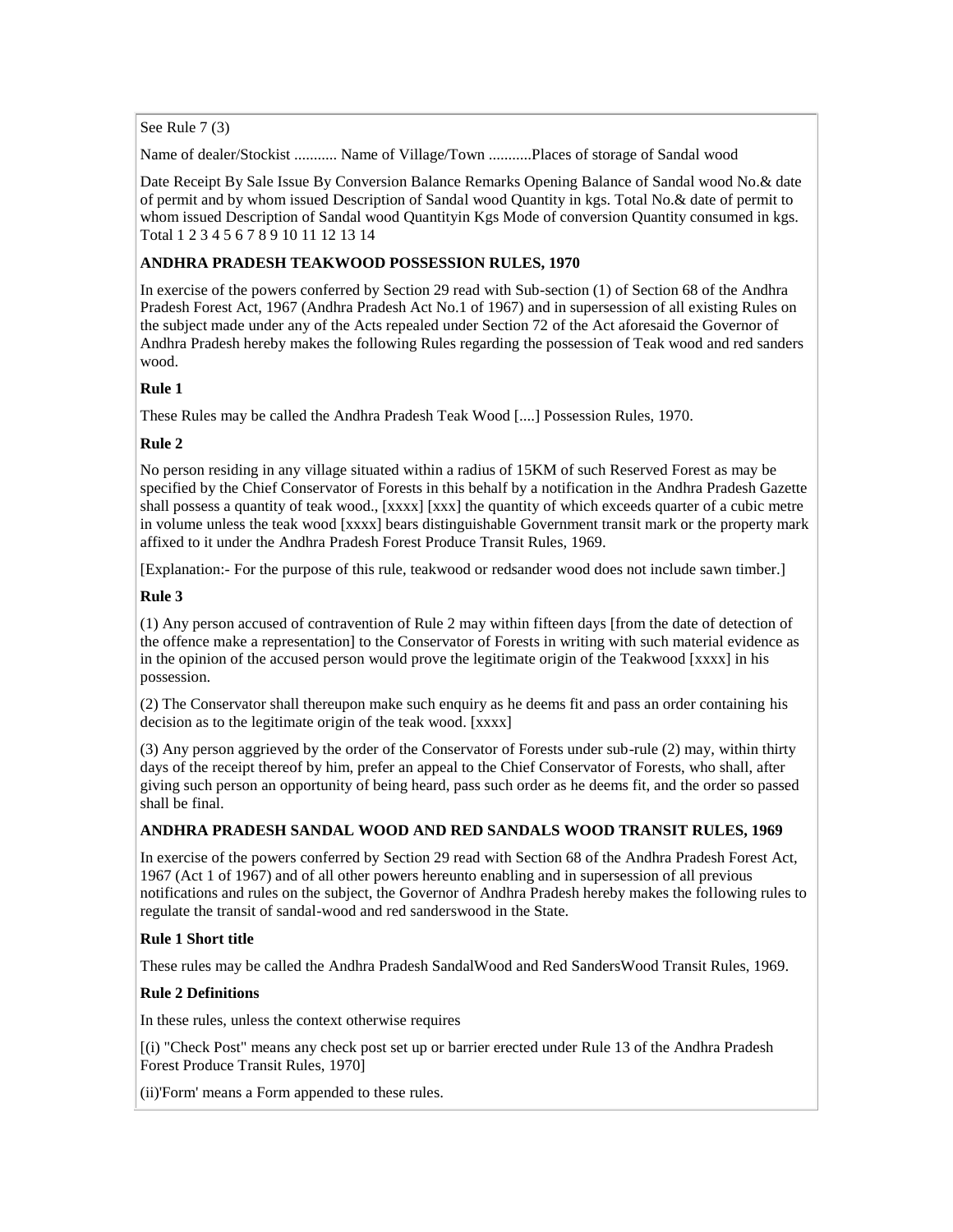## **Rule 3 Conditions for Import, Export and Movement**

(1) No person shall import sandalwood, sandalwood chips, sandalwood powder or redsanders wood, red sanderswood chips, redsanders wood powder into, or export sandal wood, sandalwood chips, Sandal wood powder or red sanders wood, redsanderswood chips, red sanderswood powder from, or move sandal wood or red sanders wood within, any place in the whole of the State, unless such sandalwood or redsanders wood is accompanied by a permit prescribed in Rule 4.

(2) No piece of the wood and other materials specified in sub-rule (1) or bags containing saw dust or chips of such wood shall be transported unless they bear an authorised marking or seal of the Government as provided in Rule 7.]

# **Rule 4 Form of permits**

(1) In the case of sandal wood or red sanders wood purchased from Government, the permit shall be in Form1.

(2) In the case of sandal wood or red sanders wood purchased at the Government sale depots in any other State and imported into this State, the permit shall be that used by the Government of that State or any authority in that state responsible for the sale of sandal wood or red sanders wood in that State and such permit shall be valid only for transport of the sandal wood or red sanders wood to the destination specified therein

[(3) In the case of sandal wood or red sanders wood other than that referred to in sub-rules (1) and (2) or in the case of subsequent movement of the same sandal wood or red sanders wood referred to in sub-rules (1) and (2) the permit shall be in Form- II.

(4) The quantity of sandal wood should be noted in detail in the permit, namely, the number of pieces, measurement of each piece, quality according to the standard classification and weight of each piece/quality.]

## **Rule 5 Issue of permits**

(1) Permits in Form-I shall be in quadruplicate and shall have all columns filled up by the Divisional Forest Officer or a subordinate officer duly authorised by him in this behalf. The Divisional Forest Officer or the subordinate officer so authorised, as the case may be shall handover the original permit to the purchaser, send the duplicate to the Range Officer and the triplicate to the concerned Divisional Forest Officer at destination by Registered Post with acknowledgement due before movement of the consignment and retain the quadruplicate as counterfoil for record in his office.

(2) Permits in Form-II shall be in quadruplicate and shall have all columns filled up by the Divisional Forest Officer or a subordinate officer duly authorised by him in this behalf. The Divisional Forest Officer or the subordinate officer so authorised, shall handover the original permit to the purchaser, to remove the sandal wood or red Sander wood, send the duplicate to the Range Officer and the triplicate to the concerned Divisional Forest Officer at destination by Registered Post with acknowledgement due before movement of the consignment and retain the quadruplicate as counterfoil for record in his office.

(3) For supply of Forms-I or II permits in quadruplicate, [a rate of Rs.10-00 per 100 permits] shall be charged. All permits so issued shall bear the seal of Divisional Forest Officer.

# **Rule 6 Checking of permits**

(1) All sandal wood or red sanders wood, as the case may be, in transit shall be produced for examination at every checking station enroute even without being asked by any officer for it or when called upon to do so.

(2) The Officer in-charge of the checking station shall, after satisfying himself that the sandal wood or the red sanders wood, as the case may be, has actually come from the place and is of the kind, stated in the permit issued by the concerned State Government or by any authority empowered in this behalf, and the permit is in Form I or Form II, as the case may be, and is not in excess of the quantity specified therein, endorse on the permit suitably in token of having passed the consignment and also make necessary entries in the register maintained at the checking station for this purpose. If the officer-in-charge of the checking station is not so satisfied and refuses to endorse in token of passing the consignment, he shall retain the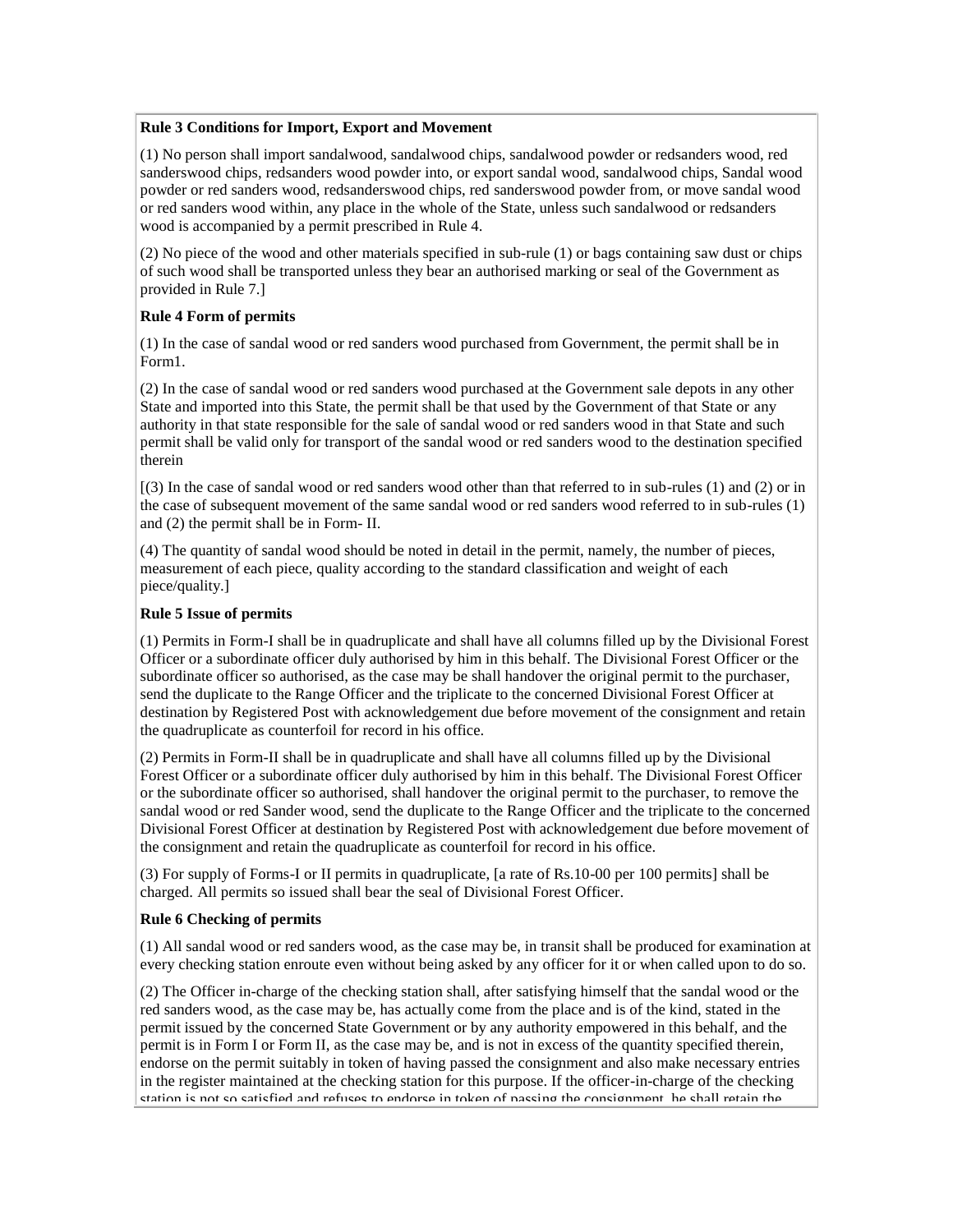sandal wood or the red sanders wood, as the case may be, and the permit of the concerned State Government or the permit in Form I or Form II, as the case may be, and report the case for orders of the Divisional Forest Officer having jurisdiction over the area stating clearly his reasons for the action taken.

(3) The quantity of sandal wood or red sanders wood, as the case may be, in transit shall not be [more] than that entered in the permit and if it is less,the same permit shall not be used again to cover the deficiency.

(4) The permits referred to in the preceding rules shall, in the case of the imported sandal wood or red sanders wood and sandal wood or red sanders wood for export, be produced with the sandal wood or the red sanders wood, as the case may be, for examination at every checking station enroute which the sandal wood or the red sanders wood may be taken.

(5) Any Revenue Officer not below the rank of a Revenue Inspector in charge of a Firka or any Police Officer in uniform, not below the rank of a Head Constable or any Forest Officer not below the rank of a Forest Guard or Thanadar or the officer or other subordinate in charge of a checking station may stop any vehicle reasonably suspected of carrying sandal wood or red sanders wood, as the case may be, for checking its contents and the permits. and such vehicle shall not proceed therefrom until permitted to do so by the above said officer or subordinate.

Explanation In this sub-rule "vehicle" includes railway vehicle, lorries, stage carriages, contract carriages, motor cars, tractors, motor cycles, cycles hand carts, bullock carts, buffalo carts, horse drawn carriages such as jutkas and rickshaws such as cycle rickshaws autorickshaws and hand pulled rickshaws and other pack animals.

(6) No person shall take any sandal wood or red sanders wood off, or pass it from, any road on which a checking station has been placed with intent to evade the production of the sandal wood or red sanders wood at a checking station.

### **Rule 7 Use and Registration of property marks**

All sandal wood or red sanders wood imported from other States and all Government sandal wood or red sanders wood disposed off locally shall bear the marks of the Government of origin in the following manner-

(1) Every piece of sandal wood or red sanders wood shall bear [Government mark at the both ends]and in the case of chips and saw dust carried in bags, the latter shall be closed and the fastening sealed with the above mark.

(2)

(a) The Ownership of all sandal wood or red sanders wood grown and moved with in any area in the State shall be indicated by a property mark affixed in the manner provided in clause (b)

(b) All such property marks shall be registered at a Divisional Forest Office

(i) in accordance with the provisions of sub-rule (3) if the marks relate to sandal wood or red sanders wood extracted from private lands within the area; and

(ii) in accordance with the provisions of sub-rule (4) if the marks relate to sandal wood or red sanders wood, as the case may be, other than that extracted from private lands within the area.

(c) A fee of Rs. 25 shall be charged in respect of registration or renewal of a property mark.

(3)

(i) Every application for the registration of a property mark in respect of sandalwood or red sanders wood, as the case may be, to be extracted from private lands within the State shall be accompanied by a statement in FormIII/FormIV in which all the particulars therein prescribed shall be furnished to the Divisional Forest Officer concerned and also by six fascimiles of the mark proposed. Form III/Form IV [shall be in writing] and shall be prepared by the applicant.

(ii) [After the receipt of the application referred to in sub-rule 3 (1) ], the Divisional Forest Officer or the subordinate authority authorised by him, shall, if he is satisfied that the Government have no interest in the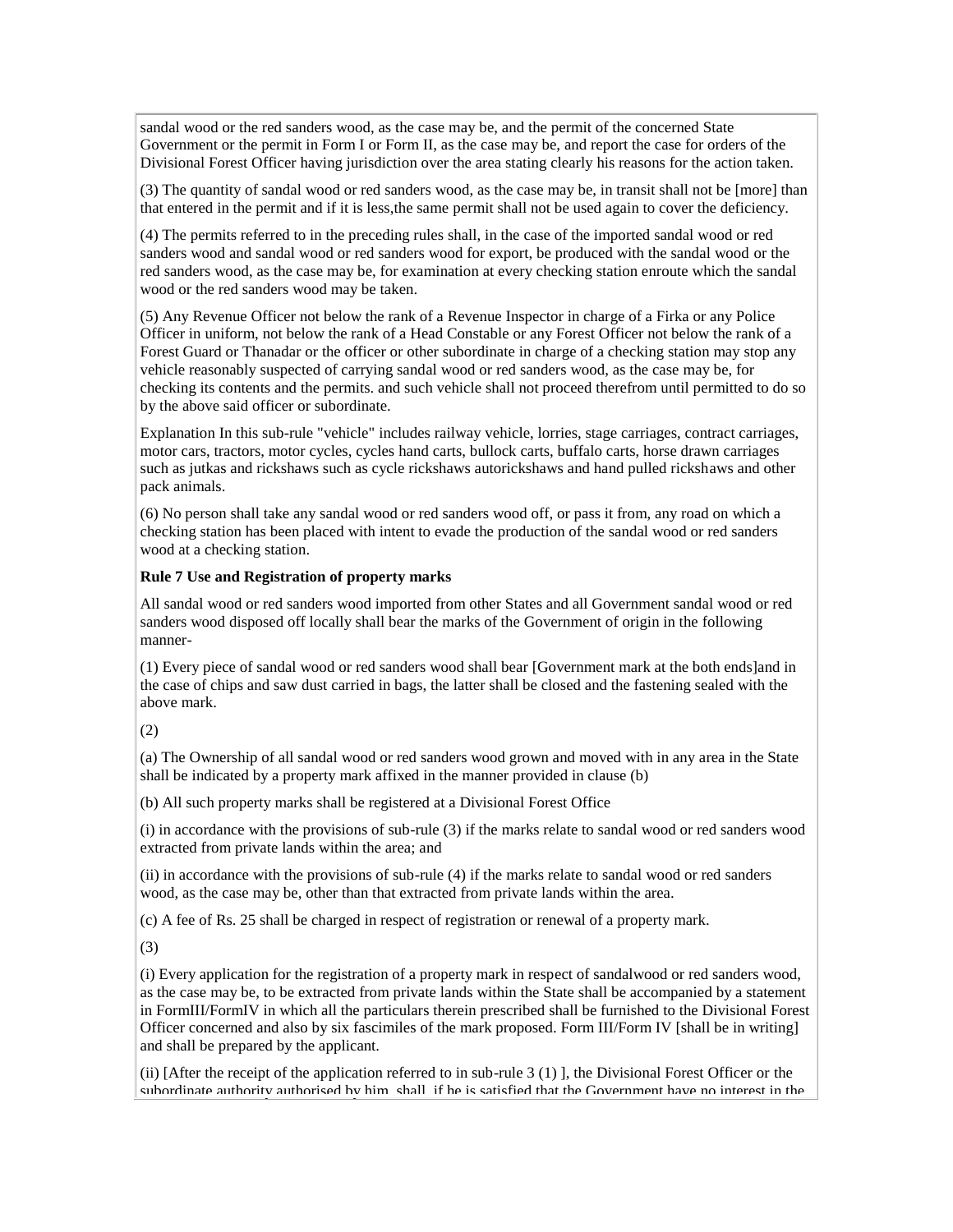trees, inspect trees, as soon as possible and with the consent of the owner of the land affix the departmental hammer mark on each tree after blazing it at breast height from ground level and issue written permission for the extraction of the trees and grant a certificate of registration of the property mark in Form V for the transport of the trees to a central place in the nearest village for final clearance if to desired by the applicant.

Provided that the Divisional Forest Officer may, by a written order, refuse to give permission for extraction of the trees and to grant the certificate of registration of the property mark if he has reason to believe that the trees belong to Government or that the applicant has committed fraud in respect of such trees [xxx].

[(ii-a) An appeal against any such order of the Divisional Forest Officer may be preferred to the Conservator of Forests concerned within thirty days from the date of receipt of such orders by the aggrieved party and the decision of the Conservator of Forests shall be final]

(iii) Every uprooted sandal wood tree, bearing heart wood shall be cleaned upto its heart wood limits.In so cleaning the uprooted sandalwood tree, the departmental hammer mark at the breast height shall be left in tact and ring of bark and sapwood 5 to 7 centimetres wide surrounding the departmental hammer marks shall be left uncut.

(iv) Red sanders wood tree shall be felled so as to retain the hammer mark on the stool affixed under clause(ii).

(v) Every sandal wood tree so uprooted and cleaned and every red sanders wood tree so cut shall bear its distinct serial number which shall be written legibly in tar any where on it if it has not been cut up into pieces [or when it has been cut up into roots and pieces or billets, all parts of such tree so cut up shall bear at their cut ends, the original serial number assigned to the tree so as to admit of identification and check subsequently by the Divisional Forest Officer or his subordinates, authorised by him in this behalf.]

(vi) The exact situation of the land where each of the sandal wood trees containing heart wood was extracted shall be indicated on the ground by a stout numbered peg which shall be well-driven home in the pit formed in the porcess of uprootal; the number on the peg being the same as that written on the wood concerned. Such pegs shall be retained until such time as the Divisional Forest Officer or his [ subordinate authorised by him] checks the sandal-wood and verifies the locality of the fellings.

### (vii)

(a) the heart wood obtained from each of the sandalwood trees shall thereafter be weighed and the result recorded in the statement in Form VI [xxx] with an abstract in the remarks column showing the total number of sander wood trees extracted and cleaned, their total out-turn expressed in number of pieces (roots, billets separately,) and the aggregate of all pieces in respect of which the registration of the property mark is desired.

(b) The midgerth measurements and the length of each stem and billet obtained from each red sanders wood tree so cut shall be recorded in the statement in Form VII indicating the nu mber of billets obtained from each of such red sanders wood trees with an abstract in the remarks column showing the total number of trees extracts and their total out-turn expressed in number of billets as well as in cubical contents in respect of which the registration mark is desired.

(c) Form VI/Form VII shall on application be supplied by the concerned Divisional Forest Officer having jurisdiction over the area on payment of fee fixed by the Government, from time to time. No form other than that supplied by the Divisional Forest Officer shall be issued

### (viii)

(a) After receipt of the application for the removal of the sandalwood or the red sanders wood, as the case may be, with the statement in Form VI/Form VII containing all the particulars wherein prescribed is received, the Divisional Forest Officer or [any Subordinate Officer authorised by him] in this behalf shall as soon as possible, inspect and identify the sandal wood or red sanders wood, as the case may be, by verifying the girth and the departmental hammer mark put on the standing tree and by assembling all parts of each tree and satisfying himself that the wood is of the same tree that was hammer marked standing and that the details furnished by the annlicant in Form VI/Form VII are correct and without error and thereafter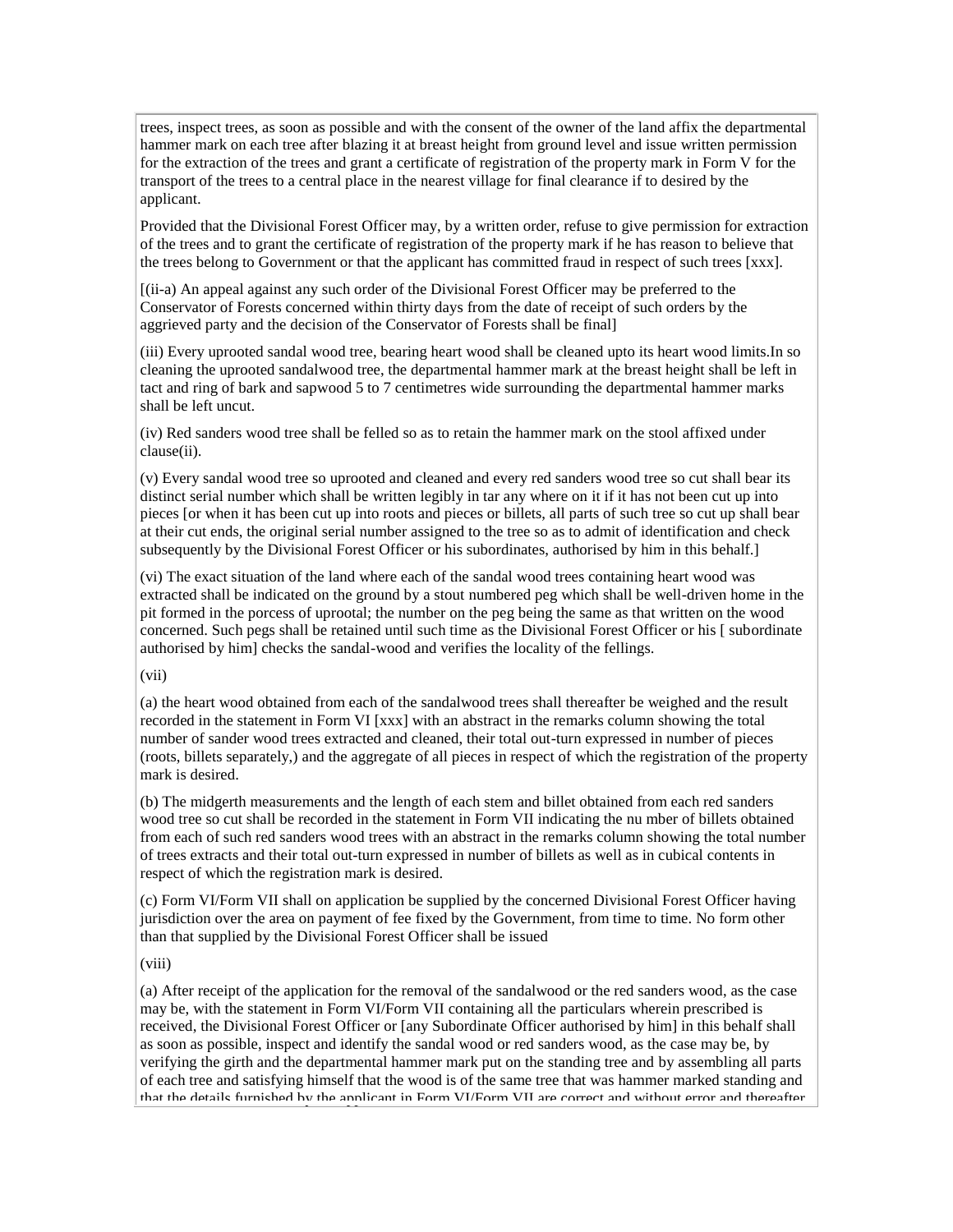mark all sandal wood or the red sanders wood, as the case may be, [at the both ends] with the Divisional pass hammer. Thereafter, the Divisional Forest Officer shall, subject to provisions of sub-clause (b), grant a certificate of registration in From V with as little delay as possible.

(b) The Divisional Forest Officer or any [subordinate authorised by him] may require from any person, either when presenting a property mark for registration or at any subsequent time, information as to the source of origin and the quantity of sandalwood or red sanders wood, period of felling, agency, routes, depots, destination and such other details regarding his method of felling, trading or working as the Divisional Officer may think necessary . The Divisional Forest Officer may [after giving a reasonable opportunity] by order, refuse registration or cancel the re gistration of any property mark if the information required is not given or [if he considers that such property mark cannot easily be distinguished from a Government mark, or from a property mark used by another person] or if he has reason to believe that the person using the property mark is or has been concerned in any illegal practice with regard to the sandal wood or red sanders wood or for any other good and sufficient reason. The reason for such refusal or cancellation shall in every case be recorded by the Divisional Forest Officer may be preferred to the Conservator of Forests concerned within thirty days from the date of receipt of such orders by the aggrieved party and the decision of the conservator of Forests shall be final.

(4)

(a) Every application for the registration of property mark in respect of sandal wood or red sanders wood other than that extracted from private land shall be accompanied by fascimilies of the marks proposed.

(b) After the receipt of the application, the Divisional Forest Officer or the subordinate (xxxx) authorised by him, shall check such sandalwood or red sanders wood, as the case may be, and if the result of checking is satisfactory, the Divisional Forest Officer shall subject to the provisions of sub-clause (b) of clause (vii) of sub-rule (3) grant a certificate of registration in Form V with as little delay as possible.

(c) All the sandalwood or red sanders wood, as the case may be in respect of which a property mark is registered under this sub-rule shall be marked with the Divisional Pass Hammer by the Divisional Forest Officer or by the subordinate [xxxx]authorised by him to do so.

[(4-A.) The pass hammer used on the sandal wood or red sanders wood timber is to be clearly indicated on the permits.]

## **Rule 8**

Date upto which and description and quantity of sandal wood or red sanders wood for which registration of property mark has effect- The registration and each renewal of registration of a property mark shall be valid only in respect of the description and quantity of the sandalwood or the red sanders wood entered in Form V and be in force only from the date of such registration or renewal until the first day of April following unless otherwise stated.

### **Rule 9 Exemption of small quantities of sandal wood or red sanders wood carried by a bonafide traveller or cut and carried by ryots for their own use**

Nothing in these rules shall apply to

(a) Sandal wood not exceeding 10Kgs. in weight carried by any bonafide traveller or under his authority for his personal use or

(b) Sandalwood cut and carried by a ryot for his personal use from trees growing on the patta lands of the said ryot or of any neighbouring ryots from whom title to such sandal wood is derived, provided that he obtains a certificate of title from the [village munisff or village patwari] and that the quantity cut and carried on each occasion does not exceed 10Kgs.in weight;

(c) Red sanders wood [and sandal wood] fashioned into dolls, images toys and vessels [and idols of worship of fancy, provided the weight does not exceed 10kgs.]

(d) Red sanders wood cut and carried by a ryot for own use from trees growing on the patta lands of the said ryot or of any neighbouring ryots from whom title to such red sander wood is derived; provided that he obtains a certificate of title from the village munsiff and that the quanity cut and carried on each occasion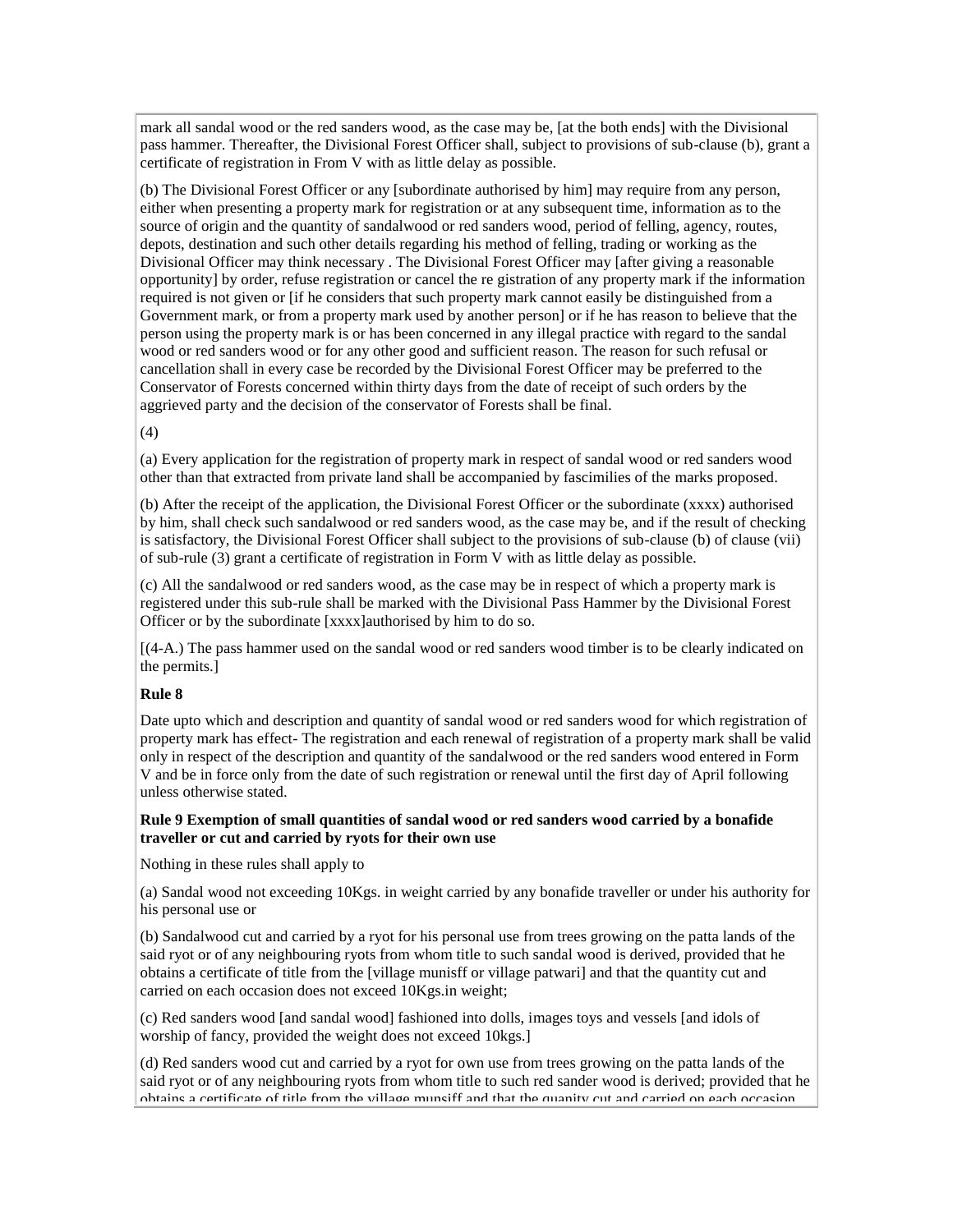does not exceed one log 4.50 metres in length 40 Cms. in girth at the butt end.

## **Rule 10**

(1) Special facilities for companies and persons engaged in the Distillation of Sandal wood The Divisional Forest Officer may, in his discretion, include the name of any company or person engaged in the distillation of sandal wood or in the manufacture of any of its by-products, in an approved list to be maintained by him and he may also at his discretion remove the name of any such company or person from such list. The Divisional Forest Officer, may, by written order, exempt, any company or person, whose name is included in the approved list from the provisions of sub-rule (2) of rule 5 in so far as it relates to the retention of sandal wood in custody for purposes of check and from the provisions of clauses (b) and (c) of sub-rule (4) of rule 7 and may cancel any such order. [after giving opportunity to a person of Company in this regard.]

[(2) Any person aggrieved by an order made under sub-rule (1) may within thirty days of service of the order on him prefer an appeal to the conservation of Forests who after giving such person an opportunity of being heard pass such order as be deems fit]

# **APPENDIX 1 FORM**

# FORM

FORM 1 FORM 1 FORM 1 FORM 1 (See Rule 4) (See Rule 4) (See Rule 4) (See Rule 4) (Counter foil to be retained bythe issuing authority (Triplicate to be sent to theDivisional Forest Officer atdestination) (Duplicate to be sent to the ForestRange officer) (Permit for export/transport ofSandal wood/red Sanders woodfrom Government Sale Depot.) Permit No Permit No Permit No Permit No 1. Name and residence of theperson to whom the person towhom the permit is granted 1. Name and residence of theperson to whom the person towhom the permit is granted 1. Name and residence of theperson to whom the person to whom the permit is granted 1. Name and residence of theperson to whom the person towhom the permit is granted 2. Quantity 2. Quantity 2. Quantity 2. Quantity 3. Description of sandalwood/redsanders wood 3. Description of sandalwood/redsanders wood 3. Description of sandalwood/redsanders wood 3. Description of sandalwood/redsanders wood 4. Fees paid if any 4. Fees paid if any 4. Fees paid if any 4. Fees paid if any 5. Marks, if any on thesanalwood/redsanders wood 5. Marks, if any on thesanalwood/redsanderswood 5. Marks, if any on thesanalwood/redsanders wood 5. Marks, if any on thesanalwood/redsanderswood 6. From what forest ordepot removed 6. From what forest ordepot removed 6. From what forest ordepot removed 6. From what forest ordepot removed 7. To what place being removed 7. To what place beingremoved 7. To what place beingremoved 7. To what place beingremoved 8. Route 8. Route 8. Route 8. Route 9. Time allowed 9. Time allowed 9. Time allowed 9. Time allowed 10. Remarks 10. Remarks 10. Remarks 10. Remarks Station Station Station Station Date Date Date Date Signature of theissuing officer Signature of theissuing officer Signature of theissuing officer Signature of theissuing officer Designation. Designation Designation Designation

Endorsements of Tanahdar or other officer in charge of the checking stn)

- 1. Date and time of check
- 2. Entry number in the register maintained by him.
- 3. Signature in token of approving futher movement.
- 4. Full name in block letters.

Designation and address. Name and situation of checking station

## **APPENDIX 2 FORM**

## FORM

FORM II FORM II FORM II FORM II (See Rule 4) (See Rule 4) (See Rule 4) (See Rule 4) COUNTERFOIL TRIPLICATE DUPLICATE ( To be retained by the personissuing the permit) (To be sent the Divisional Forestofficer at destination) (To be sent to the Forest RangeOfficer) (Permit for the improt/export transpot of sandalwood/redsanderswood of private lands or foreignterritory). PERMIT NO PERMIT NO PERMIT NO PERMIT NO 1. Name and residence of the person to whom the permit is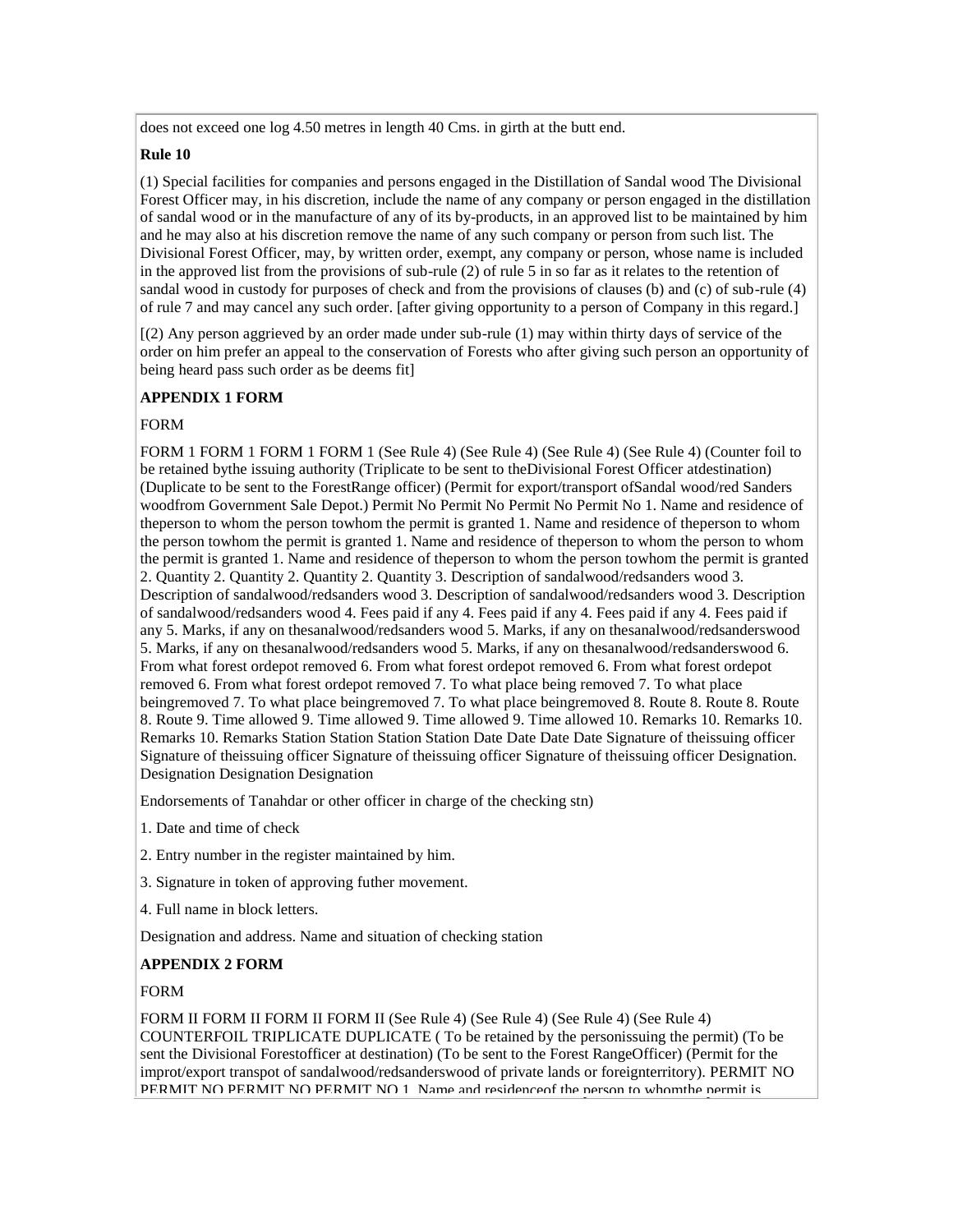granted 1. Name and residence ofthe person to whom the permit is granted 1. Name and residence ofthe person to whom thepermit is granted 1. Name and residence of theperson to whom thepermit is granted 2. Quantity 2. Quantity 2. Quantity 2. Quantity 3. Description ofsandal wood/redsanders wood 3. Description ofsandal wood/redsanderswood 3. Description ofsandal wood/redsanderswood 3. Description ofsandal wood/redsanderswood 4. Marks, if any, on the sandalwood / redsanders wood 4. Marks, if any,on the sandalwood / redsanders wood 4. Marks, if any, on the sandalwood / redsanders wood 4. Marks, if any, on the sandalwood / redsanders wood 5. Whence obtained 5. Whence obtained 5. Whence obtained 5. Whence obtained 6. To what place being removed 6. To what place being removed 6. To what place beingremoved 6. To what place beingremoved 7. Route 7. Route 7. Route 7. Route 8. Time allowed 8. Time allowed 8. Time allowed 8. Time allowed 9. Remarks 9. Remarks 9. Remarks 9. Remarks Station Station Station Station Date Date Date Date Signature and designationof the person granting the permit Signature and designation ofthe person granting the permit Signature and designation ofthe person granting the permit Signature and designation of the person granting the permit Note: The time to be entered incoloumn (8) should not exceed theperiod calculated at 24 Kms. per dayexcept with the special permissionof the Divisional Forest Officer Note: The time to be entered incoloumn (8) should not exceed theperiod calculated at 24 Kms. per dayexcept with the special permissionof the Divisional Forest Officer Note: The time to be entered incoloumn (8) should not exceed theperiod calculated at 24 Kms. per dayexcept with the special permissionof the Divisional Forest Officer \*[REVERSE (Endorsement of Tanedar or otherofficer in-charge of the Checkingstation) 1. Date and time of check; 2. Entry number by the officer-incharge of the checking station 3. Signature in token of approvingfurther movement 4. Full name in block lettersdesignation and address name and situation of checking station]

# **APPENDIX 3 FORM**

FORM

FORM - III

(See Rule 7)

List of Sandalwood tress proposed to be extracted from private land of .................................................village

Sl.No \*[Nameof owner] \*[Particulars ofownership of land Serial numberof tree Girth inCentimeters overbark at breastheight aboveground level. Anticipatedheight in metersof bolecontaining heartwood Remarks (1) (2) (3) (4) (5) (6) (7)

--------------------------------------------------------------------------------

#### **APPENDIX 4 FORM**

FORM

FORM - IV

(See Rule 7)

List of red Sanderswood Trees Felled, Numbered and Cleaned, which are Awaiting Removal from the 1 [Limits of Demarcated area]

Field No. .................................................. of village .......................in the

............................................................taluk ...............................................................district to .....................................depot Taluk................................................................ District

..............................situated..............................village.

Period of felling Serial No.of trees felled Girth of tree overbark at breast heightin cms Description and No.of pieces obtained.Stem Wood Out turn of woodfrom each tree Remarks (1) (2) (3) (4) (5) (6) (7)

#### **APPENDIX 5 FORM**

FORM

FORM - V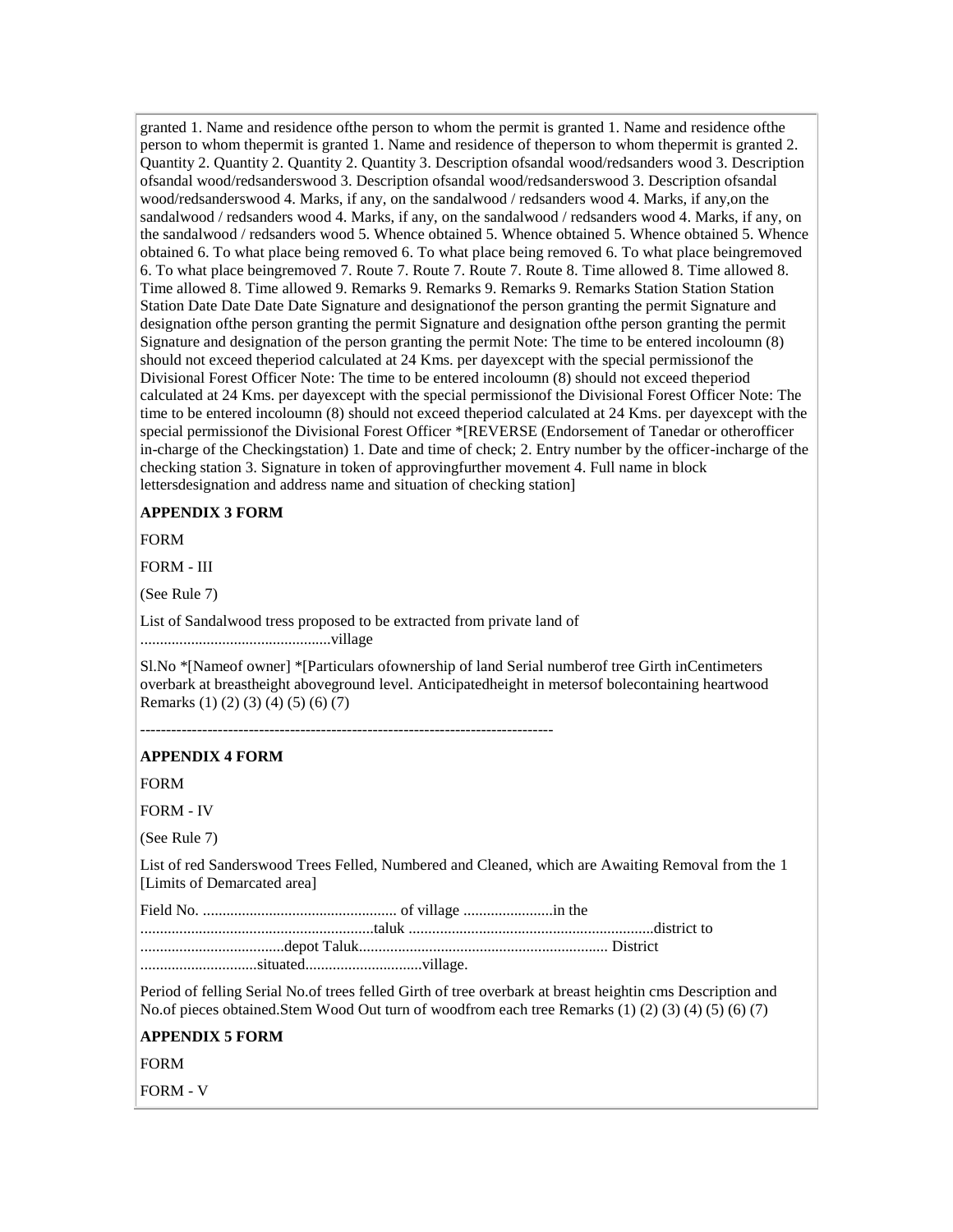(See rule 7)

Counterfoil to be retained by the Issuing Officer in duplicate diglot Certificate of Registration.

Name of personregistering Descriptionof deviceof or property mark Descriptionand qualityof sandal wood/red-sanders woodregistered Date of registrationon renewal Remarks 1. 2. 3. 4. 5. 6.

Certified that \_\_\_\_\_\_\_\_\_\_\_\_\_\_\_\_\_\_\_\_\_\_\_\_\_\_ residing at \_\_\_\_\_\_\_\_ has Registered/renewed the above device or property mark for the official year ending 31st,March 19 .

Divisional Forest officer

Date: 19.

# **APPENDIX 6 FORM**

FORM

FORM -VI

(See Rule 7)

List of Sandalwood trees Uprooted, Numbered, Cleaned and Weiged which ar Awaiting removed from the Limits of Survey

| <b>****</b> |  |  |
|-------------|--|--|

..................Village...........................

Period of felling Serial number of treeuprooted Girth of trees overbark at breast heightin cm Description/numberof pieces obtained Root wood, steamand branch wood Outturn of scentedwood from each tree Remarks (1) (2) (3) (4) (5) (6)

# **APPENDIX 7 FORM**

FORM

FORM -VII

(See rule 7)

List of Redsanders wood trees proposed to be Extracted from Private Land ................................. village.

Sl.No Dateof assignment Name of owner Serial No.oftree Girth in Cms. over bark atbreast height above groundlevel Anticipatedheight in metres of bolecontaining heat-wood Remarks (1) (2) (3) (4) (5) (6) (7)

# **ANDHRA PRADESH PROTECTED FOREST RULES, 1970**

In exercise of the powers conferred by Sub-section (1) of Section 27 read with Sub-section (1) of section 68 of the Andhra Pradesh Forest Act, 1967 (Andhra Pradesh Act 1 of 1967) and in supersession of all existingRrules on the subject made under any Act repealed by Section 72 of the Act aforesaid, the Governor of Andhra Pradesh hereby makes the following Rules for the regulation or use of natural and forest produce in the protected forests.

# **Rule 1**

These Rules shall be called the Andhra Pradesh Protected Forest Rules, 1970.

# **Rule 2**

(1) No person shall, except in accordance with the Rules, do, attempt to do, or cause to be done, in a protected forest any of the following acts

(a) clearing, ploughing or breaking up of land for cultivation or any other purpose;

(b) kindling of fire;

(c) cutting, sawing conversion and removal of trees and timber and collection and removal of natural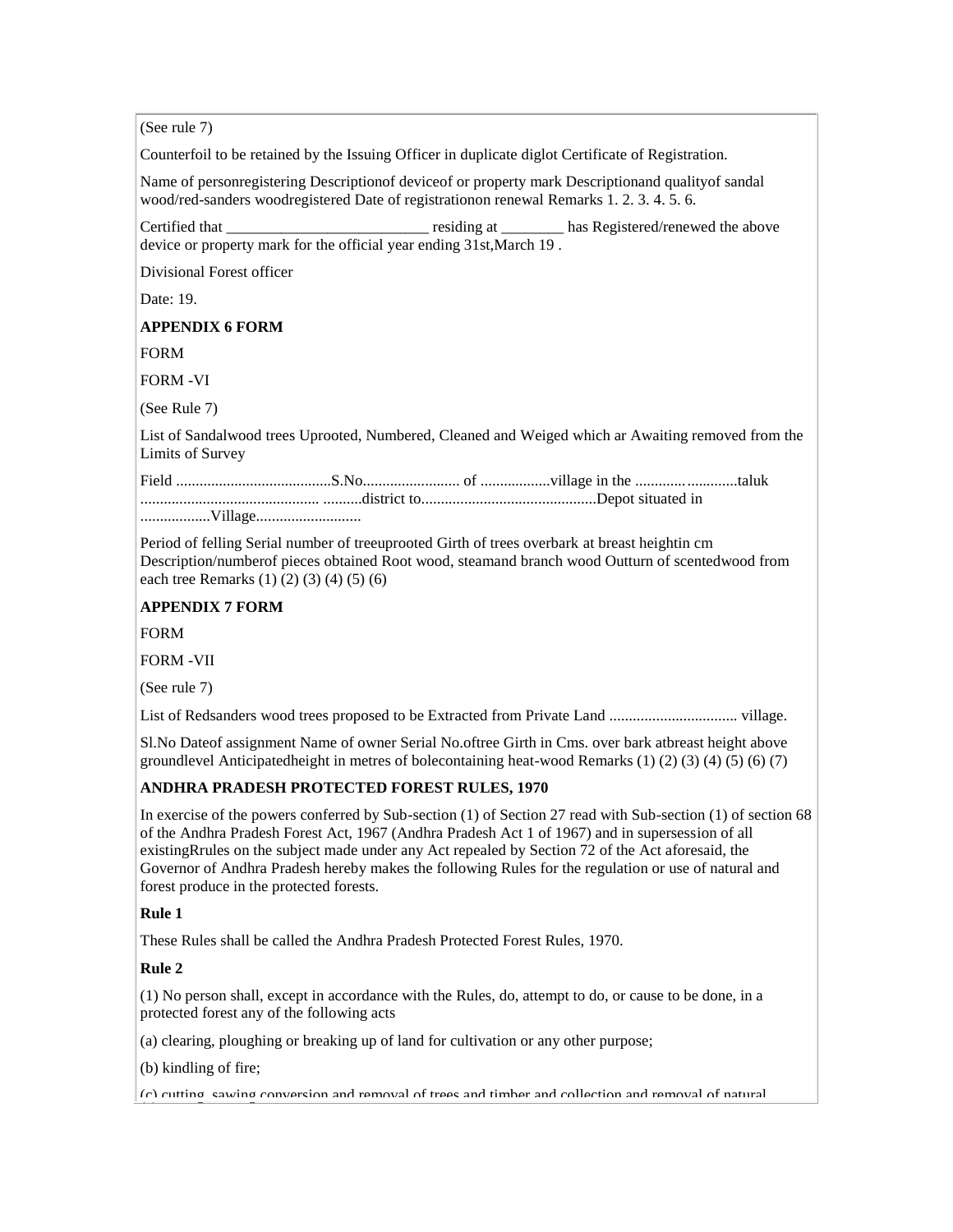#### produce;

(d) quarrying of stone the boiling of catechu or the burning of the lime or charcoal;

(e) cutting of grass, or the pasturing of the cattle; and

(f) hunting, shooting, fishing, poisoning of water and setting of traps or snares.

(2) Nothing in sub-rule (1) shall be deemed to prohibit any act done in accordance with any order issued by the Government or with permission of the Chief Conservator of Forests, Conservator of Forests, Divisional Forest Officer, or any officer authorised to grant such permission.

#### **Rule 3 Persons belonging to Scheduled Tribes are eligible for the following concessions namely**

(i) the removal of timber, bamboos, and forest produce from the protected forests for domestic and agricultural purposes [from time to time] on payment of seigniorage fees fixed thereof;

[(ii) to graze their own cattle in the protected forests without payment of any fee].

Explanation For the purposes of this rule,  $[x x x x]$ 

(i) Agricultural purposes shall include the use of

(a) timber for agricultural implements,

(b) poles and thorns for hedges.

(c) bamboo for fencing and roofing of huts and sheds in fields and

(d) leaves for green manure.

(ii) domestic purposes shall include the use of

(a) fuel for heating and cooking:

(b) timber and other forest produce for the erection and repair of permanent and temporary dwellings, cattle sheds, pandals and fencing of compounds and fields.

# **Rule 4**

(i) The Ranger shall be the competent authority to issue the seigniorage permits, on payment of the specified fees, to the [xxxx] tribals.

Provided that he may refuse to issue such permits in any case if the requirements of the Rules are not satisfied.

(ii) In case of refusal of permits, an appeal lies to the Divisional Forest Officer, whose decision thereon shall be final.

(iii) The Divisional Forest Officer, on his own motion, may, for sufficient and valid reasons, cancel or revise any permits issued by the Ranger.

Provided that an opportunity is given to the holder of the permit to represent against the proposed action.

# **Rule 5**

(1) Any individual or Community claiming rights by law or custom or usage having force of law with respect to any protected forest may exercise such rights only after obtaining a recognition from the [Divisional Forest Officer] [x x x x x]

Provided that the Divisional Forest Officer may by order refuse such [recognition] if the claims are not established.

(2) Any person aggrieved by an order of the Divisional Forest Officer under Sub-rule (1) may prefer an appeal, within thirty days of the receipt thereof, to the Conservator of Forests who shall after holding an enquiry pass an order thereon which shall be final.

(3) The Conservator of Forests may, on his motion for sufficient and valid reasons, revise or cancel the